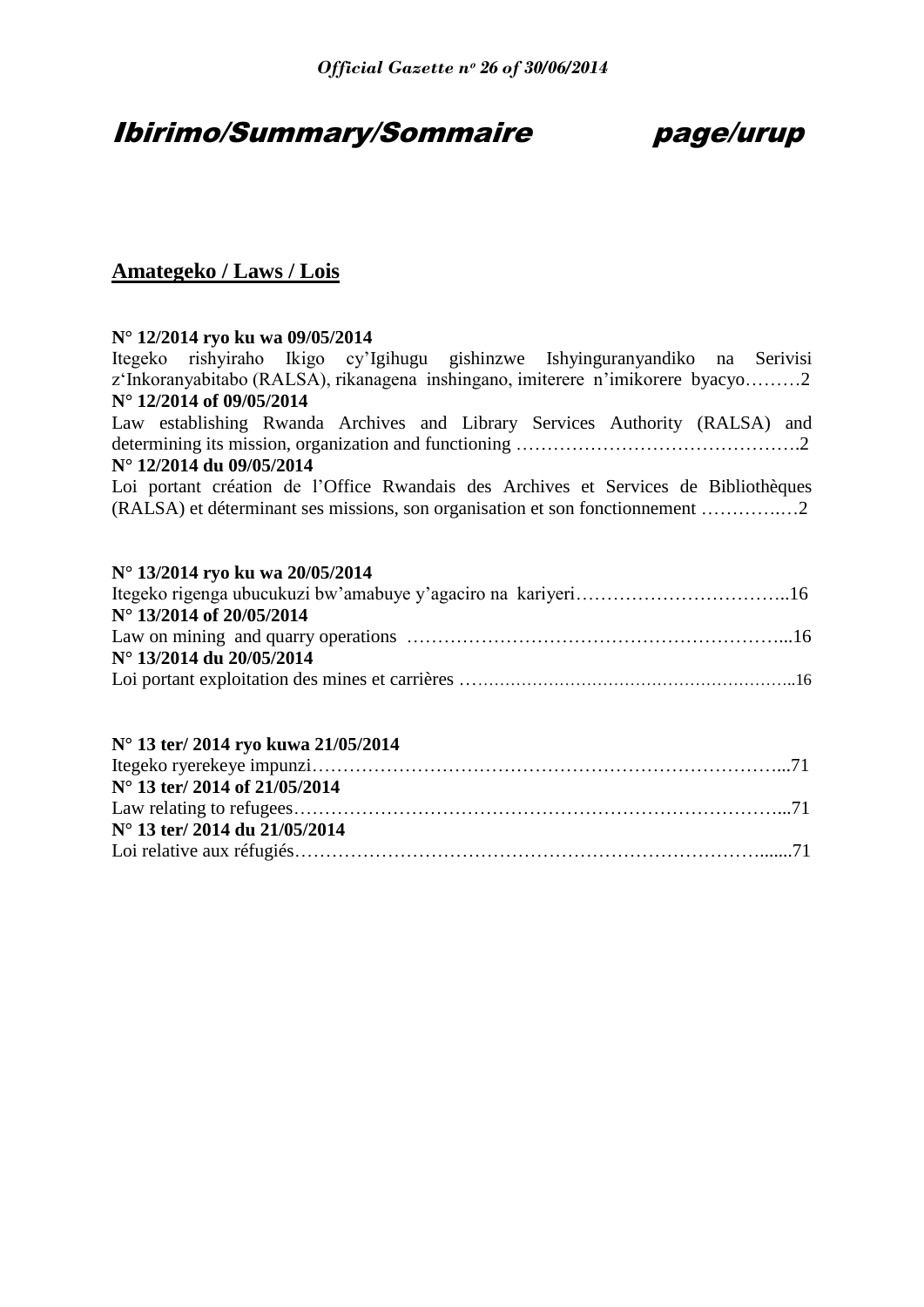| ITEGEKO Nº 12/2014 RYO KUWA 09/05/2014<br><b>RISHYIRAHO</b><br><b>IKIGO</b><br><b>CY'IGIHUGU</b><br>GISHINZWE ISHYINGURANYANDIKO NA<br>SERIVISI Z'INKORANYABITABO (RALSA),<br>RIKANAGENA INSHINGANO, IMITERERE<br><b>N'IMIKORERE BYACYO</b> | <b>LAW</b><br>$N^{\circ}$ 12/2014<br>OF<br>09/05/2014<br><b>ESTABLISHING</b><br><b>RWANDA</b><br><b>ARCHIVES</b><br>AND LIBRARY SERVICES AUTHORITY<br>(RALSA)<br><b>AND</b><br><b>DETERMINING</b><br><b>ITS</b><br><b>MISSION,</b><br><b>ORGANIZATION</b><br><b>AND</b><br><b>FUNCTIONING</b> | LOI N° 12/2014 DU 09/05/2014 PORTANT<br><b>CREATION DE L'OFFICE RWANDAIS DES</b><br>ET<br><b>ARCHIVES</b><br><b>SERVICES</b><br>DE<br>ET<br><b>BIBLIOTHEQUES</b><br>(RALSA)<br><b>SES</b><br>MISSIONS,<br><b>SON</b><br><b>DETERMINANT</b><br>ET<br><b>SON</b><br><b>ORGANISATION</b><br><b>FONCTIONNEMENT</b> |
|---------------------------------------------------------------------------------------------------------------------------------------------------------------------------------------------------------------------------------------------|-----------------------------------------------------------------------------------------------------------------------------------------------------------------------------------------------------------------------------------------------------------------------------------------------|----------------------------------------------------------------------------------------------------------------------------------------------------------------------------------------------------------------------------------------------------------------------------------------------------------------|
| <b>ISHAKIRO</b>                                                                                                                                                                                                                             | <b>TABLE OF CONTENTS</b>                                                                                                                                                                                                                                                                      | <b>TABLE DES MATIERES</b>                                                                                                                                                                                                                                                                                      |
| <b>INGINGO</b><br><b>UMUTWE</b><br><b>WA</b><br><b>MBERE:</b><br><b>RUSANGE</b>                                                                                                                                                             | <b>CHAPTER ONE: GENERAL PROVISIONS</b>                                                                                                                                                                                                                                                        | <b>DISPOSITIONS</b><br><b>CHAPITRE</b><br><b>PREMIER:</b><br><b>GENERALES</b>                                                                                                                                                                                                                                  |
| Ingingo ya mbere: Icyo iri tegeko rigamije                                                                                                                                                                                                  | <b>Article One: Purpose of this Law</b>                                                                                                                                                                                                                                                       | Article premier: Objet de la présente loi                                                                                                                                                                                                                                                                      |
| Ingingo 2: Ibisobanuro by'amagambo                                                                                                                                                                                                          | <b>Article 2: Definition of terms</b>                                                                                                                                                                                                                                                         | <b>Article 2: Définitions des termes</b>                                                                                                                                                                                                                                                                       |
| Ingingo ya 3: Icyicaro cya RALSA                                                                                                                                                                                                            | <b>Article 3: Head office of RALSA</b>                                                                                                                                                                                                                                                        | Article 3: Siège de RALSA                                                                                                                                                                                                                                                                                      |
| UMUTWE WA II: INSHINGANO ZA RALSA                                                                                                                                                                                                           | <b>CHAPTER II: MISSION OF RALSA</b>                                                                                                                                                                                                                                                           | <b>CHAPITRE II: MISSIONS DE RALSA</b>                                                                                                                                                                                                                                                                          |
| Ingingo ya 4: Inshingano za RALSA                                                                                                                                                                                                           | <b>Article 4: Mission of RALSA</b>                                                                                                                                                                                                                                                            | <b>Article 4: Missions de RALSA</b>                                                                                                                                                                                                                                                                            |
| <b>UMUTWE WA III: URWEGO RUREBERERA</b><br><b>RALSA N'ICYICIRO IRIMO</b>                                                                                                                                                                    | <b>CHAPTER</b><br><b>SUPERVISING</b><br>III:<br><b>OF</b><br><b>RALSA</b><br><b>AUTHORITY</b><br><b>AND</b><br><b>ITS</b><br><b>CATEGORY</b>                                                                                                                                                  | <b>CHAPITRE III: ORGANE DE TUTELLE DE</b><br><b>RALSA ET SA CATEGORIE</b>                                                                                                                                                                                                                                      |
| Ingingo ya 5: Urwego rureberera RALSA<br>n'icyiciro irimo                                                                                                                                                                                   | Article 5: Supervising authority of RALSA<br>and its category                                                                                                                                                                                                                                 | Article 5: Autorité de tutelle de RALSA et sa<br>catégorie                                                                                                                                                                                                                                                     |
| <b>UMUTWE</b><br><b>IMITERERE</b><br><b>WA</b><br>IV:<br>N'IMIKORERE BYA RALSA                                                                                                                                                              | <b>AND</b><br><b>CHAPTER IV:</b><br><b>ORGANIZATION</b><br><b>FUNCTIONING OF RALSA</b>                                                                                                                                                                                                        | <b>CHAPITRE</b><br>ET<br>IV:<br><b>ORGANISATION</b><br>FONCTIONNEMENT DE RALSA                                                                                                                                                                                                                                 |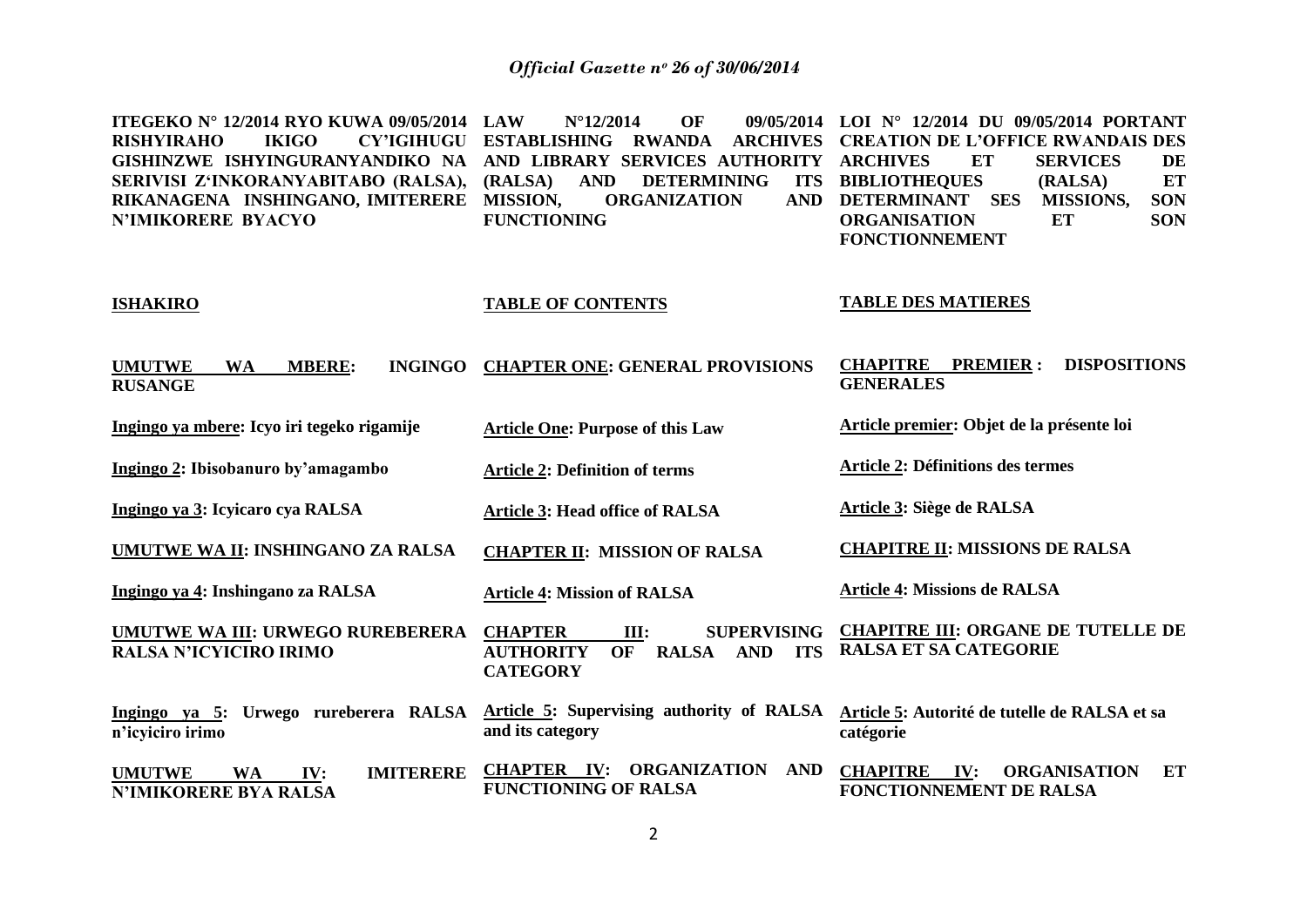| Ingingo ya 6: Inzego z'ubuyobozi za RALSA                                                                                    | <b>Article 6: Management organs of RALSA</b>                                                                                             | Article 6: Organes de direction de RALSA                                                                                               |
|------------------------------------------------------------------------------------------------------------------------------|------------------------------------------------------------------------------------------------------------------------------------------|----------------------------------------------------------------------------------------------------------------------------------------|
| Icyiciro cya mbere: Inama y'Ubuyobozi                                                                                        | <b>Section One: Board of Directors</b>                                                                                                   | Section première: Conseil d'Administration                                                                                             |
| Ingingo ya 7: Inama y'Ubuyobozi                                                                                              | <b>Article 7: Board of Directors</b>                                                                                                     | <b>Article 7: Conseil d'Administration</b>                                                                                             |
| Ingingo ya 8: Ibigenerwa abagize Inama<br>y'Ubuyobozi bitabiriye inama                                                       | <b>Article 8:</b> Sitting allowances for members of<br>the Board of Directors                                                            | Article 8 : Jetons de présence des membres du<br><b>Conseil d'Administration</b>                                                       |
| Ingingo ya 9: Ibitabangikanywa no kuba nu<br>Nama y'Ubuyobozi                                                                | <b>Article 9: Incompatibilities with membership</b><br>of the Board of Directors                                                         | Article 9 : Incompatibilités avec la fonction de<br>membre du Conseil d'Administration                                                 |
| Icyiciro cya 2: Ubuyobozi Bukuru                                                                                             | <b>Section 2: General Directorate</b>                                                                                                    | <b>Section 2: Direction Générale</b>                                                                                                   |
| Ingingo ya 10: Abagize Ubuyobozi Bukuru bwa<br><b>RALSA</b>                                                                  | Article 10: Composition of the General<br><b>Directorate of RALSA</b>                                                                    | Article 10: Composition de la Direction<br>Générale de RALSA                                                                           |
| Ingingo ya 11: Sitati igenga abakozi ba RALSA<br>n'ibigenerwa<br>abagize<br>Ubuyobozi<br><b>Bukuru</b><br>n'abakozi ba RALSA | <b>Article 11: Statutes governing staff of RALSA</b><br>and benefits of members of the General<br>Directorate and staff members of RALSA | Article 11: Statut du personnel de RALSA et<br>appointements accordés aux membres de la<br>Direction Générale et au personnel de RALSA |
| ya 12:<br>Ingingo<br>Imiterere,<br>imikorere,<br>n'inshingano by'inzego z'imirimo za RALSA                                   | Article 12: Organization, functioning and<br>responsibilities of RALSA organs                                                            | Article 12: Organisation, fonctionnement et<br>attributions des organes de RALSA                                                       |
| <b>UMUTWE WA V: UMUTUNGO N'IMARI</b>                                                                                         | <b>CHAPTER V: PROPERTY AND FINANCE</b>                                                                                                   | <b>CHAPITRE</b><br><b>PATRIMOINE</b><br>ET<br>$\mathbf{V}$ :<br><b>FINANCES</b>                                                        |
| Ingingo ya $13$ :<br>Umutungo<br><b>RALSA</b><br>wa<br>n'inkomoko yawo                                                       | <b>Article 13: Property of RALSA and its sources</b>                                                                                     | Article 13: Patrimoine de RALSA et ses<br>sources                                                                                      |
| Ingingo ya 14: Imikoreshereze, imicungire<br>n'imigenzurire by'umutungo                                                      | Article 14: Use, management and audit of the<br>property                                                                                 | Article 14: Utilisation, gestion et audit du<br>patrimoine                                                                             |
| Ingingo ya 15: Iyemeza n'imicungire by'ingengo                                                                               |                                                                                                                                          | Article15: Approval and management of the Article 15: Adoption et gestion du budget de                                                 |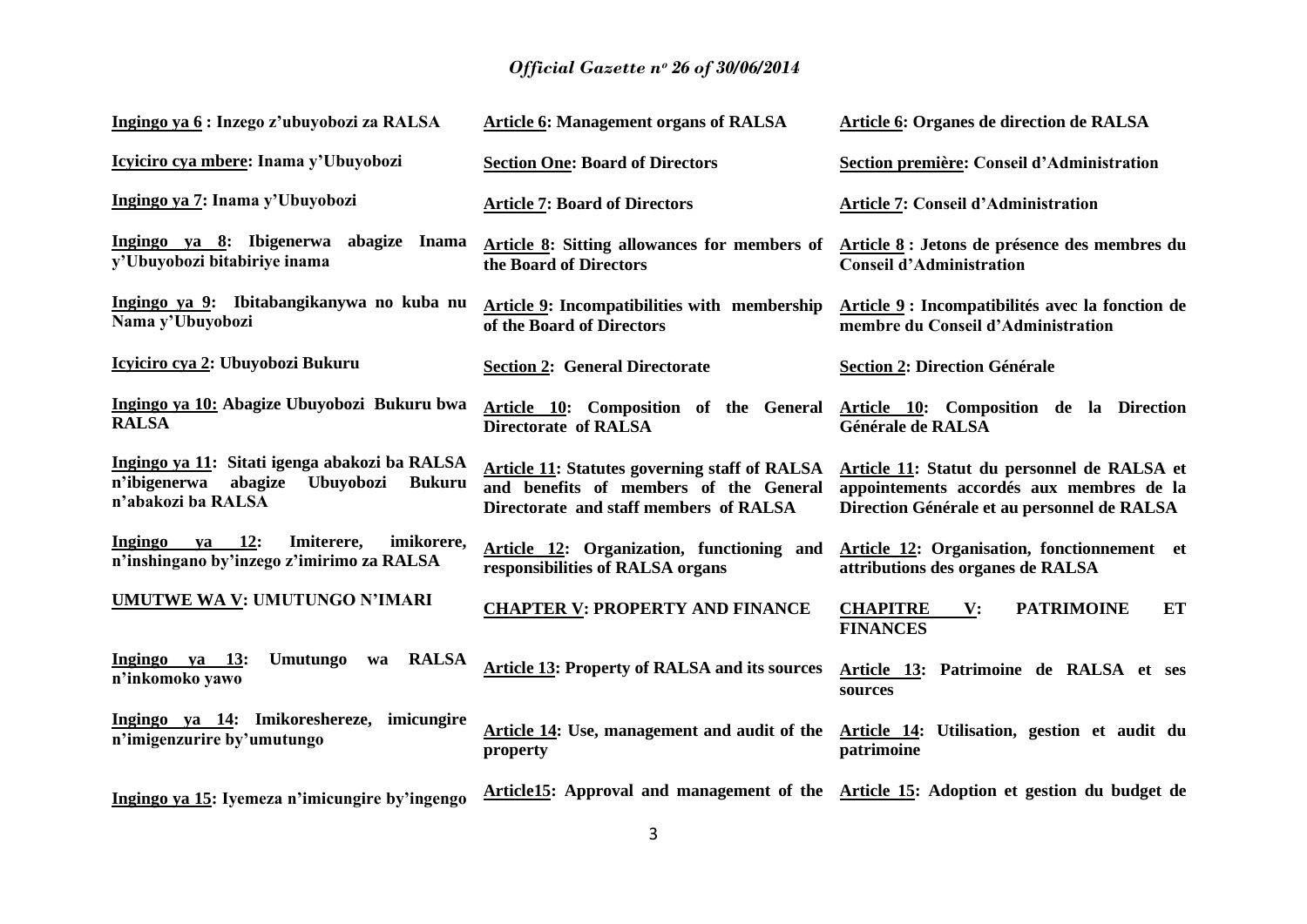| y'imari ya RALSA                                                                               | budget of RALSA                                                       | <b>RALSA</b>                                                     |
|------------------------------------------------------------------------------------------------|-----------------------------------------------------------------------|------------------------------------------------------------------|
| Ingingo<br><b>16:</b><br><b>Raporo</b><br>va<br>w'ibaruramari                                  | y'umwaka Article 16: Annual financial report                          | Article 16: Rapport annuel de l'exercice<br>comptable            |
| UMUTWE WA VI: INGINGO ZISOZA                                                                   | <b>CHAPTER VI: FINAL PROVISIONS</b>                                   | <b>CHAPITRE VI: DISPOSITIONS FINALES</b>                         |
| Ingingo ya 17: Itegurwa, isuzumwa n'itorwa<br>by'iri tegeko                                    | Article 17: Drafting,<br>consideration<br>and<br>adoption of this Law | Article 17: Initiation, examen et adoption de la<br>présente loi |
| ry'ingingo<br>Ingingo<br><b>18:</b><br>Ivanwaho<br>va<br>z'amategeko zinyuranyije n'iri tegeko | <b>Article 18: Repealing provision</b>                                | <b>Article 18: Disposition abrogatoire</b>                       |
| Ingingo<br>ya 19:<br>Igihe<br>itegeko<br>ritangira<br>gukurikizwa                              | <b>Article 19: Commencement</b>                                       | Article 19: Entrée en vigueur                                    |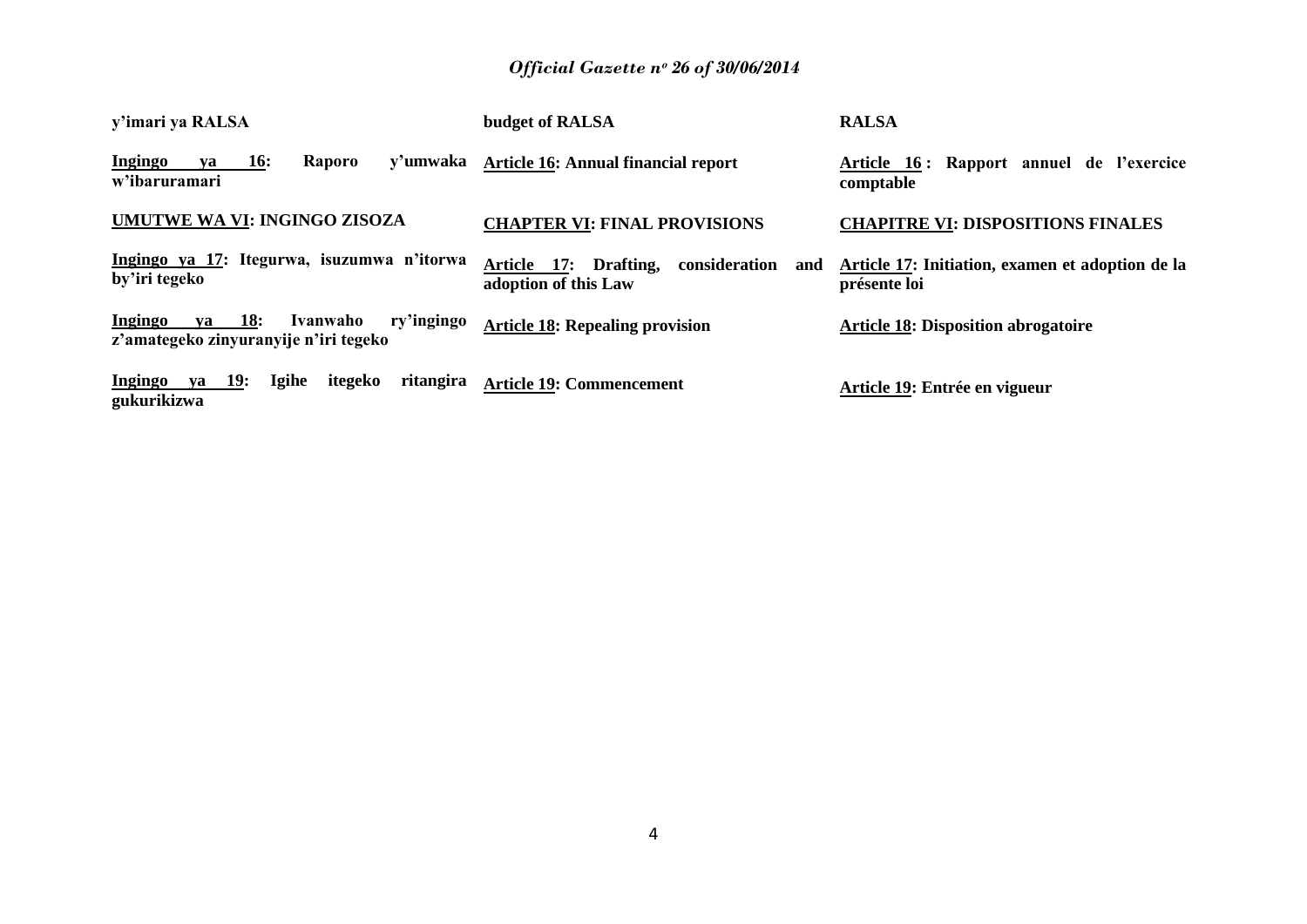| <b>ITEGEKO Nº 12/2014 RYO KU WA 09/05/2014</b><br><b>RISHYIRAHO</b><br><b>IKIGO</b><br><b>CY'IGIHUGU</b><br>GISHINZWE ISHYINGURANYANDIKO NA<br>SERIVISI Z'INKORANYABITABO (RALSA),<br>RIKANAGENA INSHINGANO, IMITERERE<br><b>N'IMIKORERE BYACYO</b>                                             | $N^{\circ}$ 12/2014<br><b>OF</b><br><b>LAW</b><br>09/05/2014<br><b>ESTABLISHING</b><br><b>RWANDA</b><br><b>ARCHIVES</b><br>AND LIBRARY SERVICES AUTHORITY<br>(RALSA)<br><b>AND</b><br><b>ITS</b><br><b>DETERMINING</b><br>MISSION,<br><b>ORGANIZATION</b><br><b>AND</b><br><b>FUNCTIONING</b> | LOI $N^{\circ}$ 12/2014 DU 09/05/2014 PORTANT<br><b>CREATION DE L'OFFICE RWANDAIS DES</b><br><b>ARCHIVES</b><br>ET<br><b>SERVICES</b><br>DE<br><b>BIBLIOTHEQUES</b><br>ET<br>(RALSA)<br>DETERMINANT SES<br><b>MISSIONS,</b><br><b>SON</b><br><b>ORGANISATION</b><br>ET<br><b>SON</b><br><b>FONCTIONNEMENT</b> |
|-------------------------------------------------------------------------------------------------------------------------------------------------------------------------------------------------------------------------------------------------------------------------------------------------|-----------------------------------------------------------------------------------------------------------------------------------------------------------------------------------------------------------------------------------------------------------------------------------------------|---------------------------------------------------------------------------------------------------------------------------------------------------------------------------------------------------------------------------------------------------------------------------------------------------------------|
| <b>Twebwe, KAGAME Paul,</b>                                                                                                                                                                                                                                                                     | We, KAGAME Paul,                                                                                                                                                                                                                                                                              | <b>Nous, KAGAME Paul,</b>                                                                                                                                                                                                                                                                                     |
| Perezida wa Repubulika;                                                                                                                                                                                                                                                                         | The President of the Republic;                                                                                                                                                                                                                                                                | Président de la République;                                                                                                                                                                                                                                                                                   |
| INTEKO ISHINGA AMATEGEKO YEMEJE,<br>NONE NATWE DUHAMIJE, DUTANGAJE<br><b>ITEGEKO</b><br><b>RITEYE</b><br><b>RITYA</b><br><b>KANDI</b><br><b>DUTEGETSE</b><br>KO<br><b>RYANDIKWA</b><br>MU<br>IGAZETI YA LETA YA REPUBULIKA Y'U<br><b>RWANDA</b>                                                 | THE PARLIAMENT HAS ADOPTED AND<br>WE SANCTION, PROMULGATE<br><b>THE</b><br>FOLLOWING LAW AND ORDER IT BE<br>PUBLISHED IN THE OFFICIAL GAZETTE<br>OF THE REPUBLIC OF RWANDA                                                                                                                    | LE PARLEMENT A ADOPTE ET NOUS<br>SANCTIONNONS, PROMULGUONS LA LOI<br>DONT LA TENEUR SUIT ET ORDONNONS<br>QU'ELLE SOIT PUBLIEE AU JOURNAL<br>OFFICIEL DE LA REPUBLIQUE DU<br><b>RWANDA</b>                                                                                                                     |
| <b>INTEKO ISHINGA AMATEGEKO:</b>                                                                                                                                                                                                                                                                | THE PARLIAMENT:                                                                                                                                                                                                                                                                               | <b>LE PARLEMENT:</b>                                                                                                                                                                                                                                                                                          |
|                                                                                                                                                                                                                                                                                                 |                                                                                                                                                                                                                                                                                               |                                                                                                                                                                                                                                                                                                               |
| Umutwe w'Abadepite, mu nama yawo yo ku wa 20<br>Werurwe 2014;                                                                                                                                                                                                                                   | The Chamber of Deputies, in its session of 20<br>March 2013;                                                                                                                                                                                                                                  | La Chambre des Députés, en sa séance du 20 mars<br>2014;                                                                                                                                                                                                                                                      |
| Umutwe wa Sena, mu nama yawo yo ku wa 14<br>Gashyantare 2014;                                                                                                                                                                                                                                   | The Senate, in its session of 14 February 2014;                                                                                                                                                                                                                                               | Le Sénat, en sa séance du 14 février 2014;                                                                                                                                                                                                                                                                    |
| Ishingiye ku Itegeko Nshinga rya Repubulika y'u<br>Rwanda ryo ku wa 04 Kamena 2003 nk'uko<br>ryavuguruwe kugeza ubu, cyane cyane mu ngingo<br>zaryo, iya 51, iya 62, iya 66, iya 67, iya 88, iya 89,<br>iya 90, iya 91, iya 92, iya 93, iya 95, iya 108, iya<br>113, iya 118, iya183 n'iya 201; | Pursuant to the Constitution of the Republic of<br>Rwanda of 04 June 2003 as amended to date,<br>especially in Articles 51, 62, 66, 67, 88, 89, 90,<br>91, 92, 93, 95, 108, 113, 118, 183 and 201;                                                                                            | Vu la Constitution de la République du Rwanda<br>du 04 juin 2003 telle que révisée à ce jour,<br>spécialement en ses articles 51, 62, 66, 67, 88, 89,<br>90, 91, 92, 93, 95, 108, 113, 118, 183 et 201;                                                                                                       |

Ishingiye ku Itegeko Ngenga n° 06/2009/ OL ryo pursuant to Organic Law n° 06/2009/ OL of Vu la Loi Organique n° 06/2009/ OL du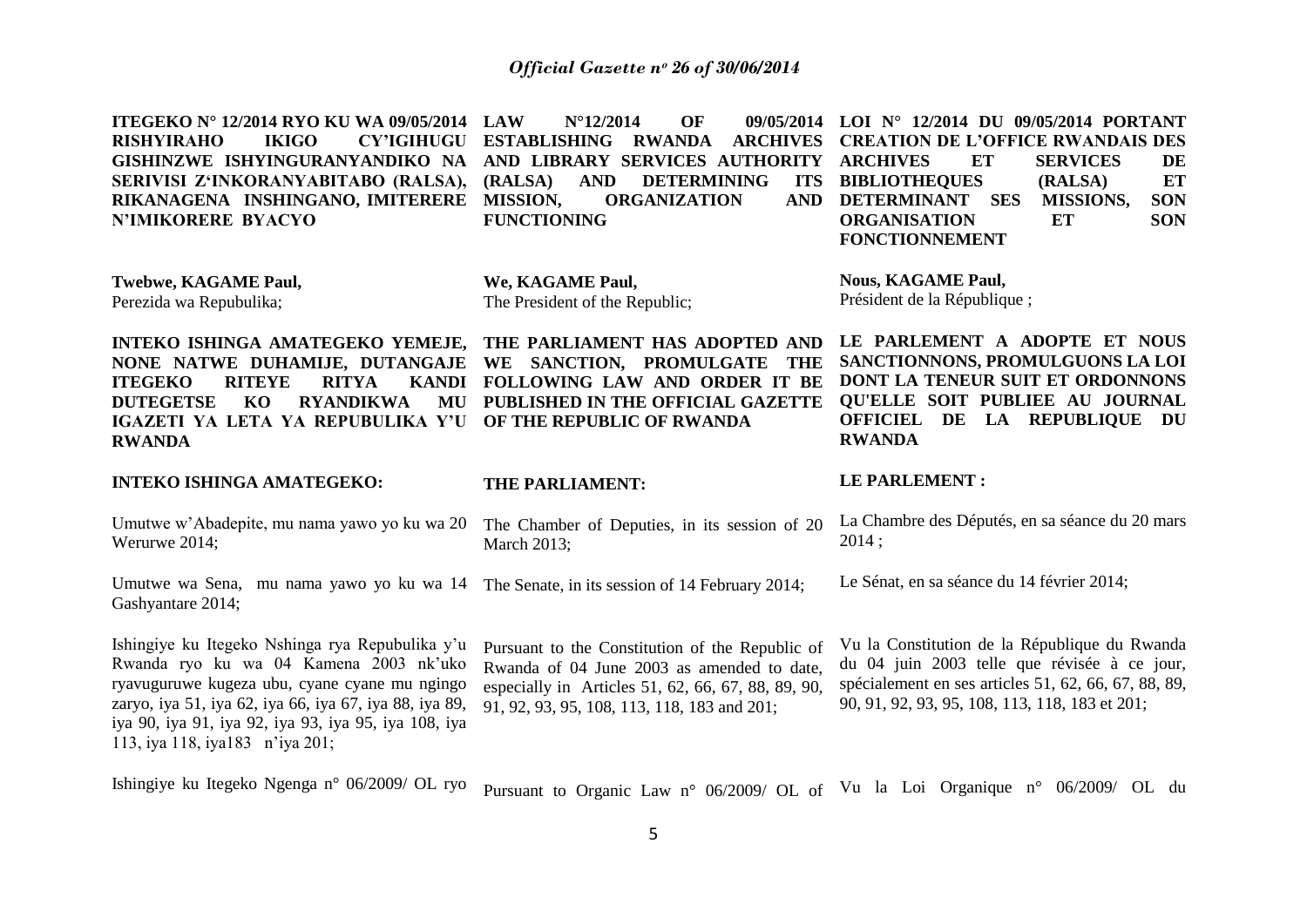ku wa 21/12/2009 rishyiraho amategeko rusange yerekeye Ibigo bya Leta nk"uko ryahinduwe kandi ryujujwe kugeza ubu ;

21/12/2009 establishing general provisions governing public institutions as modified and complemented to date;

21/12/2009 portant dispositions générales applicables aux établissements publics telle que modifiée et complétée à ce jour ;

**YEMEJE:**

**ADOPTS:**

**ADOPTE :**

| <b>UMUTWE</b>  | <b>WA</b> | <b>MBERE:</b> | INGINGO CHAPTER ONE: GENERAL PROVISIONS | <b>CHAPITRE</b>  | <b>PREMIER: DISPOSITIONS</b> |
|----------------|-----------|---------------|-----------------------------------------|------------------|------------------------------|
| <b>RUSANGE</b> |           |               |                                         | <b>GENERALES</b> |                              |
|                |           |               |                                         |                  |                              |

### **Ingingo ya mbere: Icyo iri tegeko rigamije**

Iri tegeko rishyiraho Ikigo cy"Igihugu gishinzwe Ishyinguranyandiko na Serivisi z"Inkoranyabitabo cyitwa "RALSA" mu magambo ahinnye y"Icyongereza. Rigena kandi inshingano, imiterere organisation and functioning. n"imikorere byacyo.

RALSA ifite ubuzimagatozi n"ubwigenge mu miyoborere, mu micungire y"umutungo n"abakozi bayo kandi icungwa hakurikijwe amategeko agenga ibigo bya Leta.

#### **Ingingo 2: Ibisobanuro by'amagambo**

Muri iri tegeko, amagambo akurikira asobanurwa mu buryo bukurikira:

1° **Isomero:** ahantu habugenewe hakusanyirizwa ibitabo n"izindi nyandiko cyangwa ibihangano bitanga amakuru, byaba bibitswe mu buryo busanzwe cyangwa bw"ikoranabuhanga hagenewe gusomera, haba aha Leta cyangwa

# **Article One: Purpose of this Law**

This Law establishes Rwanda Archives and Library Services Authority, abbreviated as "RALSA". It also determines its mission,

RALSA shall have legal personality, administrative and financial autonomy and shall be governed in accordance with laws governing public institutions.

#### **Article 2: Definition of terms**

For the purpose of this Law, the following terms shall have the following meanings:

**1° Library:** any public or private place with a collection of documents or other information medium that are kept physically or electronically for reading purpose;

#### **Article premier : Objet de la présente loi**

La présente loi porte création de l"Office Rwandais des Archives et Services de Bibliothèques, dénommé RALSA en sigle anglais. Elle détermine également ses missions, son organisation et son fonctionnement.

RALSA est doté de la personnalité juridique, de l"autonomie financière et administrative et est géré conformément aux lois régissant les établissements publics.

#### **Article 2: Définitions des termes**

Aux fins de la présente loi, les termes suivants ont des significations suivantes :

1° **Bibliothèque:** tout lieu public ou privé abritant une collection d"ouvrages ou tout autre support physique ou électronique d"informations destinés à la consultation ;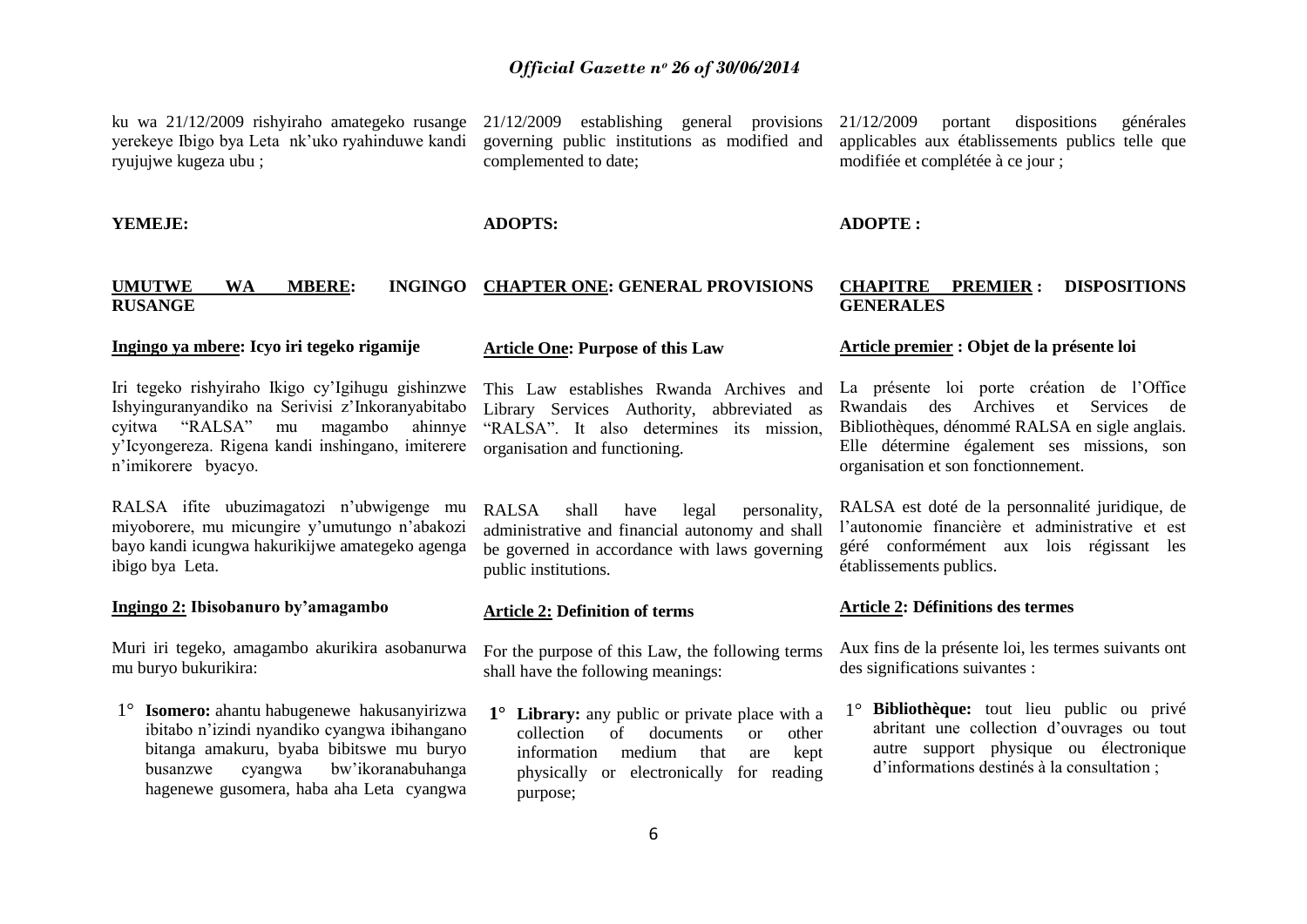ah"abikorera;

- 2° **Ikigo cy'Igihugu cy'Ishyinguranyandiko na Serivisi z'Inkoranyabitabo:** Ikigo cy"Igihugu gihuriza hamwe Ishyinguranyandiko na Serivisi z"Inkoranyabitabo by"Igihugu;
- 3° **Inkoranyabitabo y'Igihugu:** ishami ryashyizweho na Leta rishinzwe kwakira mu buryo bwemewe n"amategeko ibyanditswe ku Gihugu cyangwa mu Gihugu;
- 4° **Ishyinguranyandiko ry'Igihugu:** ishami r**y**ashyiriweho kwakira, kubika no kubungabunga inyandiko zifitiye igihugu akamaro n"iziranga amateka;
- 5° **Serivisi z'inkoranyabitabo:** imirimo ijyanye no gutira, gutirura, gufata ifatabuguzi ryo gusoma no gusoma ikorerwa mu Nkoranyabitabo y"Igihugu no mu masomero.

### **Ingingo ya 3: Icyicaro cya RALSA**

Icyicaro cya RALSA kiri mu Mujyi wa Kigali, Umurwa Mukuru wa Repubulika y"u Rwanda. Gishobora kwimurirwa ahandi hose muri Repubulika y"u Rwanda mu gihe bibaye ngombwa.

RALSA ishobora kugira amashami ahandi hose mu gihugu bibaye ngombwa kugira ngo igere ku

- **2° Rwanda Archives and Library Services Authority:** a national institution merging the national archives and library services;
- **3° National Library:** a department established by Government to serve as legal depository of all publications produced about or within the country;
- **4° National Archives:** a department established for collecting, keeping and preserving documentary resources that are nationally significant and have historical value;
- **5° Library services:** services related to the borrowing and return of documents, subscription to have access to reading and those related to reading that are provided within the National Library and libraries.

### **Article 3: Head office of RALSA**

The head office of RALSA is located Kigali, the Capital of the Republic of Rwanda. It may be transferred elsewhere in the Republic of Rwanda if considered necessary.

In order to fulfil its mission, RALSA may have branches elsewhere in the country if considered

- 2° **Office Rwandais des Archives et services de Bibliothèques:** une institution nationale qui centralise les archives et les services de bibliothèque nationaux ;
- 3° **Bibliothèque Nationale:** un département mis en place par l"Etat pour servir de dépôt légal de toutes les publications produites sur le pays ou dans le pays;
- 4° **Archives Nationales:** un département établi pour recueillir, conserver et préserver les ressources documentaires qui ont une importance nationale et une valeur historique;
- 5° **Services de bibliothèques:** services ayant trait à l"emprunt et au retour des ouvrages, à l"abonnement pour accès à la lecture et ceux ayant trait à la lecture réalisés au sein de la Bibliothèque Nationale et des bibliothèques.

# **Article 3: Siège de RALSA**

Le siège de RALSA est établi dans la Ville de Kigali, Capitale de la République du Rwanda. Il peut, en cas de nécessité, être transféré en tout autre lieu du territoire de la République du Rwanda.

En vue d"accomplir sa mission, RALSA peut, en cas de nécessité, établir des branches en tout autre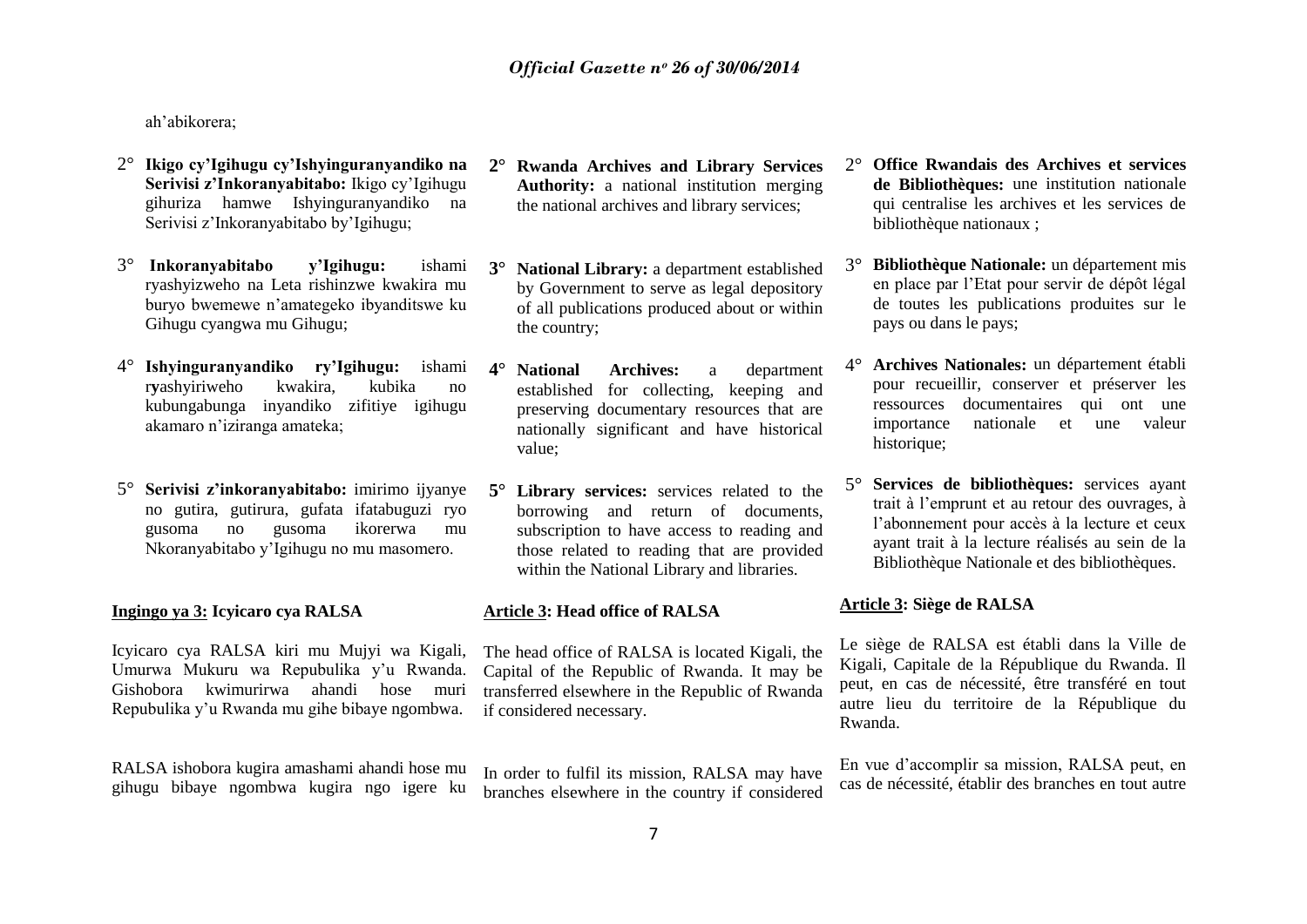**CHAPTER II: MISSION OF RALSA**

RALSA shall have the following mission:

**Article 4: Mission of RALSA**

nshingano zayo, byemejwe n"Iteka rya Minisitiri w"Intebe.

necessary, upon approval by a Prime Minister's lieu du territoire national sur approbation d'un Order.

arrêté du Premier Ministre.

### **UMUTWE WA II: INSHINGANO ZA RALSA**

### **Ingingo ya 4: Inshingano za RALSA**

RALSA ifite inshingano zikurikira:

1° gushyira mu bikorwa politiki ya Guverinoma mu bijyanye n"Ishyinguranyandiko na Serivisi z"Inkoranyabitabo;

2° kugira inama Guverinoma kuri politiki n"ingamba bijyanye n"imicungire y"Ishyinguranyandiko na Serivisi z"Inkoranyabitabo;

3° gukora gahunda yo guteza imbere no gushyigikira imikorere y"Ikigo gishinzwe Ishyinguranyandiko na Serivisi z"Inkoranyabitabo;

4° gushakisha no kwakira umutungo w"Ikigo cy"Igihugu gishinzwe Ishyinguranyandiko na Serivisi z"Inkoranyabitabo;

- 5° gukora ubushakashatsi ku byerekeye Ishyinguranyandiko na Serivisi z"Inkoranyabitabo no gutangariza Guverinoma n"abaturage ibyavuyemo;
- 6° haseguriwe ibijyanye n"inyandiko z"umutekano, kwakira inyandiko za Leta

1° to implement Government policy on archives and library services;

2° to advise the Government on policies and strategies related to the management of archives and library services;

3° to plan the program designed to develop and promote the functioning of the Archives and Library Services Authority;

4° to mobilize and raise funds for Rwanda Archives and Library Services Authority;

5° to conduct research in the area of archives and library services and disseminate findings thereof to the Government and the public;

6° subject to classified documents, to acquire, process and preserve public and private

# **CHAPITRE II: MISSIONS DE RALSA**

### **Article 4: Missions de RALSA**

RALSA a les missions suivantes:

1° mettre en œuvre la politique du Gouvernement en matière d"archives et de services de bibliothèques ;

2° conseiller le Gouvernement sur les politiques et stratégies relatives à la gestion des archives et des services de bibliothèques ;

3° planifier le programme de développement et de promotion du fonctionnement de l"Office des Archives et Services de Bibliothèques ;

- 4° mobiliser et collecter des fonds pour l"Office Rwandais des Archives et Services de Bibliothèques ;
- 5° mener des recherches dans le domaine des archives et des services de bibliothèques et diffuser les résultats au Gouvernement et au public ;
- 6° sous réserve des documents classés secrets, acquérir les documents publics et privés, les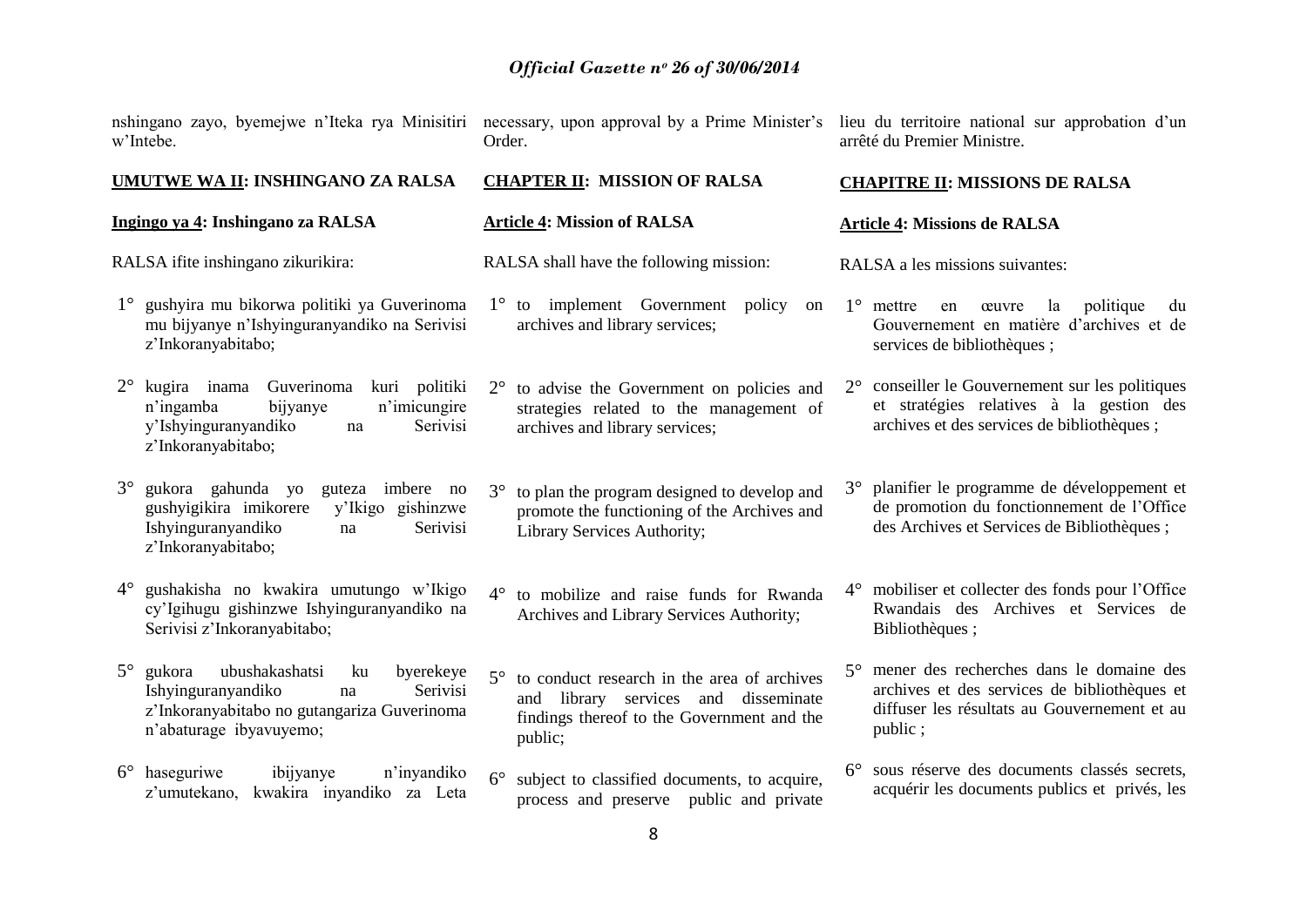n"iz"abikorera, kuzitunganya, kuzishyingura no kuzishyira ahagaragara kugira ngo zikoreshwe;

- 7° gutanga amabwiriza ku micungire y"inyandiko zigomba kugumanwa n"izigomba gukurwaho, no gukurikirana ishyirwa mu bikorwa ryayo;
- 8° guteza imbere umuco wo gusoma no kwandika;
- 9° gutegura no gutanga ibipimo ngenderwaho by"Igihugu ku byiciro byose by"inkoranyabitabo hagaragaramo nibura ibipimo birebana n"inyubako, amasomero na serivisi z'imirimo:
- 10°guha, ubisabye, nomero ku nyandiko zitangazwa;
- 11°gukurikirana no kwakira kopi z"ibihangano, mu gihe hari ibivuga ku Gihugu;
- 12°gutsura umubano n"ibigo n"imiryango byo mu gihugu n"ibyo hanze y"u Rwanda bifite Ishyinguranyandiko na Serivisi z"Inkoranyabitabo mu nshingano zabyo, ndetse n"ibindi byafasha RALSA kugera ku nshingano zayo.

Iteka rya Minisitiri ufite ishyinguranyandiko na An Order of the Minister in charge of archives serivisi z'inkoranyabitabo mu nshingano ze rigena and library services shall determine procedures

records and make them accessible to the public;

- 7° to issue instructions relating to the management of records to be retained and disposed of and monitor their implementation;
- 8° to contribute to the promotion of the reading and writing culture;
- 9° to develop and avail national standards for all types of libraries including at least standards relating to infrastructure, libraries and technical services;
- $10^{\circ}$  to assign, upon request, a number to documents for publication;
- 11°to monitor and receive copies of works in case such works relate to the country;
- 12°to engage in partnerships with agencies and organizations in charge of archives and library services that are based inside and outside Rwanda and with other agencies and organizations that can help RALSA fulfil its mission.

uburyo bwo gushyingura inyandiko mu for preservation of documents in archives and

traiter, les conserver et les rendre disponibles pour la consultation publique ;

- 7° donner des instructions relatives à la gestion des documents à conserver et à détruire et en assurer la mise en application ;
- 8° contribuer à la promotion de la culture de la lecture et de l"écrit ;
- 9° élaborer et rendre disponibles les normes nationales pour toutes les catégories de bibliothèques notamment les normes en matière d"infrastructure, de bibliothèques et de services techniques ;
- 10°attribuer, à la demande, un numéro aux ouvrages pour publication ;
- 11°suivre et recevoir les copies des œuvres au cas où celles-ci portent sur le pays ;
- 12°entretenir des relations de partenariat avec les agences et les organisations ayant les archives et les services de bibliothèques dans leurs attributions œuvrant tant à l"intérieur qu"à l"extérieur du Rwanda et avec d"autres organes pouvant aider RALSA à accomplir sa mission.

Un arrêté du Ministre ayant les archives et les services de bibliothèques dans ses attributions détermine les modalités de conservation des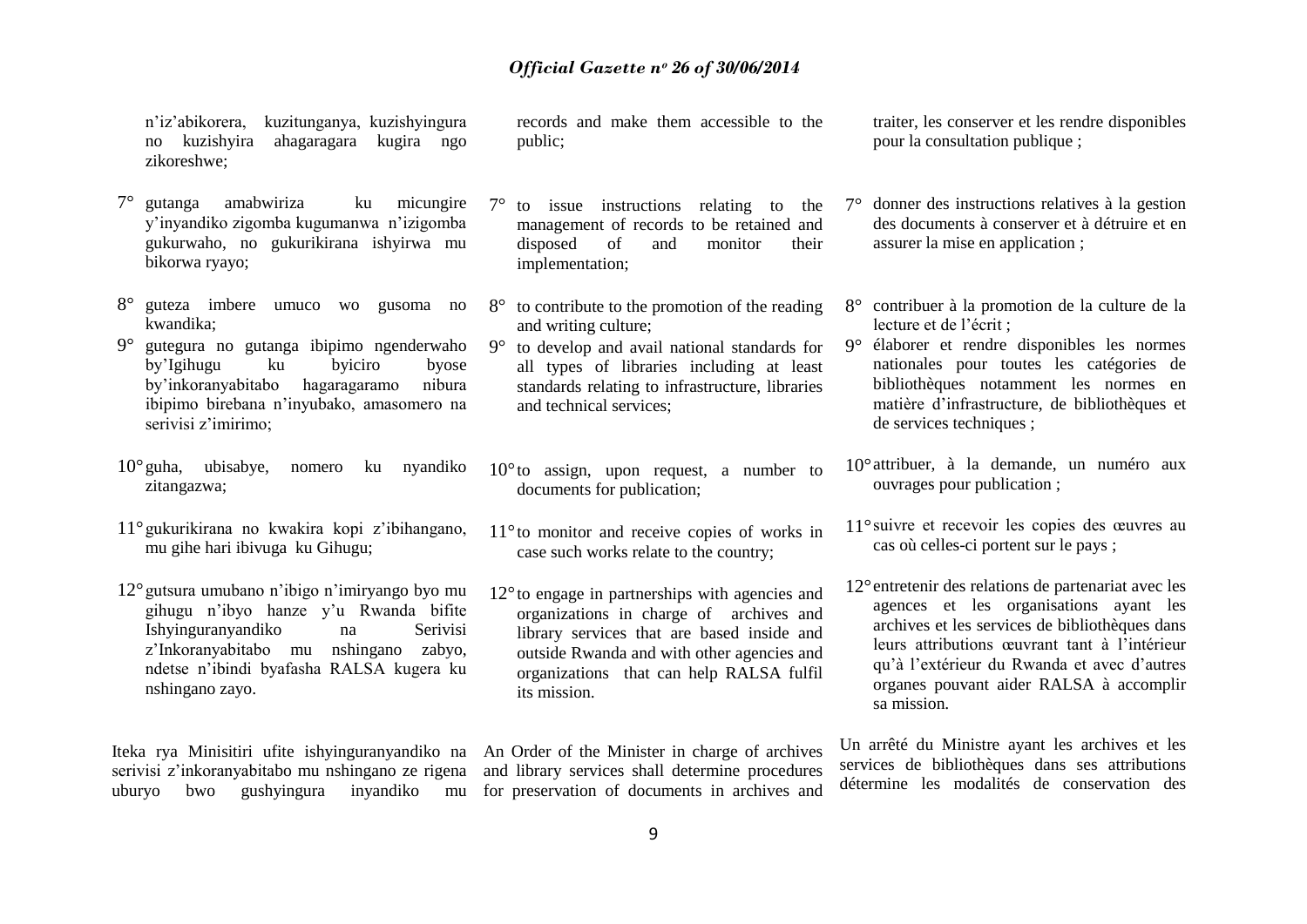Nshyinguranyandiko no mu Nkoranyabitabo, rigena kandi urutonde na kopi z"ibihangano bigomba gushyikirizwa Ikigo cya RALSA.

**UMUTWE WA III: URWEGO RUREBERERA** 

**Ingingo ya 5: Urwego rureberera RALSA** 

Iteka rya Minisitiri w"Intebe rigena urwego

**RALSA N'ICYICIRO IRIMO**

rureberera RALSA n"icyiciro irimo.

**n'icyiciro irimo** 

libraries and it shall also determine the list of copies of works to be submitted to RALSA.

**Article 5: Supervising authority of RALSA** 

A Prime Minister"s Order shall determine the supervising authority of RALSA and its

**CATEGORY**

**and its category** 

category.

ouvrages dans les archives et les bibliothèques et il détermine aussi la liste des copies des œuvres devant être soumises à RALSA.

#### **CHAPTER III: SUPERVISING AUTHORITY OF RALSA AND ITS CHAPITRE III: ORGANE DE TUTELLE DE RALSA ET SA CATEGORIE**

### **Article 5: Autorité de tutelle de RALSA et sa catégorie**

Un arrêté du Premier Ministre détermine l"organe de tutelle de RALSA et sa catégorie.

Il est conclu entre l"organe de tutelle de RALSA et son organe de décision un contrat de performance déterminant les compétences, les droits et les obligations de chaque partie en vue de

Hagati y"urwego rureberera RALSA n"urwego rufata ibyemezo hakorwa amasezerano yerekeye gahunda y'ibikorwa agaragaza uburenganzira n"inshingano za buri ruhande mu kugeza RALSA ku nshingano zayo.

Ayo masezerano amara igihe gihwanye na manda y"abagize Inama y"Ubuyobozi.

**UMUTWE WA IV: IMITERERE N'IMIKORERE BYA RALSA**

**Ingingo ya 6 : Inzego z'ubuyobozi za RALSA**

RALSA igizwe n"inzego z"ubuyobozi ebyiri (2) zikurikira:

1° Inama y"Ubuyobozi ;

There shall be concluded between the supervising authority of RALSA and its decision-making organ a performance contract indicating powers, rights and obligations of each party in order for RALSA to fulfil its mission.

Such a contract shall be valid for a period equal to the term of office of the members of the Board of Directors.

**CHAPTER IV: ORGANIZATION AND FUNCTIONING OF RALSA**

#### **Article 6: Management organs of RALSA**

RALSA shall be comprised of the two (2) following management organs:

1<sup>°</sup> the Board of Directors:

Ce contrat est valide pour une durée égale au mandat des membres du Conseil d"Administration.

la réalisation de la mission de RALSA.

### **CHAPITRE IV: ORGANISATION ET FONCTIONNEMENT DE RALSA**

### **Article 6: Organes de direction de RALSA**

RALSA est doté de deux (2) organes de direction suivants :

1° le Conseil d"Administration ;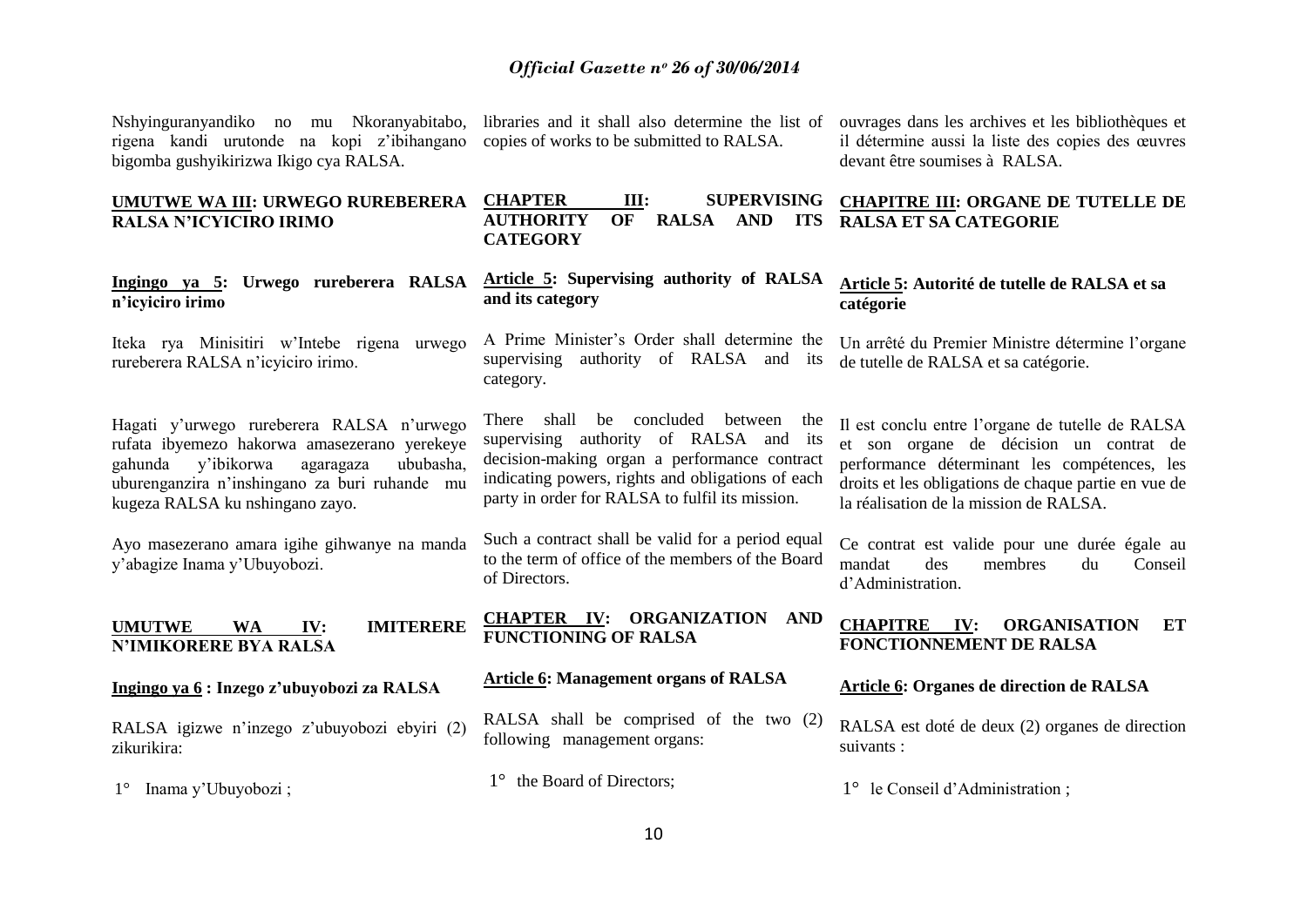2° Ubuyobozi Bukuru.

Iteka rya Minisitiri w"Intebe rishobora kugena izindi nzego za ngombwa kugira ngo RALSA igere ku nshingano zayo.

### **Icyiciro cya mbere: Inama y'Ubuyobozi**

#### **Ingingo ya 7: Inama y'Ubuyobozi**

Inama y"Ubuyobozi ya RALSA ni rwo rwego ruyiyobora kandi rufata ibyemezo. Ububasha, inshingano n"imikorere byayo kimwe n"igihe abayigize bamara ku mirimo yabo bigenwa n"Iteka rya Minisitiri w"Intebe.

Iteka rya Perezida rishyiraho abagize Inama y"Ubuyobozi harimo Perezida na Visi Perezida. Abagize Inama y"Ubuyobozi batoranywa hakurikijwe ubushobozi n"ubuzobere byabo.

Nibura mirongo itatu ku ijana (30%) by"abagize Inama y"Ubuyobozi bagomba kuba ari abagore.

#### **Ingingo ya 8: Ibigenerwa abagize Inama y'Ubuyobozi bitabiriye inama**

Abagize Inama y"Ubuyobozi bitabiriye inama z"Inama y"Ubuyobozi bagenerwa amafaranga agenwa n"Iteka rya Perezida.

2° the General Directorate.

A Prime Minister"s Order may establish other relevant organs in order for RALSA to fulfil its mission.

#### **Section One: Board of Directors**

#### **Article 7: Board of Directors**

The Board of Directors of RALSA shall be its governing and decision-making organ. The competence, responsibilities, functioning and term of office of its members shall be determined by a Prime Minister's Order.

A Presidential Order shall appoint members of the Board of Directors including the Chairperson and the Deputy Chairperson. Members of the Board of Directors shall be selected on the basis of their competence and expertise.

At least thirty per cent (30%) of the members of the Board of Directors shall be female.

#### **Article 8: Sitting allowances for members of the Board of Directors**

Members of the Board of Directors present in the meetings of the Board of Directors shall be entitled to sitting allowances determined by a Presidential Order.

2° la Direction Générale.

Un arrêté du Premier Ministre peut déterminer d"autres organes nécessaires à la réalisation de la mission de RALSA.

#### **Section première: Conseil d'Administration**

#### **Article 7: Conseil d'Administration**

Le Conseil d"Administration de RALSA est son organe de direction et de décision. Ses compétences, attributions, fonctionnement et la durée du mandat de ses membres sont déterminés par un arrêté du Premier Ministre.

Les membres du Conseil d"Administration dont un Président et un Vice-président sont nommés par arrêté présidentiel. Ils sont choisis sur base de leur compétence et de leur expertise.

Trente pour cent (30%) au moins des membres du Conseil d"Administration doivent être de sexe féminin.

### **Article 8 : Jetons de présence des membres du Conseil d'Administration**

Les membres du Conseil d"Administration présents aux réunions du Conseil d"Administration bénéficient des jetons de présence dont le montant est déterminé par un arrêté présidentiel.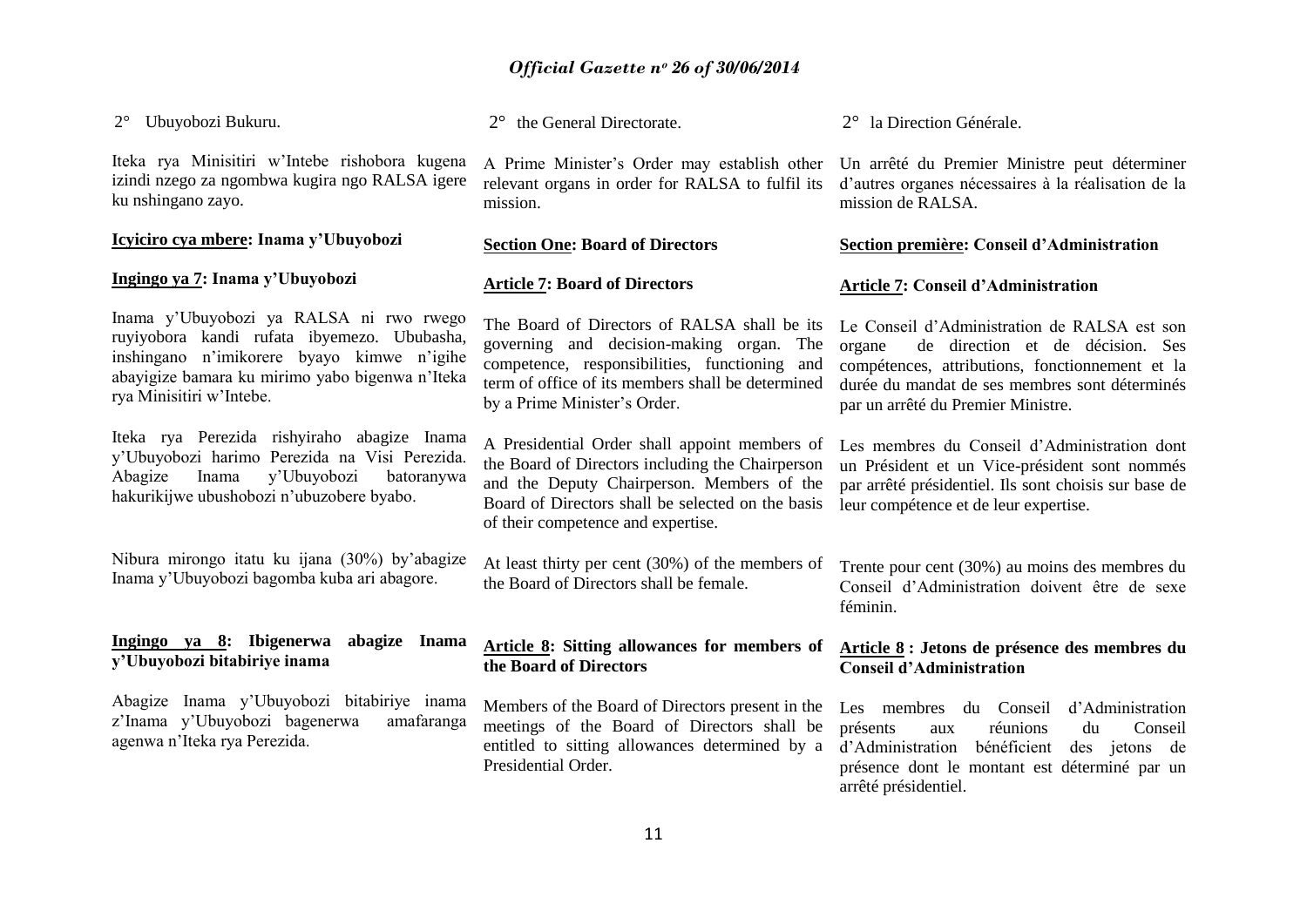| Ingingo ya 9: Ibitabangikanywa no kuba nu Article 9: Incompatibilities with membership<br>Nama y'Ubuyobozi                          | of the Board of Directors                                                                                                                                                                      | Article 9: Incompatibilités avec la fonction de<br>membre du Conseil d'Administration                                                                                                                  |  |
|-------------------------------------------------------------------------------------------------------------------------------------|------------------------------------------------------------------------------------------------------------------------------------------------------------------------------------------------|--------------------------------------------------------------------------------------------------------------------------------------------------------------------------------------------------------|--|
| Abagize Inama y'Ubuyobozi ntibemerewe gukora<br>umurimo ugenerwa igihembo muri RALSA.                                               | Members of the Board of Directors shall not be<br>allowed to perform any remunerated activity<br>within RALSA.                                                                                 | Les membres du Conseil d'Administration ne sont<br>pas autorisés à exercer des fonctions rémunérées<br>au sein de RALSA.                                                                               |  |
| Ntibemerewe kandi, haba ku giti cyabo cyangwa<br>ibigo bafitemo imigabane, gupiganira amasoko<br>atangwa na RALSA.                  | They shall also not be allowed neither<br>individually nor companies in which they hold<br>shares, to bid for tenders of RALSA.                                                                | Ils ne sont non plus autorisés, ni individuellement<br>ni les sociétés dont ils sont actionnaires, à<br>soumissionner aux marchés de RALSA.                                                            |  |
| Icyiciro cya 2: Ubuyobozi Bukuru                                                                                                    | <b>Section 2: General Directorate</b>                                                                                                                                                          | <b>Section 2: Direction Générale</b>                                                                                                                                                                   |  |
| Ingingo ya 10: Abagize Ubuyobozi Bukuru bwa<br><b>RALSA</b>                                                                         | Article 10: Composition of the General<br><b>Directorate of RALSA</b>                                                                                                                          | Article 10: Composition de la Direction<br>Générale de RALSA                                                                                                                                           |  |
| Abagize<br>Ubuyobozi Bukuru<br><b>RALSA</b><br>bwa<br>bashyirwaho n'iteka rya Perezida.                                             | Members of the General Directorate of RALSA<br>shall be appointed by a Presidential Order.                                                                                                     | Les membres de la Direction Générale de RALSA<br>sont nommés par arrêté présidentiel.                                                                                                                  |  |
| Ububasha, inshingano n'imikorere by'abagize<br>Ubuyobozi Bukuru bwa RALSA bigenwa n'Iteka<br>rya Minisitiri w'Intebe.               | The competence, responsibilities and modalities<br>for fulfilling the duties of the members of the<br>General Directorate of RALSA shall be<br>determined by a Prime Minister's Order.         | Les compétences, les attributions et les modalités<br>d'exercice des attributions des membres de la<br>Direction Générale de RALSA sont déterminées<br>par un arrêté du Premier Ministre.              |  |
| Ingingo ya 11: Sitati igenga abakozi ba RALSA<br>n'ibigenerwa abagize<br>Ubuyobozi<br><b>Bukuru</b><br>n'abakozi ba RALSA           | <b>Article 11: Statutes governing staff of RALSA</b><br>and benefits of members of the General<br>Directorate and staff members of RALSA                                                       | Article 11: Statut du personnel de RALSA et<br>appointements accordés aux membres de la<br>Direction Générale et au personnel de RALSA                                                                 |  |
| Abakozi ba RALSA bagengwa na sitati rusange<br>igenga abakozi ba Leta.                                                              | The staff of RALSA shall be governed by the<br>General Statutes for Public Service.                                                                                                            | Le personnel de RALSA est régi par le Statut<br>Général de la Fonction Publique.                                                                                                                       |  |
| Ibigenerwa abagize Ubuyobozi Bukuru n'abakozi<br>ba RALSA biteganywa n'amategeko agenga ibyo<br>abakozi b'ibigo bya Leta bagenerwa. | Benefits allocated to the members of the General<br>Directorate and staff members of RALSA shall<br>determined in accordance with legal<br>be<br>provisions governing benefits to employees of | Les appointements accordés aux membres de la<br>Direction Générale de RALSA et à son personnel<br>sont fixés conformément aux dispositions légales<br>régissant les avantages alloués au personnel des |  |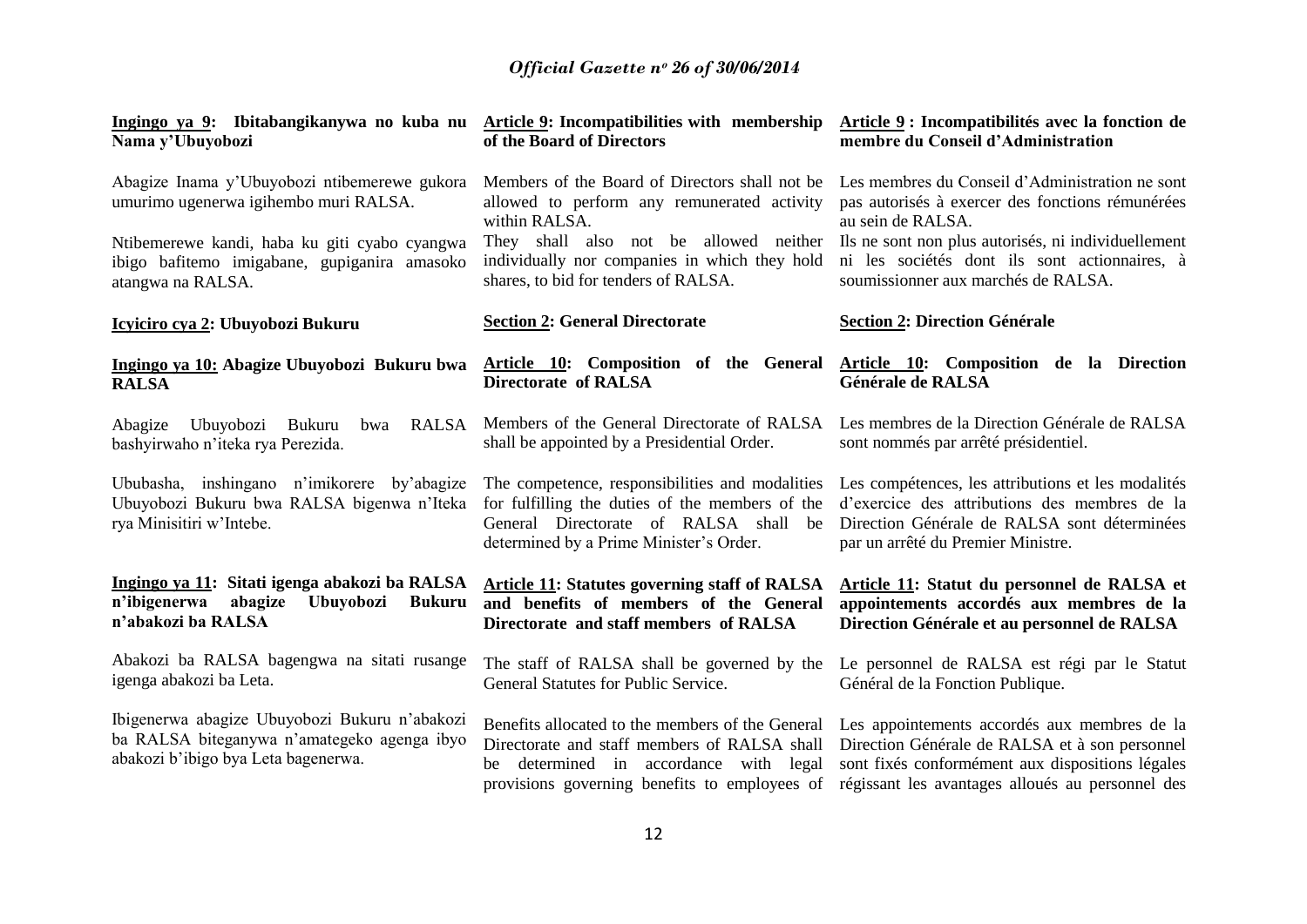public institutions.

établissements publics.

| Ingingo<br>12:<br>Imiterere,<br>imikorere,<br>va<br>n'inshingano by'inzego z'imirimo za RALSA                                                                                                                          | Article 12: Organization, functioning and<br>responsibilities of RALSA organs                                                                                                                                                      | <b>Article 12: Organisation, fonctionnement</b> et<br>attributions des organes de RALSA                                                                                                                                                                                 |
|------------------------------------------------------------------------------------------------------------------------------------------------------------------------------------------------------------------------|------------------------------------------------------------------------------------------------------------------------------------------------------------------------------------------------------------------------------------|-------------------------------------------------------------------------------------------------------------------------------------------------------------------------------------------------------------------------------------------------------------------------|
| imikorere, n'inshingano<br>by'inzego<br>Imiterere,<br>z'imirimo za RALSA bigengwa n'Iteka rya<br>Minisitiri w'Intebe.                                                                                                  | organization,<br>functioning<br>The<br>and<br>responsibilities of RALSA organs shall be<br>determined by a Prime Minister's Order.                                                                                                 | L'organisation,<br>le fonctionnement<br>les<br>et<br>attributions des organes de RALSA<br>sont<br>déterminés par arrêté du Premier Ministre.                                                                                                                            |
| <b>UMUTWE WA V: UMUTUNGO N'IMARI</b>                                                                                                                                                                                   | <b>CHAPTER V: PROPERTY AND FINANCE</b>                                                                                                                                                                                             | <b>CHAPITRE</b><br><b>PATRIMOINE</b><br>ET<br>$\mathbf{V}$ :<br><b>FINANCES</b>                                                                                                                                                                                         |
| Umutugo<br><b>RALSA</b><br>Ingingo ya 13:<br>wa<br>n'inkomoko yawo                                                                                                                                                     | Article 13: Property of RALSA and its sources                                                                                                                                                                                      | Article 13: Patrimoine de RALSA et ses<br>sources                                                                                                                                                                                                                       |
| Umutungo wa RALSA<br>ugizwe<br>n'ibintu<br>byimukanwa n'ibitimukanwa.                                                                                                                                                  | The Property of RALSA shall be comprised of<br>movables and immovables.                                                                                                                                                            | Le patrimoine de RALSA comprend les biens<br>meubles et immeubles.                                                                                                                                                                                                      |
| wa RALSA ukomoka<br>Umutungo<br>kuri ibi<br>bikurikira:<br>$1^{\circ}$<br>ingengo y'imari igenerwa na Leta;<br>$2^{\circ}$<br>inkunga<br>zaba<br>iza<br>Leta<br>cyangwa<br>iz'abafatanyabikorwa;                       | The property of RALSA shall come from the<br>following sources:<br>$1^{\circ}$ State budget allocations;<br>$2^{\circ}$<br>State or partners' grants;                                                                              | Le patrimoine de RALSA provient des sources<br>suivantes :<br>1° les dotations budgétaires de l'Etat;<br>les subventions de l'Etat ou des partenaires ;                                                                                                                 |
| $3^\circ$<br>ibituruka ku mirimo ikora;<br>$4^{\circ}$<br>inyungu ku mutungo wayo;<br>$5^{\circ}$<br>impano n'indagano;<br>inguzanyo zihabwa RALSA zemewe na<br>$6^{\circ}$<br>Minisitiri ufite imari mu nshingano ze. | income from services rendered;<br>$3^\circ$<br>$4^{\circ}$<br>proceeds from its property;<br>donations and bequests;<br>$5^{\circ}$<br>loans granted to RALSA and approved by<br>$6^{\circ}$<br>the Minister in charge of finance. | $3^\circ$<br>revenues issus des services prestés;<br>les produits issus de son patrimoine;<br>$4^{\circ}$<br>les dons et legs;<br>$5^{\circ}$<br>les prêts accordés à RALSA et approuvés par<br>$6^{\circ}$<br>le Ministre ayant les finances dans ses<br>attributions. |
| Ingingo ya 14: Imikoreshereze,<br>imicungire<br>n'imigenzurire by'umutungo                                                                                                                                             | Article 14: Use, management and audit of the<br>property                                                                                                                                                                           | Article 14: Utilisation, gestion et audit du<br>patrimoine                                                                                                                                                                                                              |
| Imikoreshereze,<br>imicungire<br>n'imigenzurire<br>by'umutungo wa RALSA bikorwa hakurikijwe                                                                                                                            | The use, management and audit of the property                                                                                                                                                                                      | L'utilisation, la gestion et l'audit du patrimoine de                                                                                                                                                                                                                   |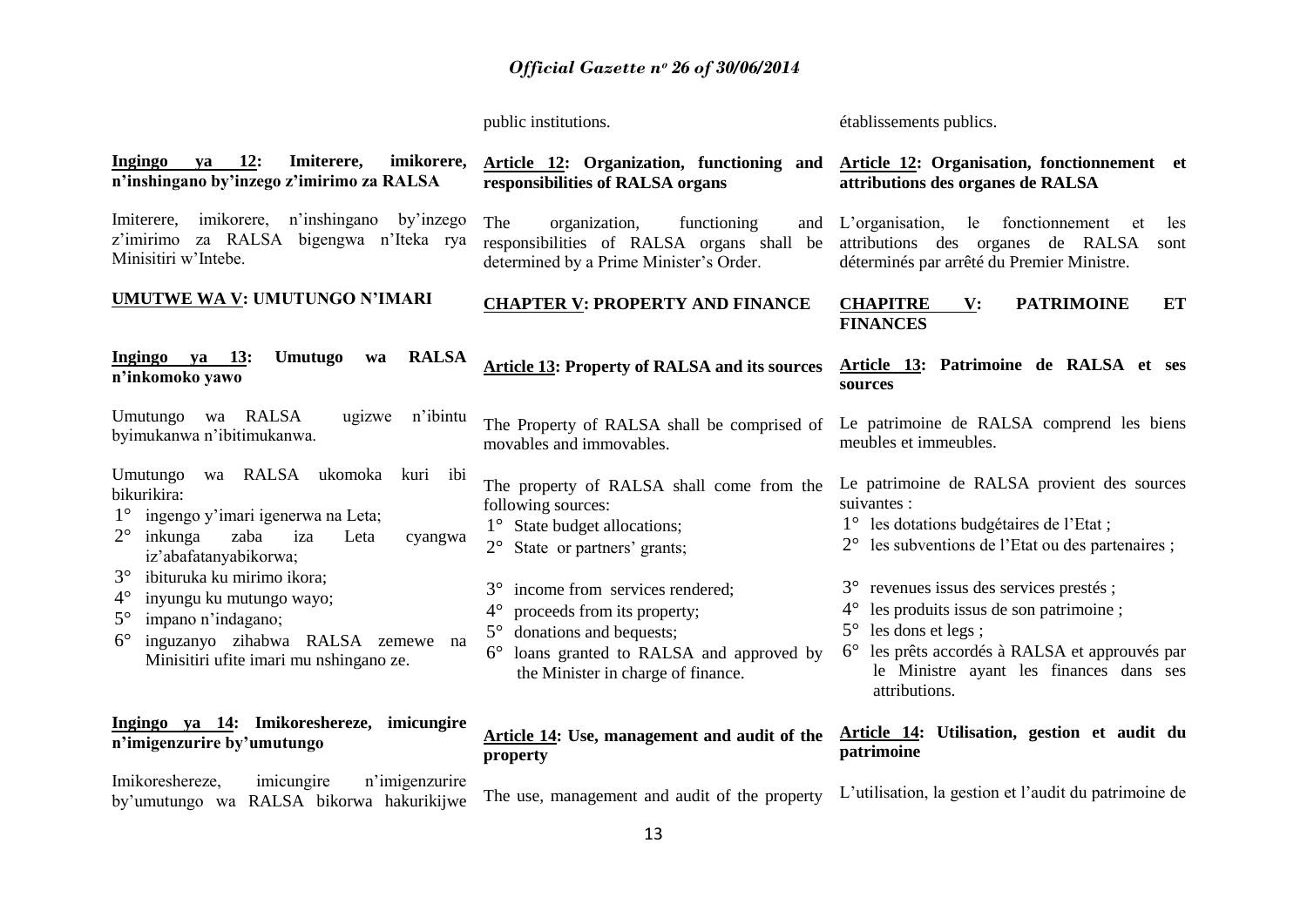| amategeko abigenga.                                                                                                                                                                                                                      | of RALSA shall be carried out in accordance RALSA sont effectués conformément<br>with relevant legal provisions.                                                                                                                                                                                                                                | aux<br>dispositions légales en la matière.                                                                                                                                                                                                                                                                                |
|------------------------------------------------------------------------------------------------------------------------------------------------------------------------------------------------------------------------------------------|-------------------------------------------------------------------------------------------------------------------------------------------------------------------------------------------------------------------------------------------------------------------------------------------------------------------------------------------------|---------------------------------------------------------------------------------------------------------------------------------------------------------------------------------------------------------------------------------------------------------------------------------------------------------------------------|
| Ubugenzuzi bushinzwe igenzura rya buri munsi<br>ry'imikoreshereze y'umutungo wa RALSA buha<br>raporo Inama y'Ubuyobozi, bukagenera<br>kopi<br>uyobora Ubuyobozi Bukuru bwa RALSA.                                                        | RALSA internal audit service shall submit a<br>report to the Board of Directors with a copy to<br>the head of the General Directorate of RALSA.                                                                                                                                                                                                 | Le service d'audit interne de RALSA transmet<br>son rapport au Conseil d'Administration avec<br>copie au responsable de la Direction Générale de<br>RALSA.                                                                                                                                                                |
| Ingingo ya 15: Iyemeza n'imicungire by'ingengo<br>y'imari ya RALSA                                                                                                                                                                       | <b>Article15:</b> Approval and management of the<br>budget of RALSA                                                                                                                                                                                                                                                                             | Article 15: Adoption et gestion du budget de<br><b>RALSA</b>                                                                                                                                                                                                                                                              |
| Ingengo y'imari ya RALSA yemezwa kandi<br>igacungwa hakurikijwe amategeko abigenga.                                                                                                                                                      | The budget of RALSA shall be approved and<br>managed in accordance with relevant legal<br>provisions.                                                                                                                                                                                                                                           | Le budget de RALSA est adopté et géré<br>conformément aux dispositions légales en la<br>matière.                                                                                                                                                                                                                          |
| Ingingo<br>Raporo<br>y'umwaka<br><b>16:</b><br>va<br>w'ibaruramari                                                                                                                                                                       | <b>Article 16: Annual financial report</b>                                                                                                                                                                                                                                                                                                      | Article 16: Rapport annuel de l'exercice<br>comptable                                                                                                                                                                                                                                                                     |
| Mu mezi atatu (3) akurikira impera z'umwaka                                                                                                                                                                                              |                                                                                                                                                                                                                                                                                                                                                 | Dans les trois (3) mois qui suivent la fin de                                                                                                                                                                                                                                                                             |
| w'ibaruramari, uyobora Ubuyobozi Bukuru bwa<br>RALSA ashyikiriza urwego rureberera RALSA<br>raporo y'umwaka w'ibaruramari, imaze kwemezwa<br>n'Inama y'Ubuyobozi hakurikijwe amategeko<br>agenga imicungire y'imari n'umutungo bya Leta. | Within three (3) months following the closure of<br>the financial year, the head of the General<br>Directorate of RALSA shall submit the annual<br>financial report to the supervising authority of<br>RALSA after its approval by the Board of<br>Directors in accordance with laws governing the<br>management of State finance and property. | l'exercice comptable, le responsable de la<br>Direction Générale de RALSA transmet à<br>l'organe de tutelle de RALSA le rapport annuel de<br>l'exercice comptable après son approbation par le<br>Conseil d'Administration conformément aux<br>dispositions légales régissant les finances et le<br>patrimoine de l'Etat. |
| UMUTWE WA VI: INGINGO ZISOZA                                                                                                                                                                                                             | <b>CHAPTER VI: FINAL PROVISIONS</b>                                                                                                                                                                                                                                                                                                             | <b>CHAPITRE VI: DISPOSITIONS FINALES</b>                                                                                                                                                                                                                                                                                  |
| Ingingo ya 17: Itegurwa, isuzumwa n'itorwa<br>by'iri tegeko                                                                                                                                                                              | Article 17: Drafting,<br>consideration and<br>adoption of this Law                                                                                                                                                                                                                                                                              | Article 17: Initiation, examen et adoption de la<br>présente loi                                                                                                                                                                                                                                                          |
| Iri tegeko ryateguwe mu rurimi rw'Icyongereza,<br>risuzumwa<br>kandi<br>ritorwa<br>rurimi<br>mu                                                                                                                                          | This Law was drafted in English, considered and<br>adopted in Kinyarwanda.                                                                                                                                                                                                                                                                      | La présente loi a été initiée en Anglais, elle a été<br>examinée et adoptée en Kinyarwanda.                                                                                                                                                                                                                               |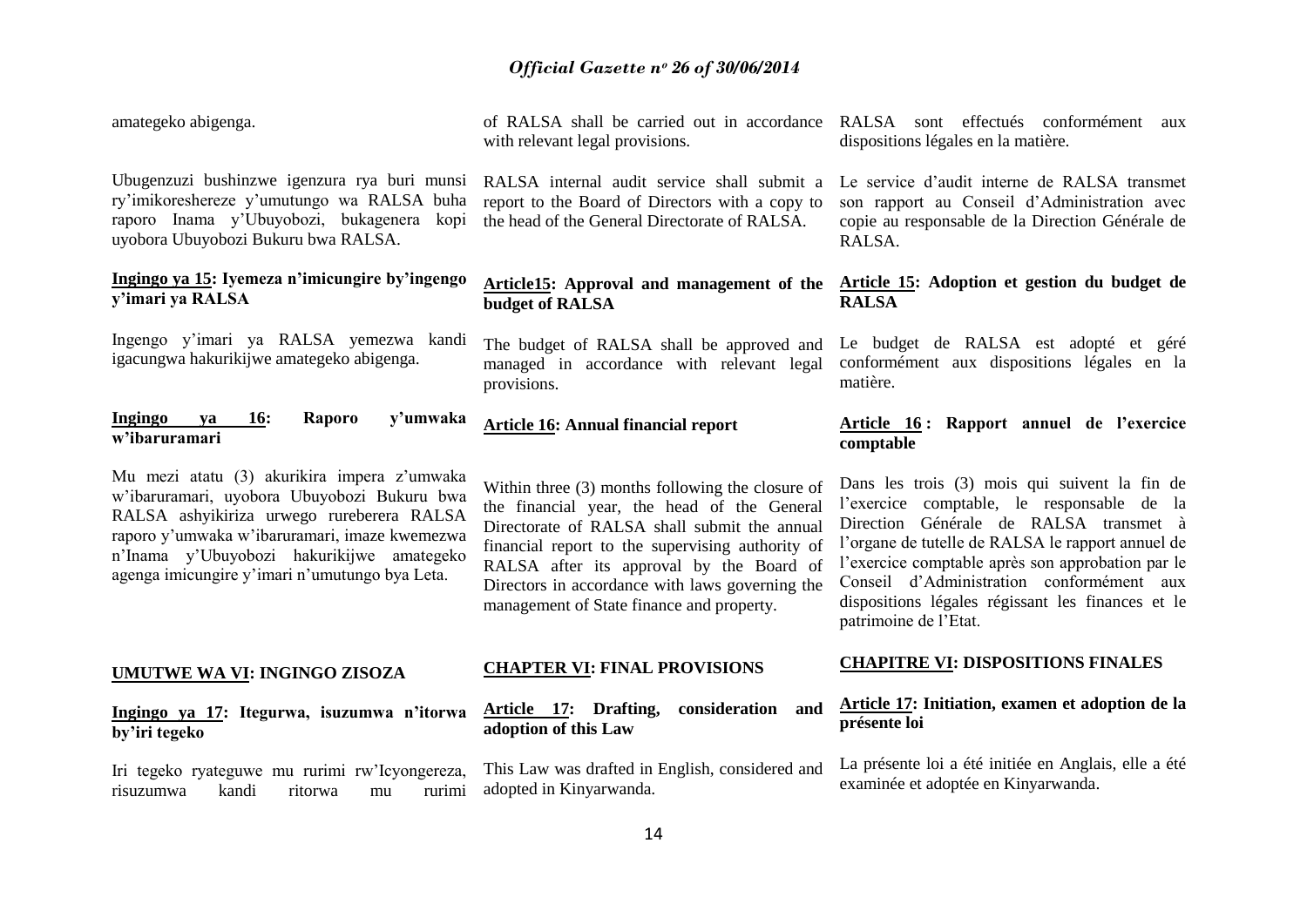rw"Ikinyarwanda.

| <b>18:</b><br>Ivanwaho<br>ry'ingingo<br>Ingingo<br>va<br>z'amategeko zinyuranyije n'iri tegeko              | <b>Article 18: Repealing provision</b>                                                                                 | <b>Article 18: Disposition abrogatoire</b>                                                                       |
|-------------------------------------------------------------------------------------------------------------|------------------------------------------------------------------------------------------------------------------------|------------------------------------------------------------------------------------------------------------------|
| Ingingo zose z'amategeko abanziriza iri kandi<br>zinyuranyije na ryo zivanyweho.                            | All prior legal provisions contrary to this Law<br>are hereby repealed.                                                | Toutes<br>les dispositions légales antérieures<br>contraires à la présente loi sont abrogées.                    |
| ya19:<br><b>Igihe</b><br>itegeko<br>Ingingo<br>gukurikizwa                                                  | ritangira Article 19: Commencement                                                                                     | Article 19: Entrée en vigueur                                                                                    |
| Iri tegeko ritangira gukurikizwa ku munsi<br>ritangarijweho mu Igazeti ya Leta ya Repubulika<br>y'u Rwanda. | This Law shall come into force on the date of its<br>publication in the Official Gazette of the<br>Republic of Rwanda. | La présente loi entre en vigueur le jour de sa<br>publication au Journal Officiel de la République<br>du Rwanda. |
| Kigali, ku wa 09/05/2014                                                                                    | Kigali, on 09/05/2014                                                                                                  | Kigali, le 09/05/2014                                                                                            |
| $(s\acute{e})$<br><b>KAGAME Paul</b><br>Perezida wa Repubulika                                              | $(s\acute{e})$<br><b>KAGAME Paul</b><br>President of the Republic                                                      | $(s\acute{e})$<br><b>KAGAME Paul</b><br>Président de la République                                               |
| $(s\acute{e})$<br>Dr. HABUMUREMYI Pierre Damien<br>Minisitiri w'Intebe                                      | $(s\acute{e})$<br>Dr. HABUMUREMYI Pierre Damien<br>Prime Minister                                                      | $(s\acute{e})$<br>Dr. HABUMUREMYI Pierre Damien<br><b>Premier Ministre</b>                                       |
| Bibonywe kandi bishyizweho Ikirango cya<br>Repubulika:                                                      | Seen and sealed with the Seal of the Republic:                                                                         | Vu et scellé du Sceau de la République :                                                                         |
| $(s\acute{e})$<br><b>BUSINGYE Johnston</b>                                                                  | $(s\acute{e})$<br><b>BUSINGYE Johnston</b>                                                                             | $(s\acute{e})$<br><b>BUSINGYE Johnston</b>                                                                       |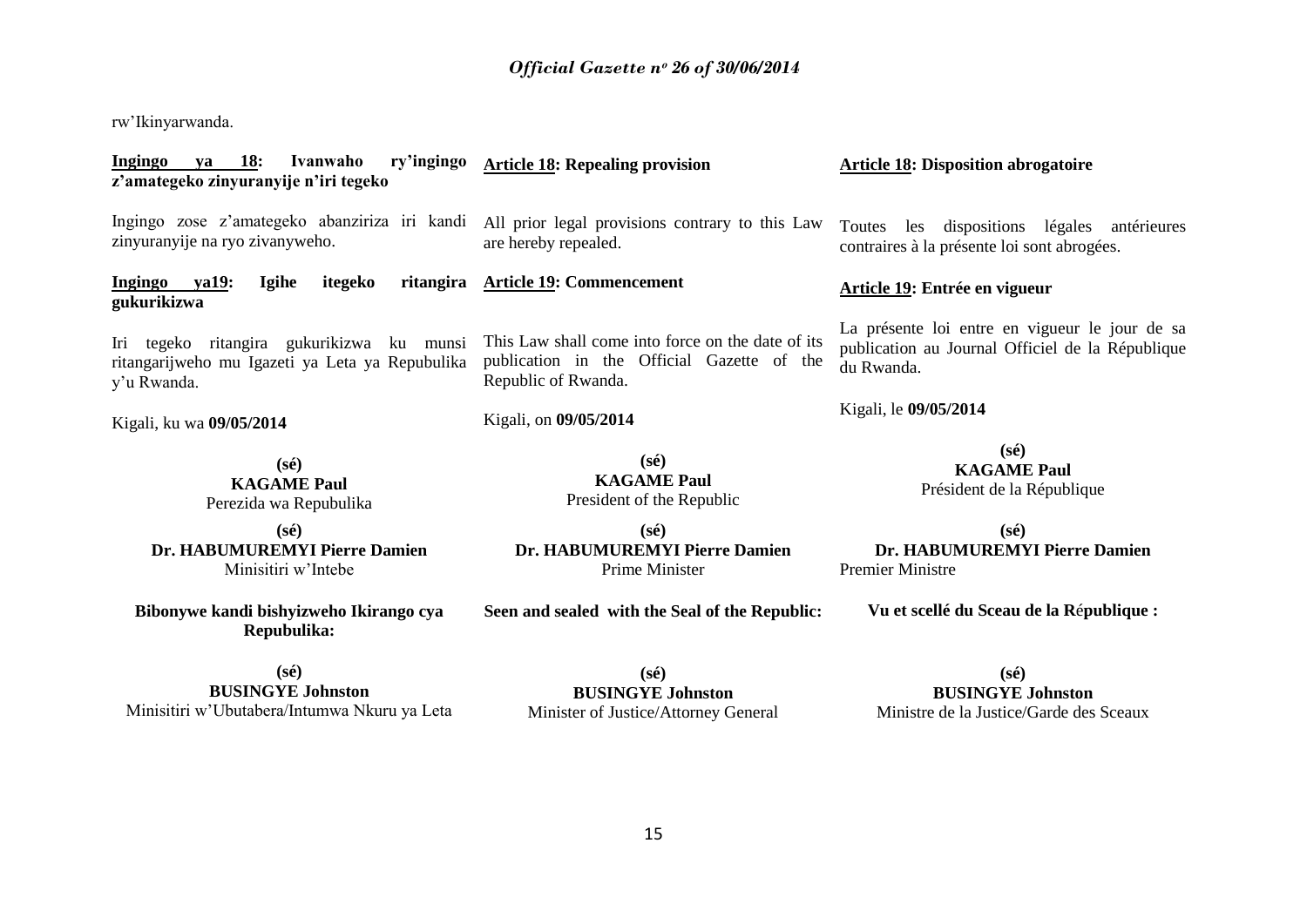| <b>ITEGEKO N° 13/2014 RYO KU WA 20/05/2014 LAW N° 13/2014 OF 20/05/2014 ON MINING LOI N° 13/2014 DU 20/05/2014 PORTANT</b><br><b>RIGENGA</b><br><b>UBUCUKUZI</b><br>Y'AGACIRO NA KARIYERI | <b>BW'AMABUYE AND QUARRY OPERATIONS</b>                                               | <b>DES</b><br><b>EXPLOITATION</b><br><b>MINES</b><br>ET<br><b>CARRIERES</b>                      |
|-------------------------------------------------------------------------------------------------------------------------------------------------------------------------------------------|---------------------------------------------------------------------------------------|--------------------------------------------------------------------------------------------------|
| <b>ISHAKIRO</b>                                                                                                                                                                           | <b>TABLE OF CONTENTS</b>                                                              | <b>TABLE DES MATIERES</b>                                                                        |
| <b>UMUTWE</b><br><b>MBERE:</b><br><b>INGINGO</b><br><b>WA</b><br><b>RUSANGE</b>                                                                                                           | <b>CHAPTER ONE: GENERAL PROVISIONS</b>                                                | <b>CHAPITRE</b><br><b>PREMIER:</b><br><b>DISPOSITIONS</b><br><b>GENERALES</b>                    |
| Ingingo ya mbere: Icyo iri tegeko rigamije                                                                                                                                                | <b>Article One: Purpose of this Law</b>                                               | Article premier: Objet de la présente loi                                                        |
| Ingingo ya 2: Ibisobanuro by'amagambo                                                                                                                                                     | <b>Article 2: Definitions of terms</b>                                                | <b>Article 2: Définitions des termes</b>                                                         |
| Ingingo ya 3: Ibirebwa n'iri tegeko                                                                                                                                                       | <b>Article 3: Scope of this Law</b>                                                   | Article 3: Champ d'application de la présente<br>loi                                             |
| Ingingo ya 4: Amahame rusange                                                                                                                                                             | <b>Article 4: General principles</b>                                                  | <b>Article 4: Principes généraux</b>                                                             |
| UMUTWE WA II: GUHABWA URUHUSHYA<br><b>RW'UBUCUKUZI</b><br><b>BW'AMABUYE</b><br>Y'AGACIRO                                                                                                  | <b>CHAPTER II: ACQUISITION</b><br>$\mathbf{A}$<br>OF<br><b>MINERAL LICENCE</b>        | <b>ACQUISITION</b><br>D'UN<br><b>CHAPITRE</b><br>II:<br><b>PERMIS MINIER</b>                     |
| Ingingo ya 5: Gusaba uruhushya rw'ubucukuzi<br>bw'amabuye y'agaciro                                                                                                                       | <b>Article 5: Mineral licence application</b>                                         | <b>Article 5: Demande d'un permis minier</b>                                                     |
| Ingingo ya 6: Gusaba uruhushya rw'ubucukuzi<br>bw'amabuye y'agaciro binyuze mu masoko ya<br>Leta                                                                                          | <b>Article 6: Mineral licence application through</b><br>public procurement procedure | Article 6: Demande d'un permis minier<br>suivant la procédure de passation de marchés<br>publics |
| ry'uruhushya<br>Ingingo<br>7:<br>Itangwa<br><b>va</b><br>rw'ubucukuzi bw'amabuye y'agaciro                                                                                                | Article 7: Issue of a mineral licence                                                 | Article 7: Octroi d'un permis minier                                                             |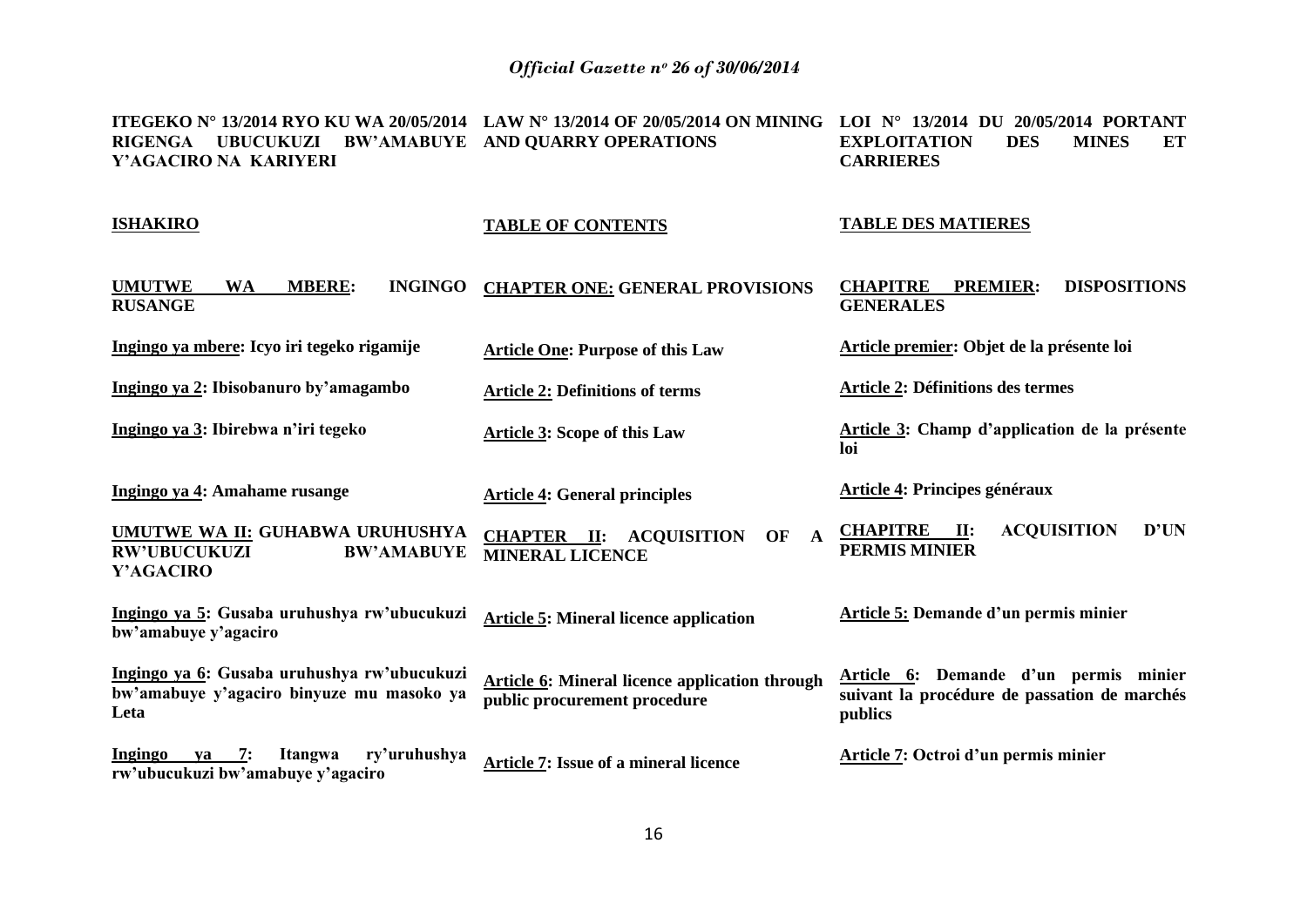| 8:<br>Ibibujijwe<br>Ingingo<br>ya<br>mu<br>rw'ubucukuzi<br>ry'uruhushya<br>y'agaciro                                                                            | itangwa <u>Article 8</u> : Restrictions on the grant of a <u>Article 8</u> : Restrictions à l'octroi d'un permis<br>bw'amabuye mineral licence         | minier                                                                                                              |
|-----------------------------------------------------------------------------------------------------------------------------------------------------------------|--------------------------------------------------------------------------------------------------------------------------------------------------------|---------------------------------------------------------------------------------------------------------------------|
| Ingingo ya 9: Ibishyirwa mu ruhushya Article 9: Content of a mineral licence<br>rw'ubucukuzi bw'amabuye y'agaciro                                               |                                                                                                                                                        | Article 9: Contenu d'un permis minier                                                                               |
| Imiterere<br>Ingingo<br><b>10:</b><br>n'ingano<br>va<br>y'ahatangirwa<br>rw'ubucukuzi<br>uruhushya<br>bw'amabuye y'agaciro                                      | area                                                                                                                                                   | Article 10: Shape and size of a mineral licence Article 10: Forme et dimension d'un périmètre<br>sous permis minier |
| Ingingo ya 11: Igihe uruhushya rw'ubucukuzi<br>bw'amabuye y'agaciro rumara                                                                                      | <b>Article 11: Duration of a mineral licence</b>                                                                                                       | Article 11: Durée d'un permis minier                                                                                |
| Ingingo 12:<br>Gusaba<br>kongererwa<br>igihe<br>rw'ubucukuzi<br>cy'uruhushya<br>bw'amabuye<br>y'agaciro                                                         | Article 12: Application for renewal of a Article 12: Demande de renouvellement<br>mineral licence                                                      | d'un permis minier                                                                                                  |
| 13: Kuvugurura uruhushya<br>Ingingo ya<br>rw'ubucukuzi bw'amabuye y'agaciro                                                                                     | Article 13: Renewal of a mineral licence                                                                                                               | Article 13: Renouvellement d'un permis minier                                                                       |
| Gusaba<br>Ingingo<br>14:<br>guhererekanya<br>ya<br>rw'ubucukuzi<br>uruhushya<br>bw'amabuye<br>y'agaciro                                                         | mineral licence                                                                                                                                        | Article 14: Application for transfer of a Article 14: Demande de transfert d'un permis<br>minier                    |
| <b>UBURENGANZIRA</b><br>UMUTWE WA<br>III:<br><b>BY'UWAHAWE</b><br><b>N'INSHINGANO</b><br><b>URUHUSHYA</b><br><b>RW'UBUCUKUZI</b><br><b>BW'AMABUYE Y'AGACIRO</b> | <b>CHAPTER</b><br><b>RIGHTS</b><br><b>AND</b><br>III:<br><b>RESPONSIBILITIES OF THE HOLDER OF DU TITULAIRE D'UN PERMIS MINIER</b><br>A MINERAL LICENCE | <b>CHAPITRE III: DROITS ET OBLIGATIONS</b>                                                                          |
| Ingingo ya 15: Uburenganzira bw'uwahawe<br>uruhushya rwo gushakashaka                                                                                           | exploration licence                                                                                                                                    | Article 15: Rights of the holder of an Article 15: Droits du titulaire d'un permis<br>d'exploration                 |
| Inshingano<br>z'uwahawe<br>Ingingo<br><b>16:</b><br>ya                                                                                                          | <b>Article 16:</b> Responsibilities of the holder of an<br>exploration licence                                                                         | Article 16: Obligations du titulaire du permis<br>d'exploration                                                     |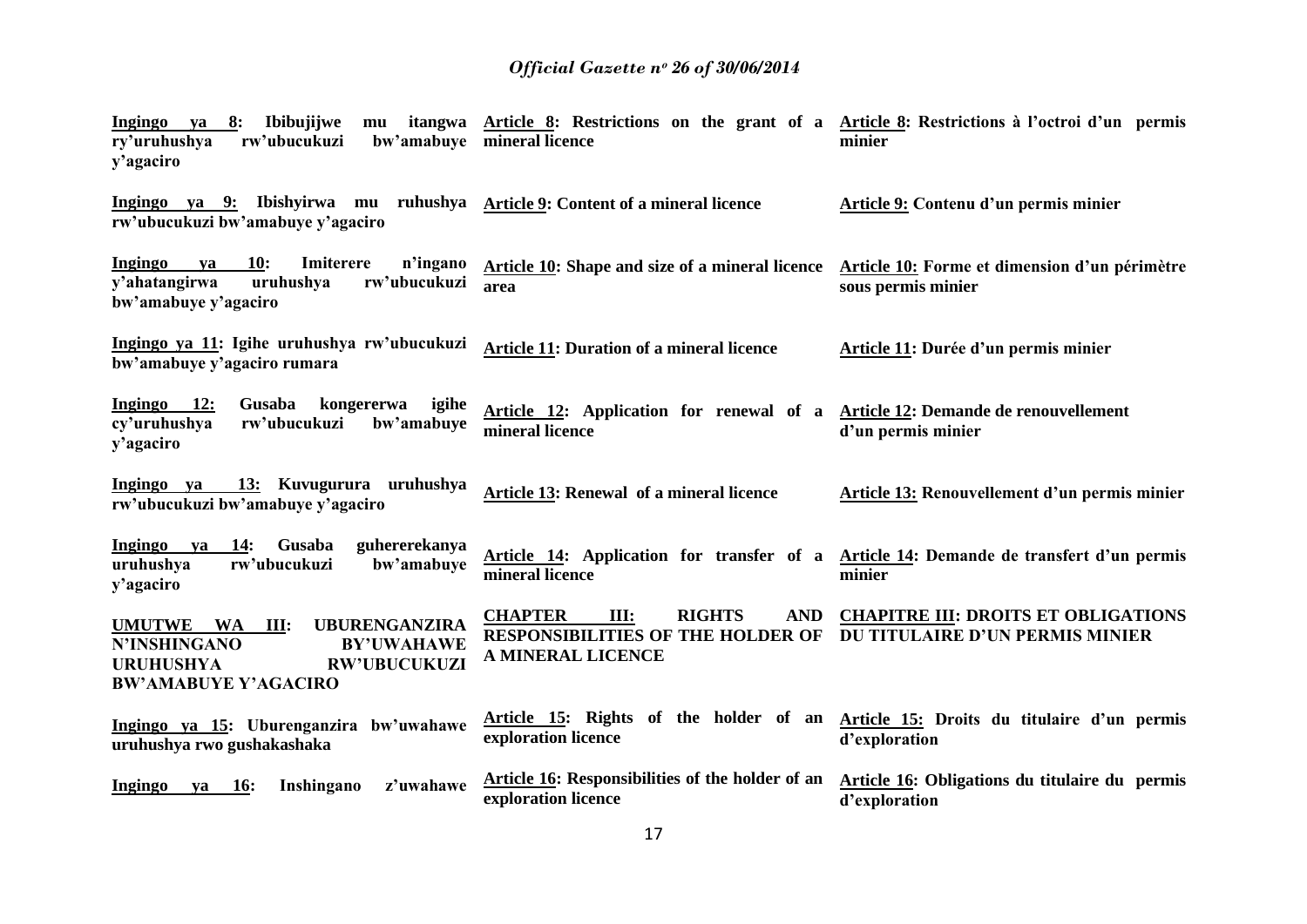# **uruhushya rwo gushakashaka**

| Ingingo ya 17: Uburenganzira bw'uwahawe<br>uruhushya rwo gucukura amabuye y'agaciro<br>muri mine nto                 | mining licence                                                                                            | Article 17: Rights of the holder of small-scale Article 17: Droits du titulaire d'un permis<br>d'exploitation minière à petite échelle |
|----------------------------------------------------------------------------------------------------------------------|-----------------------------------------------------------------------------------------------------------|----------------------------------------------------------------------------------------------------------------------------------------|
| Ingingo<br>Inshingano<br>z'uwahawe<br>ya 18:<br>uruhushya rwo gucukura amabuye y'agaciro<br>muri mine nto            | <b>Article 18:</b> Responsibilities of the holder of a<br>small-scale mining licence                      | Article 18: Obligations du titulaire d'un permis<br>d'exploitation minière à petite échelle                                            |
| Ingingo ya 19: Uburenganzira bw'uwahawe<br>uruhushya rwo gucukura amabuye y'agaciro<br>muri mine nini                | Article 19: Rights of the holder of a large-<br>scale mining licence                                      | Article 19: Droits du titulaire d'un permis<br>d'exploitation minière à grande échelle                                                 |
| <u>ya 20:</u><br>Inshingano<br>Ingingo<br>z'uwahawe<br>uruhushya rwo gucukura amabuye y'agaciro<br>muri mine nini    | Article 20: Responsibilities of the holder of a<br>large-scale mining licence                             | Article 20: Obligations du titulaire d'un permis<br>d'exploitation minière à grande échelle                                            |
| Ingingo ya 21: Uburenganzira bw'uwahawe<br>uruhushya rwo gucukura amabuye y'agaciro ku<br>buryo buciriritse          | Article 21: Rights of the holder of artisanal<br>mining licence                                           | Article 21: Droits du titulaire d'un<br>permis<br>d'exploitation minière artisanale                                                    |
| Inshingano<br>Ingingo ya 22:<br>z'uwahawe<br>uruhushya rwo gucukura amabuye y'agaciro ku<br>buryo buciriritse        | Article 22: Responsibilities of the holder of an<br>artisanal mining licence                              | Article 22: Obligations du titulaire d'un permis<br>d'exploitation minière artisanale                                                  |
| Ingingo ya 23: Inshingano z'umwihariko<br>z'uwahawe uruhushya rwo gucukura amabuye<br>y'agaciro afite ingufu atomike | Article 23: Special responsibilities relating to<br>the holder of a radioactive mineral mining<br>licence | Article 23: Obligations particulières relatives<br>au titulaire d'un permis d'exploitation des<br>minerais radioactifs                 |
| Ingingo ya 24: Gusubiza ahantu hatangiwe<br>uruhushya<br>rw'ubucukuzi<br>bw'amabuye<br>y'agaciro                     | Article 24: Relinquishment of a mineral<br>license area                                                   | Article 24: Renonciation à un périmètre sous<br>permis minier                                                                          |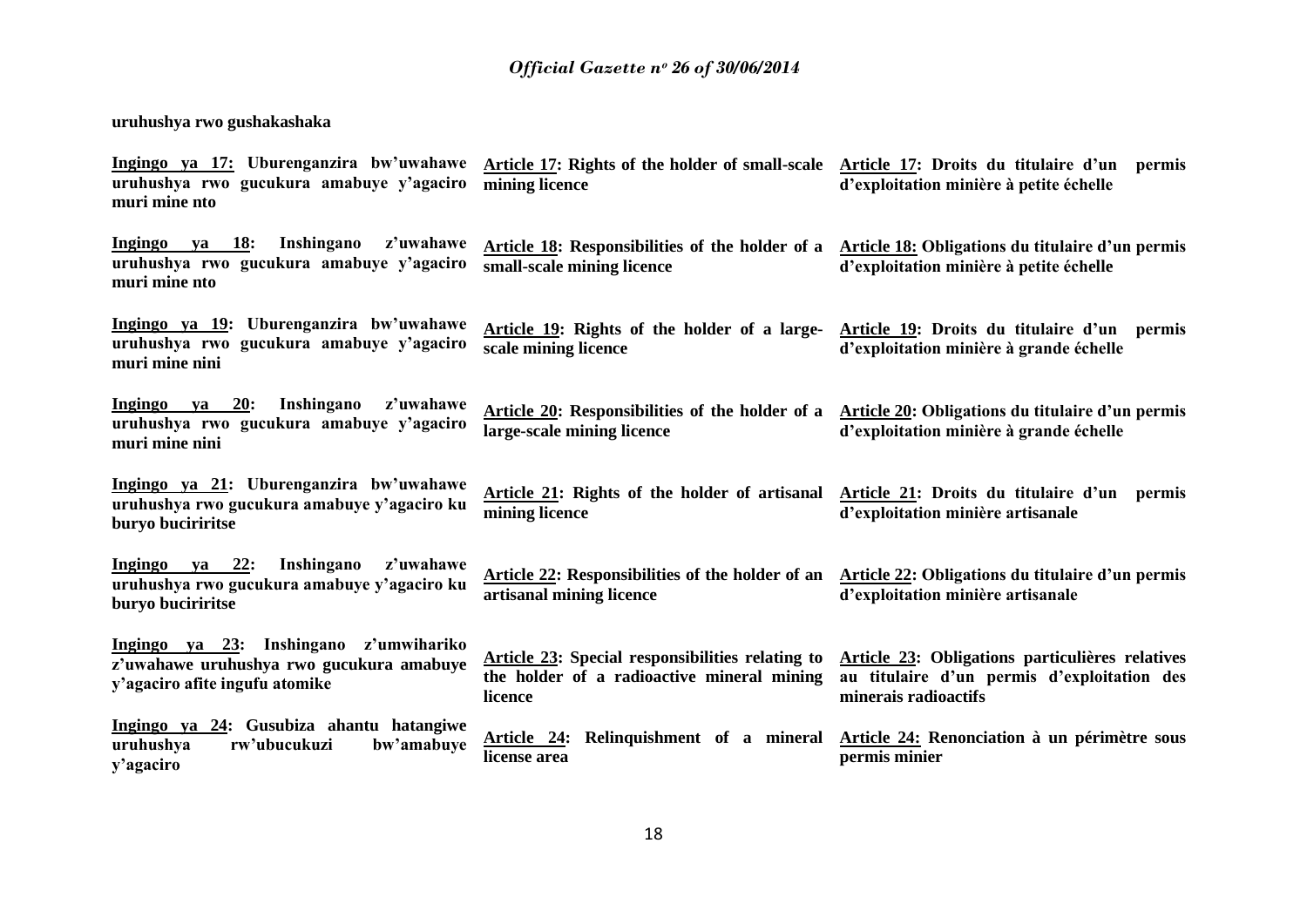UMUTWE WA IV: GUHAGARIKA CHAPTER BY'AGATEGANYO NO **URUHUSHYA RW'UBUCUKUZI LICENCE BW'AMABUYE Y'AGACIRO Ingingo ya 25: Guhagarika by'agateganyo no Article 25: Suspension and cancellation of a gukuraho uruhushya rw'ubucukuzi bw'amabuye y'agaciro Ingingo ya 26: Ibijyanye n'imitungo mu gihe uruhushya rw'ubucukuzi bw'amabuye licence y'agaciro rukuweho Ingingo ya 27: Inyandiko na raporo bijyanye n'ikurwaho ry'uruhushya rw'ubucukuzi bw'amabuye y'agaciro UMUTWE WA V: UBURENGANZIRA BWA NYIR'UBUTAKA Ingingo ya 28: Uburenganzira bwa nyir'ubutaka ku hatangiwe uruhushya rw'ubucukuzi bw'amabuye y'agaciro Ingingo ya 29: Ingurane kuri ba nyir'ubutaka UMUTWE WA VI: KUBUNGABUNGA IBIDUKIKIJE, UBUZIMA N'UMUTEKANO Ingingo ya 30: Iyubahirizwa ry'amategeko agenga ibidukikije IV: SUSPENSION AND CHAPITRE GUKURAHO CANCELLATION OF A mineral licence Article 26: Assets on cancellation of a mineral Article 26: Biens en cas d'annulation d'un Article 27: Records and reports on suspension of a mineral licence CHAPTER V: LAND SURFACE OWNER'S RIGHTS Article 28: Rights of land surface owner on a mineral licence area Article 29: Compensation to land surface Article 29: Indemnisation des propriétaires owners CHAPTER VI: PROTECTION OF THE ENVIRONMENT, HEALTH AND SAFETY Article 30: Compliance with laws related to environment CHAPITRE IV: SUSPENSION ET ANNULATION D'UN PERMIS MINIER Article 25: Suspension et annulation d'un permis minier permis minier Article 27: Documents et rapports sur la suspension d'un permis minier CHAPITRE V: DROITS DU PROPRIETAIRE FONCIER Article 28: Droits du propriétaire foncier sur une zone sous permis minier fonciers CHAPITRE VI: PROTECTION DE L'ENVIRONNEMENT, SANTÉ ET SÉCURITÉ Article 30: Conformité aux lois en matière d'environnement**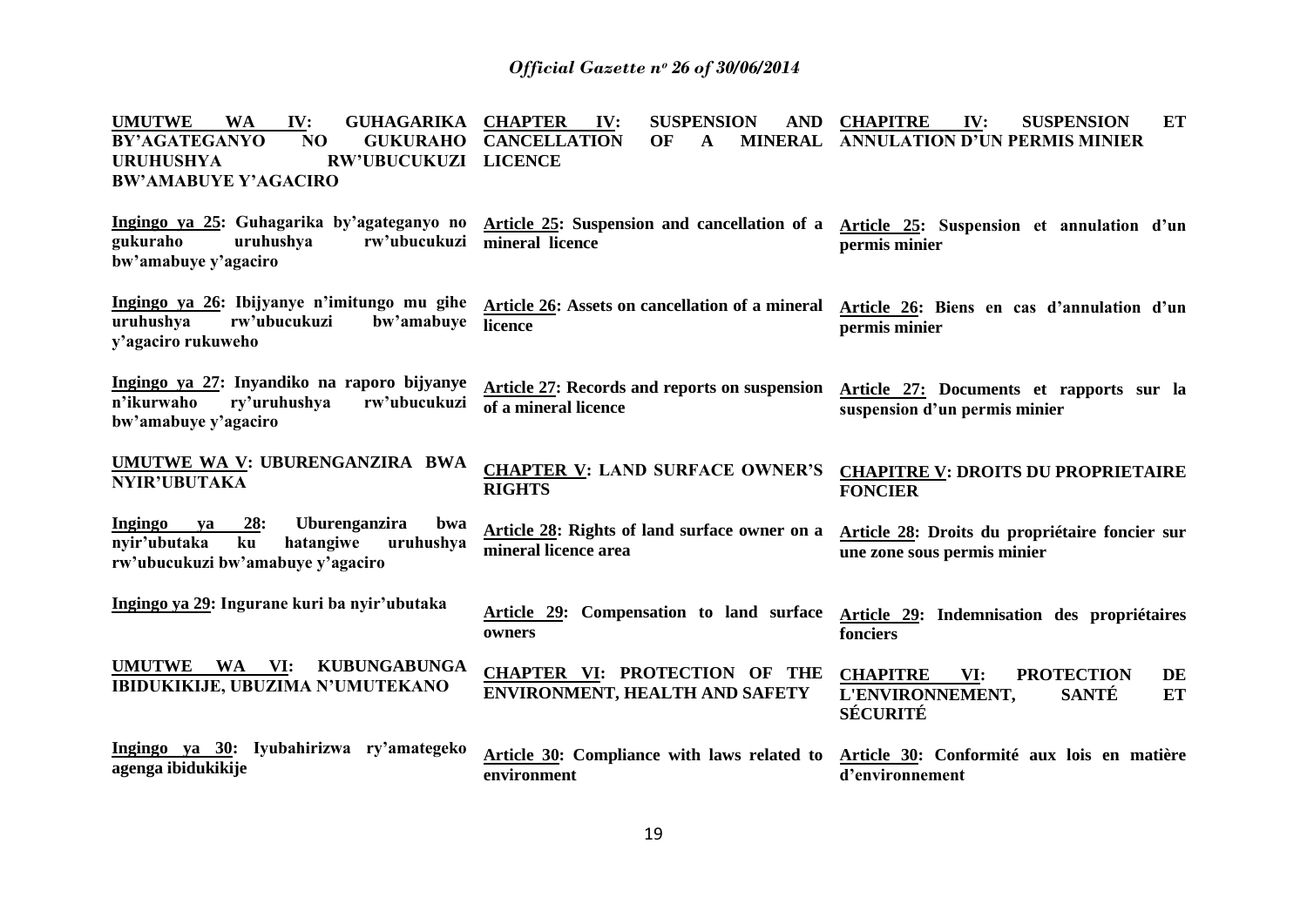| Ingingo ya 31: Gusana ahantu hangijwe                                                               | Article 31: Rehabilitation of a damaged area                               | Article 31: Remise en état du périmètre<br>endommagé                                            |
|-----------------------------------------------------------------------------------------------------|----------------------------------------------------------------------------|-------------------------------------------------------------------------------------------------|
| Ingingo ya 32: Gutanga ingwate y'amafaranga<br>yo kurengera ibidukikije                             | Article 32: Deposit a financial guarantee for<br>environment protection    | Article 32: Dépôt de fonds en garantie<br>de la protection de l'environnement                   |
| n'umutekano<br>ya 33:<br><b>Ubuzima</b><br>Ingingo<br>by'abakozi n'abandi bantu                     | Article 33: Health and safety of workers and<br>other persons              | Article 33: Santé et sécurité des travailleurs et<br>d'autres personnes                         |
| UMUTWE WA VII: URUHUSHYA RWA CHAPTER VII: QUARRY LICENCE<br><b>KARIYERI</b>                         |                                                                            | <b>CHAPITRE VII: PERMIS DE CARRIERE</b>                                                         |
| Ingingo ya 34: Gusaba guhabwa cyangwa<br>kongererwa igihe cy'uruhushya rwa kariyeri                 | <b>Article 34:</b> Application for grant or renewal of<br>a quarry licence | d'octroi<br>Article 34:<br><b>Demande</b><br>de<br>ou<br>renouvellement d'un permis de carrière |
| Ingingo ya 35: Ibangikana ry'impushya za<br>kariyeri n'impushya z'ubucukuzi bw'amabuye<br>y'agaciro | Article 35: Coexistence of a quarry licence<br>and a mineral licence       | Article 35: Coexistence d'un permis de carrière<br>et minier                                    |
| Ingingo ya 36: Ihererekanya ry'impushya za<br>kariyeri                                              | <b>Article 36: Transfer of quarry licences</b>                             | Article 36: Transfert des permis de carrière                                                    |
| Ingingo ya 37: Uburenganzira bw'uwahawe<br>uruhushya rwa kariyeri                                   | Article 37: Rights of the holder of a quarry<br>licence                    | Article 37: Droits du détenteur d'un permis de<br>carrière                                      |
| Ingingo ya 38:<br>Inshingano<br>z'uwahawe<br>uruhushya rwa kariyeri                                 | Article 38: Responsibilities of the holder of a<br>quarry licence          | <b>Article 38: Obligations du titulaire d'un permis</b><br>de carrière                          |
| Ingingo ya 39: Gusubiza ahantu hatangiwe<br>uruhushya rwa kariyeri                                  | Article 39: Relinquishment of an area covered<br>by quarry licence         | Article 39: Renonciation à un périmètre<br>couvert par un permis de carrière                    |
| Ingingo ya 40: Gukuraho burundu<br>uruhushya rwa kariyeri                                           | <b>Article 40: Cancellation of quarry a licence</b>                        | Article 40: Annulation d'un permis de carrière                                                  |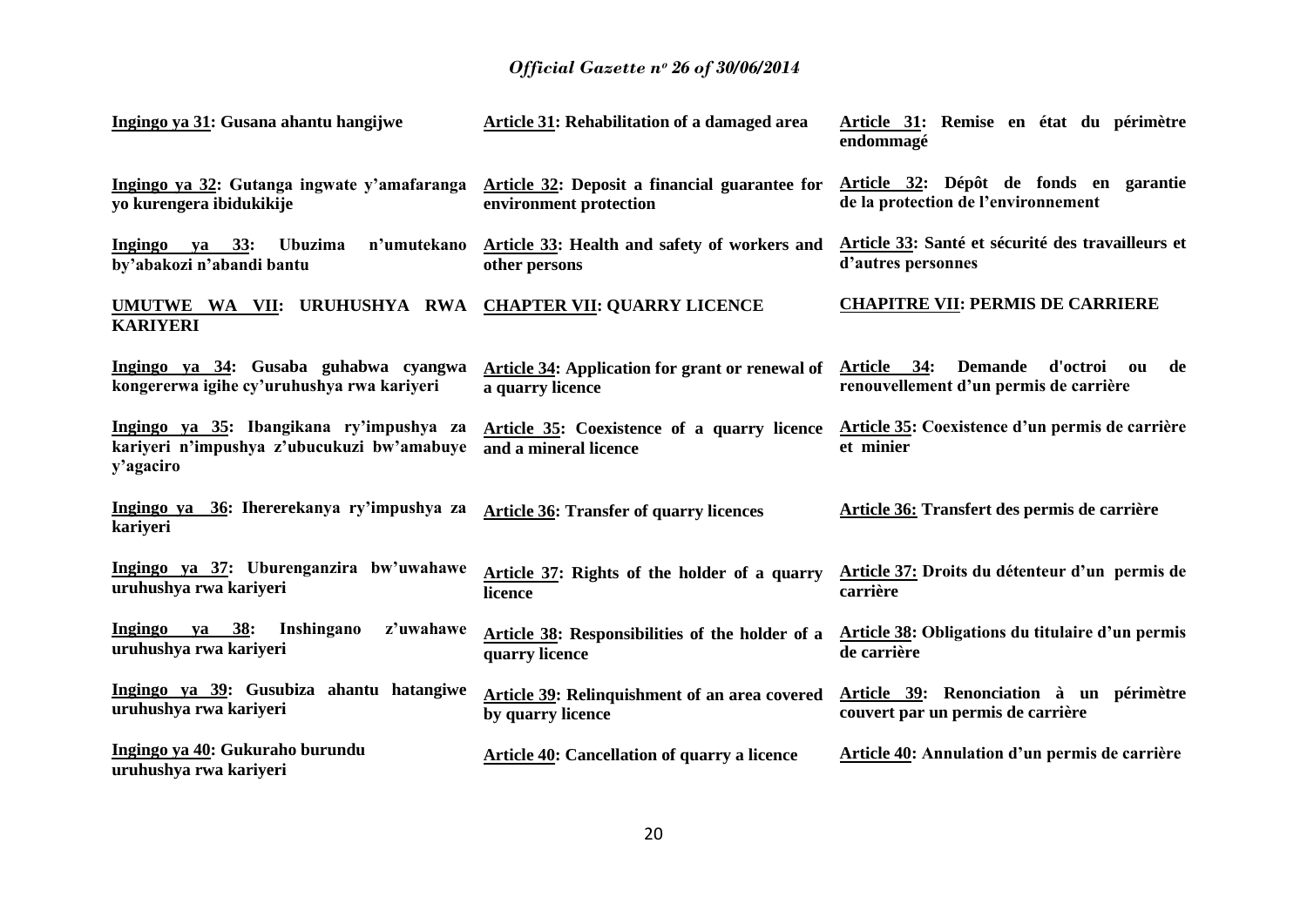| UMUTWE WA VIII: INGINGO ZIJYANYE CHAPTER VIII: FINANCIAL PROVISIONS<br><b>N'IMARI</b>                               |                                                                                                                          | VIII:<br><b>DISPOSITIONS</b><br><b>CHAPITRE</b><br><b>FINANCIERES</b>          |
|---------------------------------------------------------------------------------------------------------------------|--------------------------------------------------------------------------------------------------------------------------|--------------------------------------------------------------------------------|
| Ingingo ya 41: Umusoro ku musaruro n'indi Article 41: Income tax and other taxes<br>misoro                          |                                                                                                                          | Article 41: Impôt sur les bénéfices et autres<br>impôts                        |
| Ingingo ya 42: Umusoro ku mabuye y'agaciro                                                                          | <b>Article 42: Tax on mineral ores</b>                                                                                   | Article 42: Taxe sur les minerais                                              |
| Ingingo ya 43: Amafaranga<br>yo gusaba<br>rw'ubucukuzi<br>bw'amabuye<br>uruhushya<br>y'agaciro cyangwa rwa kariyeri | Article 43: Mineral<br>or quarry licence<br>application fee                                                              | Article 43: Frais de demande d'un permis<br>minier ou de carrière              |
| Ingingo ya 44: Amahoro ku buso atangwa ku<br>mwaka                                                                  | <b>Article 44: Surface fees</b>                                                                                          | <b>Article 44 : Frais de surface</b>                                           |
| Ingingo ya 45: Gucuruza amabuye y'agaciro                                                                           | <b>Article 45: Trading in mineral ores</b>                                                                               | <b>Article 45: Commerce des minerais</b>                                       |
| Ingingo ya 46: Kugurisha amabuye y'agaciro ku<br>masosiyete bafitanye isano                                         | Article 46: Sales of mineral ores to affiliated<br>purchasers                                                            | Article 46: Ventes des minerais aux acheteurs<br>affiliés                      |
| Ingingo ya 47: Ishoramari rya Leta                                                                                  | <b>Article 47: Government equity participation</b>                                                                       | Article 47: Acquisition de parts sociales par le<br>Gouvernement               |
| UMUTWE WA IX: INGINGO ZINYURANYE,<br>IZ'INZIBACYUHO N'IZISOZA                                                       | <b>MISCELLANEOUS,</b><br><b>CHAPTER</b><br>IX:<br><b>TRANSITIONAL</b><br><b>AND</b><br><b>FINAL</b><br><b>PROVISIONS</b> | <b>CHAPITRE IX: DISPOSITIONS DIVERSES,</b><br><b>TRANSITOIRES ET FINALES</b>   |
| Ingingo ya 48: Gukoresha no guhugura abakozi                                                                        | Employment and training of<br>Article 48:<br>employees                                                                   | <b>Article 48: Emploi et formation des ouvriers</b>                            |
| Ingingo ya 49: Amasoko y'ibikoresho n'imirimo<br>iboneka mu gihugu                                                  | Article 49:<br>services                                                                                                  | Procurement of local goods and Article 49: Achats des biens et services locaux |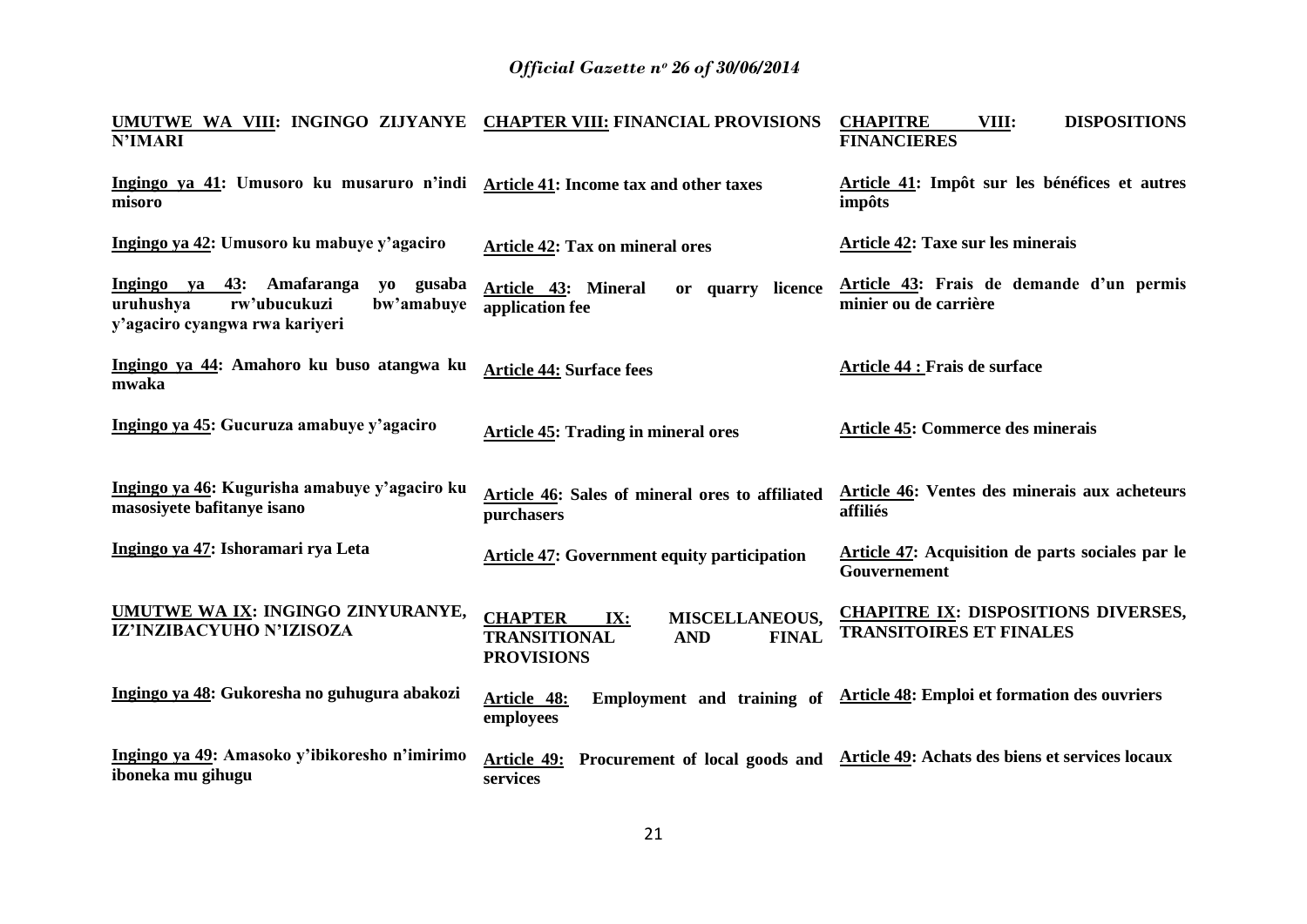**Ingingo ya 50: Kongera agaciro no kubyaza amabuye y'agaciro ibikoresho birangiye Article 50: Value addition and transformation Article 50: Valeur ajoutée et transformation**

| n'abahawe<br><b>Ingingo</b><br>ya 51:<br>Amasezerano<br>impushya                      | <b>Article 51: Mining agreements</b>                                  | <b>Article 51: Conventions minières</b>                          |
|---------------------------------------------------------------------------------------|-----------------------------------------------------------------------|------------------------------------------------------------------|
| Ingingo ya 52: Ingingo y'inzibacyuho                                                  | <b>Article 52: Transitional provision</b>                             | <b>Article 52: Disposition transitoire</b>                       |
| Ingingo ya 53: Itegurwa, isuzumwa n'itorwa<br>by'iri tegeko                           | Article 53: Drafting,<br>consideration<br>and<br>adoption of this Law | Article 53: Initiation, examen et adoption de la<br>présente loi |
| Ingingo ya 54: Ivanwaho ry'itegeko n'ingingo<br>z'amategeko zinyuranijwe n'iri tegeko | <b>Article 54: Repealing provision</b>                                | <b>Article 54: Disposition abrogatoire</b>                       |
| ya 55:<br><b>Igihe</b><br><b>Ingingo</b><br>itegeko<br>ritangira<br>gukurikizwa       | <b>Article 55: Commencement</b>                                       | Article 55: Entrée en vigueur                                    |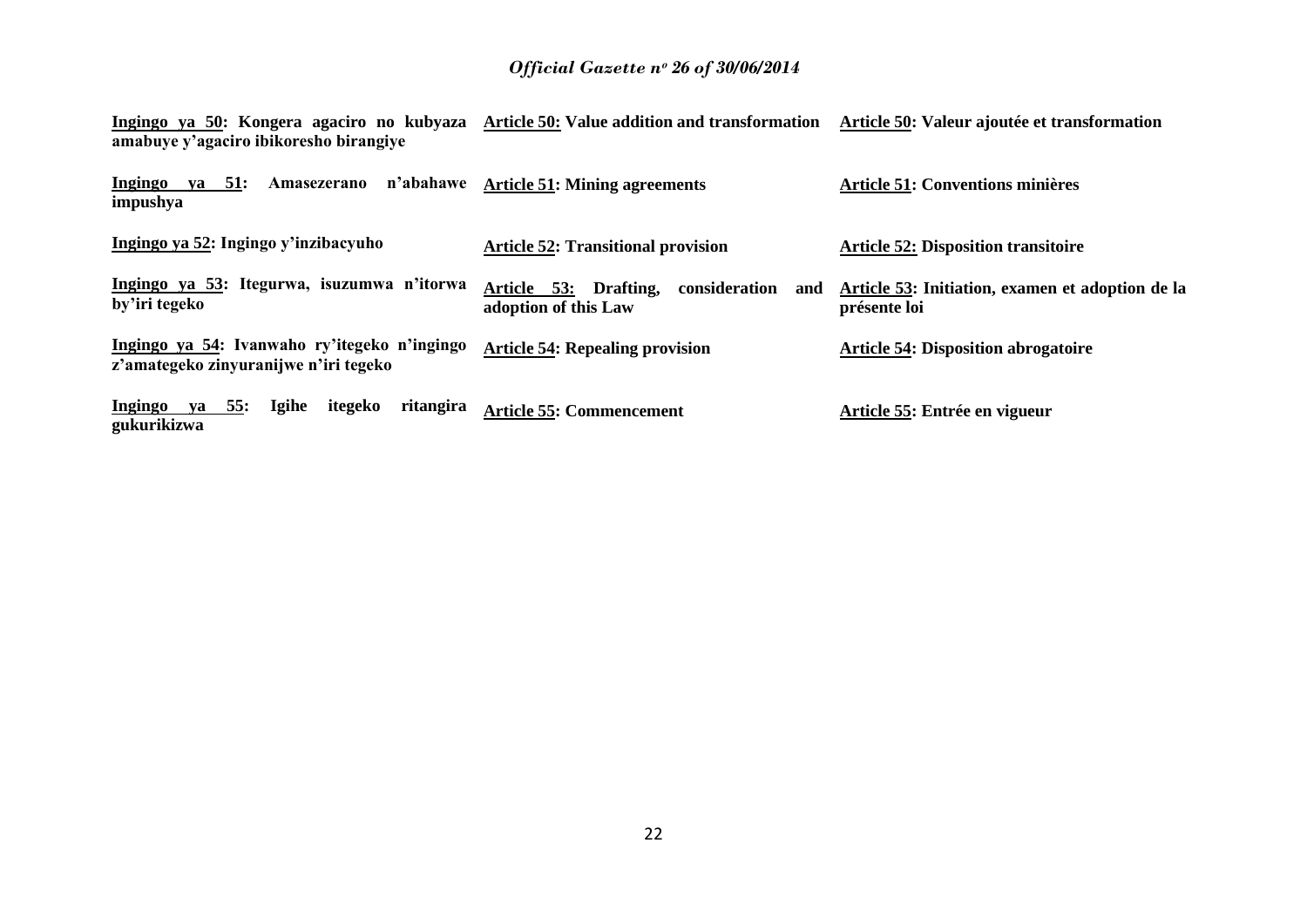**ITEGEKO N° 13/2014 RYO KU WA 20/05/2014 LAW N° 13/2014 OF 20/05/2014 ON MINING LOI N° 13/2014 DU 20/05/2014 PORTANT RIGENGA UBUCUKUZI BW'AMABUYE AND QUARRY OPERATIONS Y'AGACIRO NA KARIYERI EXPLOITATION DES MINES ET CARRIERES** 

**Twebwe, KAGAME Paul,** Perezida wa Repubulika;

**We, KAGAME Paul,** President of the Republic;

**Nous, KAGAME Paul,** Président de la République;

**INTEKO ISHINGA AMATEGEKO YEMEJE, NONE NATWE DUHAMIJE, DUTANGAJE WE SANCTION, PROMULGATE THE ITEGEKO RITEYE RITYA. DUTEGETSE KO RYANDIKWA IGAZETI YA LETA YA REPUBULIKA Y'U OF THE REPUBLIC OF RWANDA RWANDA**

**THE PARLIAMENT HAS ADOPTED AND FOLLOWING LAW AND ORDER IT BE PUBLISHED IN THE OFFICIAL GAZETTE** 

**LE PARLEMENT A ADOPTE ET NOUSSANCTIONNONS, PROMULGUONS LA LOI DONT LA TENEUR SUIT ET ORDONNONS QU'ELLE SOIT PUBLIEE AU JOURNAL OFFICIEL DE LA REPUBLIQUE DU RWANDA**

#### **INTEKO ISHINGA AMATEGEKO:**

#### **THE PARLIAMENT:**

environment in Rwanda;

#### **LE PARLEMENT:**

Umutwe w"Abadepite, mu nama yawo yo ku wa The Chamber of Deputies, in its session of La Chambre des Députés, en sa séance du 25/02/2014; 25/02/2014; 25/02/2014;

Ishingiye ku Itegeko Nshinga rya Repubulika y"u Rwanda ryo ku wa 04 Kamena 2003 nk"uko ryavuguruwe kugeza ubu, cyane cyane mu ngingo zaryo, iya 62, iya 66, iya 67, iya 90, iya 92, iya 93, iya 108 n"iya 201;

Ishingiye ku Itegeko Ngenga n° 04/2005 ryo ku wa 08/04/2005 rishyiraho uburyo bwo kurinda, kubungabunga no guteza imbere ibidukikije mu Rwanda;

Pursuant to the Constitution of the Republic of Rwanda of 04 June 2003 as amended to date, especially in Articles 62, 66, 67, 90, 92, 93, 108 and 201;

Pursuant to Organic Law  $n^0$  04/2005 of 08/04/2005 determining modalities for

spécialement en ses articles 62, 66, 67, 90, 92, 93, 108 et 201;

Vu la Constitution de la République du Rwanda du 4 juin 2003 telle que révisée à ce jour,

protection, conservation and promotion of promouvoir l'environnement au Rwanda; Vu la Loi Organique n° 04/2005 du 08/04/2005 portant modalités de protéger, sauvegarder et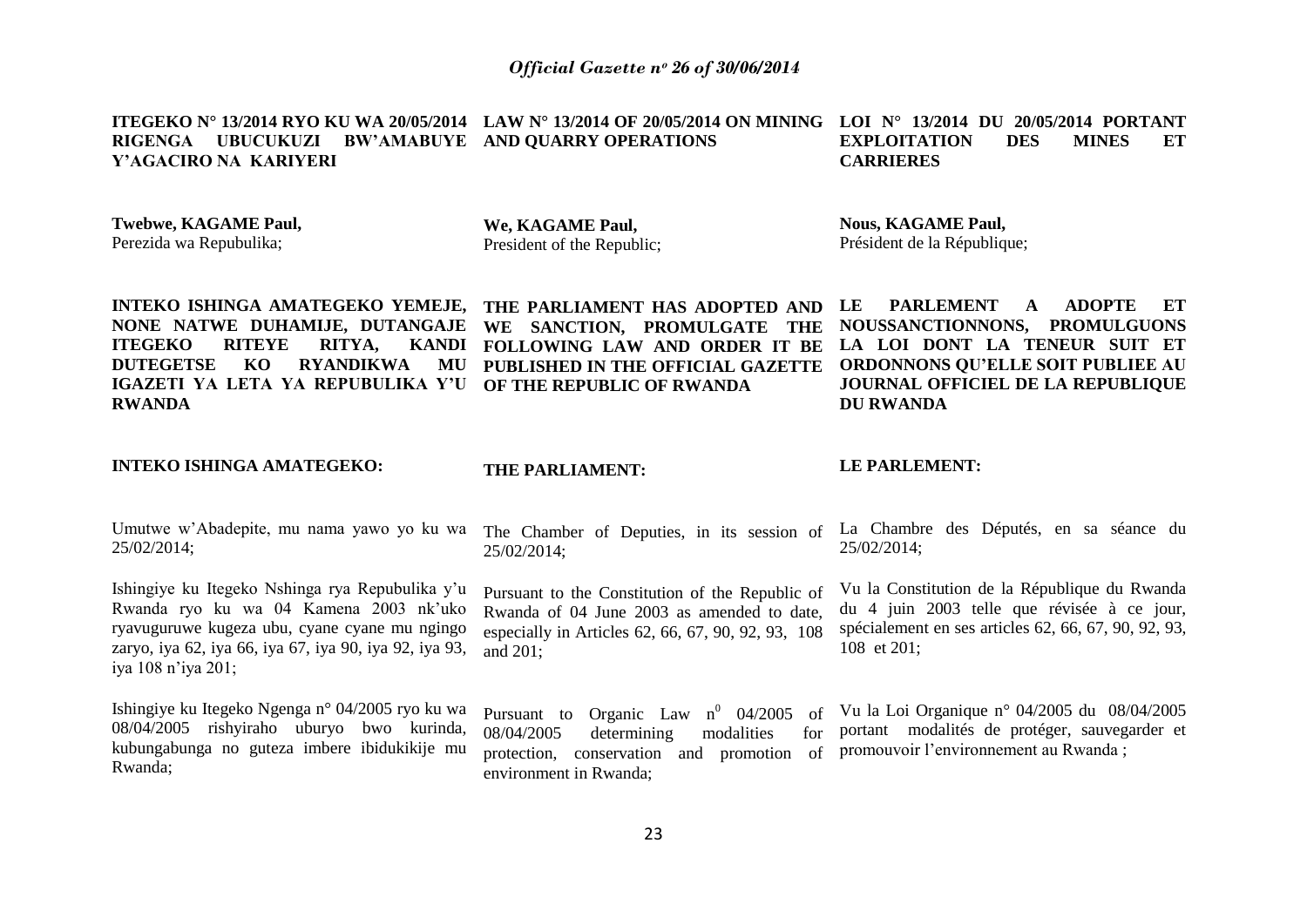| Isubiye ku Itegeko n° 37/2008 ryo ku wa Having reviewed Law n° 37/2008 of 11/08/2008 Revu la Loi n° 37/2008 du 11/08/2008 portant<br>bw'amabuye<br>11/08/2008<br>rigenga<br>ubucukuzi<br>y'agaciro na kariyeri;              | on mining and quarry exploitation;                                                                                                         | exploitation des mines et carrières;                                                                                                                              |
|------------------------------------------------------------------------------------------------------------------------------------------------------------------------------------------------------------------------------|--------------------------------------------------------------------------------------------------------------------------------------------|-------------------------------------------------------------------------------------------------------------------------------------------------------------------|
| YEMEJE:                                                                                                                                                                                                                      | <b>ADOPTS:</b>                                                                                                                             | <b>ADOPTE:</b>                                                                                                                                                    |
| <b>INGINGO</b><br><b>UMUTWE</b><br><b>WA</b><br><b>MBERE:</b><br><b>RUSANGE</b>                                                                                                                                              | <b>CHAPTER ONE: GENERAL PROVISIONS</b>                                                                                                     | <b>DISPOSITIONS</b><br><b>CHAPITRE</b><br><b>PREMIER:</b><br><b>GENERALES</b>                                                                                     |
| Ingingo ya mbere: Icyo iri tegeko rigamije                                                                                                                                                                                   | <b>Article One: Purpose of this Law</b>                                                                                                    | Article premier: Objet de la présente loi                                                                                                                         |
| ibikorwa by'ubucukuzi<br>Iri tegeko rigenga<br>bw'amabuye y'agaciro na kariyeri mu Rwanda.                                                                                                                                   | This Law governs mining and quarry operations<br>in Rwanda.                                                                                | La présente loi régit les activités minières et de<br>carrière au Rwanda.                                                                                         |
| Ingingo ya 2: Ibisobanuro by'amagambo                                                                                                                                                                                        | <b>Article 2: Definitions of terms</b>                                                                                                     | <b>Article 2: Définitions des termes</b>                                                                                                                          |
| Muri iri tegeko,<br>amagambo akurikira afite<br>ibisobanuro bikurikira:                                                                                                                                                      | For the purpose of this Law, the following terms<br>shall have the meanings assigned to them below:                                        | Aux fins de la présente loi, les termes repris ci-<br>après ont les significations suivantes:                                                                     |
| 1° ahacukurwa amabuye y'agaciro: ahantu<br>hacukurwa ku buryo buciriritse amabuye<br>y'agaciro, ahacukurwa amabuye y'agaciro<br>muri mine nto, ahacukurwa<br>amabuye<br>y'agaciro muri mine nini, hakurikijwe iri<br>tegeko; | mining area: an area where artisanal, small-<br>$1^{\circ}$<br>scale and large-scale mining is carried out<br>in accordance with this Law; | $1^\circ$ périmètre minier: zone où se<br>fait<br>l'exploitation minière artisanale, à petite<br>échelle et à grande échelle conformément à la<br>présente loi;   |
| $2^\circ$ ahatangirwa uruhushya rwo gucukura mine<br>nto: ahantu hatangirwa<br>uruhushya<br>rwo<br>gucukura amabuye y'agaciro muri mine nto;                                                                                 | $2^{\circ}$<br>small-scale mining licence area: an area<br>that is subject to a small-scale mining<br>licence;                             | périmètre sous permis d'exploitation<br>$2^{\circ}$<br>minière à petite échelle: zone qui fait l'objet<br>d'un permis d'exploitation minière à petite<br>échelle; |
| 3° amabuye: ibicukurwa bishobora gutunganywa<br>kugira ngo<br>byongererwe agaciro birimo                                                                                                                                     | $3^\circ$<br>substances<br>minerals:<br>which<br>can<br>be<br>processed to increase their economic value<br>$\mathcal{L}$                  | minéraux: substances pouvant être traitées<br>en vue d'accroître leur valeur économique et                                                                        |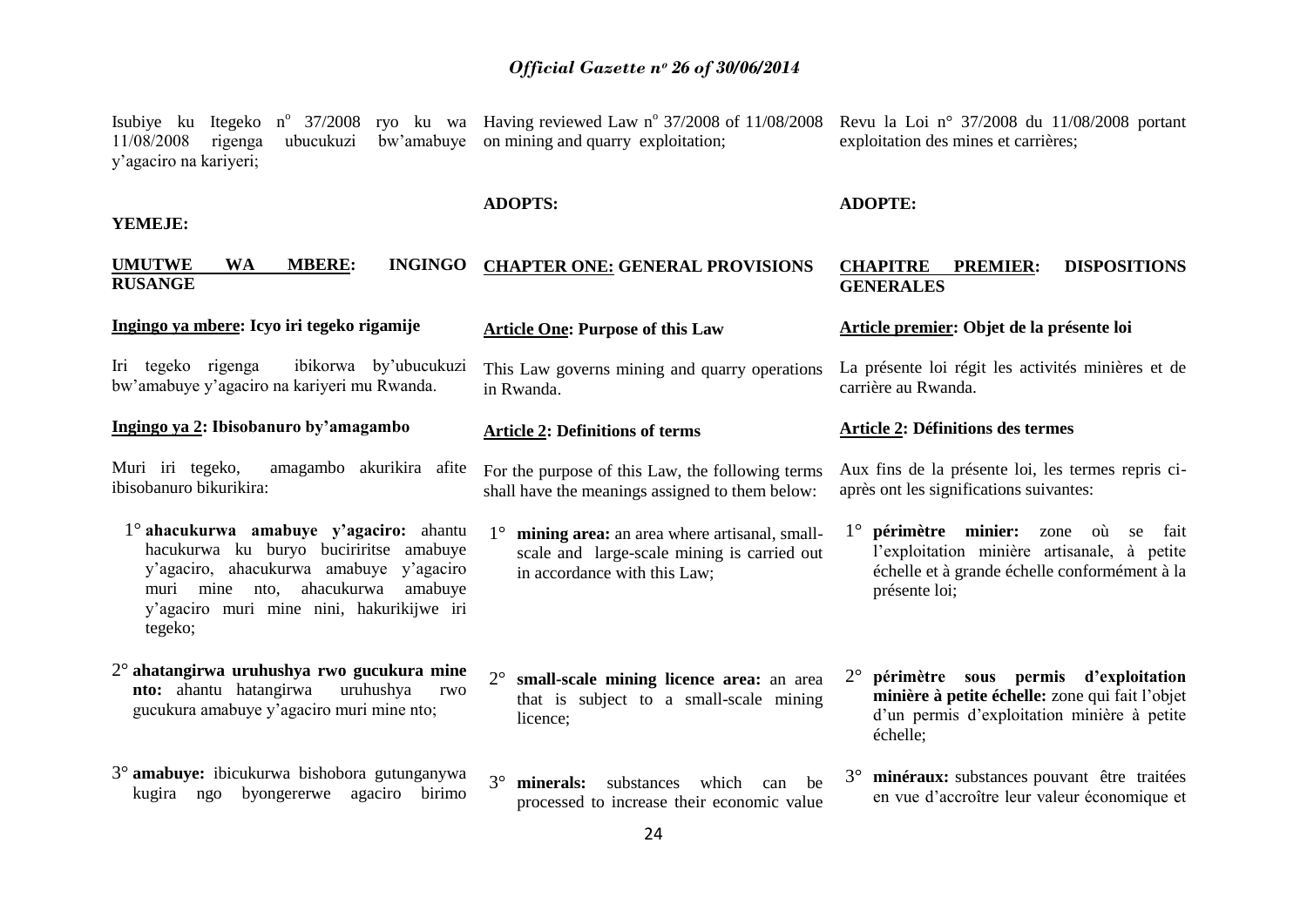iby"ibyuma n"ibitari ibyuma, ariko hatarimo "hydrocarbons" n'amazi;

- 4° **amabuye y'agaciro:** ibicukurwa muri mine iciriritse, nto cyangwa nini bifite agaciro k' ubwoko bumwe cyangwa burenze bumwe;
- 5° **amabuye y'agaciro agenewe isuzuma:**  amabuye yakuwe mu yandi agenewe isesenguramiterere azifashishwa mu kumenya imiterere y"andi yakuwemo;
- 6° **amabuye y'agaciro y'ikitegererezo:**  amabuye afite imiterere izwi kandi yemejwe, ayandi yafatirwaho urugero rwifuzwa;
- 7° **amabuye afite ingufu atomike:** amabuye yose afite ku kigereranyo nibura kimwe cya makumyabiri cya rimwe ku ijana (0,05 ku ijana) bya iraniyumu cyangwa toriyumu cyangwa imvange ya byombi;
- 8° **gahunda yo kubungabunga ibidukikije:**  igenamigambi ryubahiriza ibisabwa byose n"iri tegeko n"andi mategeko arebana no kurengera no kubungabunga ibidukikije;
- 9° **Guverinoma**: Guverinoma y"u Rwanda;
- 10° **ibikomoka ku mabuye**: ibintu byose bituruka

and which include metallic and nonmetallic substances with the exception of hydrocarbons and water;

- 4° **mineral ores:** substances consisting of one or more types of components extracted from artisanal, small-scale or large-scale mine ;
- 5° **mineral ore samples**: minerals collected from a set of other minerals for the purpose of determining the quality thereof and getting an idea of the quality of the set of minerals from which they are collected;
- 6° **mineral ore specimens:** minerals whose quality is recognized and certified and used as a reference quality;
- **radioactive minerals:** any minerals which contain by weight at least one twentieth of one percent (0.05 %) of uranium or thorium or any combination thereof;
- 8° **environmental management program:** a plan satisfying all the requirements provided under this Law and other environment protection and conservation laws;
- 9° **Government:** the Government of Rwanda;
	- 10°**mineral products:** any substances

comprenant les substances métalliques et non métalliques à l"exception des hydrocarbures et de l'eau:

- 4° **minerais :** substances constituées d"un ou de plusieurs types d"éléments extraits d"une mine artisanale, à petite échelle ou à grande échelle;
- 5° **échantillons de minerais:** minéraux prélevés d"un ensemble d"autres minéraux pour que leur qualité soit analysée et donne une idée de la qualité de l"ensemble de minéraux dont ils sont prélevés;
- 6° **spécimens de minerais**: minéraux dont la qualité est reconnue et certifiée et servant de référence de qualité ;
- **minerais radioactifs :** tous minéraux contenant, en poids, au moins un vingtième d"un pour cent (0,05 %) d"uranium ou de thorium ou toute autre combinaison des deux ;
- 8° **programme de gestion de l'environnement:** plan répondant à toutes les exigences de la présente loi et celles d"autres lois relatives à la protection et à la sauvegarde de l'environnement;
- 9° **Gouvernement:** le Gouvernement du Rwanda;
	- 10°**produits minéraux:** toutes substances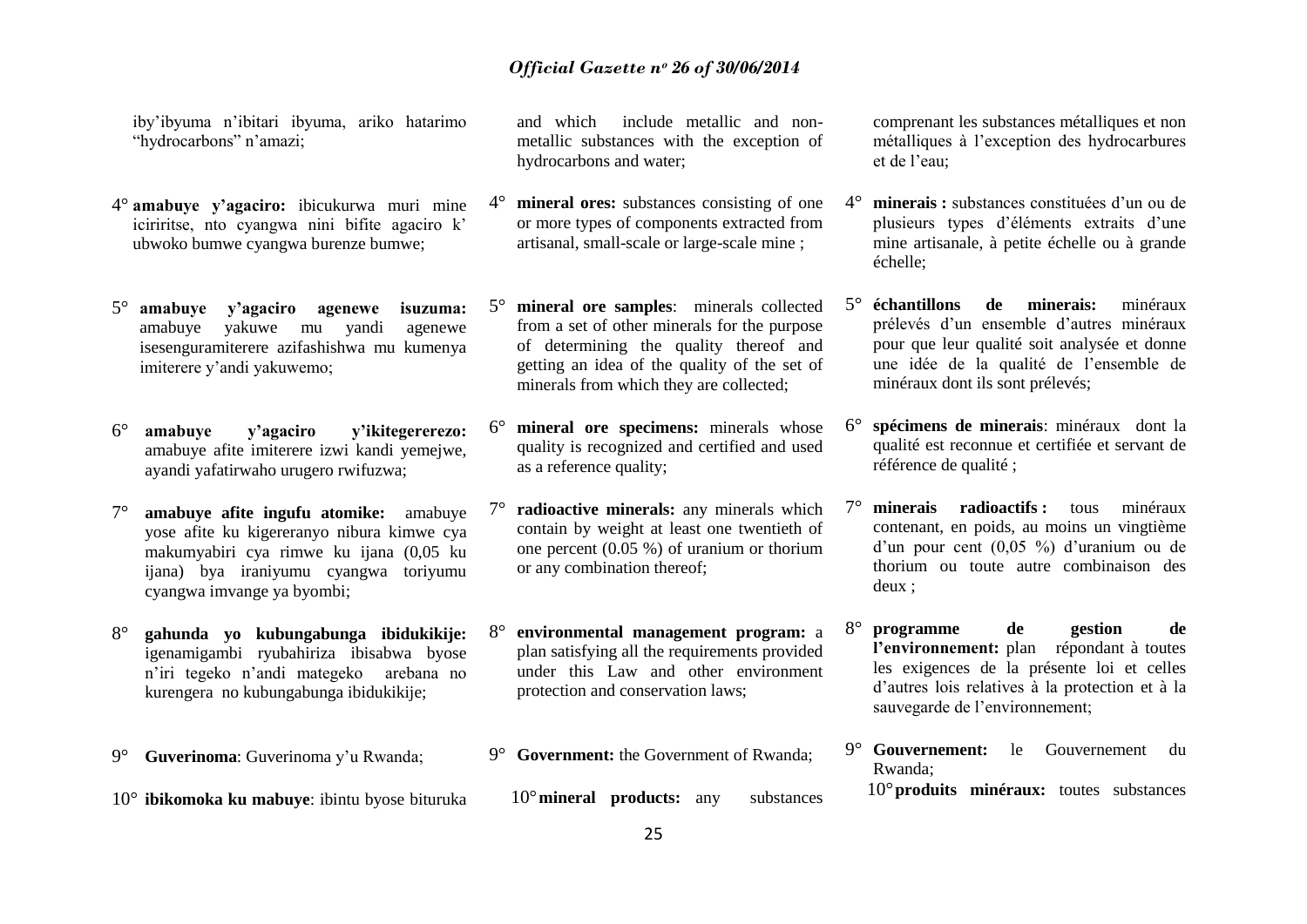ku bucukuzi bw"amabuye cyangwa itunganywa ryayo;

- 11° **ibikorwa by'ubushakashatsi:** ibikorwa mu gushakisha amabuye y"agaciro, inganzo z"amabuye y"agaciro, harimo gupima imiterere y"aho ari no kugaragaza ingano n"agaciro k"inganzo z"amabuye y"agaciro;
- 12° **icyagenwe:** icyemewe hakurikijwe ibisabwa n"iri tegeko;
- 13° **igisimu:** umuferege, umwobo, impuzo cyangwa ibindi byobo byasamye;
- 14° **imirimo y'ubucukuzi bw'amabuye:** imirimo yose ikorwa mu bijyanye n"ubucukuzi bw"amabuye;
- 15° **inkambi:** ahantu hari ibikorwa, ibikoresho, inyubako z"igihe gito bikoreshwa mu bikorwa by"ubucukuzi bw"amabuye y"agaciro kandi byakwimurwa igihe icyo aricyo cyose bibaye ngombwa;
- 16° **inyungu z'ubwiganze bw'imigabane:** ububasha bw"umuntu ku buryo buziguye cyangwa butaziguye burenze mirongo itanu (50%) ku ijana bwo kuyobora imicungire y"imirimo cyangwa ubwiganze bw"imigabane ku bandi;
- 17° **kariyeri:** ahantu hatazuye cyangwa igisimu

derived from the extraction or processing of minerals;

- 11°**exploration operations:** activities designed to search for mineral ores and mineral deposits including the geological survey and assessment of the extent and economic value of mineral deposits;
- 12°**prescribed:** something that is permitted in compliance with the requirements of this Law;
- 13°**excavation:** trench, pit, shaft or any other open large pit;
- 14°**mining operations:** any operations carried out in the course of mining;
- 15°**camp:** a place of facilities, equipment and temporary buildings used in the mining operations and which can be moved whenever required;
- 16°**controlling interest:** a person"s ability to hold, directly or indirectly, more than fifty percent (50%) of the power to direct the management of activities or acquisition of a majority holding;

17°**quarry:** an open surface or excavation

issues de l"extraction ou de la transformation des minéraux;

- 11°**opérations d'exploration:** activités de recherche de minerais et de gisements miniers y compris l"étude géologique et l"estimation de l"étendue et de la valeur économique des gisements miniers;
- 12°**prescrit:** ce qui est autorisé conformément aux exigences de la présente loi;
- 13° **excavation:** tranchée, fosse, sillon ou autre grande fosse à ciel ouvert;
- 14°**opérations minières:** toutes opérations menées dans le cadre de l"exploitation minière;
- 15° **camp:** lieu des installations, du matériel et des éléments de construction temporaires utilisés dans les activités d"exploitation minière et pouvant être déménagés chaque fois que nécessaire;
- 16° **intérêt majoritaire:** capacité d"une personne à détenir directement ou indirectement plus de cinquante pourcent (50%) du pouvoir de direction de la gestion des activités ou acquisition d"une participation majoritaire;

17° **carrière:** surface ouverte ou excavation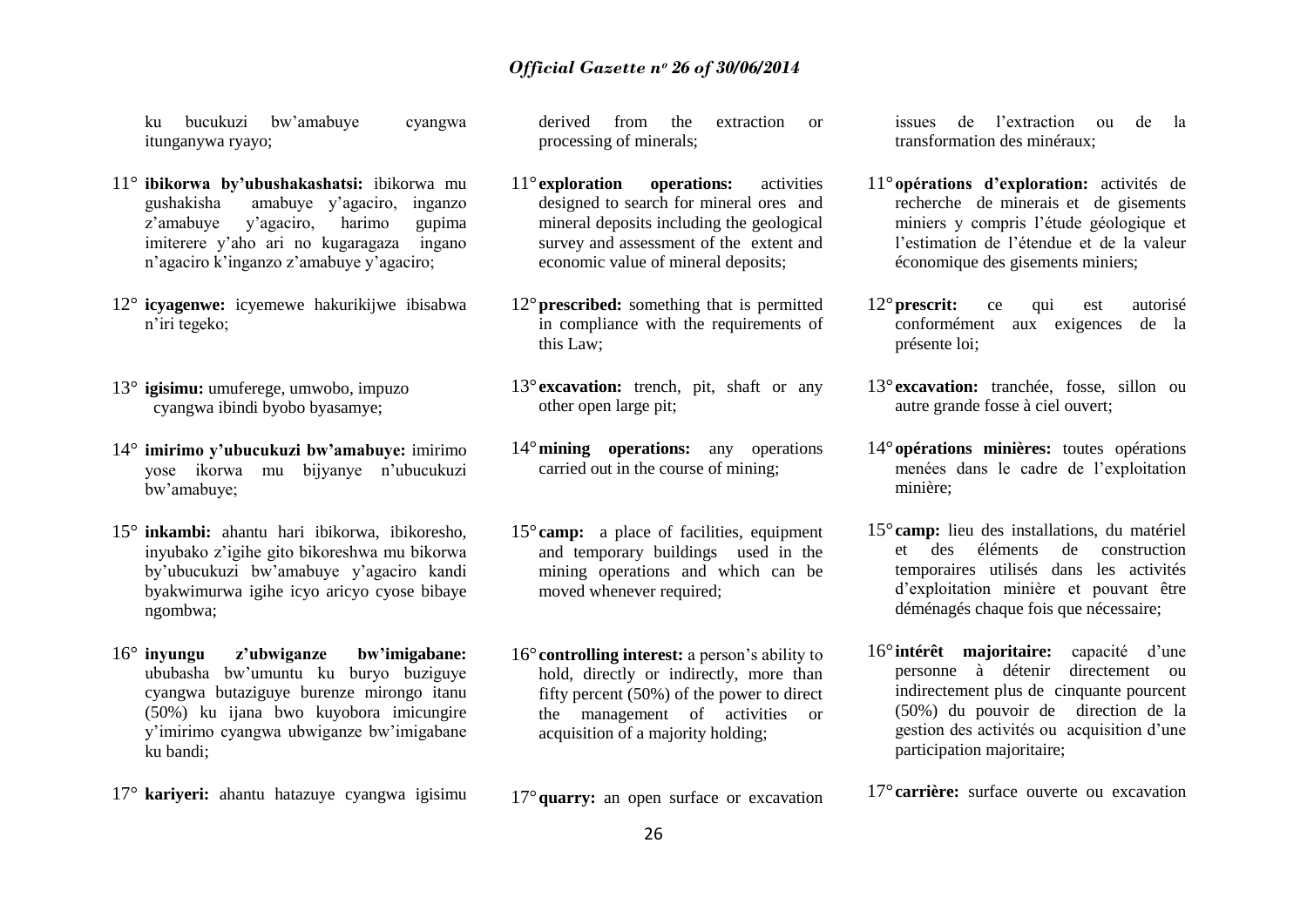gicukurwamo amabuye ashobora gutunganyirizwa mu nganda hamwe n"urutare biboneka hakoreshejwe gutobora, guturitsa, gukata n"ubundi buryo bwakoreshwa;

- 18° **kuvumbura:** gutahura amabuye y"agaciro cyangwa ikirundo cy"amabuye y"agaciro anyuranye aboneka ku bwinshi cyangwa ibimenyetso byerekana ko hari inganzo z"amabuye y"agaciro;
- 19° **Minisitiri:** Minisitiri ufite amabuye y"agaciro na kariyeri mu nshingano ze;
- 20° **ubucukuzi buciriritse bw'amabuye y'agaciro:** imirimo ijyanye n"ubucukuzi bw"amabuye y"agaciro bwashyizwe muri icyo cyiciro hakurikijwe ibikubiye mu gace ka 5 k"ingingo ya 4 y"iri tegeko;
- 21° **ubucukuzi bwa mine nini:** ibikorwa by"ubucukuzi bw"amabuye y"agaciro bibarirwa muri icyo cyiciro hakurikijwe ibivugwa mu gace ka 5 k"ingingo ya 4;
- 22° **ubucukuzi bwa mine nto:** imirimo y"ubucukuzi bw"amabuye y"agaciro bibarirwa muri icyo cyiciro hakurikijwe ibivugwa mu gace ka 5 k"ingingo ya 4;
- 23° **umuntu:** umuntu ku giti cye, sosiyete, koperative cyangwa umuryango;

from which materials that can be processed in factories and a rock material obtained using drilling, blasting, cutting and any other method are extracted;

- 18°**discovery:** detection of mineral ores or a stockpile of various mineral ores found in large quantities or indications of the presence of mineral ore deposits;
- 19°**Minister:** the Minister in charge of mines and quarries:
- 20°**artisanal mining:** mining operations that are categorized as such in accordance with the provisions of item 5 of article 4 of this law;
- 21°**large-scale mining:** mining operations that are categorized as such in accordance with the provisions of item 5 of article 4 of this law;
- 22°**small-scale mining:** mining operations that are categorized as such in accordance with the provisions of item 5 of article 4 of this law;
- 23°**person:** an individual, a company, a cooperative or organization;

d"où sont extraits les matériaux pouvant être traités dans des usines et un matériel rocheux obtenus par forage, explosion, coupe et toute autre méthode pouvant être utilisée;

- 18°**découverte:** trouvaille de minerais ou d"une accumulation de différents minerais qui sont en grande quantité ou d"indices indiquant la présence de gisements de minerais;
- 19°**Ministre:** le Ministre ayant les mines et les carrières dans ses attributions ;
- 20° **exploitation minière artisanale:**  opérations minières qui sont classées en tant que telles conformément aux dispositions du point 5 de l"article 4 de la présente loi;
- 21° **exploitation minière à grande échelle:** opérations minières classées en tant que telles conformément aux dispositions du point 5 de l"article 4 de la présente loi ;
- 22° **exploitation minière à petite échelle:** opérations minières classées en tant que telles conformément aux dispositions du point 5 de l"article 4 de la présente loi;
- 23°**personne:** personne physique, société, coopérative ou organisation;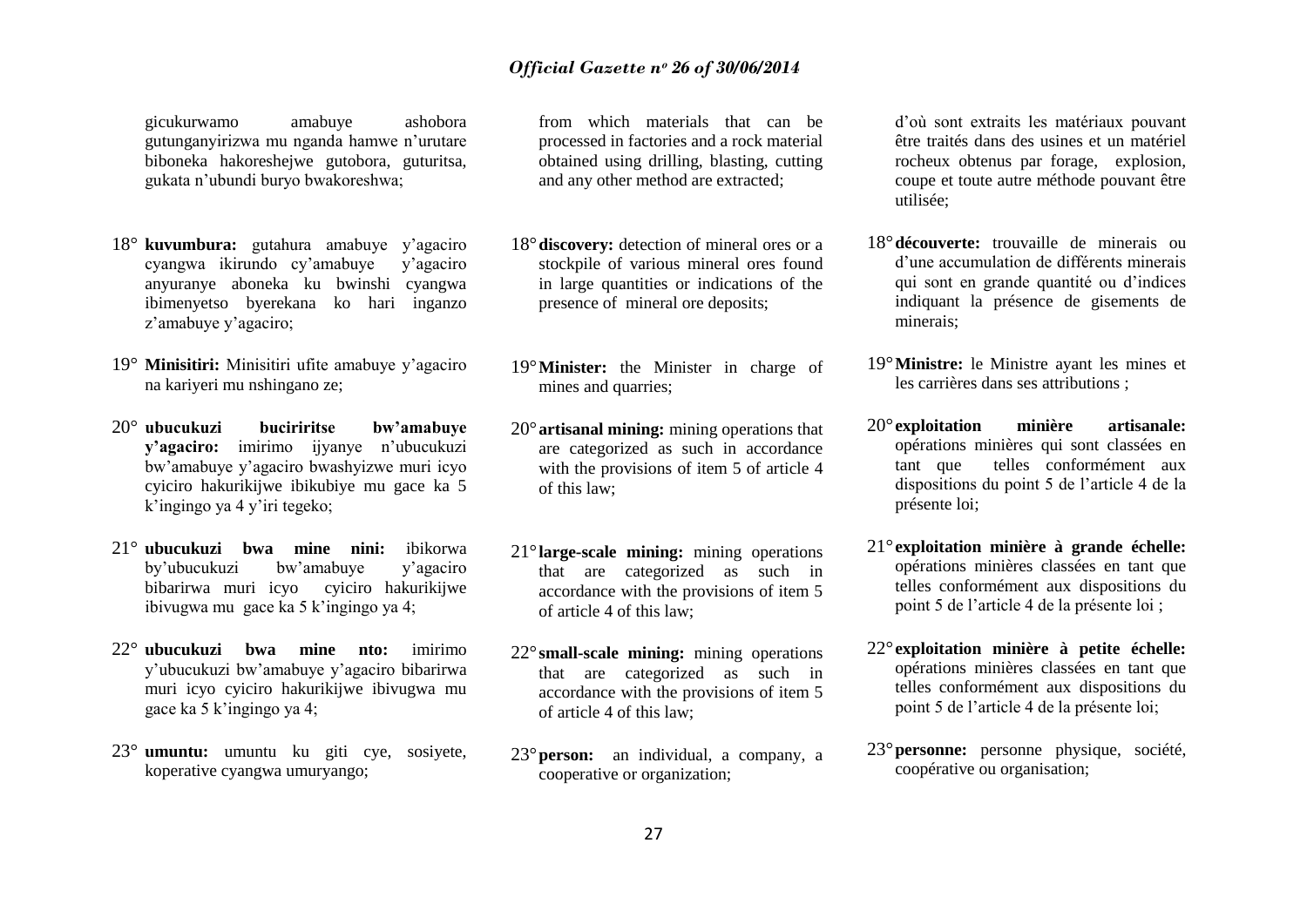- 24° **umukozi ubifitiye ububasha:** umuntu wese wabiherewe uburenganzira na Guverinoma;
- 25° **uruhushya rwo gucukura amabuye y'agaciro:** inyandiko itanga uburenganzira bwo gucukura ku buryo buciriritse amabuye y"agaciro, ubwo gucukura amabuye y"agaciro muri mine nto n"ubwo gucukura amabuye y"agaciro muri mine nini, hakurikijwe iri tegeko;
- 26° **uruhushya rwa kariyeri:** inyandiko itanga uburenganzira bwo gucukura kariyeri nto hatagamijwe ubucuruzi, urwo gucukura kariyeri nto igamije ubucuruzi cyangwa urwo gucukura kariyeri nini igamije ubucuruzi, hakurikijwe iri tegeko;
- 27° **uruhushya rw'ubucukuzi bw'amabuye y'agaciro:** inyandiko itanga uburenganzira bwo gushakakashaka, ubwo gucukura ku buryo buciriritse amabuye y"agaciro, ubwo gucukura amabuye y"agaciro muri mine nto n"ubwo gucukura amabuye y"agaciro muri mine nini, hakurikijwe iri tegeko.

### **Ingingo ya 3: Ibirebwa n'iri tegeko**

Iri tegeko rireba ibikorwa byo gukora ubushakashatsi, gucukura, kugura, kugurisha, kubika, gutunganya, gutwara no gucuruza amabuye y"agaciro na kariyeri. Rireba kandi

- 24°**authorized officer:** any person authorized by the Government to act as such;
- 25°**mining licence:** a document authorizing artisanal, small-scale and large-scale mining in accordance with this law;

- 26°**quarry licence:** a document authorizing non-commercial, commercial small-scale quarry operations or commercial largescale quarry operations in accordance with this law;
- 27°**mineral licence:** a document authorizing exploration, artisanal mining, small-scale mining and large-scale mining in accordance with this law.

### **Article 3: Scope of this Law**

This Law shall apply to the activities relating to the exploration, mining, purchase, sale, stocking, processing, transportation and marketing of mineral and quarry products. It shall also apply

- 24°**agent autorisé:** toute personne autorisée par le Gouvernement à agir comme tel;
- 25°**permis d'exploitation minière:** document autorisant l"exploitation minière artisanale, à petite échelle et à grande échelle conformément à la présente loi;
- 26°**permis de carrière:** document autorisant l"exploitation non commerciale ou commerciale de carrière à petite échelle ou d"exploitation commerciale de carrière à grande échelle conformément à la présente loi;
- 27°**permis minier:** document autorisant l'exploration, l'exploitation d'une mine artisanale, l"exploitation minière à petite échelle et l"exploitation minière à grande échelle conformément à la présente loi.

### **Article 3: Champ d'application de la présente loi**

La présente loi s'applique aux activités relatives à l"exploration, à l"exploitation minière, à l"achat, à la vente, au stockage, à la transformation, au transport et à la commercialisation des produits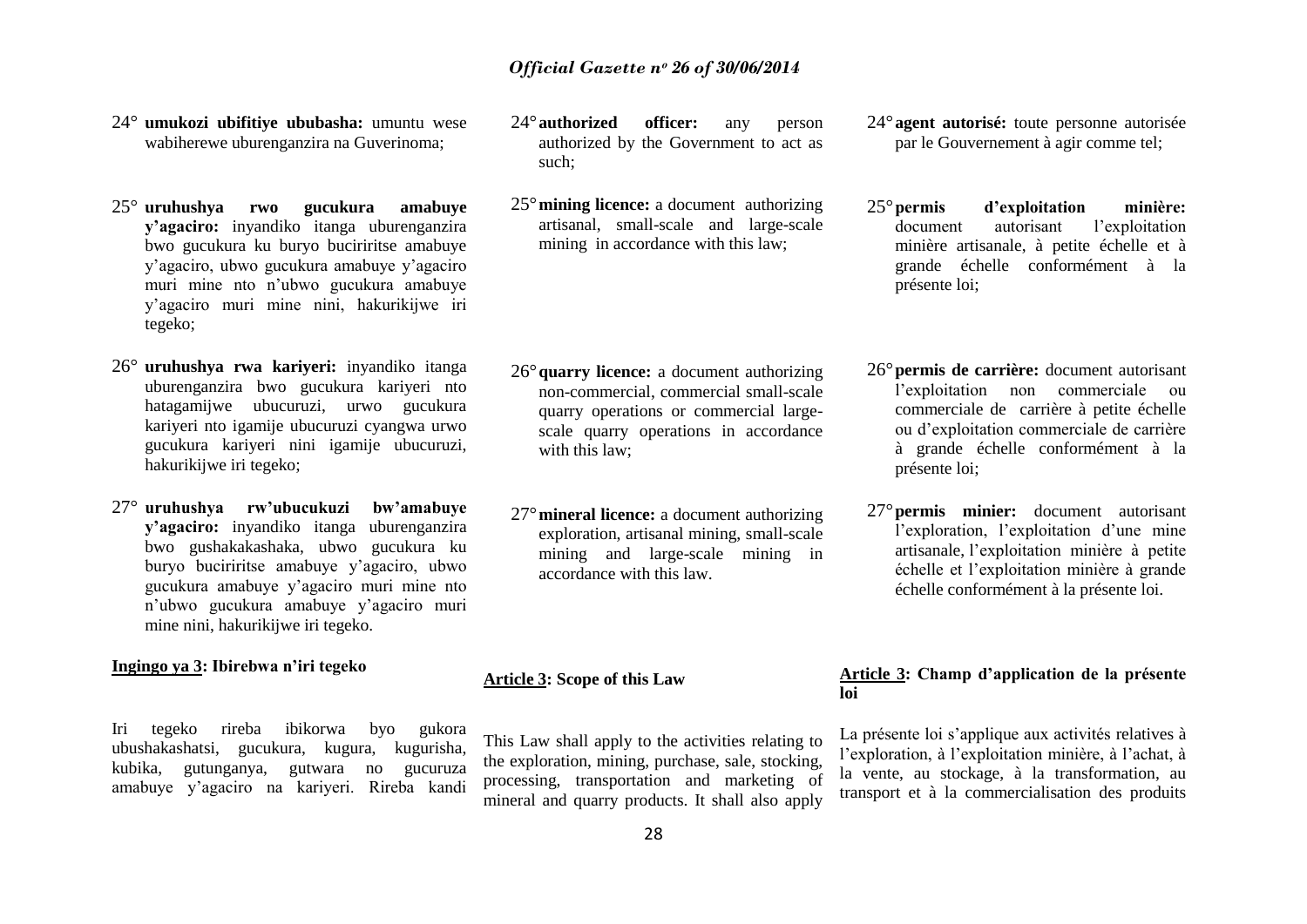amabuye y"agaciro afite ingufu atomiki.

to radioactive minerals.

**Article 4: General principles**

**Ingingo ya 4: Amahame rusange**

Amahame rusange yerekeye ubucukuzi The general principles relating to mining and bw"amabuye y"agaciro na kariyeri ni quarry operations shall be the following: akurikira:

- 1° uburenganzira bwose bwo gutunga no kugenzura ibituruka ku mabuye y"agaciro na kariyeri, biri ku butaka, munsi cyangwa hejuru y"ubutaka bw"u Rwanda bihariwe gusa Leta y"u Rwanda, bitabangamiye uburenganzira ku butaka bwaba bufitwe n"uwo ariwe wese n"ibindi yaba abitungiyeho, ibituruka ku mabuye y"agaciro na kariyeri biriho, birimo cyangwa biri munsi;
- 2° gushakashaka cyangwa gucukura amabuye y"agaciro bikorwa gusa n"uwabiherewe uruhushya nk"uko biteganywa n"iri tegeko;
- 3° gukora imirimo y"ubucukuzi bwa kariyeri bikorwa gusa n"uwabiherewe uruhushya nk"uko biteganywa n"iri tegeko;
- 4° impushya z"ubucukuzi bw"amabuye y"agaciro zishobora gutangwa hakurikijwe ibiteganywa n"iri tegeko ni izi zikurikira:

1° all rights of ownership in and control of mineral or quarry products in, under or upon any land in Rwanda are vested in the Republic of Rwanda not withstanding any right of ownership or otherwise that any person may possess to the soil on, in or under which mineral ores or quarry products are found or situated;

- 2° exploration or mining operations shall be carried out by any person who has been granted a mineral licence in accordance with this Law;
- 3° carrying out quarry operations shall be conducted by any person who has been granted a licence in accordance with this Law;
- 4° mineral licences that may be granted under this law shall be the following:

minéraux et de carrière. Elle s"applique également aux minerais radioactifs.

### **Article 4: Principes généraux**

Les principes généraux relatifs aux activités minières et de carrière sont les suivants :

- 1° tous les droits de propriété et de contrôle des produits minéraux et de carrière se trouvant à la surface, en dessous et au-dessus du sol rwandais sont dévolus à la République du Rwanda sans préjudice du droit de propriété ou autre que toute personne peut posséder par rapport à la surface du sol à laquelle, dans laquelle ou en dessous de laquelle les minerais ou les produits de carrière sont trouvés ou situés;
- 2° l"exploration ou l"exploitation minière est menée par toute personne munie d"un permis minier délivré en vertu de la présente loi;
- 3° les activités d"exploitation de carrière sont menées par toute personne munie d'un permis délivré en vertu de la présente loi;
- 4° les permis miniers pouvant être délivrés en vertu de la présente loi sont les suivants: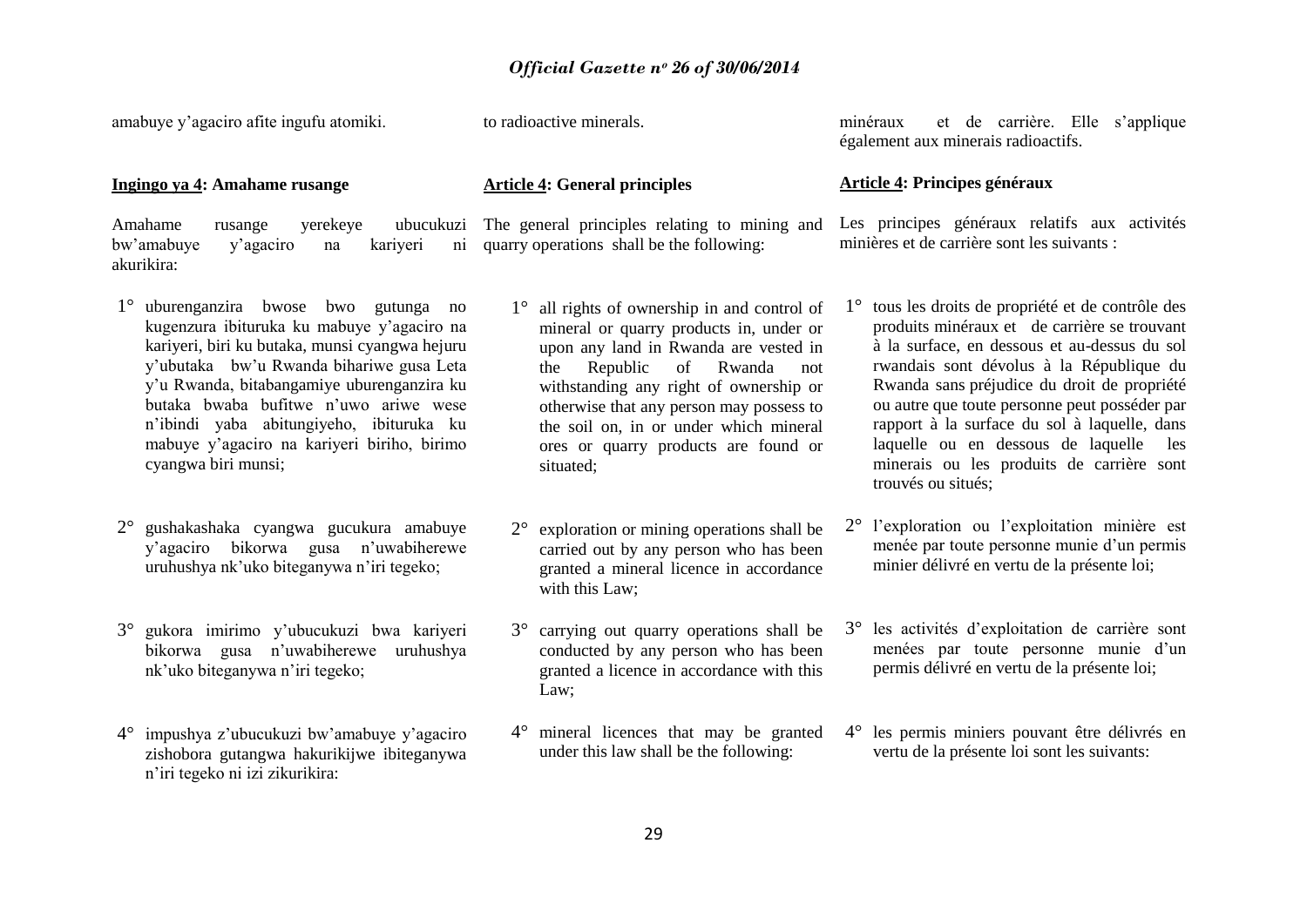- a. uruhushya rwo gushakashaka;
- b. uruhushya rwo gucukura amabuye y"agaciro muri mine nto;
- c. uruhushya rwo gucukura amabuye y"agaciro muri mine nini;
- d. uruhushya rwo gucukura ku buryo buciriritse amabuye y"agaciro;
- 5° ibigenderwaho mu gushyira mu byiciro no kwemeza ubwoko bwa mine biteganywa n"iteka rya Minisitiri;
- 6° impushya zo gucukura kariyeri zishobora gutangwa hakurikijwe ibiteganywa n"iri tegeko ni izi zikurikira:
	- a. uruhushya rwo gucukura kariyeri nto hadacuruzwa ibiyivuyemo;
	- b. uruhushya rwo gucukura kariyeri nto hacuruzwa ibiyivuyemo;
	- c. uruhushya rwo gucukura kariyeri nini.
- 7° haseguriwe ibiteganywa mu gace ka 2°k"iyi ngingo, Minisitiri ashobora,binyuze mu iteka cyangwa amabwiriza kwemerera uwo ariwe wese,gukora ibikorwa by"ubushakashatsi bitagamije ubucuruzi mu bya jewoloji n"amabuye y"agaciro bitagombye gusaba uruhushya rwo gukora imirimo y"ubucukuzi
- a. an exploration licence;
- b. a small-scale mining licence;
- c. a large-scale mining licence;
- d. an artisanal mining licence;
- 5° the criteria used in categorizing the extent and type of mines shall be determined by a Ministerial Order;
- 6° quarry licences that may be granted under this law shall be the following:
	- a. a non-commercial small-scale quarry licence;
	- b. a commercial small-scale quarry licence;
	- c. a large-scale quarry licence.
- 7° subject to the provisions of item 2 of this article, the Minister may, in the public interest and by way of an Order or regulations, authorize any person to undertake purely non-commercial exploration operations of geological or
- a. un permis d"exploration;
- b. un permis d"exploitation minière à petite échelle;
- c. un permis d"exploitation minière à grande échelle;
- d. un permis d"exploitation minière artisanale;
- 5° les critères de catégorisation de l"ampleur et du type des mines sont déterminés par arrêté du Ministre ;
- 6° les permis d"exploitation de carrière pouvant être délivrés en vertu de la présente loi sont les suivants:
- a. un permis d"exploitation noncommerciale de carrière à petite échelle;
- b. un permis d"exploitation commerciale de carrière à petite échelle;
- c. un permis d"exploitation de carrière à grande échelle.
- 7° sous réserve des dispositions du point 2° du présent article, le Ministre peut, dans l'intérêt public, autoriser par voie d'arrêté ou de règlements toute personne à entreprendre des opérations d"exploration purement non commerciales sur les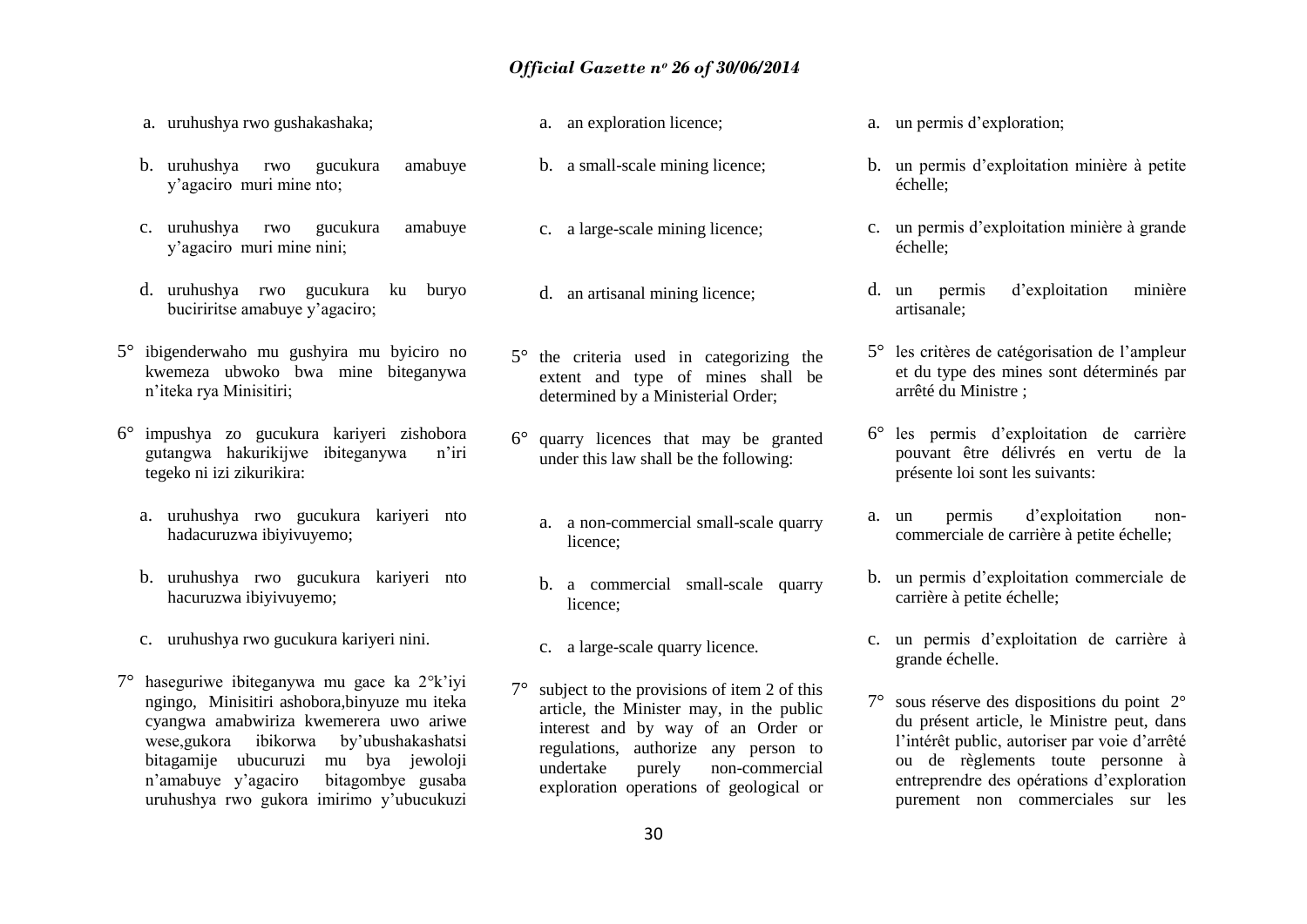hagamijwe inyungu rusange;

- 8° haseguriwe ibiteganywa mu gace ka 3°, Minisitiri ashobora, binyuze mu iteka cyangwa amabwiriza kwegurira Leta zimwe muri kariyeri kugira ngo zikoreshwe mu bikorwaremezo hagamijwe inyungu rusange;
- 9° uwahawe uruhushya rw"ubucukuzi bw"amabuye y"agaciro, yifashijije inzego bireba, agomba gusobanurira abantu batuye aho umushinga we uzakorera.

mineral resources without requiring him/her to apply for a mining licence;

- 8° subject to the provisions of item 3°, the Minister may, by way of an Order or regulations, grant the Government exclusive exploitation of certain quarries for use therein in infrastructure projects for general interest purposes;
- with the help of relevant organs, a person granted a mineral licence must explain his/her project activities to the surrounding communities.

**UMUTWE WA II: GUHABWA URUHUSHYA**   $\overline{\mathbf{RW'UBUCUKUZI}}$ **Y'AGACIRO CHAPTER II: ACOUISITION OF MINERAL LICENCE**

**Ingingo ya 5: Gusaba uruhushya rw'ubucukuzi Article 5: Mineral licence application bw'amabuye y'agaciro**  Uburyo bwo gusaba uruhushya rw"ubucukuzi Modalities for mineral licence application shall bw'amabuye y'agaciro Minisitiri. **Ingingo ya 6: Gusaba uruhushya rw'ubucukuzi bw'amabuye y'agaciro binyuze mu masoko ya public procurement procedure Leta** Haseguriwe ibiteganywa n"iri tegeko, Minisitiri ashobora, akoresheje iteka, kwemeza ko ahantu hakurikira hadashobora gutangirwa uruhushya rw"ubucukuzi bw"amabuye y"agaciro ku muntu bugenwa n'iteka rya be determined by an Order of the Minister. **Article 6: Mineral licence application through**  Subject to the provisions of this law, the Minister may, by way of an order, decide that a mineral licence cannot be granted in respect of any of the following areas except by way of a competitive **Article 5: Demande d'un permis minier**  Les modalités de demande d'un permis minier sont déterminées par arrêté du Ministre. **Article 6: Demande d'un permis minier suivant la procédure de passation de marchés publics** Sous réserve des dispositions de la présente loi, le Ministre peut, par voie d'arrêté, décider qu'un permis minier ne puisse être accordé pour l"un des périmètres suivants que par voie d"appel d"offres

ressources géologiques ou minières sans l"obliger de demander un permis minier;

- 8° sous réserve des dispositions du point 3°, le Ministre peut, par voie d"arrêté ou de règlements, concéder certaines carrières à l"Etat en vue de leur affectation aux projets d"infrastructure à des fins d"intérêt général;
- 9° une personne ayant acquis un permis minier doit, à l"aide des organes compétents, expliquer aux communautés environnantes les activités de son projet.

### **CHAPITRE II: ACQUISITION D'UN PERMIS MINIER**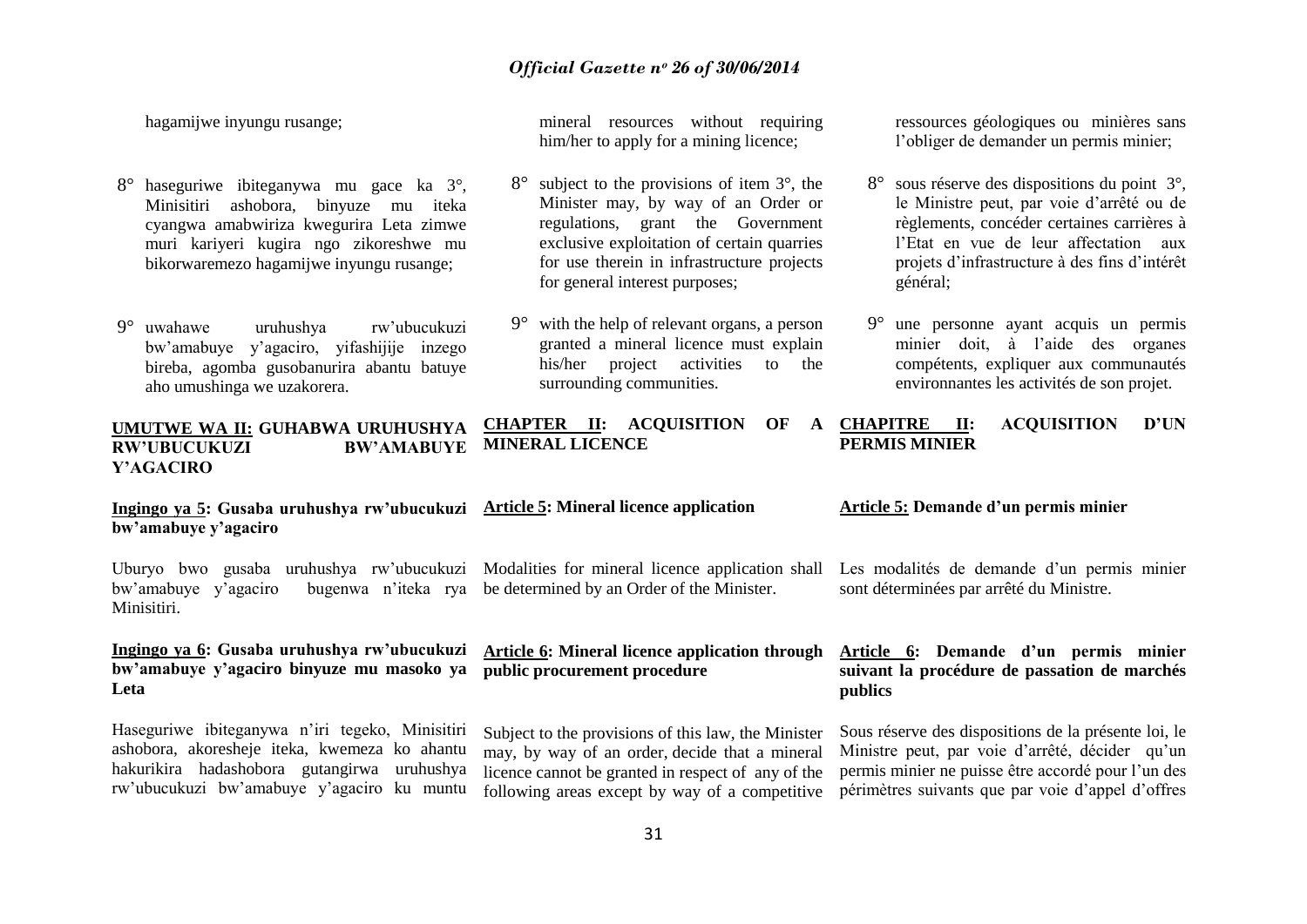| uwo ari we wese, bitanyuze mu ipiganwa<br>ry'amasoko ya Leta ryubahirije uburyo bw'itangwa<br>ry'amasoko binyuze mu ipiganwa:                                                                                      | bidding process used for public procurement:                                                                                                                                                                                               | concurrentiel applicable aux marchés publics:                                                                                                                                                               |
|--------------------------------------------------------------------------------------------------------------------------------------------------------------------------------------------------------------------|--------------------------------------------------------------------------------------------------------------------------------------------------------------------------------------------------------------------------------------------|-------------------------------------------------------------------------------------------------------------------------------------------------------------------------------------------------------------|
| $1^{\circ}$<br>ahantu<br>havumbuwe<br>hose<br>amabuye<br>y'agaciro ku bushakashatsi bwakozwe na<br>Leta;                                                                                                           | any area in which mineral ores have been<br>$1^{\circ}$<br>discovered through exploration carried<br>out by the Government;                                                                                                                | 1° tout endroit où les minerais ont été<br>découverts grâce à l'exploration réalisée<br>par l'Etat;                                                                                                         |
| $2^{\circ}$<br>ahantu hose hazwi ko hari amabuye<br>bishingiye<br>mirimo<br>y'agaciro<br>ku<br>y'ubushakashatsi cyangwa y'ubucukuzi<br>yahakozwe.                                                                  | any area with known mining potential<br>$2^{\circ}$<br>based on past exploration or mining<br>operations.                                                                                                                                  | $2^{\circ}$ tout périmètre à potentiel minier connu<br>sur base des activités d'exploration ou<br>d'exploitation minière passées.                                                                           |
| Upiganira isoko rya Leta agomba kuzuza ibisabwa<br>n'amategeko agenga amasoko ya Leta.                                                                                                                             | A person bidding for a public contract must fulfil<br>provided<br>requirements<br>under<br>public<br>the<br>procurement laws.                                                                                                              | Une personne qui soumissionne pour un marché<br>public doit remplir les conditions prévues par les<br>lois régissant les marchés publics.                                                                   |
|                                                                                                                                                                                                                    |                                                                                                                                                                                                                                            |                                                                                                                                                                                                             |
| ry'uruhushya<br>Ingingo<br>7:<br>Itangwa<br>ya<br>rw'ubucukuzi bw'amabuye y'agaciro                                                                                                                                | <b>Article 7: Issue of a mining licence</b>                                                                                                                                                                                                | Article 7: Octroi d'un permis minier                                                                                                                                                                        |
| Minisitiri asubiza uwasabye mu nyandiko amuha<br>uruhushya rw'ubucukuzi bw'amabuye y'agaciro<br>cyangwa amuhakanira. Iyo usaba ahakaniwe,<br>Minisitiri amuha ibisobanuro ku mpamvu zatumye<br>adahabwa uruhushya. | The Minister shall notify the applicant in writing<br>of his/her decision to grant or refuse to grant a<br>mineral licence. When the application is rejected,<br>the Minister shall explain to the applicant the<br>reasons for rejection. | Le Ministre informe l'auteur de la demande par<br>écrit de sa décision d'octroyer ou de refuser<br>d'octroyer un permis minier. Si la demande est<br>rejetée, le Ministre lui fournit les raisons de rejet. |
| Ingingo ya 8:<br>Ibibujijwe<br>itangwa<br>mu<br>ry'uruhushya<br>rw'ubucukuzi<br>bw'amabuye<br>y'agaciro                                                                                                            | Article 8: Restrictions on the grant of a<br>mineral licence                                                                                                                                                                               | Article 8: Restrictions à l'octroi d'un permis<br>minier                                                                                                                                                    |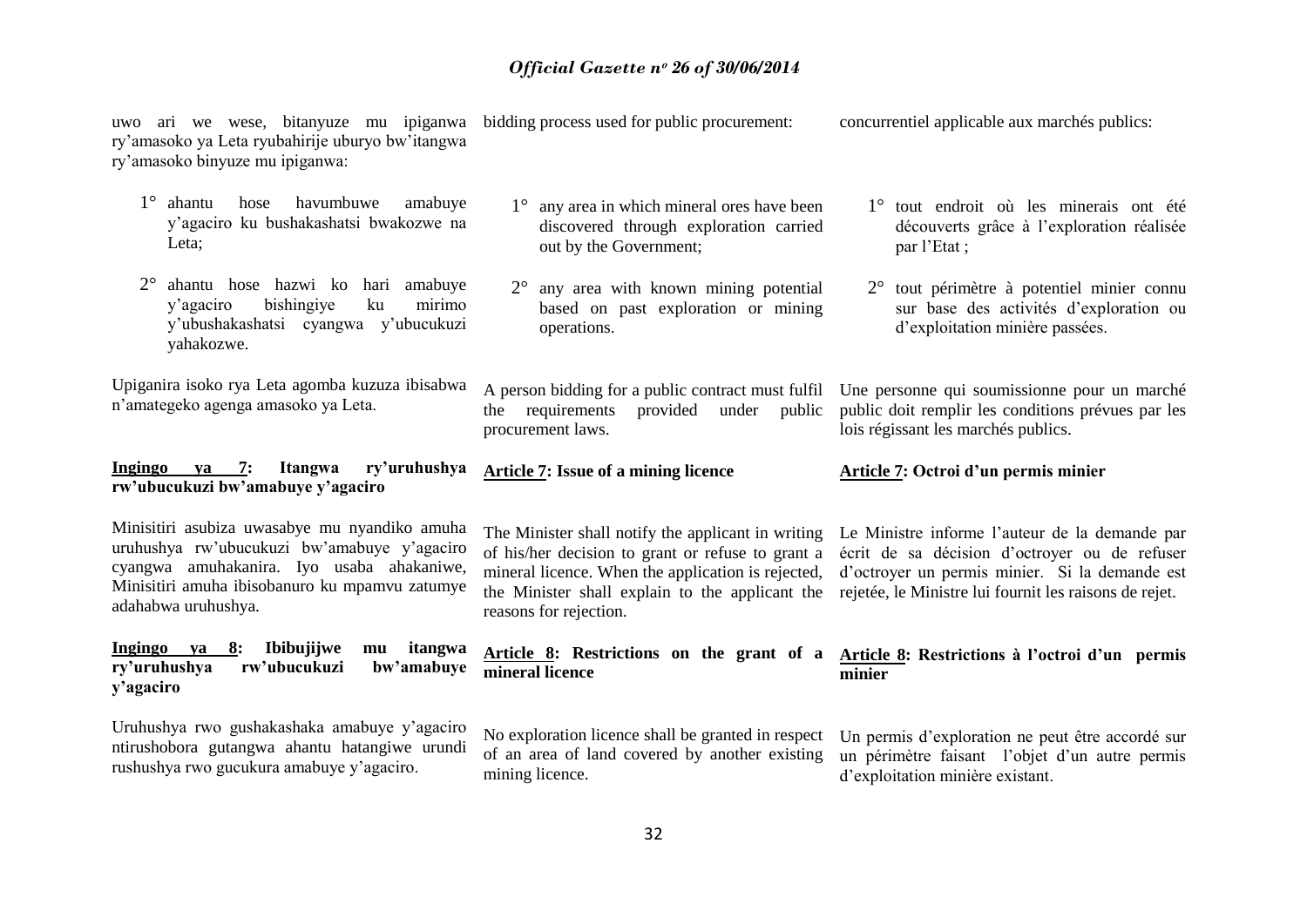| Uretse<br>gushakashaka amabuye y'agaciro, nta wundi<br>ushobora guhabwa ubundi bwoko ubwo aribwo<br>bwose bw'uruhushya rw'ubucukuzi bw'amabuye<br>y'agaciro ku gice icyo ari cyo cyose cy'ubutaka<br>bukorerwaho ubushakashatsi. | uwari usanganywe uruhushya rwo No person other than the holder of an exploration<br>licence shall be granted any type of mineral<br>licence in respect of an area of land which<br>constitutes any part of the exploration area. | Aucune personne autre que le titulaire d'un<br>permis d'exploration ne peut se voir accorder un<br>quelconque type de permis minier pour toute<br>portion de terrain située à l'intérieur du périmètre<br>d'exploration. |
|----------------------------------------------------------------------------------------------------------------------------------------------------------------------------------------------------------------------------------|----------------------------------------------------------------------------------------------------------------------------------------------------------------------------------------------------------------------------------|--------------------------------------------------------------------------------------------------------------------------------------------------------------------------------------------------------------------------|
| Ingingo ya 9: Ibishyirwa mu ruhushya<br>rw'ubucukuzi bw'amabuye y'agaciro                                                                                                                                                        | Article 9: Content of a mineral licence                                                                                                                                                                                          | Article 9: Contenu d'un permis minier                                                                                                                                                                                    |
| Uruhushya rw'ubucukuzi bw'amabuye y'agaciro<br>rugomba kugaragaza ibi bikurikira:                                                                                                                                                | A mineral licence must contain the following<br>information:                                                                                                                                                                     | Un permis minier doit contenir les renseignements<br>suivants:                                                                                                                                                           |
| $1^{\circ}$ uruhawe n'aho abarizwa;                                                                                                                                                                                              | $1^{\circ}$ the licensee and his/her address;                                                                                                                                                                                    | $1^{\circ}$ le titulaire et son adresse;                                                                                                                                                                                 |
| 2° itariki rwatangiweho n'igihe ruzamara;                                                                                                                                                                                        | $2^{\circ}$ the date of issue and validity period;                                                                                                                                                                               | $2^{\circ}$ la date de délivrance et la durée de<br>validité;                                                                                                                                                            |
| ubwoko bw'ibuye cyangwa amabuye<br>$3^\circ$<br>y'agaciro uruhushya rwatangiwe;                                                                                                                                                  | the type of a mineral ore or mineral ores in<br>$3^\circ$<br>respect of which it is granted;                                                                                                                                     | 3° le type de minerai ou de minerais pour<br>lesquels il est accordé;                                                                                                                                                    |
| 4° imiterere y'aho urwo ruhushya rwatangiwe;                                                                                                                                                                                     | a description of the area in respect of which<br>it is granted;                                                                                                                                                                  | 4° la description du périmètre pour lequel il<br>est accordé;                                                                                                                                                            |
| $5^\circ$ ibigomba kubahirizwa<br>ikoreshwa<br>mu<br>ry'urwo ruhushya.                                                                                                                                                           | $5^\circ$ the terms and conditions of its use.                                                                                                                                                                                   | $5^\circ$ les termes et conditions de son utilisation.                                                                                                                                                                   |
| 10:<br>Imiterere<br>n'ingano<br>Ingingo<br>ya<br>y'ahatangirwa<br>rw'ubucukuzi<br>uruhushya<br>bw'amabuye y'agaciro                                                                                                              | <b>Article 10:</b> Shape and size of a mineral licence<br>area                                                                                                                                                                   | Article 10: Forme et dimension d'un périmètre<br>sous permis minier                                                                                                                                                      |
| Ahatangirwa<br>uruhushya<br>rw'ubucukuzi<br>y'agaciro ni<br>bw'amabuye<br>ahantu<br>hagizwe<br>n'ibipande biri hamwe, buri cyose gifite ishusho,                                                                                 | The mineral licence area shall consist of<br>contiguous blocks, each of which is of such                                                                                                                                         | Le périmètre sous permis minier est composé de<br>blocs contigus dont chacun d'entre eux a la forme,<br>la dimension et l'orientation suivantes:                                                                         |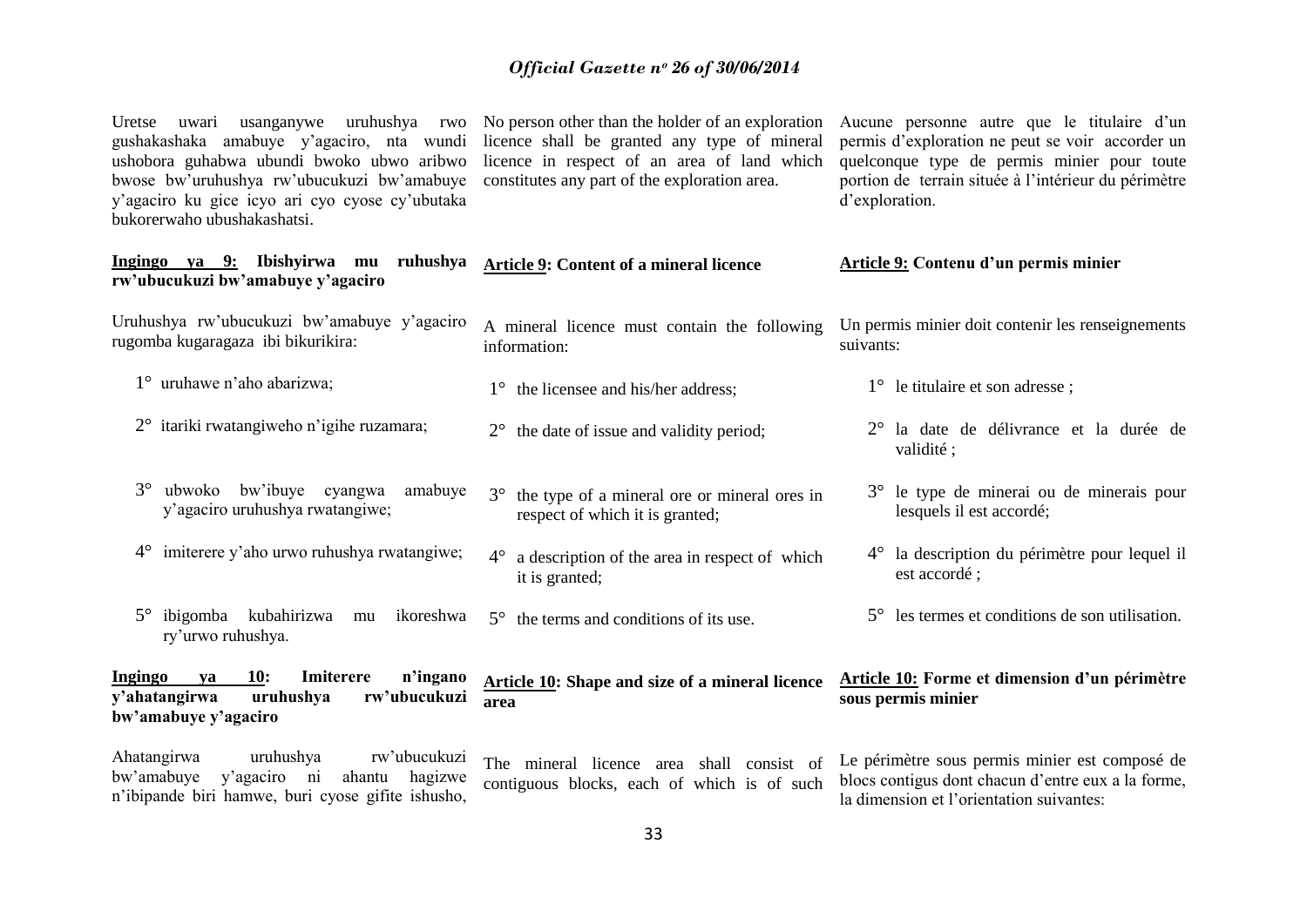shape, dimension and orientation as follows:

ingano n"icyerekezo kimwe ku buryo bukurikira:

- 1° hegitari magana ane (400ha) ku ruhushya rwo gushakashaka;
- 2° hegitari ijana (100 ha) ku ruhushya rwo gucukura amabuye y"agaciro muri mine nto;
- 3° hegitari magana ane (400 ha) ku ruhushya rwo gucukura amabuye y"agaciro muri mine nini;
- 4° hegitari mirongo ine n"icyenda (49 ha) ku ruhushya rwo gucukura ku buryo buciriritse amabuye y"agaciro.

Iteka rya Minisitiri rishobora kugena ibindi bipimo hashingiwe ku nyungu rusange.

# **Ingingo ya 11: Igihe uruhushya rw'ubucukuzi bw'amabuye y'agaciro rumara**

Uruhushya rwo gushakashaka rumara igihe fatizo kitarenze imyaka ine (4), rushobora kongererwa igihe cy"indi myaka ine (4) inshuro imwe (1), kandi mirongo itanu ku ijana (50%) by"ahatarakorewe ubushakashatsi hagasubizwa.

Uruhushya rwo gucukura amabuye y"agaciro muri mine nto rumara igihe fatizo kitarenze imyaka cumi n"itanu (15), cyangwa igihe amabuye y"agaciro yateganyirijwe gucukurwa azamara iyo ari cyo kigufi. Rushobora kongererwa igihe kitarenze indi myaka icumi (10) buri nshuro.

- 1° four hundred hectares (400 ha) for an exploration licence;
- 2° one hundred hectares (100 ha) for a smallscale mining licence;
- 3° four hundred hectares (400 ha) for a largescale mining licence;
- 4° forty nine hectares (49 ha) for an artisanal mining licence.
- dimensions on grounds of public interest.
- **Article 11: Duration of a mineral licence**

An exploration licence shall be valid for an initial period not exceeding four (4) years and may be renewed once for a period not exceeding four (4) years and after relinquishment of fifty percent (50%) of the unexplored area.

A small-scale mining licence shall be valid for an initial period not exceeding fifteen (15) years or the estimated life of the ore body proposed to be mined, whichever is shorter. Such a licence may exceeding ten (10) years.

- 1° quatre cents hectares (400 ha) pour un permis d"exploration;
- 2° cent hectares (100 ha) pour un permis d"exploitation minière à petite échelle;
- 3° quatre cents hectares (400 ha) pour un permis d"exploitation minière à grande échelle;
- 4° quarante-neuf hectares (49 ha) pour un permis d"exploitation minière artisanale.
- A ministerial Order may determine other Un arrêté du Ministre peut, pour motif d"intérêt général, déterminer d"autres dimensions.

#### **Article 11: Durée d'un permis minier**

Un permis d"exploration est valable pour une période initiale ne dépassant pas quatre (4) ans et peut être renouvelé une fois pour une période n"excédant pas quatre (4) ans après renonciation à cinquante pour cent (50%) du périmètre inexploré.

be renewed for further periods each not cette durée de vie est courte. Ce permis peut être Un permis d"exploitation minière à petite échelle est valable pour une période initiale ne dépassant pas quinze (15) ans ou pour la durée de vie estimée du gisement proposé pour être exploité si renouvelé pour des périodes supplémentaires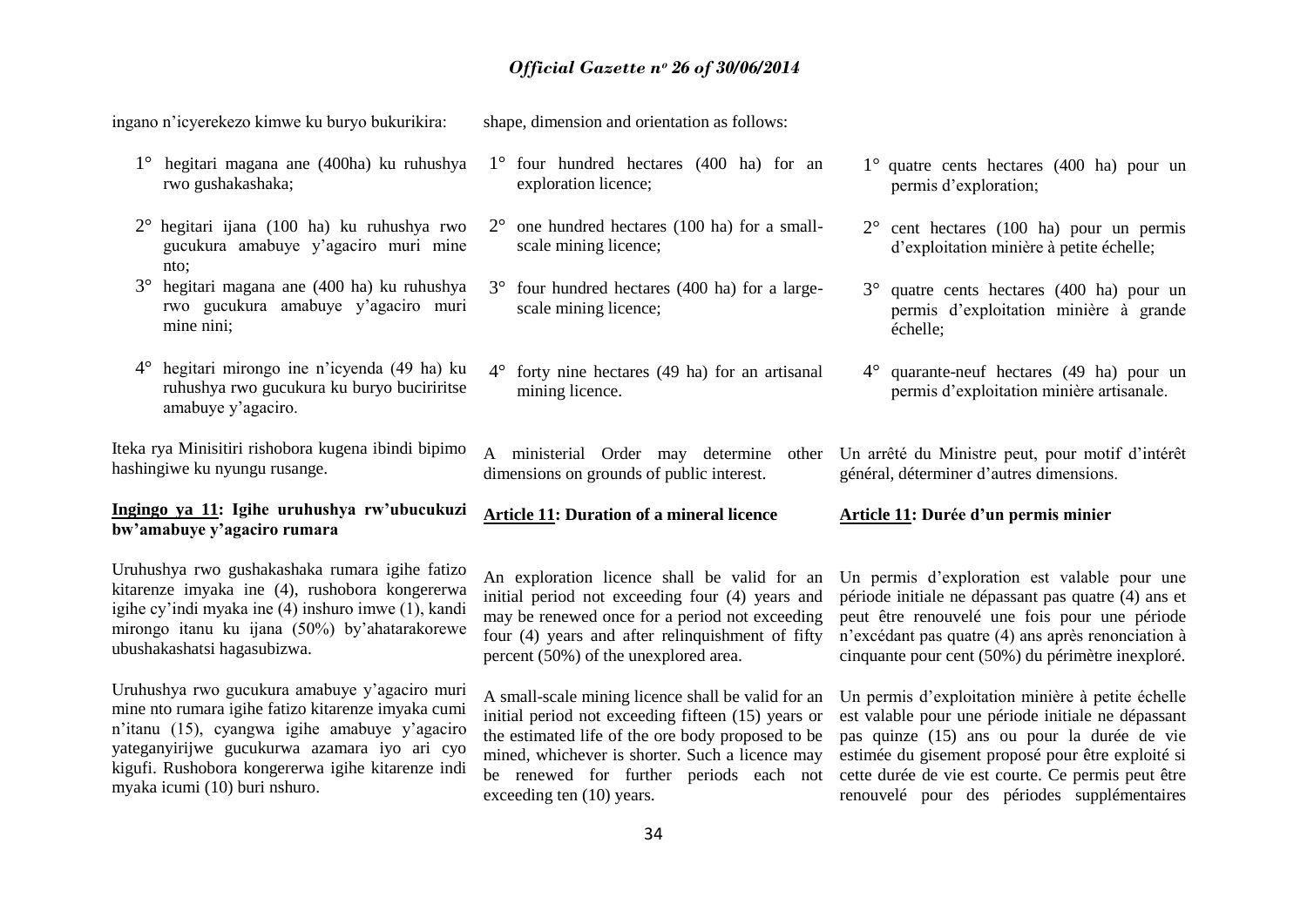n"excédant pas chacune dix (10) ans.

| Uruhushya rwo gucukura amabuye y'agaciro muri<br>mine nini rumara igihe fatizo kitarenze imyaka<br>makumyabiri n'itanu (25) cyangwa igihe amabuye<br>y'agaciro yateganyirijwe gucukurwa azamara iyo<br>ari cyo kigufi. Rushobora kongererwa igihe<br>kitarenze indi myaka cumi n'itanu (15) buri nshuro. | A large-scale mining licence shall be valid for an<br>initial period not exceeding twenty-five (25)<br>years or the estimated life of the mineral ore<br>body proposed to be mined, whichever is shorter.<br>Such a licence may be renewed for further<br>periods each not exceeding fifteen (15) years. | Un permis d'exploitation minière à grande échelle<br>est valable pour une période initiale ne dépassant<br>pas vingt-cinq (25) ans ou la durée de vie estimée<br>du gisement proposé pour être exploité si cette<br>durée de vie est courte. Ce permis peut être<br>renouvelé pour des périodes supplémentaires<br>n'excédant pas chacune quinze (15) ans. |
|----------------------------------------------------------------------------------------------------------------------------------------------------------------------------------------------------------------------------------------------------------------------------------------------------------|----------------------------------------------------------------------------------------------------------------------------------------------------------------------------------------------------------------------------------------------------------------------------------------------------------|------------------------------------------------------------------------------------------------------------------------------------------------------------------------------------------------------------------------------------------------------------------------------------------------------------------------------------------------------------|
| Uruhushya rwo gucukura amabuye y'agaciro ku<br>buryo buciriritse rumara igihe kitarenze imyaka<br>itanu (5). Rushobora kongererwa igihe kitarenze<br>indi myaka itanu (5) buri nshuro.                                                                                                                   | An artisanal mining licence shall be valid for a<br>period not exceeding five (5) years. Such a<br>licence may be renewed for further periods each<br>not exceeding five (5) years.                                                                                                                      | Un permis d'exploitation minière artisanale est<br>valable pour une période n'excédant pas cinq (5)<br>ans. Ce permis peut être renouvelé pour des<br>périodes supplémentaires n'excédant pas chacune<br>cinq $(5)$ ans.                                                                                                                                   |
| Gusaba kongererwa<br>Ingingo 12:<br>rw'ubucukuzi<br>cy'uruhushya<br>y'agaciro                                                                                                                                                                                                                            | igihe Article 12: Application for renewal of a<br>bw'amabuye mineral licence                                                                                                                                                                                                                             | Article 12: Demande de renouvellement<br>d'un permis minier                                                                                                                                                                                                                                                                                                |
| Inyandiko isaba kongererwa igihe cy'uruhushya<br>rw'ubucukuzi bw'amabuye y'agaciro ishyikirizwa<br>Minisitiri mu buryo bwabugenewe, kandi igomba                                                                                                                                                         | The application for renewal of a mineral licence<br>shall be submitted to the Minister in the                                                                                                                                                                                                            | La demande de renouvellement d'un permis<br>minier doit être soumise au Ministre dans la forme<br>prescrite et doit comprendre :                                                                                                                                                                                                                           |
| kuba irimo:                                                                                                                                                                                                                                                                                              | prescribed form and shall include:                                                                                                                                                                                                                                                                       |                                                                                                                                                                                                                                                                                                                                                            |
| $1^{\circ}$<br>y'imirimo<br>y'ubushakashatsi<br>raporo<br>cyangwa y'ubucukuzi yakozwe kugeza<br>rikorewe<br>igihe<br>isaba<br>n'ikiguzi<br>cyayitanzweho;                                                                                                                                                | $1^{\circ}$<br>a report on exploration or mining<br>operations carried out as of the date of<br>the application and associated costs;                                                                                                                                                                    | 1° un rapport sur les opérations d'exploration<br>ou d'exploitation minière réalisées à la<br>date de la demande et les coûts y afférents;                                                                                                                                                                                                                 |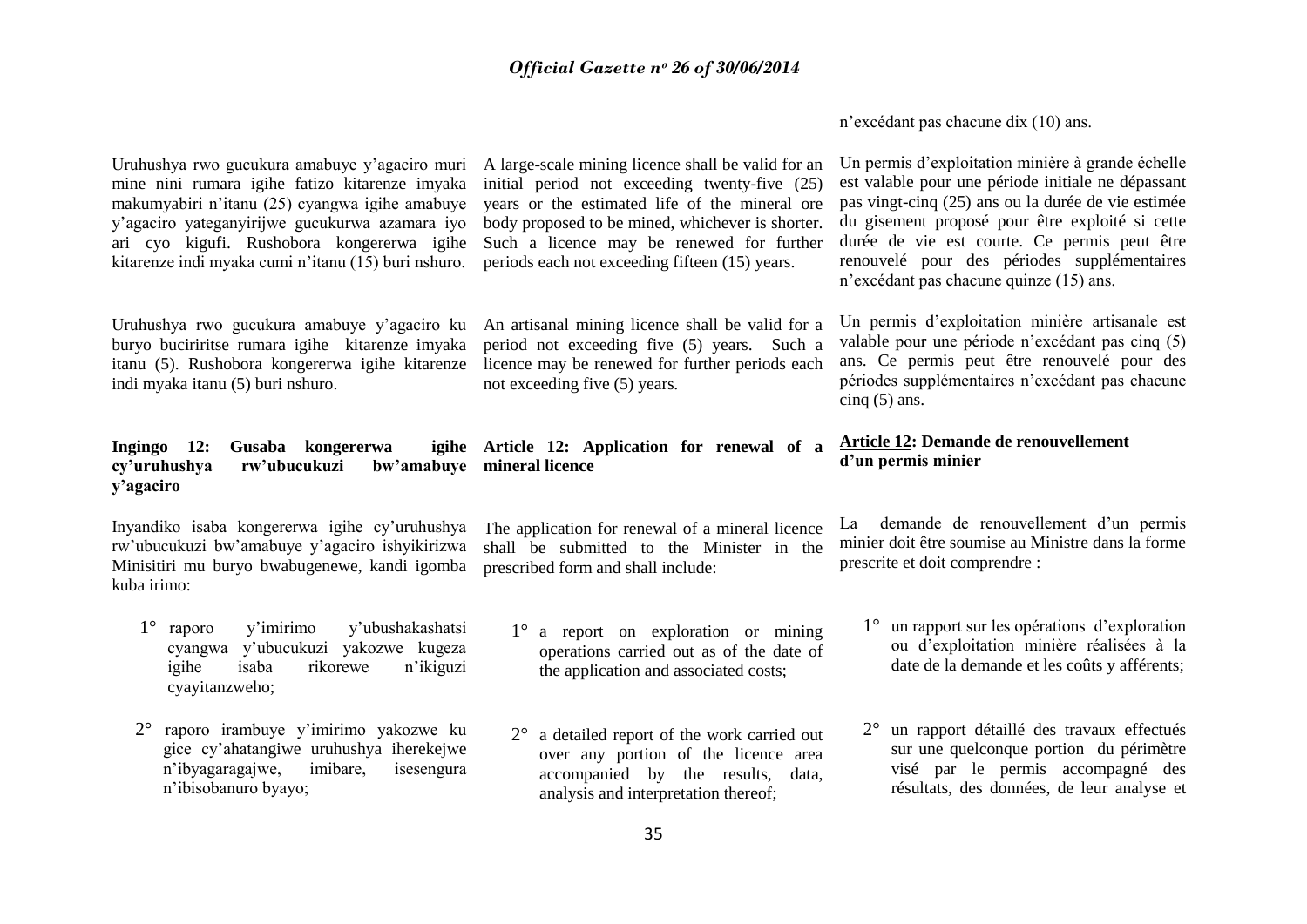# interprétation;

- 3° le programme d"activités proposé à réaliser au cours de la période de renouvellement et les coûts y afférents;
- 4° un plan indiquant la partie du périmètre du permis pour laquelle le renouvellement est demandé.

Dans le cas d'un permis d'exploitation minière à petite échelle ou à grande échelle, une demande de renouvellement doit en outre comprendre une déclaration précisant :

- 1° les dernières réserves de minerais prouvées, estimées ou probables vérifiées par un expert indépendant aux frais du demandeur et approuvées par le Ministre;
- 2° le capital à investir, les coûts de production et les prévisions de recettes au titre de la période de renouvellement;
- 3° les opérations minières proposées au cours de la période de renouvellement si elles sont sensiblement différentes des opérations précédentes;
- 4° les changements prévus dans la méthode d"extraction et de traitement des produits miniers;
- 5° les impacts sociaux et environnementaux
- 3° gahunda y"imirimo igomba gukorwa mu gihe cy"inyongera n"ikiguzi kizayigendaho;
- 4° imigambi ifitiwe igice gisabirwa kongererwa igihe.

Iyo ari uruhushya rwo gucukura mine nto cyangwa nini, inyandiko isaba kongererwa igihe iherekezwa kandi n"ibisobanuro birambuye ku:

- 1° ingano y"amabuye y"agaciro azwi, ashobora kuboneka, cyangwa akekwa yemejwe n"impuguke yigenga yishyurwa n"usaba, kandi akemezwa na Minisitiri;
- 2° umutungo uzashorwa n"ikiguzi cy"imirimo y"ubucukuzi n"umutungo uzinjizwa mu gihe cy"inyongera;
- 3° imirimo y"ubucukuzi iteganyijwe mu gihe cy"inyongera iyo itandukanye cyane n"iyakozwe mu gihe cy"uruhushya rurangiye;
- 4° ibishobora guhinduka mu buryo bwo gucukura no gutunganya ibyavuye mu bucukuzi;
- 5° ingaruka mbi zishobora kuba ku mibereho
- 3° a proposed programme of operations to be carried out during the period of renewal and the estimated cost thereof;
- 4° a plan identifying that part of the licence area for which renewal is sought.

In the case of a small-scale or large-scale mining licence, an application for renewal shall additionally include a statement giving details of:

- 1° the latest proved, estimated or inferred mineral ore reserves verified by an independent consultant at the cost of the applicant and approved by the Minister;
- 2° the capital investment to be made in, and production costs and revenue forecasts in respect of the period of renewal;
- 3° mining operations proposed to be carried out in the period of renewal if substantially different from the previous operations;
- 4° any expected changes in the method of extraction and processing of mining products;
- 5° likely social and environmental impacts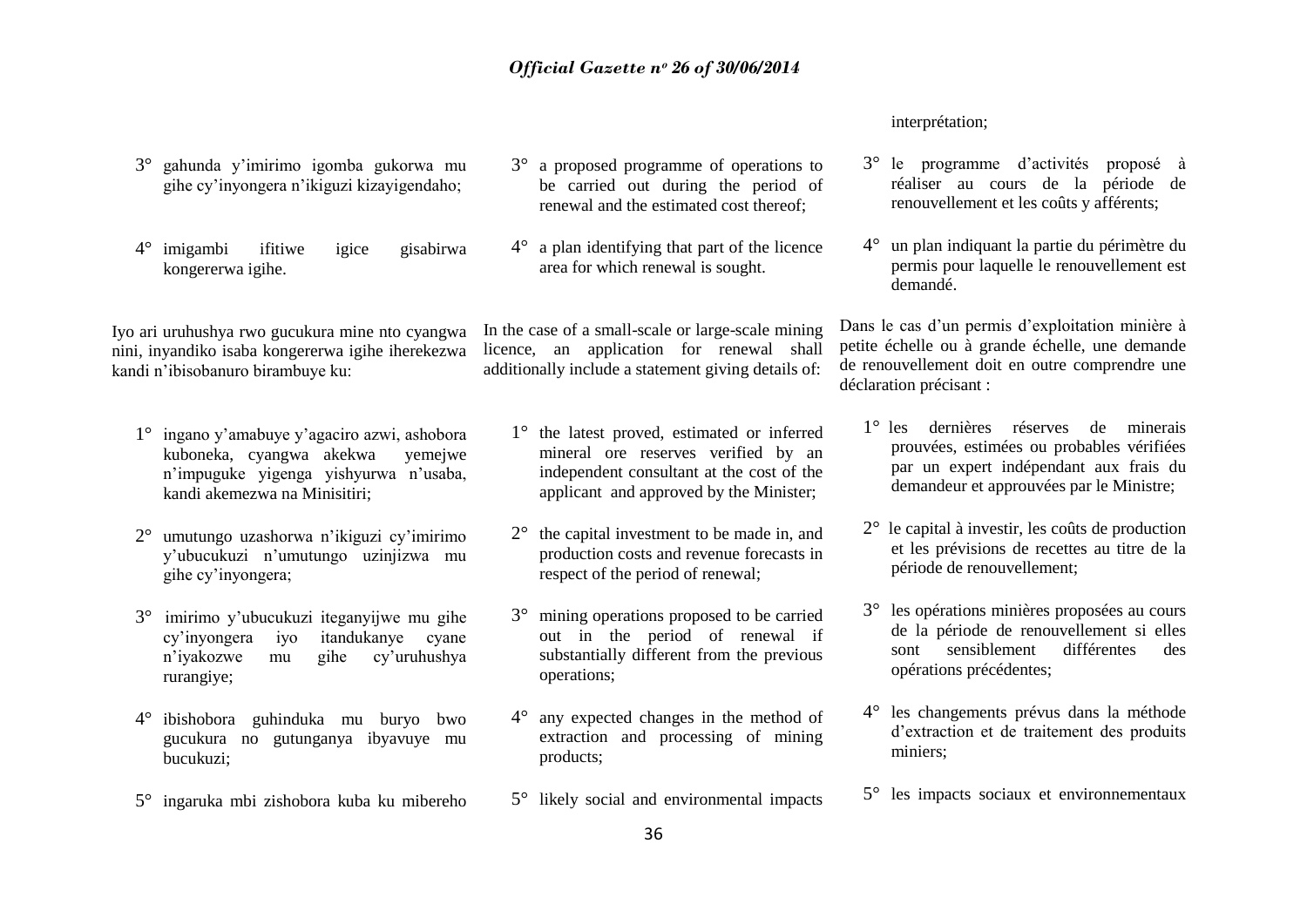| y'abaturage<br>cyangwa<br>ku<br>bidukikije<br>n'ingamba<br>ziteganywa<br>kugira<br>ngo<br>zikurweho ndetse n'ingurane ziteganywa.                                                                                          | as well as proposed mitigation and<br>compensation measures.                                                                                                                                                                                                                     | probables ainsi que les mesures prévues<br>pour y remédier et les indemnisations<br>prévues.                                                                                                                                                                    |
|----------------------------------------------------------------------------------------------------------------------------------------------------------------------------------------------------------------------------|----------------------------------------------------------------------------------------------------------------------------------------------------------------------------------------------------------------------------------------------------------------------------------|-----------------------------------------------------------------------------------------------------------------------------------------------------------------------------------------------------------------------------------------------------------------|
| 13: Kuvugurura uruhushya<br>Ingingo ya<br>rw'ubucukuzi bw'amabuye y'agaciro                                                                                                                                                | <b>Article 13: Renewal of a mineral licence</b>                                                                                                                                                                                                                                  | <b>Article 13: Renouvellement d'un permis minier</b>                                                                                                                                                                                                            |
| Iyo inyandiko isaba itanyuranyije n'ibiteganywa<br>n'amategeko<br>cyangwa ibisabwa<br>n'uruhushya<br>rw'ubucukuzi, Minisitiri avugurura uruhushya,<br>ahinduye cyangwa adahinduye ibyateganywaga<br>n'uruhushya rwa mbere. | When the application is consistent with legal<br>provisions and terms and conditions of a mineral<br>licence, the Minister shall renew the licence with<br>or without variation of the terms and conditions<br>of the initial licence.                                           | Si la demande est conforme aux dispositions<br>légales et aux termes et conditions d'un permis<br>minier, le Ministre procède au renouvellement du<br>permis minier avec ou sans modification des<br>termes et conditions du permis initial.                    |
| Usaba<br>kuvugururirwa<br>uruhushya<br>agomba<br>kumenyeshwa mu nyandiko icyemezo cyafashwe<br>mu gihe kitarenze iminsi mirongo itandatu (60),<br>kandi iyo ahakaniwe, Minisitiri amusobanurira<br>impamvu atemerewe.      | The person making application for renewal of a<br>licence shall be notified in writing within sixty<br>(60) days of the decision on the renewal<br>application, and if the application is denied, the<br>Minister shall notify the applicant of the reasons<br>for such refusal. | L'auteur de la demande de renouvellement d'un<br>permis doit être notifié par écrit dans un délai de<br>soixante (60) jours de la décision sur la demande<br>de renouvellement et si la demande est refusée, le<br>Ministre lui notifie les motifs de ce refus. |
| Ingingo<br>14:<br>Gusaba<br>guhererekanya<br>ya<br>rw'ubucukuzi<br>bw'amabuye<br>uruhushya<br>y'agaciro                                                                                                                    | Article 14: Application for transfer of a<br>mineral licence                                                                                                                                                                                                                     | Article 14: Demande de transfert d'un permis<br>minier                                                                                                                                                                                                          |
| Gusaba guhererekanya uruhushya rw'ubucukuzi<br>bw'amabuye y'agaciro bisabwa Minisitiri mu<br>nyandiko.                                                                                                                     | The application for transfer of a mineral licence<br>shall be addressed to the Minister in writing.                                                                                                                                                                              | La demande de transfert d'un permis minier est<br>adressée par écrit au Ministre.                                                                                                                                                                               |
| Hakurikijwe ibivugwa mu gika cya mbere cy'iyi<br>ngingo, ihererekanya rigizwe n'ibi bikurikira:                                                                                                                            | Subject to the provisions of paragraph one of this<br>article, the transfer shall include:                                                                                                                                                                                       | Sous réserve des dispositions de l'alinéa premier<br>du présent article, le transfert comprend :                                                                                                                                                                |
| 1° itangwa iryo ariryo ryose,<br>igurishwa,<br>kwikuraho<br>uruhushya<br>cyangwa<br>rw'ubucukuzi bw'amabuye y'agaciro ku                                                                                                   | any form of assignment, sale or any other<br>$1^{\circ}$<br>disposal of a mineral licence;                                                                                                                                                                                       | $1^\circ$ toute forme de cession, de vente ou toute<br>autre aliénation d'un permis minier;                                                                                                                                                                     |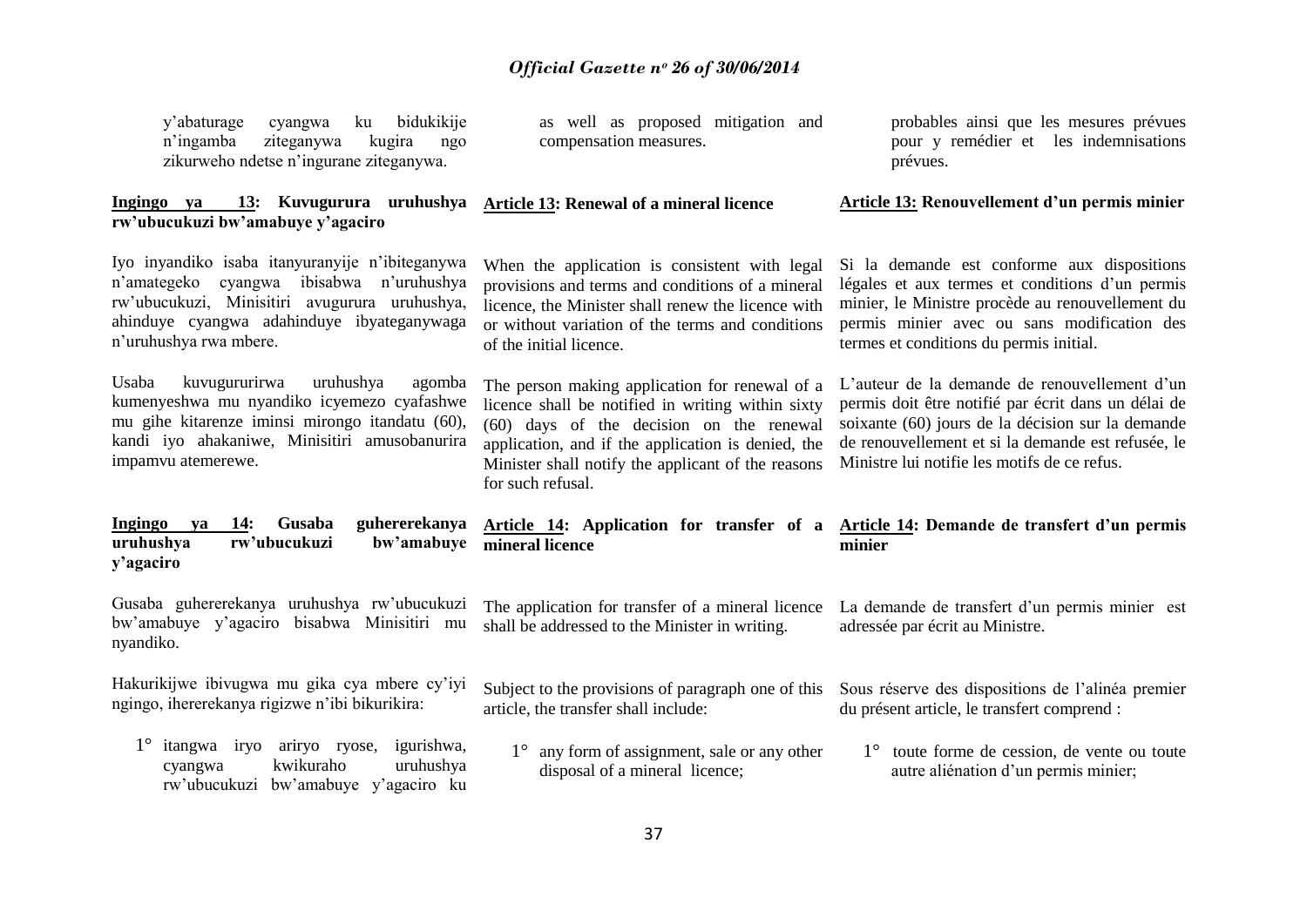buryo ubwo aribwo bwose;

- 2° kugwatiriza uruhushya rw"ubucukuzi bw"amabuye y"agaciro cyangwa gufatira ingwate y"uruhushya rw"ubucukuzi bw"amabuye y"agaciro;
- 3° ihererekanya ry"inyungu z"ubwiganze bw"imigabane ya nyiri uruhushya rw"ubucukuzi bw"amabuye y"agaciro urwo arirwo rwose;
- 4° kwegukana inyungu z"ubwiganze bw"imigabane n"umuntu uwo ariwe wese ku ruhushya rw"ubucukuzi bw"amabuye y"agaciro.

Uburyo bwo guhererekanya uruhushya rw"ubucukuzi bw"amabuye y"agaciro hagati y"uwahawe uruhushya rw"ubucukuzi bw"amabuye y"agaciro n"undi muntu wese bigenwa n"iteka rya Minisitiri.

Iyo uruhushya rw"ubucukuzi bw"amabuye y"agaciro rumaze kwandikwa ku muntu mushya binyuze mu ihererekanya, uwegukanye uruhushya niwe uhabwa uburenganzira, inshingano n"ibindi byasabwaga gukorwa n"uwahererekanyije uruhushya rw"ubucukuzi.

- 2° the pledge of a mineral licence or seizure of the pledged mining licence;
- 2° mise en gage d"un permis minier ou rétention d'un permis minier mis en gage;

3° le transfert d"un intérêt majoritaire du titulaire d"un quelconque permis minier;

- 3° the transfer of a controlling interest of the holder of any mineral licence;
- 4° the acquisition by any person of a controlling interest in the holder of the mineral licence.

between the holder thereof and a third party shall be determined by a Ministerial Order.

4° l"acquisition par une quelconque personne d"un intérêt majoritaire dans le permis minier.

Modalities for the transfer of a mineral licence Les modalités de transfert d'un permis minier entre le titulaire et le tiers sont déterminées par arrêté du Ministre.

transferee.

When the mineral licence is registered in the Lorsque le permis minier est enregistré au nom name of the new holder by way of transfer, the d'un nouvel acquéreur par voie de transfert, les rights, responsibilities and other obligations of droits, les responsabilités et d"autres obligations the transferor shall immediately pass to the du cédant passent immédiatement au cessionnaire.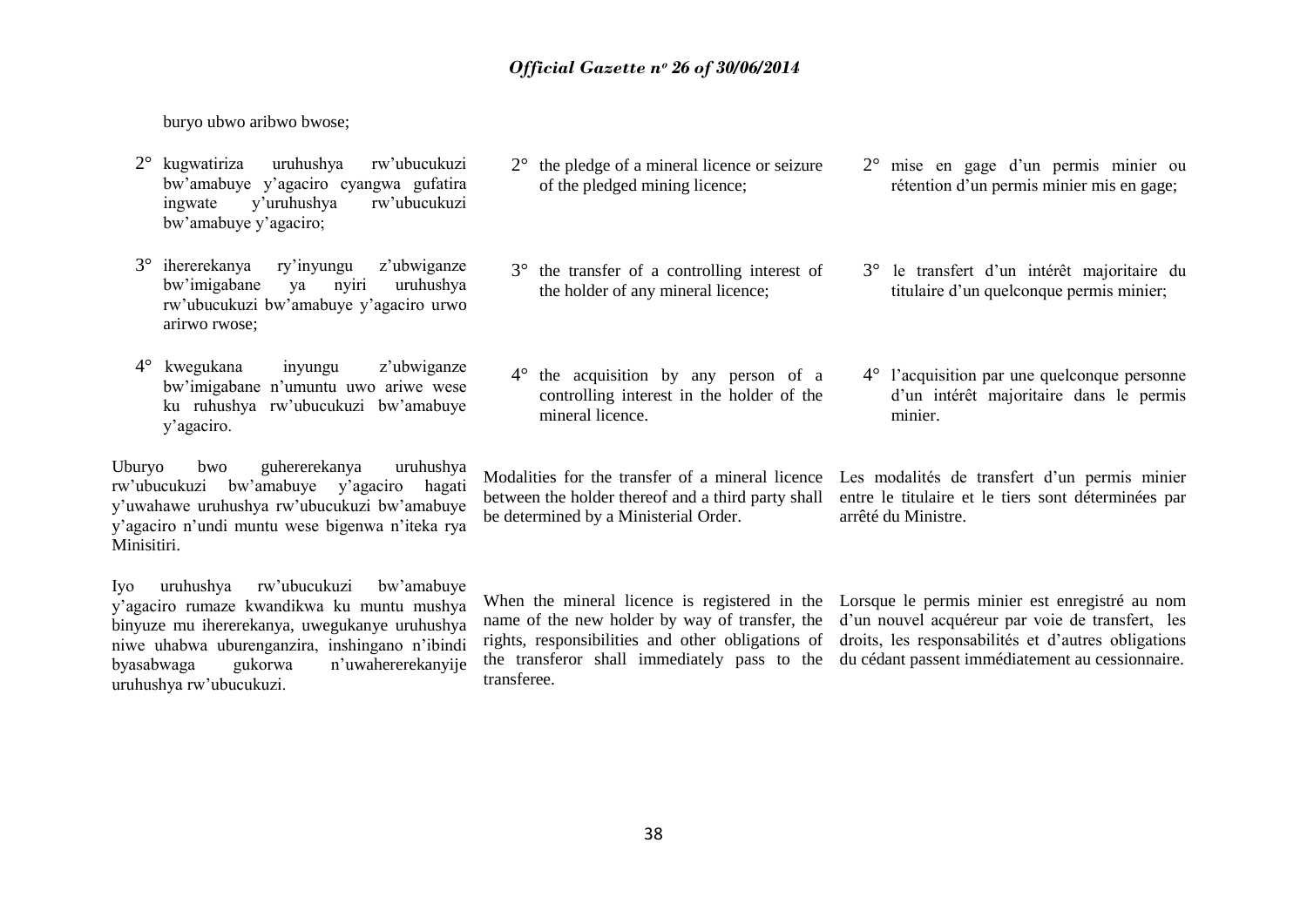#### **UMUTWE WA III: UBURENGANZIRA CHAPTER III: RIGHTS AND N'INSHINGANO**<br>URUHUSHYA **URUHUSHYA RW'UBUCUKUZI A MINERAL LICENCE BW'AMABUYE Y'AGACIRO RESPONSIBILITIES OF THE HOLDER OF DU TITULAIRE D'UN PERMIS MINIER CHAPITRE III: DROITS ET OBLIGATIONS**

| Ingingo ya 15: Uburenganzira bw'uwahawe<br>uruhushya rwo gushakashaka                                                                                                                                                                                                                          | exploration licence                                                                                                                                                                                                                         | Article 15: Rights of the holder of an Article 15: Droits du titulaire d'un permis<br>d'exploration                                                                                                                                                         |
|------------------------------------------------------------------------------------------------------------------------------------------------------------------------------------------------------------------------------------------------------------------------------------------------|---------------------------------------------------------------------------------------------------------------------------------------------------------------------------------------------------------------------------------------------|-------------------------------------------------------------------------------------------------------------------------------------------------------------------------------------------------------------------------------------------------------------|
| Bitanyuranije n'iri tegeko cyangwa ibindi bisabwa<br>ku ruhushya rwo gushakashaka, uwahawe<br>uruhushya rwo gushakashaka afite uburenganzira<br>busesuye bwo gukora imirimo y'ubushakashatsi<br>ahantu yaherewe uruhushya.                                                                     | Without prejudice to this Law or other<br>exploration licence conditions, the holder of an<br>exploration licence shall have the full right to<br>carry out exploration operations in the<br>exploration licence area.                      | Sans préjudice de la présente loi ou d'autres<br>conditions liées au permis d'exploration, le<br>titulaire d'un permis d'exploration a pleinement<br>droit d'exercer les activités d'exploration dans le<br>périmètre visé par le permis.                   |
| Uwahawe uruhushya rwo gushakashaka ashobora:                                                                                                                                                                                                                                                   | The holder of an exploration licence may:                                                                                                                                                                                                   | Le titulaire d'un permis d'exploration peut :                                                                                                                                                                                                               |
| $1^{\circ}$<br>gushakisha amabuye y'agaciro<br>yose<br>yaherewe uruhushya;                                                                                                                                                                                                                     | $1^{\circ}$ explore for all mineral ores in respect of<br>which he/she is granted the licence;                                                                                                                                              | explorer tous les minerais qui font l'objet<br>de son permis;                                                                                                                                                                                               |
| 2° gutobora no gucukura imyobo yakenerwa;                                                                                                                                                                                                                                                      | $2^{\circ}$ drill<br>boreholes<br>and<br>make<br>such<br>excavations as may be necessary;                                                                                                                                                   | effectuer des forages et faire des<br>$2^{\circ}$<br>excavations qui s'avèrent nécessaires;                                                                                                                                                                 |
| $3^\circ$<br>gukura<br>ahantu<br>yaherewe<br>uruhushya<br>y'ikitegererezo<br>amabuye<br>y'agaciro<br>n'amabuye y'agaciro agenewe isuzuma<br>kugira ngo agenzurwe, ahabwe agaciro,<br>ntirenze ibipimo<br>ariko ingano yayo<br>byagenwe n'iteka rya Minisitiri ku bijyanye<br>n'ubushakashatsi; | 3° collect from the exploration licence area<br>mineral ore specimens and samples for<br>the purpose of having them analysed and<br>valued without exceeding such limit as<br>specified by a ministerial Order for<br>exploration purposes; | prendre des spécimens et échantillons de<br>$3^\circ$<br>minerais dans le périmètre d'exploration<br>afin de les analyser et les évaluer sans pour<br>autant dépasser les quantités déterminées<br>par l'arrêté du<br>Ministre à des fins<br>d'exploration; |
| kugurisha, amaze kubiherwa uruhushya na<br>$4^\circ$<br>amabuye<br>Minisitiri,<br>y'agaciro<br>y'ikitegererezo<br>n'amabuye<br>y'agaciro<br>agenewe isuzuma yavuye mu bikorwa                                                                                                                  | sell, with prior authorization of the<br>$4^{\circ}$<br>Minister, mineral ore specimens and<br>samples obtained from exploration<br>operations and pay taxes associated with                                                                | 4° vendre, sur autorisation préalable du<br>Ministre, les spécimens et échantillons de<br>minerais obtenus à partir des opérations<br>d'exploration et payer les impôts et les                                                                              |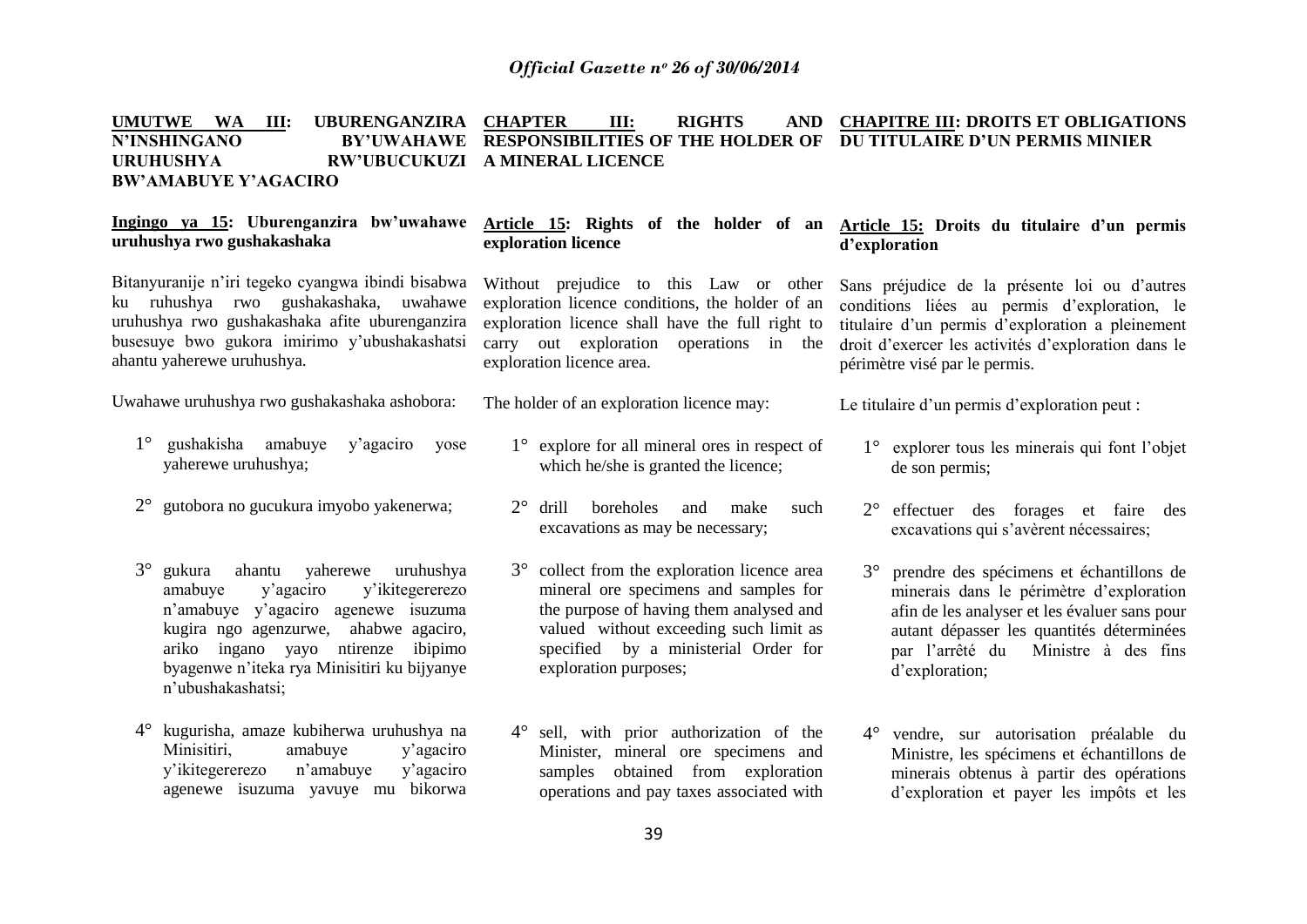by"ubushakashatsi kandi akariha imisoro n"amahoro bijyanye n"iryo gurisha ryayo mabuye y'agaciro;

5° kubaka inkambi n"andi mazu y"agateganyo; kandi, uretse Minisitiri abitegetse ukundi, gukuraho, mbere cyangwa igihe imirimo y"ubushakashatsi ihagaze, inkambi n"andi mazu y"agateganyo n"izindi nyubako zubatswe n"uwahawe uruhushya.

uruhushya rwo gushakashaka afite uburenganzira bwihariye bwo gusaba uruhushya rwo gucukura amabuye y"agaciro ahantu hakorewe ubushakashatsi hakavumburwa inganzo y"amabuye y"agaciro ashobora kubyazwa umusaruro utanga inyungu.

Inyandiko isaba ivugwa mu gika cya 3 cy"iyi ngingo igomba gutangwa mu gihe kitarenze iminsi mirongo icyenda (90) mbere y"uko uruhushya rwo gushakashaka rurangira.

Iyo uruhushya rwo gushakashaka rurangiye mu gihe inyandiko isaba uruhushya rwo gucukura amabuye y"agaciro itarasubizwa, uruhushya rwo gushakashaka rukomeza kugira agaciro kugeza igihe iyo nyandiko isaba uruhushya rwo gucukura amabuye y"agaciro isubirijwe hakurikijwe iri tegeko.

the sale of such mineral ores;

5° erect camps and temporary buildings; and, unless the Minister decides otherwise, remove before or upon the termination of the exploration operations, any such camps, temporary buildings or other facilities erected by the holder of a licence.

of an exploration licence shall have the exclusive right to apply for a mining licence over any portion of the exploration licence area where an economically mineable mineral deposit is discovered.

The application under paragraph 3 of this Article shall be made within ninety  $(90)$  days before the expiry of the exploration licence.

When an exploration licence expires pending a response on a mining licence application, the exploration licence shall remain valid until a mining licence application is determined in accordance with this law.

taxes afférentes à la vente de ces minerais;

5° installer des campements et bâtiments temporaires, et, à moins que le Ministre n"en décide autrement, enlever, avant ou à l"arrêt des travaux d"exploration, les campements, les bâtiments temporaires ou d"autres installations érigés par le titulaire d'un permis.

Bitanyuranyije n'ibisabwa n'iri tegeko, uwahawe Subject to the provisions of this law, the holder Sous réserve des dispositions de la présente loi, le titulaire d"un permis d"exploration a le droit exclusif de demander un permis d"exploitation minière sur une quelconque portion du périmètre du permis d"exploration où un gisement minier économiquement exploitable est découvert.

> La demande visée à l"alinéa 3 du présent article doit être adressée dans un délai de quatre-vingtdix (90) jours avant l"expiration du permis d"exploration.

Si un permis d"exploration arrive à expiration avant qu"il ne soit donné suite à la demande d"un permis d"exploitation minière, le permis d'exploration continue à être valable jusqu'à ce qu"il soit donné suite à la demande d"un permis d"exploitation minière conformément à la présente loi.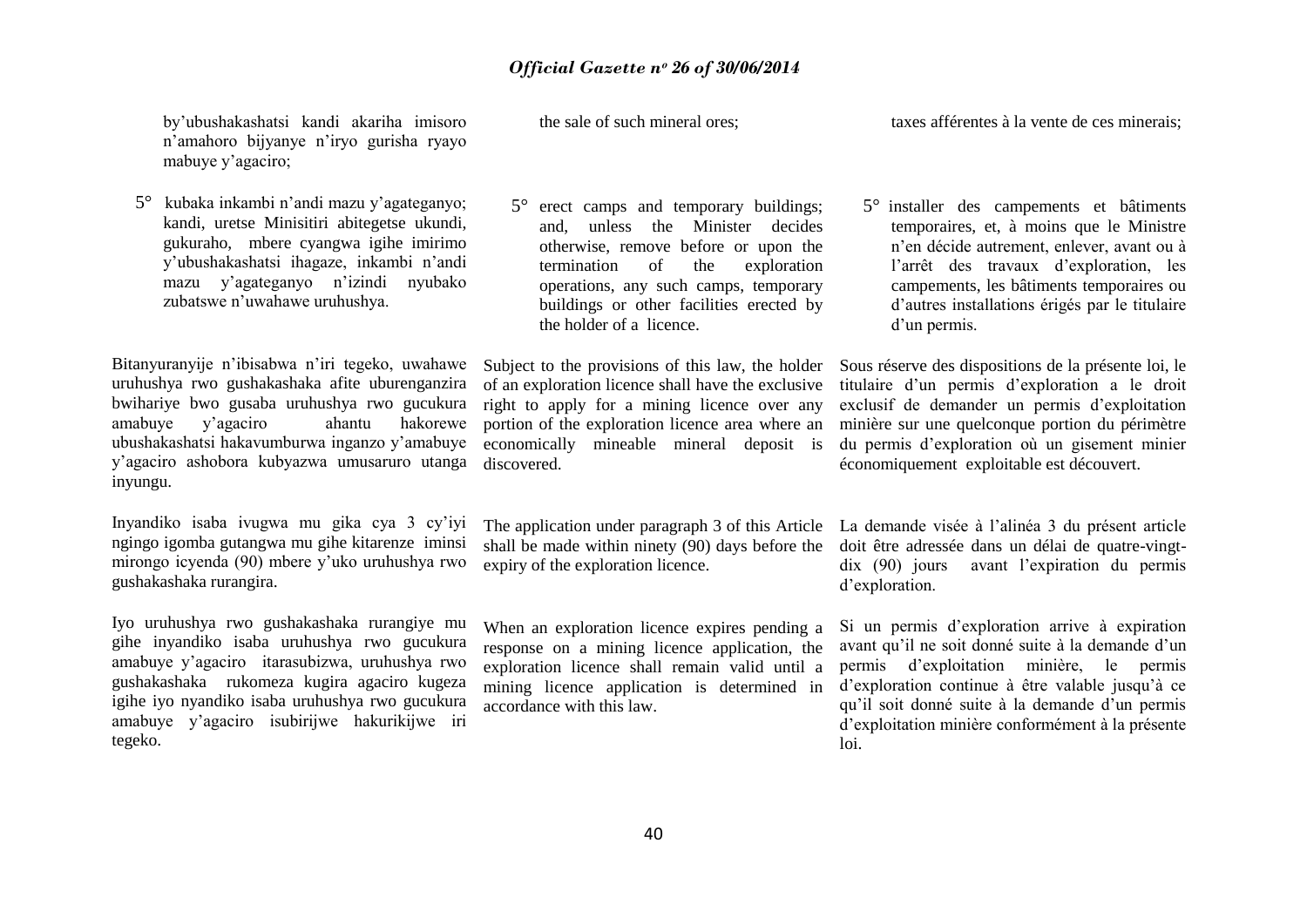| Ingingo ya 16: Inshingano<br>uruhushya rwo gushakashaka                                                                                                                                                      | exploration licence                                                                                                                                                                                        | z'uwahawe Article 16: Responsibilities of the holder of an Article 16: Obligations du titulaire du permis<br>d'exploration                                                                                           |
|--------------------------------------------------------------------------------------------------------------------------------------------------------------------------------------------------------------|------------------------------------------------------------------------------------------------------------------------------------------------------------------------------------------------------------|----------------------------------------------------------------------------------------------------------------------------------------------------------------------------------------------------------------------|
| Uwahawe uruhushya rwo gushakashaka agomba:                                                                                                                                                                   | The holder of an exploration licence must:                                                                                                                                                                 | Le titulaire d'un permis d'exploration doit:                                                                                                                                                                         |
| 1° gutangira imirimo yo gushakashaka mu<br>minsi mirongo icyenda (90) uhereye umunsi<br>yaherewe uruhushya rwo gushakashaka;                                                                                 | $1^\circ$ commence exploration operations within<br>ninety (90) days from the date of issue of<br>the exploration licence;                                                                                 | 1° commencer les opérations d'exploration<br>dans les quatre-vingt-dix (90) jours suivant<br>la date de<br>délivrance du permis<br>d'exploration;                                                                    |
| $2^{\circ}$<br>gukora no gushora imari mu<br>bikorwa<br>by'ubushakashatsi hakurikijwe<br>gahunda<br>y'ibikorwa by'ubushakashatsi yemejwe na<br>Minisitiri;                                                   | $2^{\circ}$ carry out and finance exploration operations<br>in accordance with a program<br><sub>of</sub><br>exploration operations approved by the<br>Minister:                                           | 2° exécuter et financer les opérations<br>conformément<br>d'exploration<br>au<br>programme des opérations d'exploration<br>approuvé par le Ministre;                                                                 |
| gushyikiriza Minisitiri buri mezi atandatu<br>$3^\circ$<br>(6) raporo ivunaguye yerekana aho imirimo<br>gahunda<br>hakurikijwe<br>igeze<br>yari<br>yemeranyijweho<br>ikozwe<br>ku<br>buryo<br>bwateganyijwe; | submit to the Minister, every six (6) months<br>$3^{\circ}$<br>in the prescribed form, a summary report on<br>work progress in consideration of the<br>approved program prepared;                          | soumettre tous les six (6) mois au Ministre<br>$3^{\circ}$<br>un rapport sommaire sur l'avancement des<br>travaux par rapport au programme<br>convenu et élaboré en la forme prescrite;                              |
| $4^{\circ}$<br>gukoresha<br>abakozi<br>guhugura<br>no<br>hakurikijwe ibyemeranyijwe mu itangwa<br>ry'uruhushya;                                                                                              | 4° employ and train employees in accordance<br>with the terms and conditions agreed upon<br>when issuing the licence;                                                                                      | 4° embaucher et former le personnel<br>conformément aux termes et conditions<br>convenus à la délivrance du permis;                                                                                                  |
| kumenyesha Minisitiri inganzo y'amabuye<br>$5^{\circ}$<br>y'agaciro yavumbuwe ashobora kubyazwa<br>umusaruro kandi ataherewe uruhushya mu<br>gihe cy'iminsi mirongo itatu (30) akimara<br>kuvumburwa;        | notify the Minister of the discovery of any<br>$5^\circ$<br>mineral ore deposit of possible economic<br>value not included in his/her licence within<br>a period of thirty (30) days of such<br>discovery; | 5° aviser le Ministre de la découverte d'un<br>gisement minier non compris dans son<br>permis et pouvant avoir une valeur<br>économique, et ce, dans un délai de trente<br>(30) jours à compter de cette découverte; |
| 6° kubika inyandiko zijyanye n'imirimo<br>y'ubushakashatsi aho abarizwa mu Rwanda,<br>zerekana ibi bikurikira:                                                                                               | 6° keep at his/her address in Rwanda<br>exploration records indicating the following:                                                                                                                      | 6° garder à son adresse au Rwanda les<br>dossiers d'exploration qui montrent ce qui<br>suit:                                                                                                                         |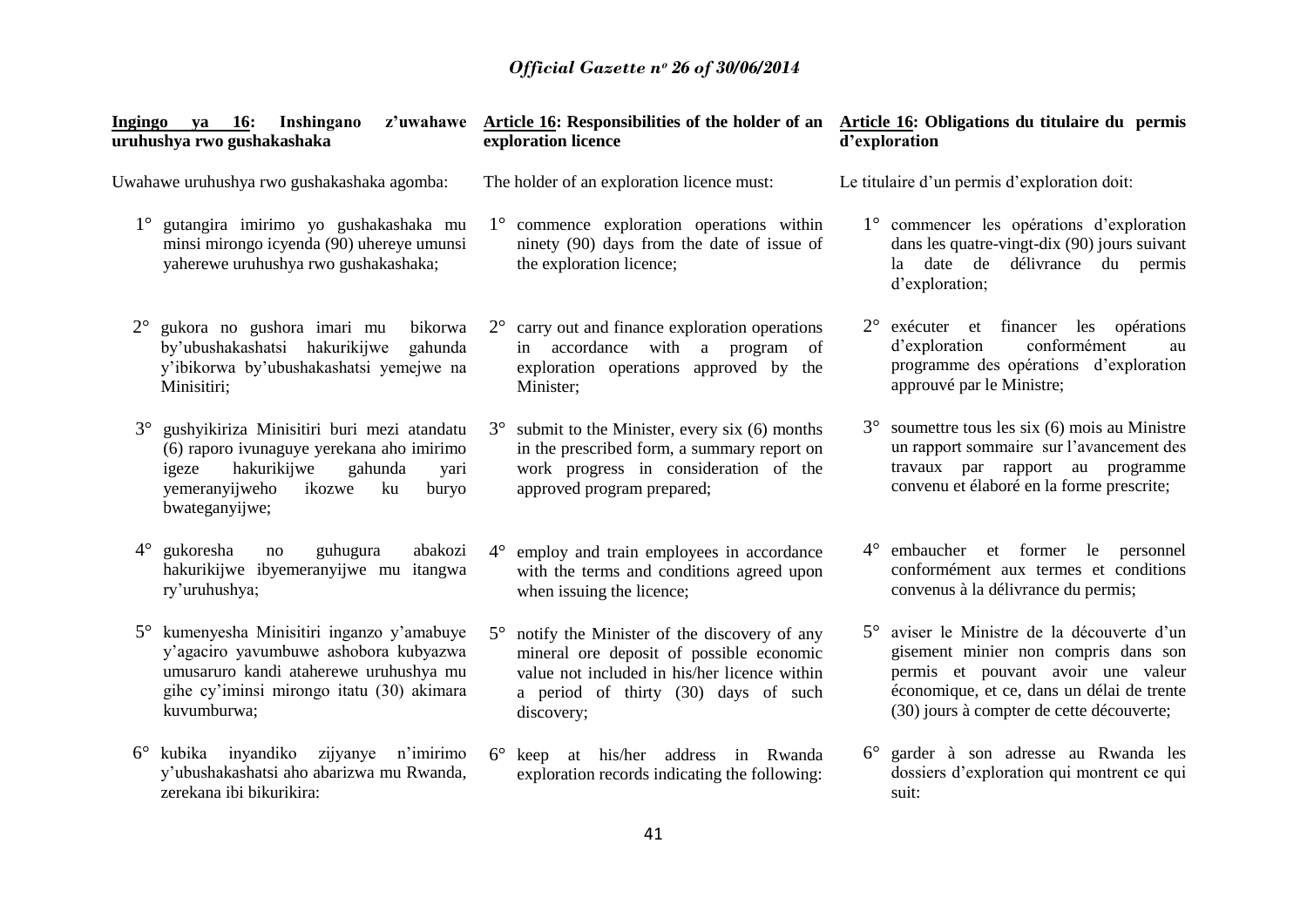- a. imyobo yacukuwe hakoreshejwe gutobora;
- b. amoko y"amabuye yagaragaye mu bujyakuzimu n"ibiyaranga;
- c. amabuye y"agaciro yavumbuwe;
- d. ibisubizo byose byavuye mu bipimo bya jewoshimi na jewofizike b**y**"ubutaka;
- e. ibisubizo by"imenyekanisha n"ipimwa ry"amabuye y"agaciro yakuwe ahakorerwa ubushakashatsi kuri iyo mpamvu;
- f. ibyavuye mu nyigo y"imiterere y"amabuye nk"uko biteganywa mu gace ka (a) na (e);
- g. amafaranga yose yatanzwe kuri gahunda yemeranyijwe y"umwaka ku bikorwa by"ubushakashatsi.
- 7° gushyikiriza Minisitiri buri mwaka, bitarenze iminsi mirongo icyenda (90) nyuma y"itariki ngarukamwaka uruhushya rwatangiweho, raporo yagenzuwe y"amafaranga yakoreshejwe ku mirimo y"ubushakashatsi yemeranyijwe, kandi iyo hari amafaranga yagombaga gukoreshwa ku mirimo ijyanye n"urwo ruhushya akaba atarakoreshejwe, Minisitiri ashobora gukuraho urwo ruhushya igihe uwaruhawe
- a. boreholes drilled;
- b. strata penetrated, with detailed logs of such strata;
- c. mineral ores discovered;
- d. all the results of the geochemical or geophysical analysis;
- e. the results of identification and analysis of minerals collected from the exploration area for such purposes;
- f. the geological interpretation of the records maintained under items (a) and (e);
- g. all the expenditures incurred under the agreed annual exploration operations program.
- submit to the Minister, every year, not later  $7^\circ$ than ninety (90) days after the end of each year of the issuance of the licence, an audited statement of expenditure directly incurred under agreed exploration activities, and if any money required to be spent under the provisions of the licence are not so spent, the Minister may cancel the licence unless the holder of a licence provides him/her with compelling justification for the
- a. les forages réalisés;
- b. les strates pénétrées et leurs diagraphies détaillées;
- c. les minerais découverts;
- d. tous les résultats de l"analyse géochimique et géophysique;
- e. les résultats de l"identification et de l"analyse des minerais prélevés de la zone d"exploration à cette fin;
- f. l"interprétation géologique des données tenues en vertu des points (a)  $et(e)$ :
- g. toutes les dépenses effectuées dans le cadre du programme des opérations d"exploration annuel convenu.
- 7° soumettre chaque année au Ministre au plus tard (90) jours après la fin de chaque date à laquelle le permis est délivré, un état financier détaillé audité des dépenses engagées directement sur les activités d"exploration convenues, et si les montants qui devaient être dépensés en vertu des dispositions du permis ne l"ont pas été, le Ministre peut annuler le permis à moins que le titulaire du permis lui fournisse les justifications convaincantes de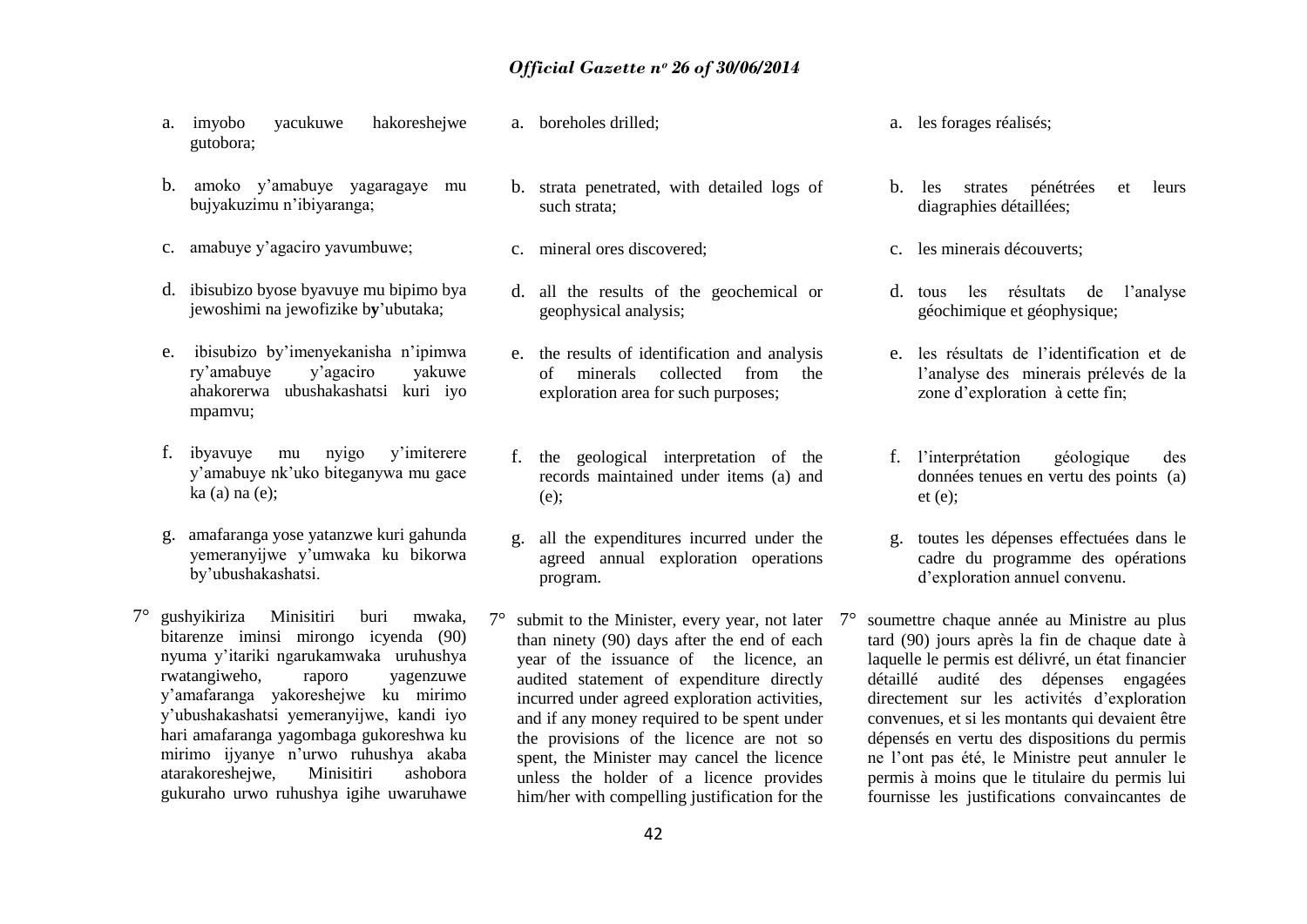adashoboye guha Minisitiri ibisobanuro bifatika bw"icyo kinyuranyo; 8° kumenyesha Minisitiri impinduka izo arizo zose ashaka gukora kuri gahunda yo gushakashaka yemeranyijweho, kandi izo mpinduka, uretse iyo zitemejwe na Minisitiri mu minsi mirongo itandatu (60) azimenyeshejwe, zitangira gushyirwa mu bikorwa. **Ingingo ya 17: Uburenganzira bw'uwahawe Article 17: Rights of the holder of small-scale Article 17: Droits du titulaire d'un permis uruhushya rw'ubucukuzi bw'amabuye mining licence y'agaciro muri mine nto** Haseguriwe ibiteganywa n"iri tegeko kimwe n"ibindi bisabwa mu ruhushya rw"ubucukuzi bw"amabuye y"agaciro muri mine nto, uwahawe uruhushya rw"ubucukuzi bw"amabuye y"agaciro muri mine nto afite uburenganzira busesuye bwo gukora imirimo y"ubushakashatsi n"ubucukuzi bw"amabuye y"agaciro ahantu yaherewe uruhushya, kandi ashobora: 1° gucukura no gutunganya amabuye y"agaciro yaherewe uruhushya; 2° kuhashyira ibikoresho, inganda, imashini n"amazu yo gukoreramo imirimo y"ubucukuzi, gutwara, gutunganya, gushongesha no gusukura amabuye y"agaciro cyangwa ibiyakomokaho mu gihe cy"imirimo y"ubucukuzi; shortfall; 8° notify the Minister of any amendments he/she wishes to make to the agreed program of exploration operations and such amendments shall, unless the Minister rejects the same within sixty (60) days after being so notified, have effect after such period. Subject to the provisions of this law and other Sous réserve des dispositions de la présente loi et terms and conditions of a small-scale mining licence, the holder of a small-scale mining licence shall have the full right to carry out exploration and mining operations in the licensed area and may: 1° mine and process minerals to which the licence relates; 2° erect the equipment, plant, machinery and buildings for the purpose of mining, transporting, treating, smelting and refining the minerals or mineral products during mining operations; ce manque à gagner ; 8° notifier au Ministre de toutes les modifications qu"il souhaite apporter au programme des opérations d"exploration convenu, lesquelles modifications prennent effet après cette période à moins que le Ministre ne les rejette dans les (60) jours suivant la notification. **d'exploitation minière à petite échelle** d"autres termes et conditions du permis minier à petite échelle, le titulaire d"un permis d"exploitation minière à petite échelle a pleinement droit de procéder à l"exploration et l"exploitation minière dans le périmètre visé par son permis et peut : 1° exploiter et traiter les minerais faisant l'objet du permis; 2° mettre en place les équipements, les installations, les machines et les bâtiments à des fins d"extraction, de transport, de traitement, de fonte et de raffinage des minerais ou des produits miniers lors des opérations minières;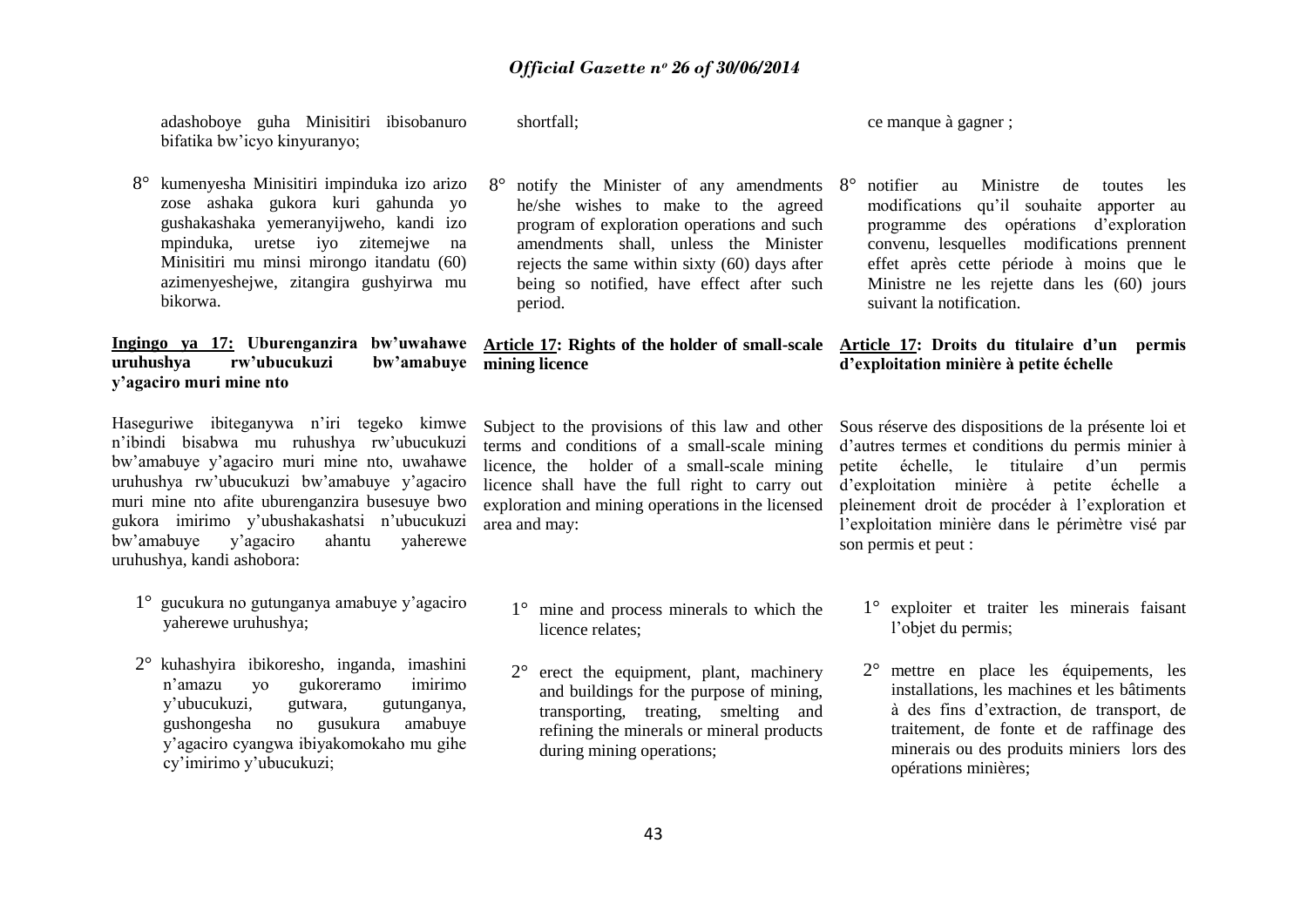3° kugurisha ibituruka ku bucukuzi;

4° kurunda cyangwa gukuraho ibisigazwa cyangwa imyanda iva ku mabuye y"agaciro mu buryo bwemewe n"inzego zishinzwe ubuzima n"ibidukikije.

Uwahawe uruhushya rwo gucukura amabuye y"agaciro muri mine nto ashobora gusaba Minisitiri uruhushya rwo guhindura gahunda y"ubucukuzi na gahunda yo kubungabunga ibidukikije yemeranyijwe. Minisitiri ashobora kwemeza izo mpinduka ashingiye ku mpamvu zemejwe, kandi agakora ivugurura ry"uruhushya rwo gucukura amabuye y"agaciro muri mine nto uko bikenewe.

#### **Ingingo ya 18: Inshingano z'uwahawe uruhushya rwo gucukura amabuye y'agaciro muri mine nto**

Uwahawe uruhushya rwo gucukura amabuye The holder of small-scale mining licence shall: y"agaciro muri mine nto agomba:

- 1° gukurikiza amabwiriza ajyanye n"imirimo y"ubushakashatsi n"ubucukuzi bw"amabuye y"agaciro yatanzwe na Minisitiri kugira ngo hubahirizwe ibijyanye n"umutekano cyangwa imikorere myiza mu by"ubucukuzi;
- 2° kumenyesha inzego z"ibanze bireba n"umukozi ubifitiye ububasha, icyifuzo cyo
- 3° dispose of any mineral products recovered;
- 4° stack or dump any mineral or waste product in a manner approved by the relevant health and environmental authorities.

The holder of a small-scale mining licence may apply to the Minister to make amendments to the approved program of mining operations and the<br>approved environmental management environmental management programme. The Minister may, basing on approved terms and conditions, approve and amend the small-scale mining licence accordingly.

#### **Article 18: Responsibilities of the holder of a small-scale mining licence**

- 1<sup>°</sup> carry out promptly any directives relating to its exploration or mining operations which may be given to the holder by the Minister for the purposes of ensuring safety or good mining practices;
- 2° notify the appropriate local government authority and an authorised officer, of

3° vendre les produits miniers obtenus;

4° entasser ou évacuer n"importe quel produit ou déchets miniers de manière approuvée par les autorités sanitaires et environnementales.

Le titulaire d'un permis d"exploitation minière à petite échelle peut demander au Ministre de faire des modifications au programme d'exploitation minière et au programme de gestion de l'environnement approuvé. Le Ministre peut approuver une telle demande selon les modalités et conditions convenues et modifier le permis d"exploitation minière à petite échelle en conséquence.

#### **Article 18: Obligations du titulaire d'un permis d'exploitation minière à petite échelle**

Le titulaire d'un permis d'exploitation minière à petite échelle doit:

- 1° exécuter sans délai toutes les directives relatives à ses activités d"exploration ou d'exploitation minière qui peuvent être donné au titulaire par le Ministre afin de garantir la sécurité ou les bonnes pratiques d'exploitation minière;
- 2° informer l"autorité compétente de l"administration locale et l"agent autorisé,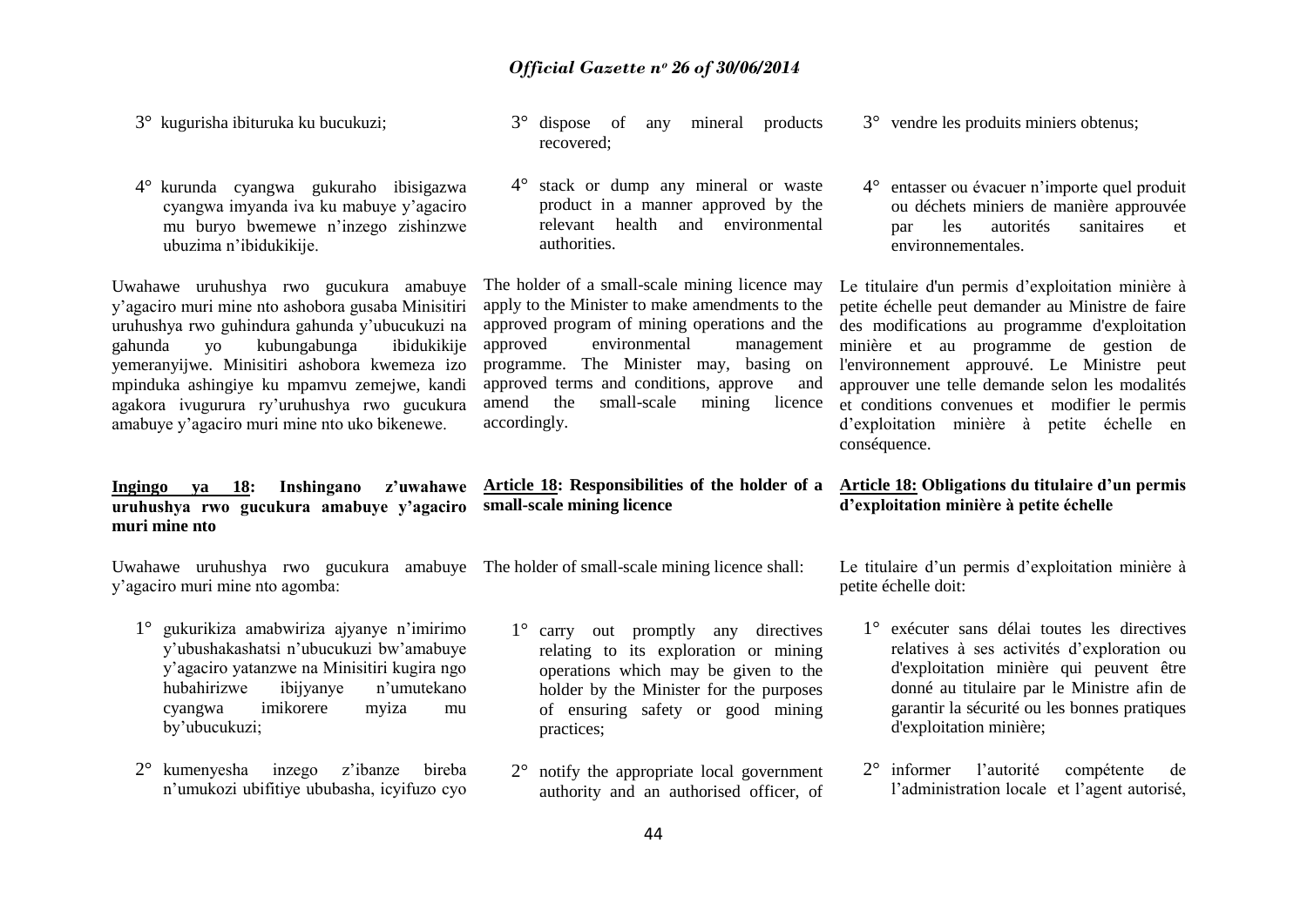gutangira, guhagarika cyangwa gusoza imirimo y"ubushakashatsi cyangwa y"ubucukuzi;

- 3° gukomeza gusana no gutunganya aharangiye gucukurwa;
- 4° kubika amakuru y"imvaho ku mabuye y"agaciro yacukuwe ahantu yaherewe uruhushya kandi ayo makuru akagaragazwa mu gihe cy"igenzura bisabwe na Minisitiri cyangwa umukozi ubifitiye ububasha;
- 5° gutanga raporo zose ku gihe cyagenwe.

## **uruhushya rwo gucukura amabuye y'agaciro scale mining licence muri mine nini**

Haseguriwe ibiteganywa n'iri tegeko kimwe Subject to the provisions of this law and any n"ibindi bisabwa mu ruhushya rwo gucukura amabuye y"agaciro muri mine nini, uwahawe holder of a large-scale mining licence shall have uruhushya rwo gucukura amabuye y"agaciro muri mine nini afite uburenganzira busesuye bwo gukora imirimo yo gucukura amabuye y"agaciro ahantu yaherewe uruhushya, kandi ashobora:

- 1° gucukura no gutunganya amabuye y"agaciro yaherewe uruhushya;
- 2° kuhashyira ibikoresho, inganda, imashini n"amazu yo gukoreramo imirimo

the intention to begin or cease exploration or mining, as the case may be;

- 3° carry out rehabilitation and reclamation of mined out areas;
- 4° keep accurate records of minerals mined from the mining area and such records shall be produced for inspection on demand by the Minister or a duly authorised officer;
- 5° submit all reports within the prescribed time limit.

# **Ingingo ya 19: Uburenganzira bw'uwahawe Article 19: Rights of the holder of a large-**

condition of a large-scale mining licence, the the full right to carry on mining operations in the licensed area and may:

- 1° mine and process the minerals to which the licence relates;
- 2° erect the necessary equipment, plant, machinery and buildings for the purpose

de l"intention de commencer ou de cesser l"exploration ou l'exploitation minière, le cas échéant;

- 3° procéder à la réhabilitation et la remise en état des périmètres d"extraction;
- 4° tenir des registres précis des minerais extraits du périmètre d'exploitation minière et ces enregistrements doivent être produits lors de l"inspection sur demande du Ministre ou d'un agent dûment autorisé ;
- 5° soumettre tous les rapports dans les délais prescrits.

#### **Article 19: Droits du titulaire d'un permis d'exploitation minière à grande échelle**

Sous réserve des dispositions de la présente loi et de toute condition d"un permis d"exploitation minière à grande échelle, le titulaire d"un permis d"exploitation minière à grande échelle a le droit exclusif de procéder à l'exploitation minière sur le périmètre autorisé et peut :

- 1° exploiter et traiter les minerais faisant l'objet du permis;
- 2° mettre en place les équipements, les installations, les machines et les bâtiments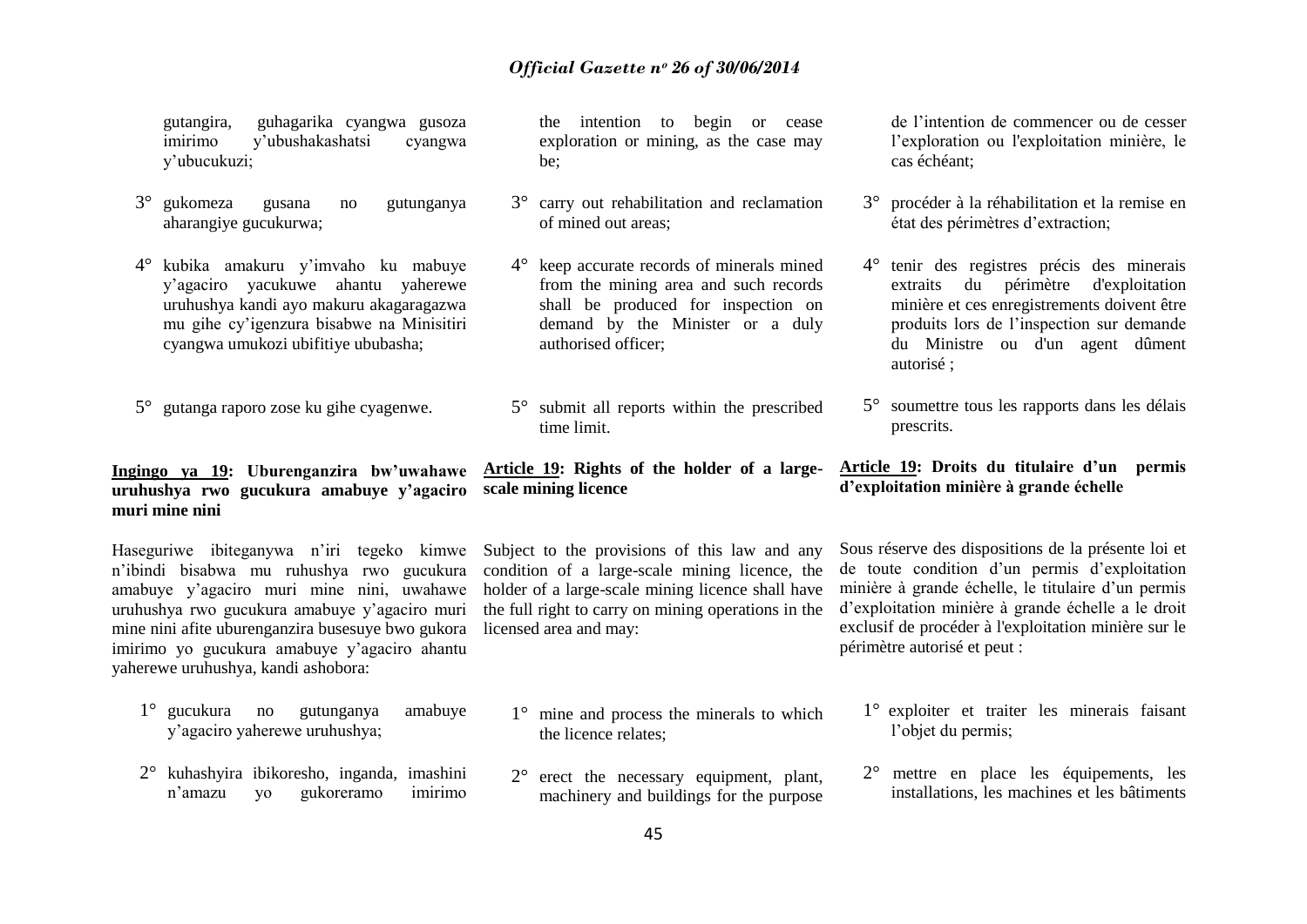y"ubucukuzi;

- 3° gutunganya, gushongesha, gusukura no gutwara amabuye y"agaciro cyangwa ibiyakomokaho mu gihe cy"imirimo y"ubucukuzi;
- 4° kugurisha ibikomoka ku bucukuzi;
- 5° kurunda cyangwa gukuraho ibisigazwa cyangwa imyanda iva ku mabuye y"agaciro mu buryo bwemewe n"inzego zishinzwe ubuzima n"ibidukikije.

Iyo uwahawe uruhushya rwo gucukura amabuye y"agaciro muri mine nini avumbuye indi nganzo y"amabuye y"agaciro yaherewe uruhushya, cyangwa ubundi bwoko bw"amabuye y"agaciro atari ayo yaherewe uruhushya, agomba, mu minsi mirongo itatu (30) uhereye igihe yavumburiye ayo mabuye y"agaciro, kubimenyesha Minisitiri atanga ibimenyetso by"inganzo y"amabuye y"agaciro cyangwa ubundi bwoko bw"amabuye y"agaciro yavumbuwe, kandi ashobora gusaba Minisitiri ko iyo nganzo cyangwa ayo mabuye y"agaciro yongerwa ku ruhushya asanganywe, agatanga inyandiko igaragaza gahunda y"ubucukuzi bw"ayo mabuye y"agaciro yavumbuwe.

Uwahawe uruhushya rwo gucukura amabuye y"agaciro muri mine nini ashobora, mu gihe cy"iminsi mirongo cyenda (90) nyuma y"ukuvumbura kwavuzwe mu gika cya 2 cy"iyi ngingo, gusaba Minisitiri kongererwa ahantu yaherewe uruhushya rw"ubucukuzi, kandi

of mining;

- 3° treat, smelt and refine the minerals or mineral products during the mining operations;
- 4° dispose of mineral products recovered;
- 5° stack or dump any mineral or waste product in a manner approved by the health and environmental authorities.

à des fins d"extraction ;

- 3° traiter, fondre et raffiner les minerais ou les produits miniers lors des opérations minières ;
- 4° vendre les produits miniers obtenus;
- 5° entasser ou évacuer les produits ou déchets miniers de la manière approuvée par les autorités sanitaires et environnementales.

If the holder of a large-scale mining licence discovers any further deposit of the mineral to which his/her licence relates or any other mineral not included in such licence, he/she must, within thirty (30) days after such discovery, notify the Minister thereof, giving particulars of the deposit or other type of minerals discovered, and may apply to the Minister to have the mining of such deposit or mineral included in the existing mining licence, giving in his/her application a proposed program of mining operations in respect of such discovered minerals.

Si le titulaire d"un permis d"exploitation minière à grande échelle découvre un nouveau gisement minier visé par son permis ou tout autre minerai qui n"est pas visé par ce permis, il doit, dans les trente (30) jours suivant la découverte, en informer le Ministre, en donnant tous les détails sur le gisement ou un autre type de minerai découvert et peut demander au Ministre d"inclure ce gisement ou ce minerai dans le permis d"exploitation minière existant, en proposant dans sa demande un programme d"exploitation des minerais découverts.

The holder of a large-scale mining licence may, within ninety (90) days of the discovery referred to in paragraph 2 of this article, apply to the Minister to have his/her mining licence area

enlarged and the Minister may approve such l"élargissement du périmètre visé par son permis Le titulaire d'un permis d'exploitation minière à grande échelle peut, dans les quatre-vingt-dix (90) jours suivant de la découverte visée à l"alinéa 2 du présent article, demander au Ministre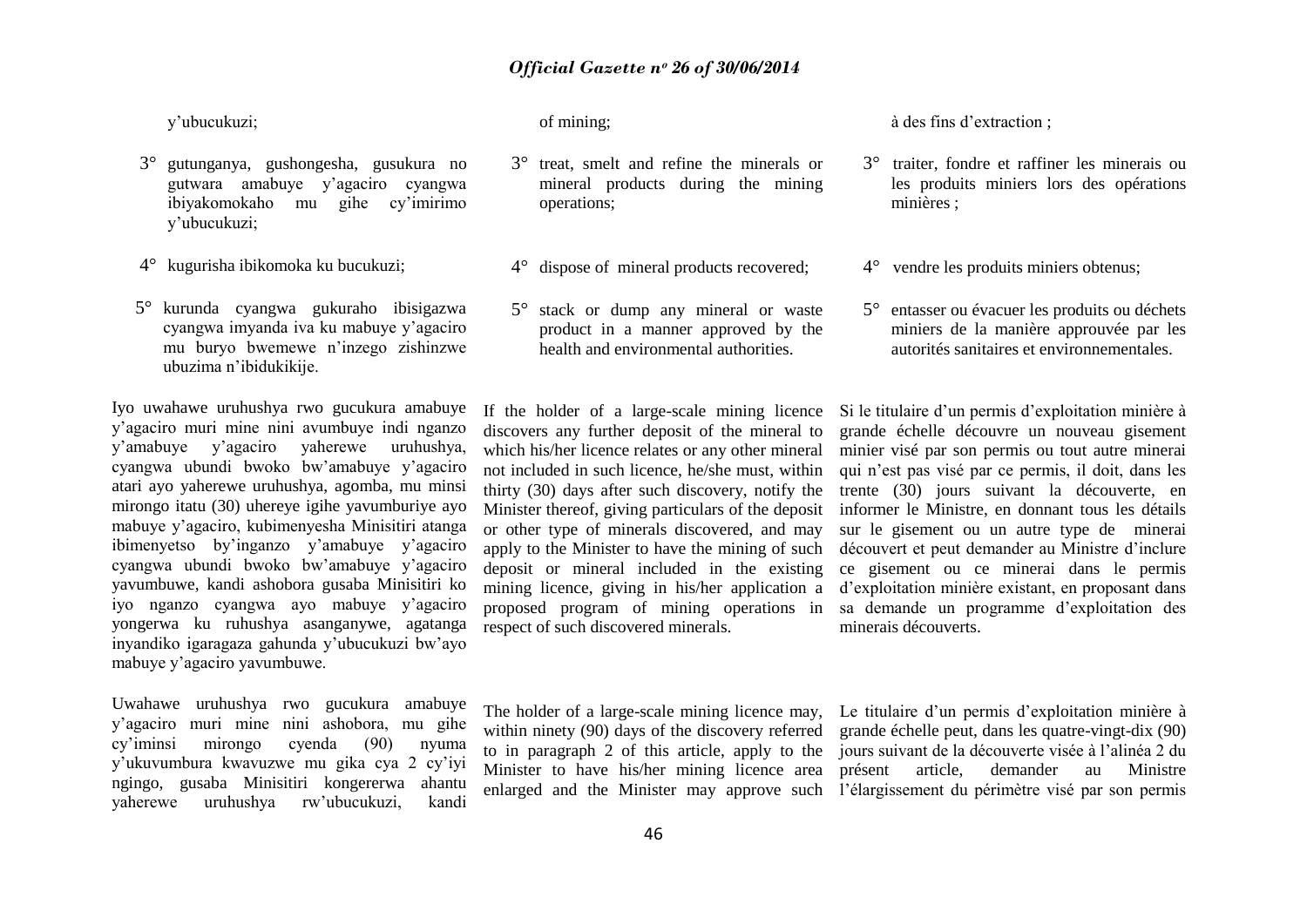Minisitiri ashobora kwemera iryo saba igihe application if he/she is satisfied that such rizatuma ikoreshwa ry"umutungo w"amabuye y"agaciro y"u Rwanda rikorwa ku buryo bwiza kandi butanga inyungu kandi iryo yongerwa ntirirenze ibipimo ntarengwa ku bwoko bw"urwo ruhushya rw"ubucukuzi nk"uko biteganywa n"iri forth in this law in respect of such licence. tegeko.

Uwahawe uruhushya rwo gucukura amabuye y"agaciro muri mine nini ashobora gusaba Minisitiri uruhushya rwo kugira ibyo ahindura kuri gahunda y"ubucukuzi na gahunda yo kubungabunga ibidukikije yemejwe. Minisitiri ashobora kwemeza izo mpinduka ashingiye ku mpamvu zemejwe, kandi agakora ivugurura ry"uruhushya rwogucukura amabuye y"agaciro muri mine nini bibaye ngombwa.

#### **Ingingo ya 20: Inshingano z'uwahawe uruhushya rwo gucukura amabuye y'agaciro muri mine nini**

Hakurikijwe ibisabwa n"iri tegeko, uwahawe uruhushya rwo gucukura amabuye y"agaciro muri mine nini agomba:

1° guteza imbere mine no gucukura inganzo z"amabuye y"agaciro yaherewe uruhushya hakurikijwe gahunda y"imirimo y"ubucukuzi yemejwe na Minisitiri na gahunda yo kubungabunga ibidukikije yemejwe n"inzego zibishinzwe;

approval will ensure the most efficient and beneficial use of the mineral resources of Rwanda and the enlargement shall not extend beyond the mining licence size limitations set

The holder of a large-scale mining licence may apply to the Minister to make some amendments to the approved programme of mining operations and the approved environmental management programme. The Minister may, basing on agreed terms and conditions, approve such amendments and amend the large-scale mining licence where necessary.

#### **Article 20: Responsibilities of the holder of a large-scale mining licence**

Subject to the provisions of this law, the holder of a large-scale mining licence must:

- 1° develop and mine the mineral deposits covered by the licence in accordance with a programme of mining operations approved by the Minister and an environmental management programme approved by relevant authorities;
- 2° commence mining operations within one

et le Ministre peut donner une suite favorable à cette demande s"il estime que cette suite favorable permettra l"utilisation la plus efficace et bénéfique possible des ressources minières du Rwanda et que l"élargissement ne s"étend pas au-delà des limites de la taille du périmètre minier indiqué dans la présente loi pour ce permis.

Le titulaire d"un permis d"exploitation minière à grande échelle peut demander au Ministre d'apporter des modifications au programme approuvé d"exploitation minière et au programme approuvé de gestion de l"environnement. Le Ministre peut, sur base des termes et conditions convenus, approuver ces modifications et modifier le permis d"exploitation minière à grande échelle si nécessaire.

#### **Article 20: Obligations du titulaire d'un permis d'exploitation minière à grande échelle**

Sous réserve des dispositions de la présente loi, le titulaire d"un permis d"exploitation minière à grande échelle doit :

- 1° développer et exploiter les gisements miniers couverts par le permis, conformément à un programme d"activités minières approuvé par le Ministre et un programme de gestion de l"environnement approuvé par les autorités compétentes;
- 2° commencer les activités d"exploitation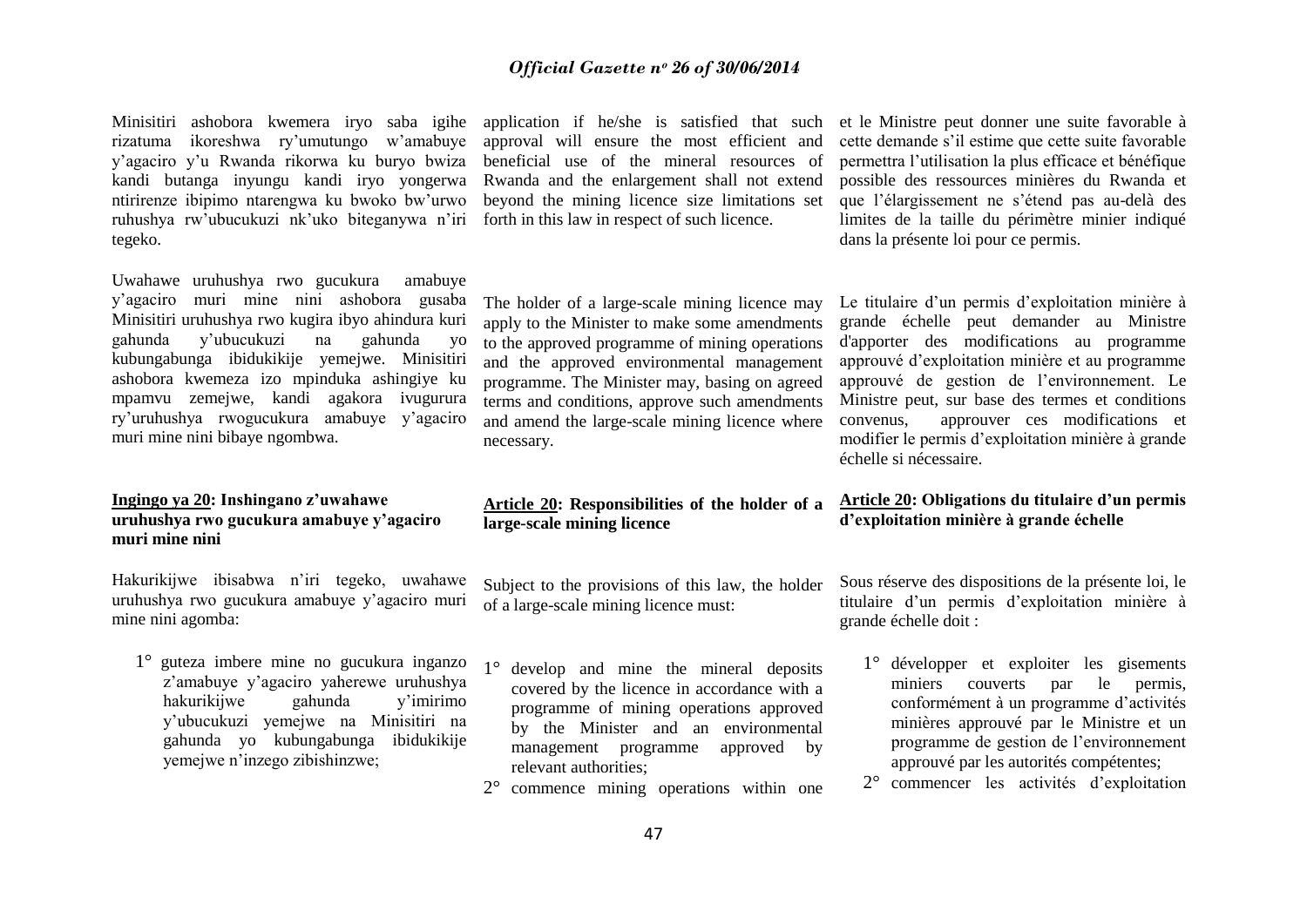- 2° gutangira imirimo yo gucukura mine mu gihe cy"iminsi ijana na mirongo inani (180) uhereye igihe yaherewe uruhushya;
- 3° gushyira imbago mu mbibi z"ahantu hatangiwe uruhushya rwo gucukura kandi zikagumaho ku buryo bwateganyijwe;
- 4° kumenyesha Minisitiri agitangira imirimo y"ubucukuzi ahantu yaherewe uruhushya rwo gucukura amabuye y"agaciro muri mine nini;

5° kubika aho akorera mu Rwanda:

- a. inyandiko zuzuye za tekinike zerekana imirimo yakozwe mu buryo bwemejwe na Minisitiri;
- b. kopi y"amakarita yose, raporo z'imiterere v'ubutaka, zirimo ibisobanuro, ibipimo by"amabuye y"agaciro, amafoto yafatiwe mu kirere, ibipimo by"ibyavuye mu gutobora, imibare y"ibipimo, igeragezwa n"andi makuru uwahawe uruhushya afite ajyanye n"ahantu yaherewe uruhushya rwo gucukura amabuye y"agaciro muri mine nini;
- c. imibare yuzuye kandi y"ukuri y"ikoreshwa ry"amafaranga mu mirimo yo gucukura amabuye y"agaciro muri

hundred and eighty (180) days from the issuance of the licence;

- 3° demarcate and keep demarcated the largescale mining licence area in the prescribed manner;
- 4° notify the Minister, as soon as the holder commences mining, of his/her large-scale mining licence area;
- 5° maintain at his/her address in Rwanda:
	- a. complete and accurate technical records of his/her operations in the form prescribed by the Minister;
	- b. copies of all maps, geological reports, including interpretations, mineral analyses, aerial photographs, core logs, analyses and test results and all other data available to the holder of a licence in respect of his/her large-scale mining licence area;
	- c. accurate and systematic financial records of his/her operations in the large-scale mining area and such other books of accounts and financial records as

minière dans les cent quatre-vingts (180) jours à compter de la délivrance du permis;

- 3° délimiter et garder les limites du périmètre visé par le permis d"exploitation minière de la manière prescrite;
- 4° informer le Ministre dès qu"il commence l"exploitation minière du périmètre visé par son permis d"exploitation minière à grande échelle ;
- 5° garder, à son adresse au Rwanda :
- a. les dossiers complets et exacts de ses opérations techniques dans la forme prescrite par le Ministre;
- b. les copies de toutes les cartes, rapports géologiques y compris les interprétations, les analyses minérales, les photographies aériennes, catalogue des données de forage, les analyses, les résultats des essais et toutes les autres données dont dispose le titulaire en rapport avec le périmètre visé par son permis d"exploitation minière à grande échelle ;
- c. les registres financiers exacts et systématiques de ses activités d"exploitation minière à grande échelle et autres livres comptables et registres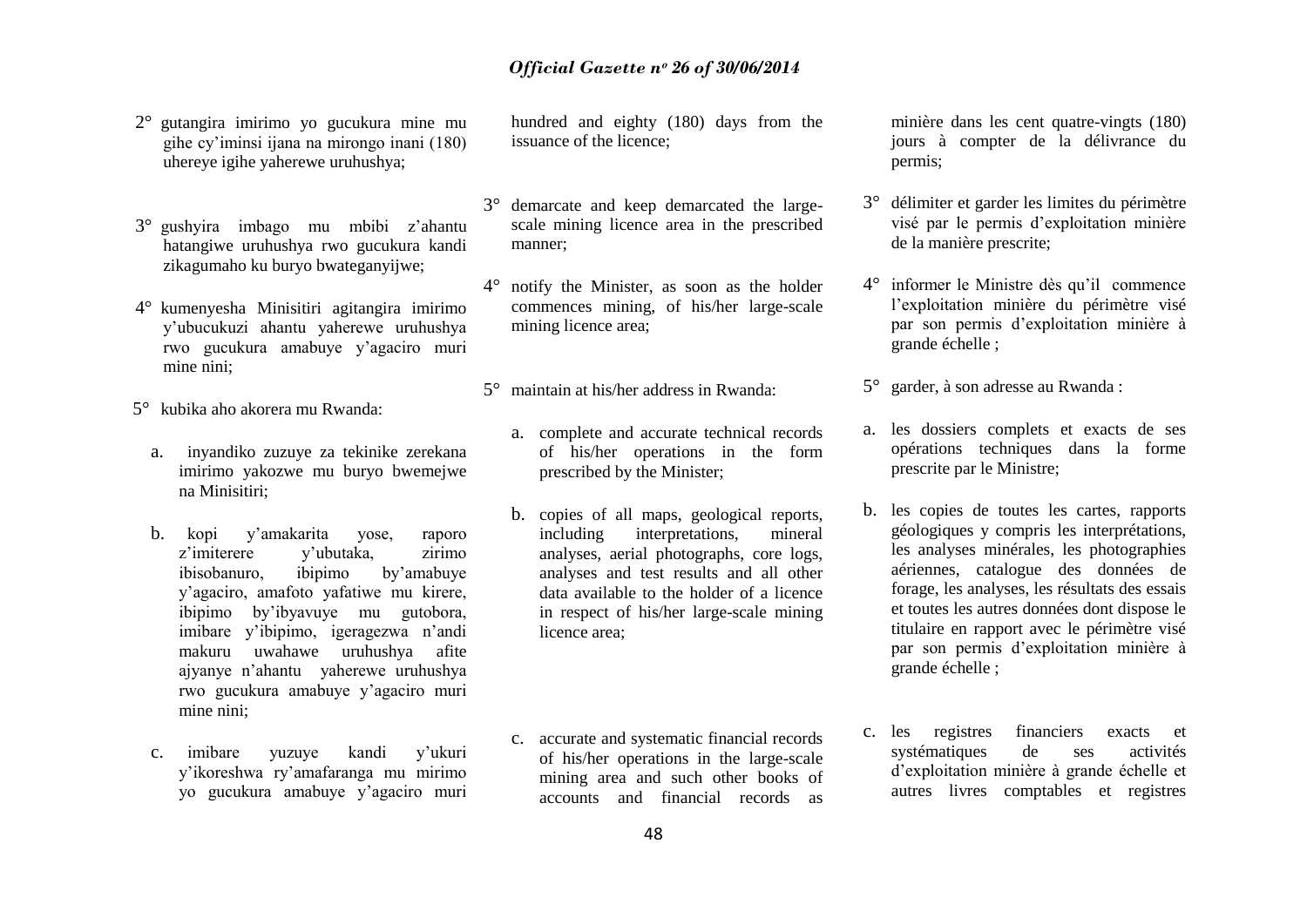mine nini n"ibindi bitabo by"ibaruramari n"icungamutungo nk"uko bisabwa n"amategeko abigenga. Iyo uwahawe uruhushya akora indi mirimo idafitanye isano n"imirimo yo gucukura amabuye y"agaciro muri mine nini agomba kugira ibitabo by"icungamutungo byihariye ku v'ubucukuzi vaherewe uruhushya.

- 6° kwemerera umukozi ubifitiye ububasha kugenzura ibitabo n"inyandiko zose zakoreshejwe hakurikijwe ibiteganywa mu gika cya mbere n"icya ka 2 by" iyi ngingo;
- 7° gushyikiriza Minisitiri, nta kiguzi, kopi z"ibitabo n"inyandiko zose yasabwa na Minisitiri igihe icyo aricyo cyose, kandi buri mezi atandatu (6) akamushyikiriza kopi zose z"ibitabo byakoreshejwe;
- 8° gushyikiriza Minisitiri kopi ya raporo y"ikoreshamutungo ya buri mwaka mu minsi mirongo icyenda (90) uhereye igihe umwaka w"ibaruramari warangiriye, yerekana inyungu cyangwa igihombo cy"umwaka kandi akerekana ibintu byose bigaragaza uko ibaruramari rihagaze mu mwaka urangiye;
- 9° gutanga raporo nk"uko bisabwa;

10°kumenyesha Minisitiri:

required by relevant laws. If such holder is engaged in any activity not connected with his/her operations under the largescale mining licence, he/she shall maintain separate books of accounts of his/her operations under such licence.

6° permit an authorized officer at any time to inspect all the books and records maintained pursuant to the provisions of paragraphs one and 2 of this article;

7° submit to the Minister, free of charge, copies of such books and records as the Minister may from time to time require and, every six (6) months, deliver to the Minister, all copies of books used;

8° provide the Minister with a copy of every annual financial report within ninety (90) days of the end of each financial year showing the profit or loss for the year and the financial statements of the previous year;

9° submit prescribed reports;

10°notify the Minister:

financiers requis par les lois en la matière. Si le titulaire est engagé dans toute autre activité différente des activités visées par son permis d"exploitation minière à grande échelle, il tient des livres comptables distincts en rapport avec les activités d"exploitation minière visées par son permis.

- 6° permettre à un agent autorisé d"examiner à tout moment tous les livres et registres tenus en application des dispositions des alinéas premier et 2 du présent article ;
- 7° remettre au Ministre, sans frais, les copies de tous les livres et registres que le Ministre peut de temps à autre exiger et transmettre au Ministre tous les six (6) mois toutes les copies des livres utilisés;
- 8° transmettre au Ministre une copie de chaque rapport financier annuel dans les quatrevingt-dix (90) jours suivant la fin de chaque exercice montrant les pertes et profits de l"exercice et les états financiers de l"exercice précédent;

9° transmettre les rapports prescrits ;

10°informer le Ministre: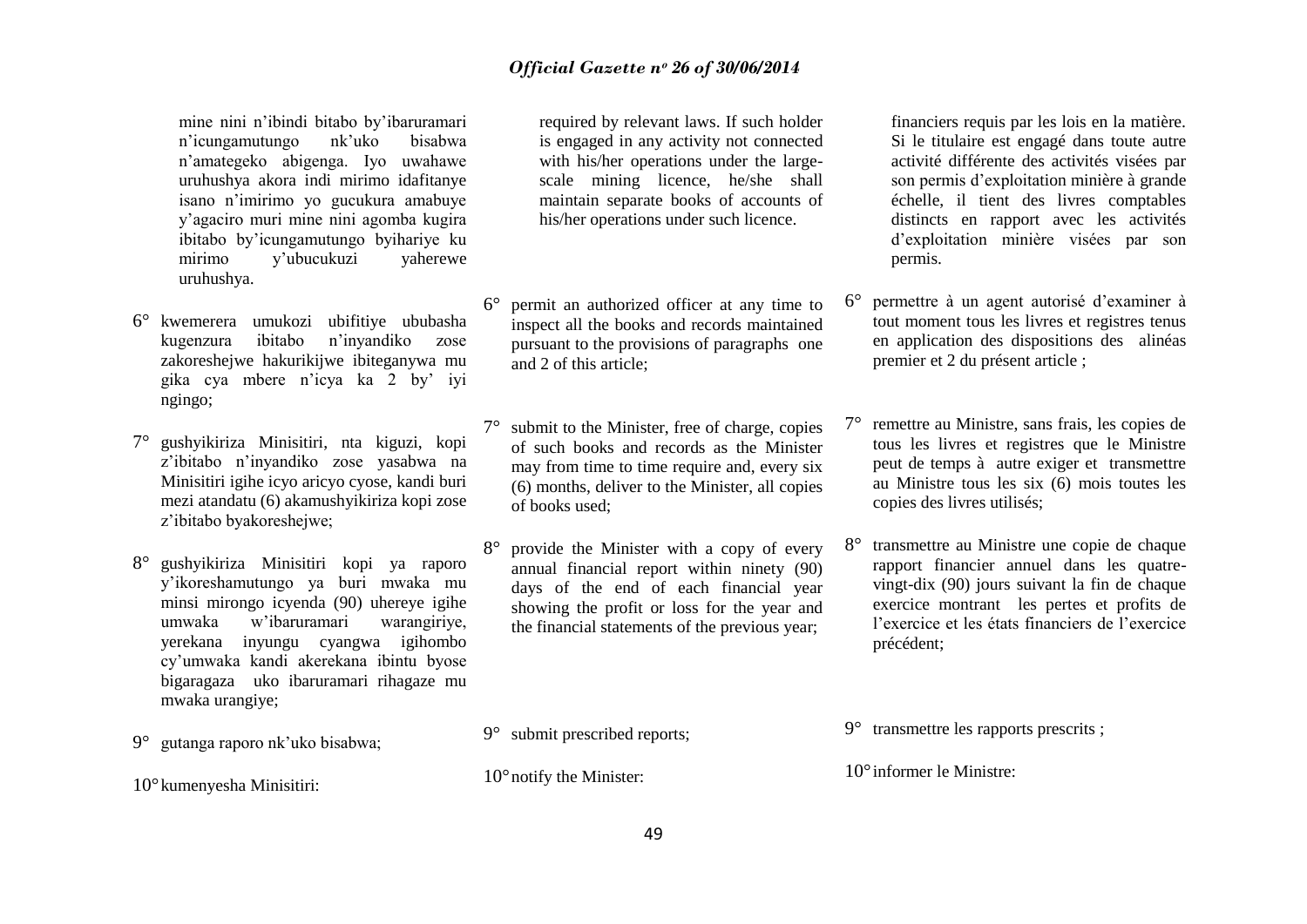- a. umwaka umwe (1) mbere, iyo ateganya guhagarika burundu imirimo akorera muri mine;
- b. amezi atandatu (6) mbere, iyo ateganya guhagarika by"agateganyo imirimo yo gucukura;
- c. amezi atatu (3) mbere, iyo ateganya kugabanya ingano y"imirimo yo gucukura;
- imirimo burundu, by"agateganyo cyangwa zo kuyigabanya. Minisitiri asaba ko izo mpamvu zisuzumwa kandi ashobora kwemeza ibyasabwe, birimo igihe imirimo yo gucukura izasubukurirwa.

#### **Ingingo ya 21: Uburenganzira bw'uwahawe Article 21: Rights of the holder of artisanal uruhushya rwo gucukura amabuye y'agaciro ku buryo buciriritse**

Hashingiwe ku biteganywa n'iri tegeko n'ibindi Subject to the provisions of this law and any bisabwa mu ruhushya rwo gucukura amabuye y"agaciro ku buryo buciriritse, uwahawe uruhushya holder of an artisanal mining licence shall have rwo gucukura amabuye y"agaciro ku buryo the exclusive right : buciriritse afite uburenganzira busesuye bwo:

1° gukora imirimo yo gushakashaka no gucukura amabuye y"agaciro ahantu yaherewe uruhushya;

- a. one year in advance, if he/she proposes to permanently cease mining operations;
- b. six (6) months in advance, if he/she proposes to temporarily suspend mining operations;
- c. three (3) months in advance, if he/she proposes to curtail the level of mining operations;
- cessation, temporary suspension or curtailment. The Minister shall cause the matter to be examined and may give approval to the same including a date of resumption of mining operations.

# **mining licence**

requirements for an artisanal mining licence, the

1° to carry on exploration and mining operations in the licensed area;

- a. un an à l"avance, s"il envisage de cesser définitivement ses activités d"exploitation minière;
- b. six (6) mois à l"avance, s"il envisage de suspendre temporairement les activités d"exploitation minière;
- c. trois (3) mois à l"avance, s"il envisage de réduire le niveau des activités d"exploitation minière ;
- 11° gutanga igihe cyose impamvu zo guhagarika 11° in all cases, give reasons for such permanent 11° dans tous les cas, donner les raisons de la cessation définitive, de la suspension temporaire ou de la réduction des activités. Le Ministre demande un examen des faits qu"il peut approuver en même temps que la date de reprise des activités d"exploitation minière.

#### **Article 21: Droits du titulaire d'un permis d'exploitation minière artisanale**

Sous réserve des dispositions de la présente loi et des conditions d'un permis d"exploitation minière artisanale, le titulaire d'un permis d'exploitation minière artisanale a le droit exclusif :

1° de procéder à l"exploration et l'exploitation minière sur le périmètre autorisé.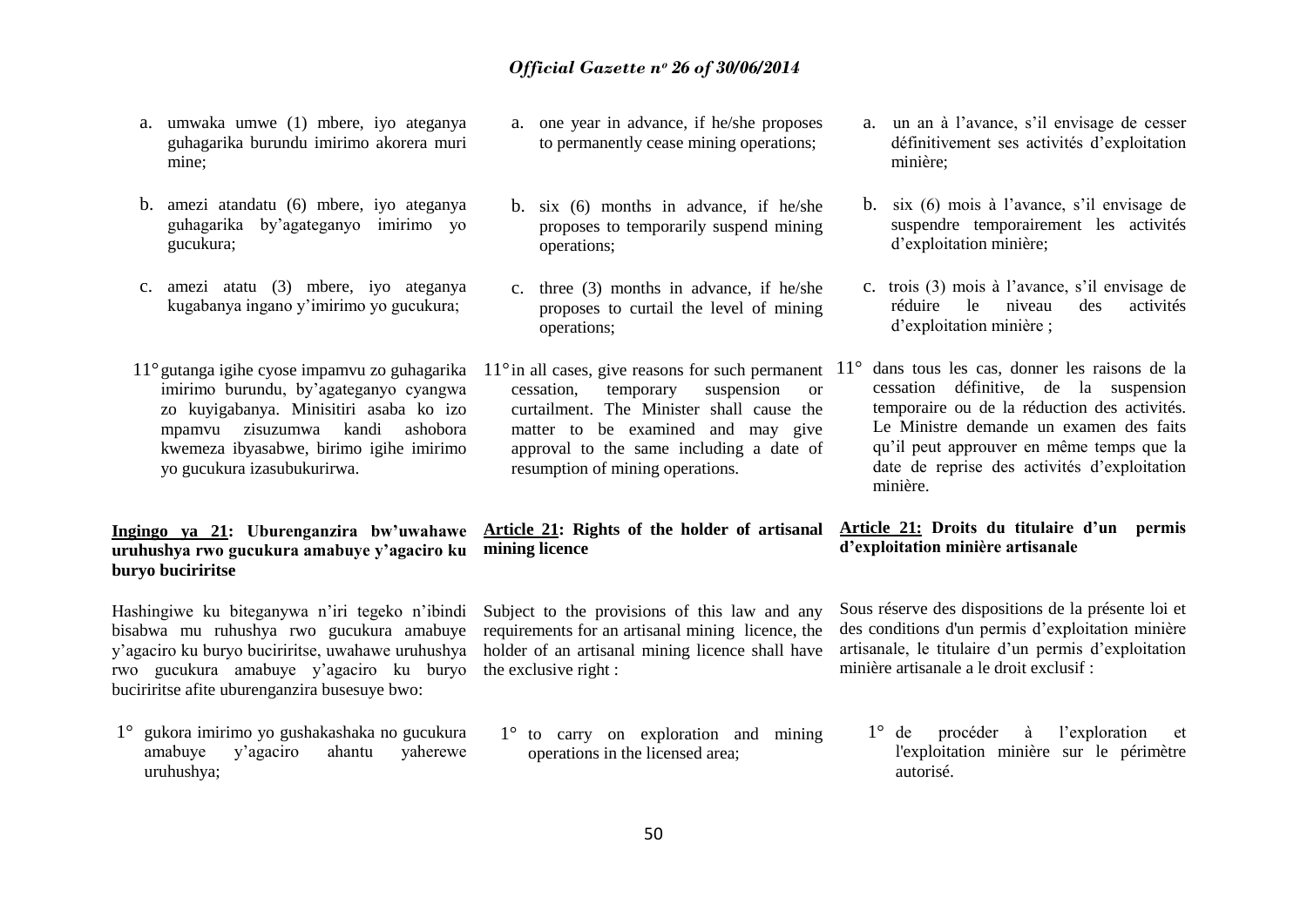- 2° kugurisha amabuye y"agaciro yakuye ahantu yaherewe uruhushya nk"uko biteganyijwe.
- 2° to sell the mineral ores obtained in the licensed mining area as prescribed.

#### **Ingingo ya 22: Inshingano z'uwahawe Article 22: Responsibilities of the holder of an uruhushya rwo gucukura amabuye y'agaciro ku artisanal mining licence**

Uwahawe uruhushya rwo gucukura ku buryo The holder of an artisanal mining licence shall: buciriritse amabuye y"agaciro agomba:

**buryo buciriritse** 

- 1° guha Minisitiri amakuru yose arebana n"ubushakashatsi cyangwa ubucukuzi bw"amabuye y"agaciro nk"uko byagenwe;
- 2° gukurikiza amabwiriza yose ajyanye n"imirimo yo gushakashaka no gucukura amabuye y"agaciro yatanzwe na Minisitiri kugira ngo hubahirizwe ibijyanye n"umutekano cyangwa imikorere myiza mu by"ubucukuzi;
- 3° gukomeza gusana no gutunganya aharangiye gucukurwa;
- 4° kubika amakuru y"imvaho ku mabuye y"agaciro yacukuwe ahantu yaherewe uruhushya kandi ayo makuru agatangwa mu gihe cy"igenzura bisabwe na Minisitiri cyangwa umukozi ubifitiye ububasha;
- 5° gutanga gahunda yo kubungabunga ibidukikije igomba kwemezwa na Minisitiri mbere yo gutangira imirimo y"ubucukuzi.
- 1° provide the Minister with such information relating to exploration or mining operations as may be prescribed;
- 2° carry out promptly any directives relating to exploration and mining operations given to the holder by the Minister for the purposes of ensuring safety or good mining practices;
- 3° carry out rehabilitation and reclamation of mined out areas;
- 4° keep accurate records of mineral ores mined from the mining licence area and such records shall be produced for inspection upon request by the Minister or a duly authorised officer;
- 5° submit an environment management plan to be approved by the Minister before commencing mining operations.

2° vendre les minerais qui sont extraits du périmètre sous permis minier tel que prescrit.

#### **Article 22: Obligations du titulaire d'un permis d'exploitation minière artisanale**

Le titulaire d'un permis d'exploitation minière artisanale doit :

- 1° fournir au Ministre les renseignements relatifs aux activités d"exploration ou d'exploitation minière tel que prescrit;
- 2° exécuter sans délai toutes les directives relatives aux activités d"exploration et d'exploitation minière données au titulaire par le Ministre afin de garantir la sécurité ou les bonnes pratiques d'exploitation minière;
- 3° procéder à la réhabilitation et la remise en état des périmètres d"exploitation ;
- 4° tenir des registres précis de minerais extraits du périmètre sous permis minier et donner ces dossiers pour inspection sur demande du Ministre ou d'un agent dûment autorisé ;
- 5° soumettre un plan de gestion de l'environnement qui doit être approuvé par le Ministre avant le début de l'exploitation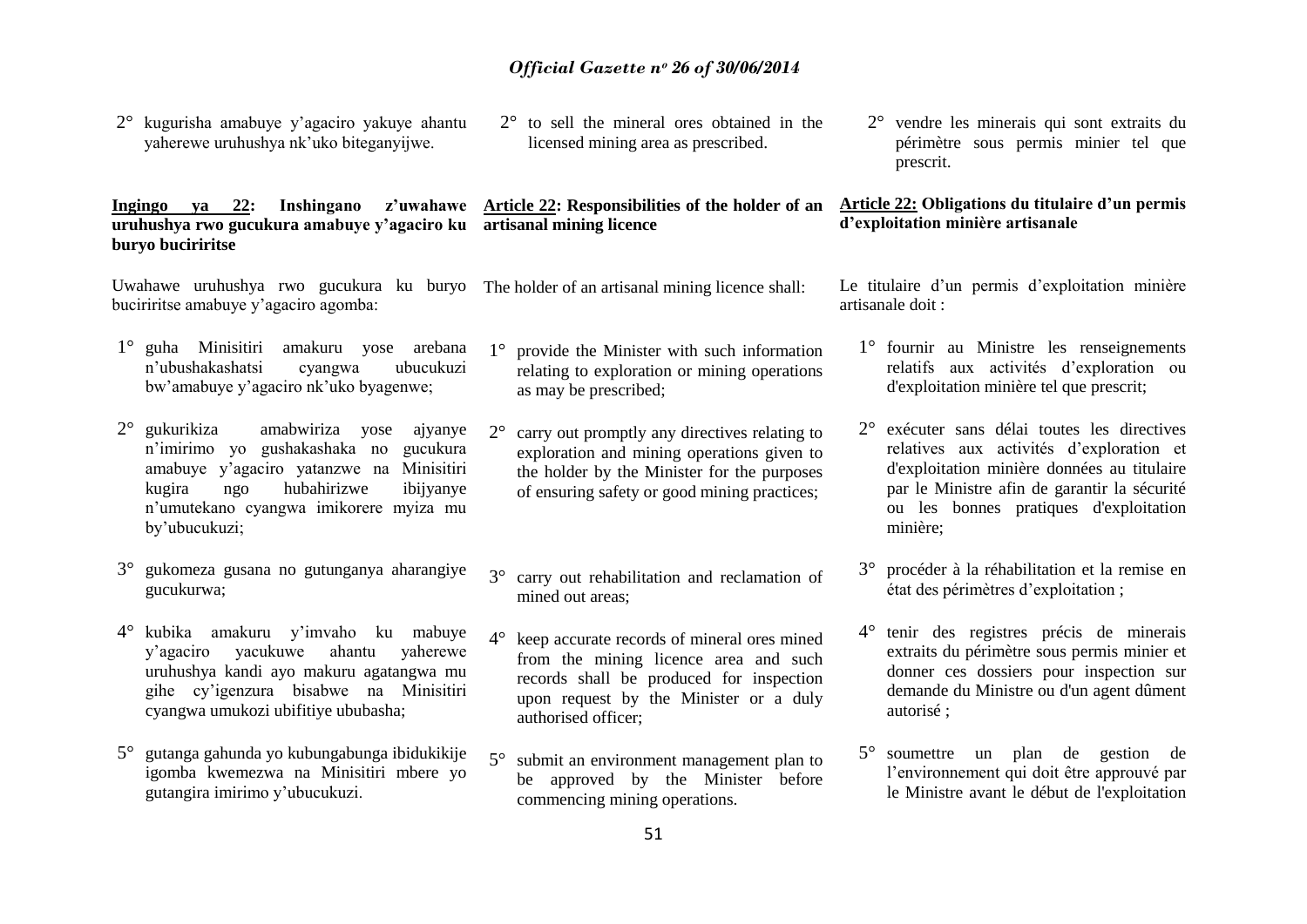#### minière.

| Ingingo ya 23: Inshingano z'umwihariho<br>z'uwahawe uruhushya rwo gucukura amabuye<br>y'agaciro afite ingufu atomike                                                                                                                                                          | Article 23: Special responsibilities relating to<br>the holder of a radioactive minerals mining<br>licence                                                                                                                                                                                                                        | Article 23: Obligations particulières relatives<br>au titulaire d'un permis d'exploitation des<br>minerais radioactifs                                                                                                                                                                                                                                                             |
|-------------------------------------------------------------------------------------------------------------------------------------------------------------------------------------------------------------------------------------------------------------------------------|-----------------------------------------------------------------------------------------------------------------------------------------------------------------------------------------------------------------------------------------------------------------------------------------------------------------------------------|------------------------------------------------------------------------------------------------------------------------------------------------------------------------------------------------------------------------------------------------------------------------------------------------------------------------------------------------------------------------------------|
| Iyo uwahawe uruhushya rwo gucukura amabuye<br>y'agaciro yavumbuye amabuye y'agaciro afite<br>ingufu atomike, agomba kubimenyesha Minisitiri<br>bitarenze iminsi irindwi (7) ahereye igihe ayo<br>mabuye y'agaciro avumburiwe.                                                 | When the holder of a mining licence has<br>discovered any radioactive mineral, he/she shall<br>notify the Minister not later than seven (7)<br>calendar days after the discovery.                                                                                                                                                 | Lorsque le titulaire d'un permis d'exploitation<br>minière découvre un minerai radioactif, il doit en<br>aviser le Ministre au plus tard sept (7) jours<br>calendrier après la découverte.                                                                                                                                                                                         |
| Uwahawe uruhushya rwo gucukura amabuye<br>y'agaciro afite ingufu atomike agomba gushyikiriza<br>Minisitiri buri cyumweru cya mbere cy'ukwezi<br>raporo yanditse y'imirimo yo gushakashaka no<br>gucukura amabuye y'agaciro afite ingufu atomike<br>yakozwe mu kwezi guheruka. | The holder of a mining licence in respect of a<br>radioactive mineral shall within the first week of<br>every month, furnish the Minister with a report,<br>in writing, of the exploration and mining<br>operations conducted in the preceding month by<br>the holder of a mining licence in respect of a<br>radioactive mineral. | Le titulaire d'un permis d'exploitation minière<br>portant sur un minerai radioactif doit dans la<br>première semaine de chaque mois, fournir au<br>Ministre un rapport, par écrit, sur les activités<br>d'exploration et d'exploitation minière effectuées<br>dans le mois précédent par le titulaire d'un permis<br>d'exploitation minière portant sur un minerai<br>radioactif. |
| Nta muntu numwe ushobora gutunganya, gutunga,<br>kohereza cyangwa gutumiza mu mahanga cyangwa<br>gukora ibindi ibyo aribyo byose bijyanye<br>n'amabuye y'agaciro afite ingufu atomike, uretse<br>gusa iyo hubahirijwe ibisabwa n'uruhushya<br>rwatanzwe na Minisitiri.        | No person shall treat or possess or export or<br>import or otherwise dispose of any radioactive<br>mineral except under and in accordance with the<br>terms and conditions of a permit granted by the<br>Minister.                                                                                                                | Nul ne peut traiter, posséder, exporter, importer<br>ou disposer des minerais radioactifs de quelque<br>manière que ce soit, sauf en vertu et en conformité<br>avec les termes et conditions d'un permis délivré<br>par le Ministre.                                                                                                                                               |
| Ingingo ya 24: Gusubiza ahantu hatangiwe<br>rw'ubucukuzi<br>bw'amabuye<br>uruhushya<br>y'agaciro                                                                                                                                                                              | Article 24: Relinquishment of a mineral<br>licence area                                                                                                                                                                                                                                                                           | Article 24: Renonciation à un périmètre sous<br>permis minier                                                                                                                                                                                                                                                                                                                      |
| rw'ubucukuzi<br>Iyo<br>uruhushya<br>uwahawe                                                                                                                                                                                                                                   | The holder of a mining licence who wishes to                                                                                                                                                                                                                                                                                      | Le titulaire d'un permis minier qui souhaite                                                                                                                                                                                                                                                                                                                                       |

bw'amabuye y'agaciro ashaka gusubiza ahantu relinquish a mining licence area or part of it renoncer à un périmètre sous permis minier ou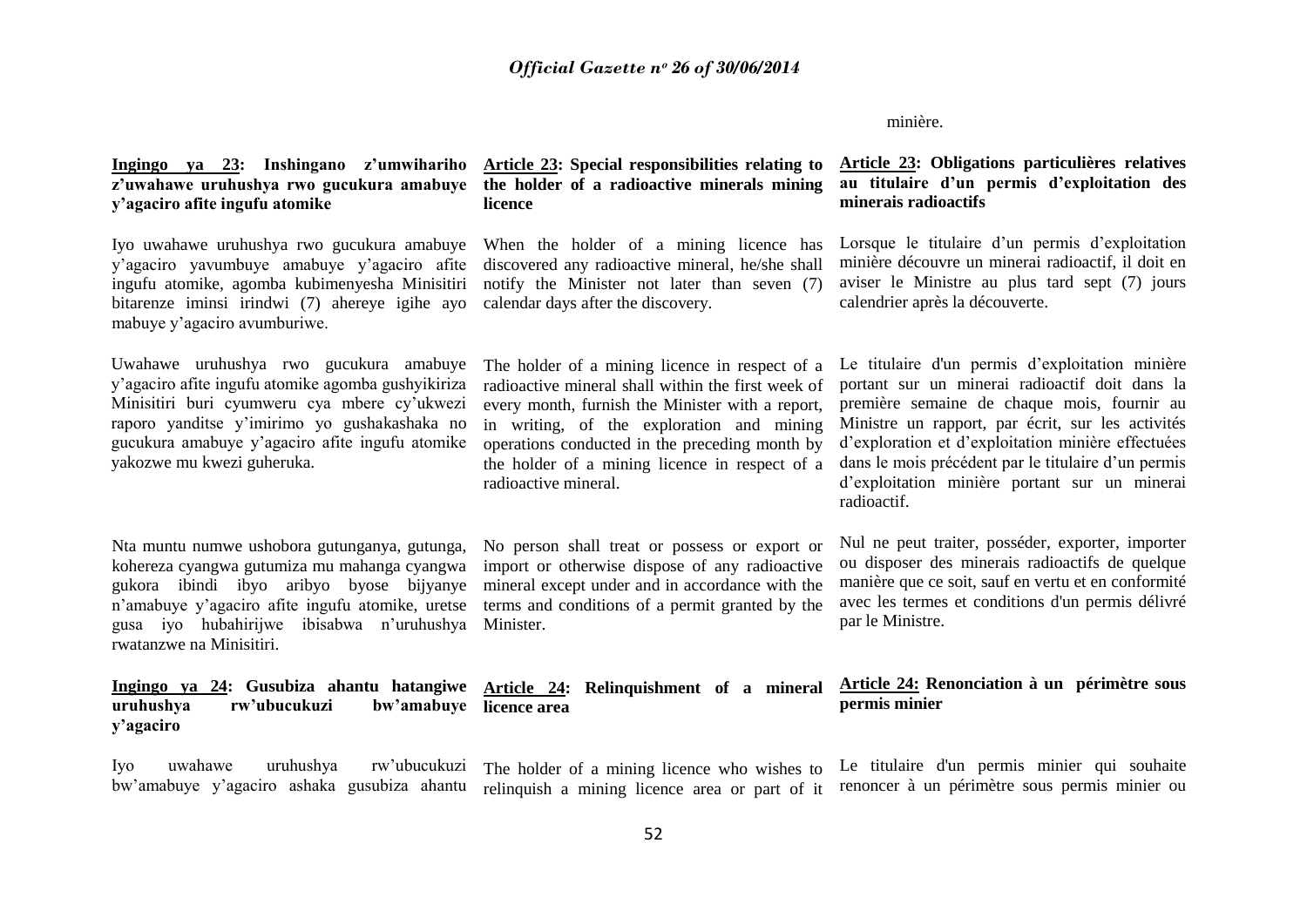yaherewe uruhushya cyangwa igice cy"aho, shall: agomba:

- 1° guha Minisitiri integuza y"iminsi itari munsi ya mirongo icyenda (90);
- 2° kubahiriza ibisabwa n"uruhushya rw"ubucukuzi bw"amabuye y"agaciro kuri iyo ngingo;
- 3° gutanga igishushanyo cy"aho yiyemeje gusubiza gifite ibipimo ndangahantu;
- 4° gutanga raporo irambuye y"imirimo nk"uko bisabwa, ikubiyemo amakuru ajyanye n"ahantu yiyemeje gusubiza uhereye igihe yaherewe uruhushya.

Uwahawe uruhushya agomba gutanga, mu gihe cyagenwe nyuma yo gusubiza ahantu yaherewe uruhushya :

- 1° icyemezo cyo kuba nta misoro arimo cyatanzwe n"inzego zibishinzwe;
- 2° icyemezo cy"uko nta mwenda abereyemo abakozi yakoresheje cyatanzwe n"ibiro by"ubugenzuzi bw"umurimo mu Karere akoreramo;
- 3° icyemezo cy"uko yubahirije gahunda yo kubungabunga ibidukikije cyatanzwe n"inzego zibishinzwe.
- 1° give to the Minister, not less than ninety (90) calendar days" notice;
- 2° comply with relevant conditions as may be prescribed or stated in the mining licence;
- 3° provide a map with coordinates of the area to be relinquished:
- 4° submit detailed technical reports as prescribed containing all information, relating to the area to be relinquished from the commencement of a mining licence.

The holder of a mining licence shall within a prescribed period after relinquishment of a mining licence area:

- 1° submit a tax clearance certificate issued by the relevant authority ;
- 2° submit a certificate of no debt to the employees issued by the labour inspection department at the district level;
- 3° submit a certificate of compliance to the environmental management programme issued by relevant organs.

une partie de celui-ci doit :

- 1° donner au Ministre un préavis d"au moins quatre-vingt-dix (90) jours calendrier;
- 2° se conformer aux conditions y relatives qui sont prescrites ou mentionnées sur le permis minier;
- 3° fournir un plan avec toutes les coordonnées du périmètre à être remis ;
- 4° soumettre des rapports techniques détaillés tels que prescrits contenant toutes les informations relatives au périmètre à être remis depuis l"attribution d'un permis minier.

Le titulaire d'un permis minier doit, dans un délai prescrit après la renonciation à un périmètre sous permis minier:

- 1° présenter une attestation de non créance fiscale délivrée par l'autorité compétente ;
- 2° présenter une attestation de non créance envers les employés émis par le service d'inspection du travail au niveau du district ;
- 3° présenter une attestation de conformité au programme de gestion de l"environnement délivrée par les organes compétents.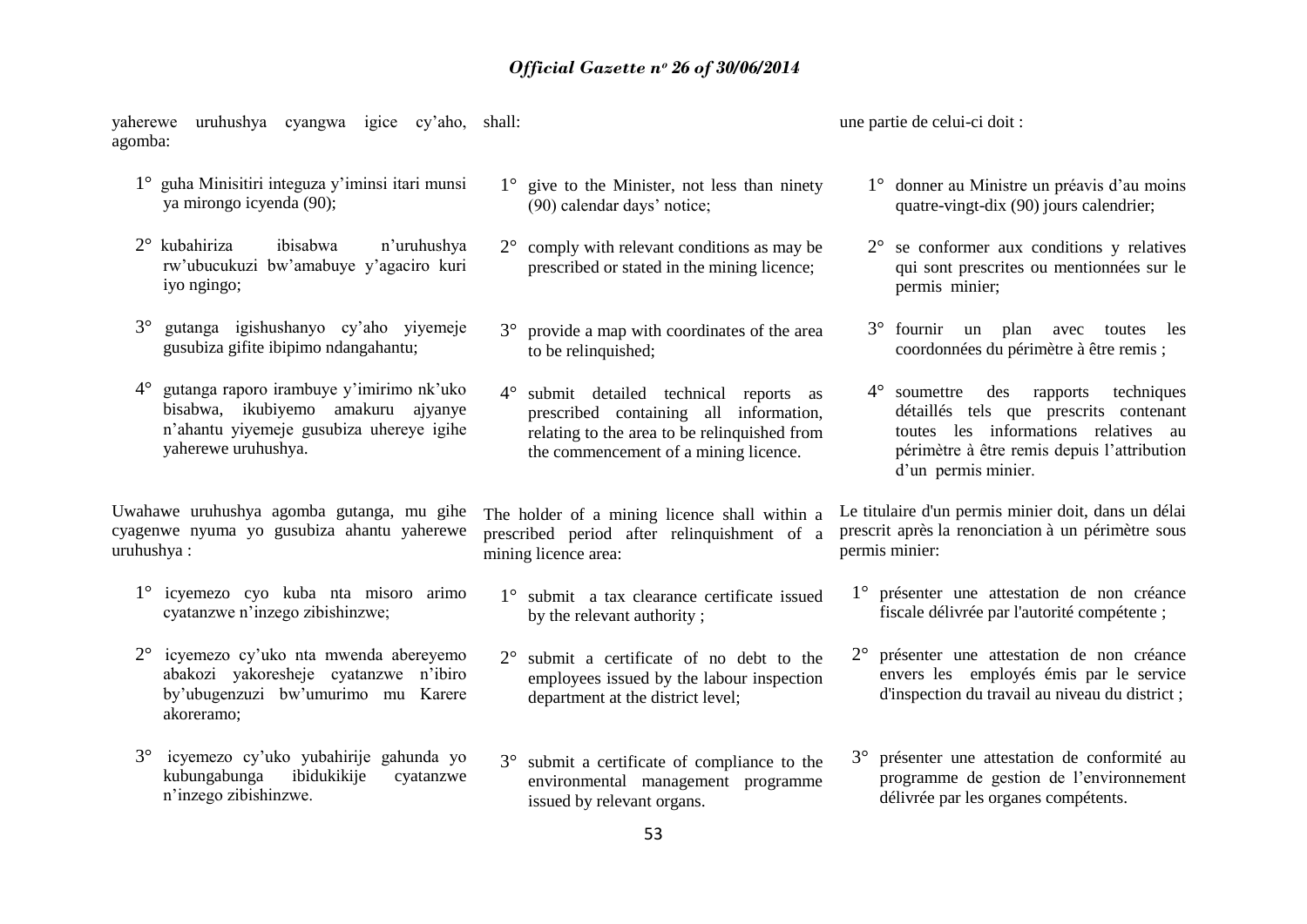| Gusubiza ahantu hari hatangiwe uruhushya rwo<br>amabuye<br>gucukura<br>y'agaciro<br>bikorwa<br>hatirengagijwe imyenda<br>cyangwa inshingano<br>z'uwahawe uruhushya zirebana n'ahantu hasubijwe<br>mbere y'itariki yo kuhasubiza, kimwe n'inshingano<br>zivugwa mu gika cya 2. | The relinquishment of a mining licence area shall<br>take place without prejudice to any liabilities or<br>obligations incurred by the holder in relation to<br>the area relinquished prior to the date of<br>relinquishment as well as obligations imposed<br>under Paragraph 2. | La renonciation à un périmètre sous permis<br>d'exploitation minière doit se faire sans préjudice<br>aux dettes ou obligations contractées par le<br>titulaire par rapport au périmètre remis avant la<br>date de la renonciation ainsi que les obligations<br>imposées au titre de l'alinéa 2. |
|-------------------------------------------------------------------------------------------------------------------------------------------------------------------------------------------------------------------------------------------------------------------------------|-----------------------------------------------------------------------------------------------------------------------------------------------------------------------------------------------------------------------------------------------------------------------------------|-------------------------------------------------------------------------------------------------------------------------------------------------------------------------------------------------------------------------------------------------------------------------------------------------|
| <b>UMUTWE</b><br><b>WA</b><br><b>GUHAGARIKA</b><br>IV:<br><b>BY'AGATEGANYO</b><br>NO<br><b>GUKURAHO</b><br><b>RW'UBUCUKUZI</b><br><b>URUHUSHYA</b><br><b>BW'AMABUYE Y'AGACIRO</b>                                                                                             | <b>SUSPENSION</b><br><b>CHAPTER</b><br><b>AND</b><br>IV:<br><b>CANCELLATION</b><br><b>MINERAL</b><br>OF<br>A<br><b>LICENCE</b>                                                                                                                                                    | <b>SUSPENSION</b><br><b>CHAPITRE</b><br>ET<br>IV:<br><b>ANNULATION D'UN PERMIS MINIER</b>                                                                                                                                                                                                       |
| Ingingo ya 25: Guhagarika by'agateganyo no<br>uruhushya<br>gukuraho<br>rw'ubucukuzi<br>bw'amabuye y'agaciro                                                                                                                                                                   | Article 25: Suspension and cancellation of a<br>mineral licence                                                                                                                                                                                                                   | Article 25: Suspension et annulation d'un<br>permis minier                                                                                                                                                                                                                                      |
| ashobora guhagarika<br>Minisitiri<br>by'agateganyo<br>uruhushya<br>gukuraho<br>rw'ubucukuzi<br>cyangwa<br>bw'amabuye y'agaciro iyo uwaruhawe:                                                                                                                                 | licence if the holder:                                                                                                                                                                                                                                                            | The Minister may suspend or cancel a mineral Le Ministre peut suspendre ou annuler un permis<br>minier si le titulaire :                                                                                                                                                                        |
| adashoboye kuriha ibyo asabwa n'iri tegeko<br>$1^{\circ}$<br>ku itariki yagenwe;                                                                                                                                                                                              | fails to make any of the payments<br>$1^{\circ}$<br>required under this law on the date due;                                                                                                                                                                                      | n'effectue pas les paiements requis par la<br>$1^{\circ}$<br>présente loi à la date prévue;                                                                                                                                                                                                     |
| adashoboye gutangira imirimo ya ngombwa<br>yo gushakashaka cyangwa gucukura ku<br>matariki yagenwe nta mpamvu;                                                                                                                                                                | $2^{\circ}$<br>fails without cause to start the relevant<br>exploration or mining operations by the<br>due date;                                                                                                                                                                  | ne parvient pas à démarrer l'exploration ou<br>$2^{\circ}$<br>l'exploitation minière à date prévue sans<br>motif;                                                                                                                                                                               |
| $3^\circ$<br>adashoboye gukora imirimo y'ibanze<br>cyangwa kuriha ibyo asabwa mu nshingano<br>ze nta mpamvu;                                                                                                                                                                  | $3^\circ$<br>fails without cause to meet the holder's<br>minimum<br>expenditure<br>work<br><b>or</b><br>obligations;                                                                                                                                                              | ne respecte pas les engagements sur les<br>$3^\circ$<br>travaux minima ou les dépenses obligatoires<br>sans motif;                                                                                                                                                                              |
| $4^{\circ}$<br>mabwiriza<br>y'ibijyanye<br>ku<br>arenze<br>n'ubuzima, umutekano, imitungo y'abantu                                                                                                                                                                            | $4^{\circ}$<br>violates health, safety, property<br>and<br>environment protection regulations;                                                                                                                                                                                    | viole les règlements relatifs à la santé, à la<br>$4^\circ$<br>sécurité, aux biens et à la protection de                                                                                                                                                                                        |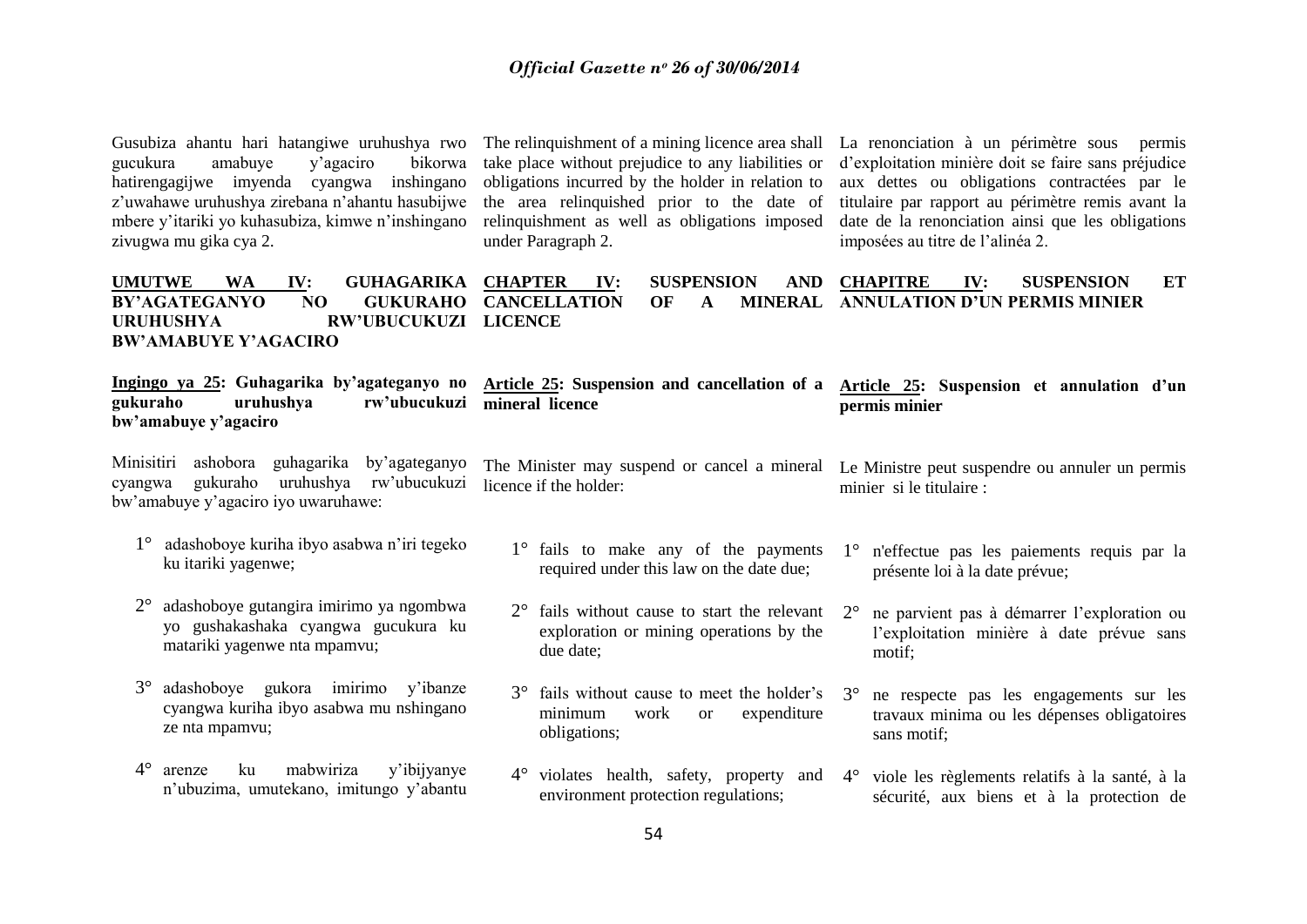no kurengera ibidukikije;

- 5° ananiwe gutanga raporo zisabwa n"iri tegeko;
- 6° arenze ku bisabwa n"iri tegeko cyangwa ingingo z"uruhushya rwo gucukura amabuye y"agaciro;
- 7° iyo ku mpamvu iyo ariyo yose, atacyujuje ibisabwa usaba uruhushya rwo gucukura amabuye y"agaciro nk"uko biteganywa n"iri tegeko.

Mbere yo guhagarika cyangwa gukuraho uruhushya urwo arirwo rwose rw"ubucukuzi bw"amabuye y"agaciro, Minisitiri agomba guha integuza y"iminsi itari munsi ya mirongo itatu (30) uwahawe uruhushya, kandi muri iyo nteguza uwahawe uruhushya asabwa gukosora, mu gihe kigenwa na Minisitiri, ibyo atubahirije mu bisabwa n"uruhushya rw"ubucukuzi bw"amabuye y"agaciro cyangwa ingingo z"iri tegeko cyangwa andi mategeko.

Minisitiri akuraho burundu uruhushya rwo gucukura amabuye y"agaciro muri mine nini iyo imirimo yahagaritswe burundu n"uwahawe uruhushya, cyangwa yahagaritswe by"agateganyo igihe gikurikiranye kirekire nta gusubukurwa nk"uko byateganyijwe.

Iyo uruhushya rusibwe burundu hakurikijwe ibiteganywa n"iyi ngingo, uburenganzira

- 5° fails to submit reports required by this Law;
- 6° contravenes any of the provisions of this law or the conditions of a mining licence;
- $7^\circ$  for any reason, becomes ineligible for a  $7^\circ$ mining licence under this law.

#### l"environnement;

- 5° ne soumet pas les rapports exigés par la présente loi;
- 6° contrevient à une des dispositions de la présente loi ou les conditions d"un permis minier;
- 7° pour une raison quelconque, cesse d"être éligible au permis minier en vertu de la présente loi.

The Minister shall, before suspending or cancelling any mineral licence give at least a thirty (30) days" notice to the holder and in such a notice, require the holder to remedy within such period as the Minister may specify any breach of the conditions of a mining licence or violations of the provisions of this law or other applicable laws.

Le Ministre doit, avant de suspendre ou d'annuler tout permis minier donner un préavis d"au moins trente (30) jours au titulaire et un tel préavis exige du titulaire de remédier, dans le délai fixé par le Ministre, toute violation des conditions d'un permis minier ou les violations des dispositions de la présente loi ou toute autre loi applicable.

scale mining license when the production has been terminated or suspended for a continuous period without resumption as planned.

The Minister shall cancel the licence of a large- Le Ministre annule un permis d'exploitation minière à grande échelle lorsque la production a été interrompue ou suspendue pour une période continue sans reprise telle que prévue.

On cancellation of a licence under this article, the rights of the holder shall cease but without

prejudice to any liabilities or obligations incurred sans préjudice aux dettes ou obligations En cas d'annulation d'un permis en vertu du présent article, les droits du titulaire cessent, mais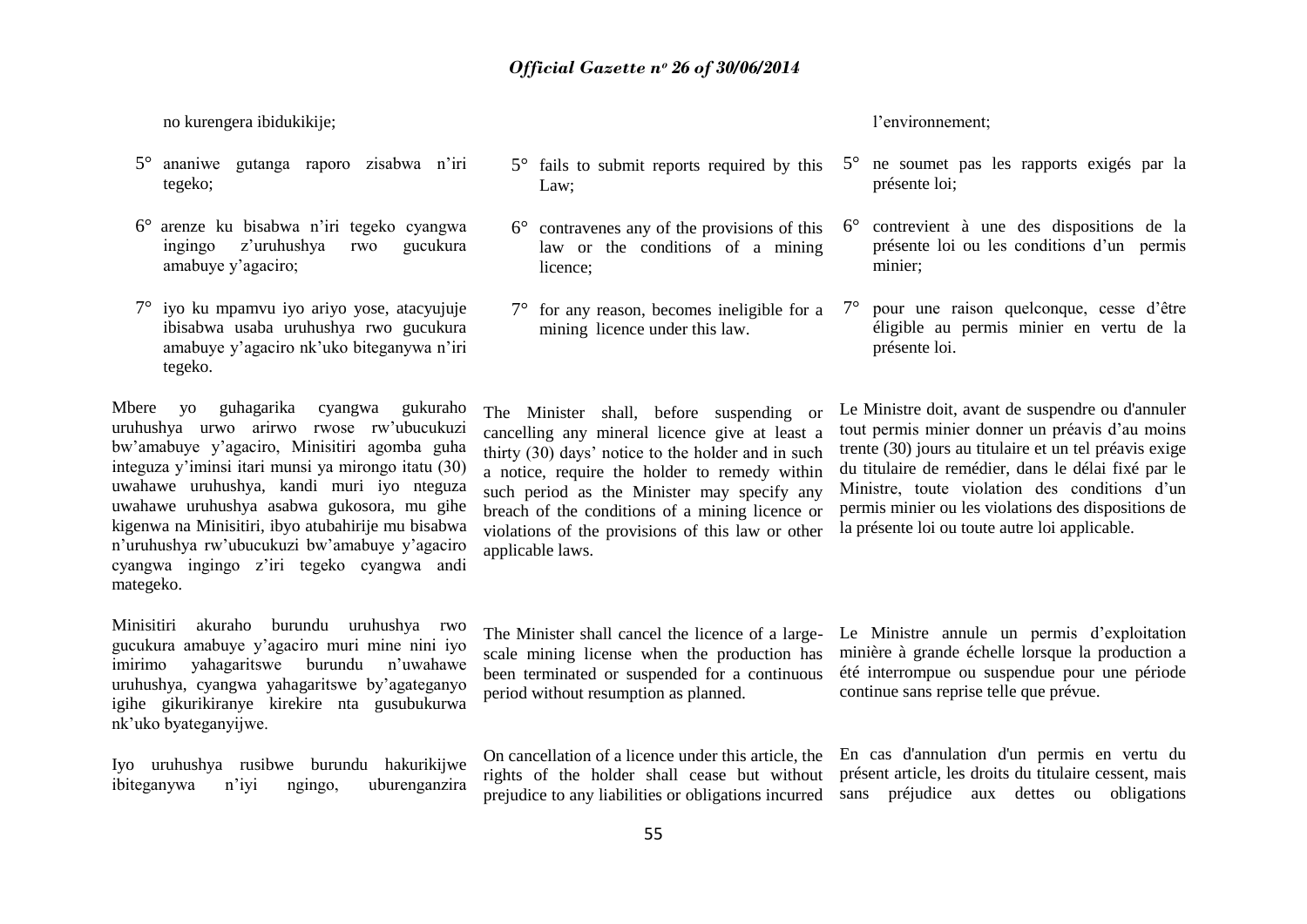bw"uwahawe uruhushya burahagarara ariko in relation to the licence prior to the date of contractées en rapport avec ce permis avant la hatirengagijwe imyenda cyangwa inshingano zijyanye n"urwo ruhushya byariho mbere y"uko uruhushya rukurwaho burundu.

#### **Ingingo ya 26: Ibijyanye n'imitungo mu gihe Article 26: Assets on cancellation of a mineral uruhushya rw'ubucukuzi bw'amabuye licence y'agaciro rukuweho**

Iyo uwahawe uruhushya rw"ubucukuzi bw"amabuye y"agaciro yifuza guhagarika imirimo mu gihe yaherewe uruhushya cyangwa uruhushya ruhagaritswe, agomba, mu gihe kitarenze iminsi mirongo icyenda (90) mbere yo guhakarika imirimo cyangwa igihe uruhushya rurangiye, gushyikiriza Minisitiri igitabo cyanditswemo imitungo yose uwahawe uruhushya yifuza kuvana cyangwa gusiga ahantu yaherewe urushya rw"ubucukuzi bw"amabuye y"agaciro, kandi akanamenyesha Minisitiri ibindi bintu bifite ubukana cyangwa byateza impanuka, inyubako cyangwa imyobo yacukuwe muri ako gace.

#### **Ingingo ya 27: Inyandiko na raporo bijyanye n'ikurwaho ry'uruhushya rw'ubucukuzi bw'amabuye y'agaciro**

Iyo uruhushya rw"ubucukuzi bw"amabuye y"agaciro rukuweho, uwahawe uruhushya agomba gushyikiriza Minisitiri inyandiko zose asabwa gukora nk"uko biteganywa n"iri tegeko harimo raporo zirambuye zisabwa zirimo amakuru, ibyagezweho, ibisobanuro n"ibindi byose bijyanye n"imirimo y"ubushakashatsi n"ubucukuzi bw"amabuye y"agaciro yaherewe uruhushya.

cancellation.

date de l'annulation.

#### **Article 26: Biens en cas d'annulation d'un permis minier**

Where the holder of a mineral licence intends to cease operations either during the period of or on cancellation of his/her mining licence, he/she shall, not less than ninety (90) calendar days before such cessation or cancellation, provide to the Minister, a full register of assets which the licence holder intends to remove or to leave in the mineral licence area and shall further notify the Minister of any potentially hazardous substances, erections or excavations in that area.

Lorsque le titulaire d'un permis minier a l'intention de cesser les activités soit au cours de la période ou à l"annulation du permis minier, il doit, endéans quatre-vingt-dix (90) jours avant la cessation ou l"annulation, fournir au Ministre, un registre complet des biens indiquant les biens que le titulaire a l"intention de retirer ou de laisser sur le périmètre minier, et doit veiller en outre à informer le Ministre de toutes substances potentiellement dangereuses, des édifices ou des fouilles sur ce périmètre.

**Article 27: Records and reports on cancellation of a mineral licence**

Upon cancellation of a mineral licence, the holder thereof shall deliver to the Minister all records which the holder is obliged under this law to maintain including full and detailed reports as prescribed containing all information, results, interpretation, data and other related information pertaining to the exploration and

#### **Article 27: Documents et rapports sur l'annulation d'un permis minier**

En cas d"annulation d"un permis minier, le titulaire remet au Ministre tous les dossiers dont le titulaire est tenu de garder par la présente loi y compris les rapports complets et détaillés tel que prescrit contenant toutes les informations, les résultats, l'interprétation, les données et autres renseignements relatifs à l'exploration et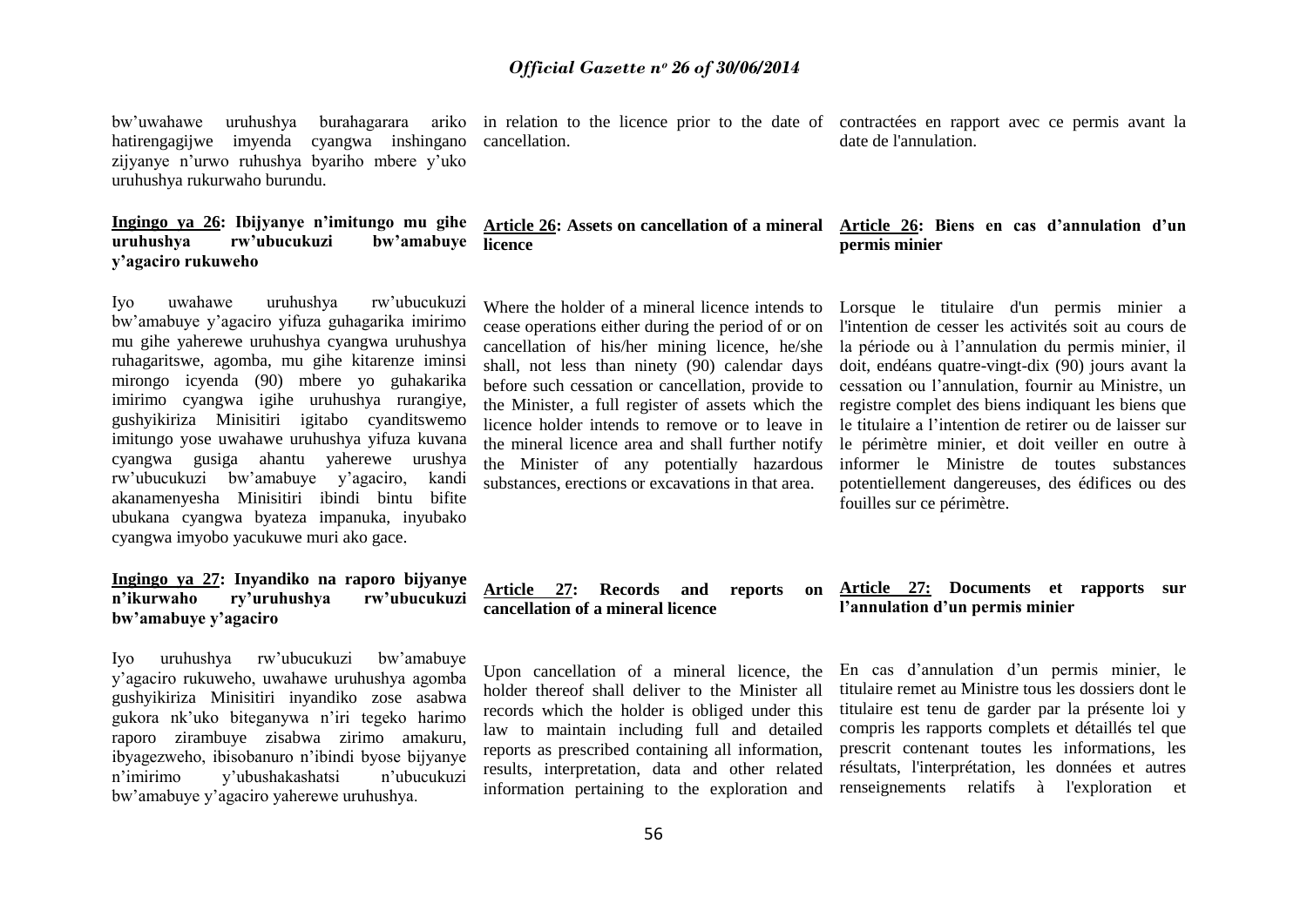mining of minerals under the mining licence.

l'extraction minière sous le permis minier.

#### **UMUTWE WA V: UBURENGANZIRA BWA CHAPTER V: LAND OWNER'S RIGHTS NYIR'UBUTAKA**

#### **Ingingo ya 28: Uburenganzira**<br>nvir'ubutaka ku hatangiwe uri **nvir'ubutaka** ku **rw'ubucukuzi bw'amabuye y'agaciro**

Uburenganzira butangwa n"uruhushya rw"ubucukuzi bw"amabuye y"agaciro bugomba kubahirizwa, hatabangamiwe uko bishoboka kose inyungu za nyir"ubutaka cyangwa undi wese ubukoresha abyemerewe n"amategeko, nk"uko bisabwa n"imirimo y"ubucukuzi bw"amabuye y"agaciro.

#### **Ingingo ya 29: Ingurane kuri ba nyir'ubutaka**

Uwahawe uruhushya rw"ubucukuzi bw"amabuye y"agaciro agomba bisabwe na nyir"ubutaka cyangwa ubukoresha byemewe n"amategeko, kuriha nyir"ubutaka cyangwa ubukoresha byemewe n"amategeko ingurane ikwiye yumvikanyweho ku bintu byose byabangamira uburenganzira bwa nyir"ubutaka cyangwa ubukoresha byemewe n"amategeko, no ku bintu byose byakwangizwa kuri ubwo butaka n"imirimo y"ubucukuzi bw"amabuye y"agaciro ikozwe n"uwahawe uruhushya.

Ingurane ikwiye igomba gutangwa ku byangijwe ku butaka ubwo aribwo bwose iteganwa

**Article 28: Rights of land owner on a mineral licence area**

> The rights conferred by a mineral licence shall be exercised reasonably and so as to affect as little as possible the interests of any owner or lawful occupier of the land on which such rights are exercised consistent with the reasonable and proper conduct of the mining operations concerned.

#### **Article 29: Compensation to land owners**

The holder of a mineral licence must upon request of the owner or lawful occupier of any land subject to such licence pay such owner or lawful occupier fair and reasonable compensation as may be negotiated for any disturbance of the rights of such owner or occupier and for any damage done to the surface of the land by the operations of the holder of a mining licence.

The basis upon which compensation shall be payable for damage to the surface of any land

#### **CHAPITRE V: DROITS DU PROPRIETAIRE FONCIER**

#### **Article 28: Droits du propriétaire foncier sur une zone sous permis minier**

Les droits conférés par un permis minier doivent être exercés de façon raisonnable et de manière à affecter le moins possible les intérêts de tout propriétaire ou occupant légitime de la terre sur laquelle ces droits sont exercés, conformément à la conduite raisonnable et adéquate des opérations d"exploitation minière concernée.

#### **Article 29: Indemnisation des propriétaires fonciers**

Le titulaire d'un permis minier doit, sur demande faite par le propriétaire ou l'occupant légitime d'une terre faisant l'objet d"un permis, payer au propriétaire ou à l'occupant légitime une juste indemnisation telle que négociée pour toute perturbation des droits du propriétaire ou de l'occupant et pour tout dommage causé à la surface de la terre par les opérations du titulaire du permis minier.

L"indemnisation due aux dommages à la surface du périmètre est prévue par les lois appropriées en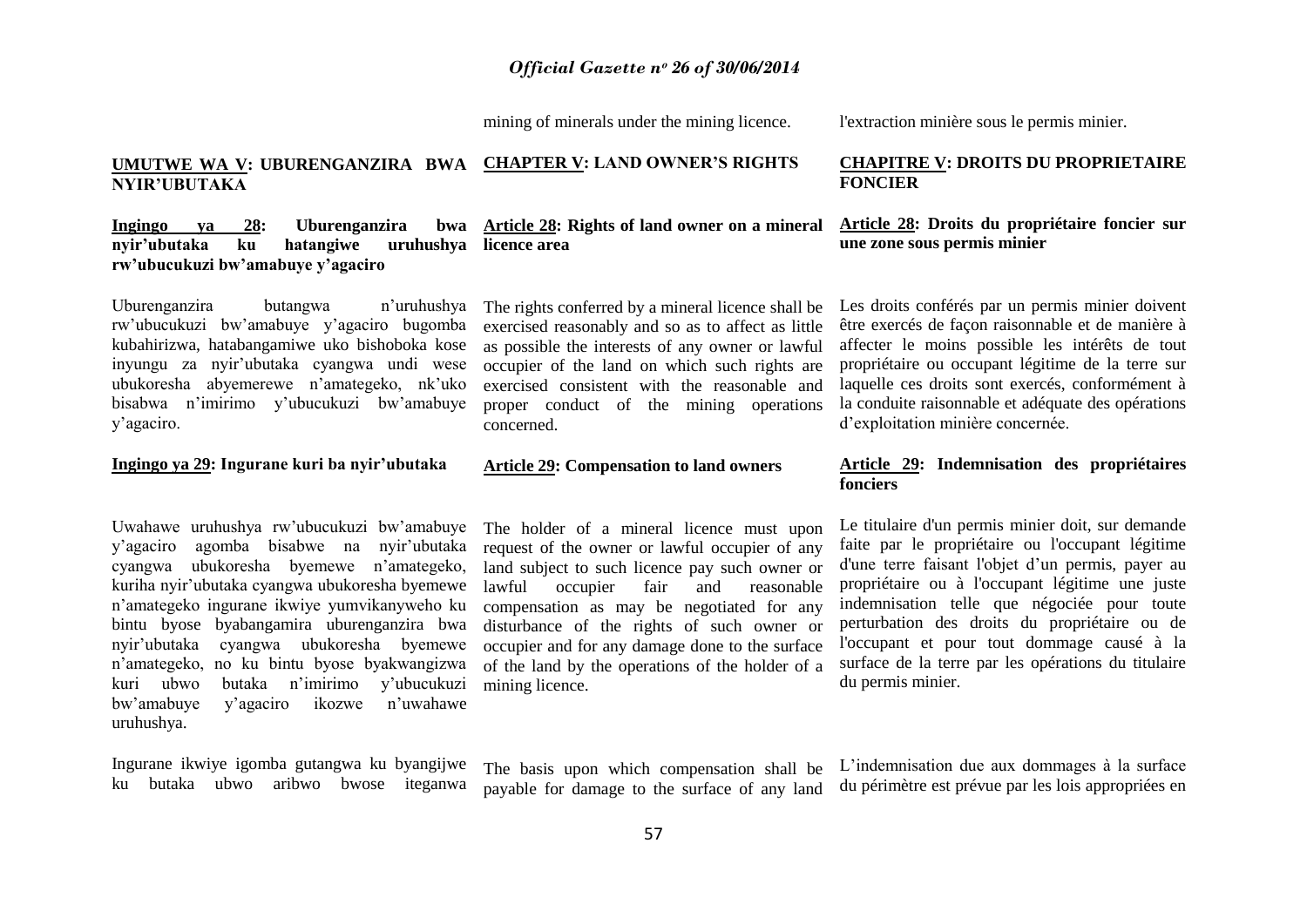| n'amategeko abigenga.                                                                                                           | shall be according to the relevant applicable<br>laws.                                 | vigueur.                                                                                                       |
|---------------------------------------------------------------------------------------------------------------------------------|----------------------------------------------------------------------------------------|----------------------------------------------------------------------------------------------------------------|
| <b>UMUTWE</b><br>VI:<br><b>KUBUNGABUNGA</b><br><b>WA</b><br>IBIDUKIKIJE, UBUZIMA N'UMUTEKANO                                    | CHAPTER VI: PROTECTION OF THE<br><b>ENVIRONMENT, HEALTH AND SAFETY</b>                 | <b>CHAPITRE</b><br>VI:<br><b>PROTECTION</b><br>DE<br>L'ENVIRONNEMENT,<br><b>SANTÉ</b><br>ET<br><b>SÉCURITÉ</b> |
| Ingingo ya 30: Iyubahirizwa ry'amategeko<br>agenga ibidukikije                                                                  | Article 30: Compliance with laws related to<br>environment                             | Article 30: Conformité aux lois en matière<br>d'environnement                                                  |
| Uwahawe uruhushya rw'ubucukuzi bw'amabuye<br>kubahiriza<br>agomba<br>y'agaciro<br>amategeko<br>n'amabwiriza agenga ibidukikije. | A holder of a mineral licence shall comply with<br>environmental laws and regulations. | Le titulaire d'un permis minier est soumis aux lois<br>et règlements en matière de l'environnement.            |
| Ingingo ya 31: Gusana ahantu hangijwe                                                                                           | <b>Article 31: Rehabilitation of damaged areas</b>                                     | Article 31: Remise en état des périmètres<br>endommagés                                                        |
| Uruhushya rw'ubucukuzi bw'amabuye y'agaciro A mineral licence granted under this law shall                                      |                                                                                        | Un permis minier accordé en vertu de la présente                                                               |

rwatanzwe hakurikijwe iri tegeko rugomba include conditions relating to the rehabilitation, guteganya ingingo zijyanye no gusana, gusiba imyobo, gutera ibiti no kuringaniza ahakorewe ubushakashatsi, ubucukuzi bw"amabuye y"agaciro ku buryo buciriritse cyangwa ubucukuzi bw"amabuye y"agaciro muri mine nto cyangwa nini bishobora kwangizwa n"iyo mirimo.

#### **Ingingo ya 32: Gutanga ingwate y'amafaranga yo kurengera ibidukikije**

Usaba uruhushya rwo gucukura amabuye y"agaciro agomba gutanga mu gihe cyagenwe ingwate y"amafaranga yo kurengera ibidukikije.

A mineral licence granted under this law shall reinstatement, levelling, reforesting and contouring of any part of the exploration, artisanal mining, small-scale mining or largescale mining licence area that may be damaged by exploration or mining operations.

#### **Article 32: Deposit a financial guarantee for environment protection**

Any person requesting for a mining licence shall provide, within a prescribed time, financial guarantees for the protection of the environment.

loi doit prévoir les conditions relatives à la réhabilitation, la remise en état, le nivellement, le reboisement et le remodelage de toute portion du périmètre d"exploration, d'exploitation minière artisanale et d"exploitation des mines à petite ou à grande échelle qui peut être endommagée par l"exploration ou l'exploitation minière.

#### **Article 32: Dépôt de fonds en garantie de la protection de l'environnement**

Tout demandeur d"un permis d"exploitation minière doit fournir, dans le délai prescrit, le dépôt de fonds en garantie de la protection de l"environnement.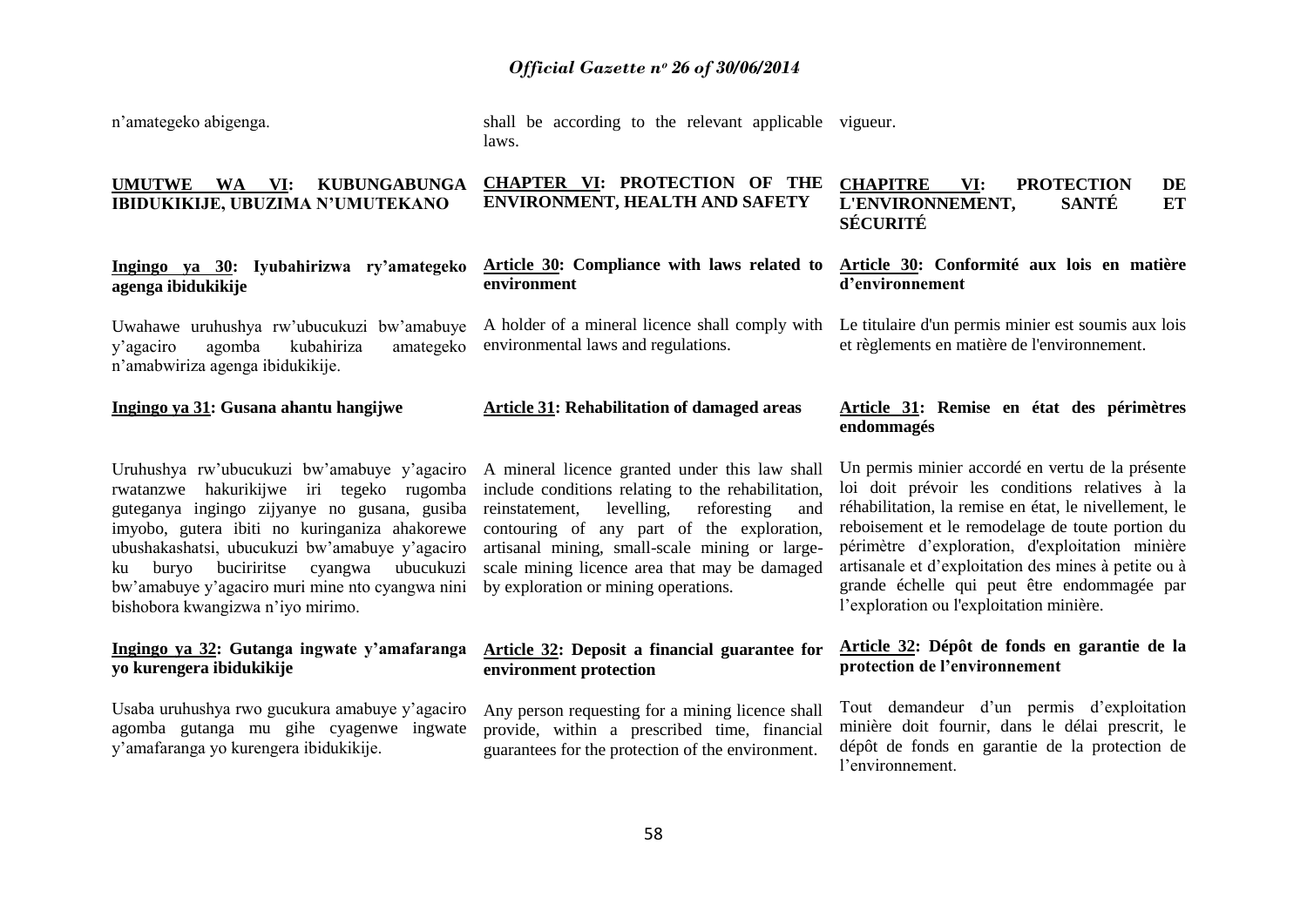Iteka rya Minisitiri rigena uburyo y"amafaranga yo kurengera ibidukikije itangwa n"uburyo ikoreshwa.

#### **Ingingo ya 33: Ubuzima n'umutekano by'abakozi n'abandi bantu**

Umuntu wese wahawe uruhushya rw'ubucukuzi Every holder of any type of mineral licence shall: Tout titulaire d'un permis minier doit: bw"amabuye y"agaciro agomba:

- 1° gukora ku buryo mine itangizwa kumugaragaro, ikoreshwa kandi igacungwa ndetse igakurwaho ku buryo abakozi bagomba gukora imirimo yabo nta mbogamizi ku mutekano, ubuzima kuri bo no ku wundi muntu uwo ariwe wese;
- 2° gukora ku buryo abantu batari abakozi ariko bashobora kugirwaho ingaruka n"imirimo ikorerwa muri mine batabangamirwa ku buzima n"umutekano wabo;
- 3° gukora ku buryo abantu bose bakora muri mine baba bafite ubumenyi n"ubushobozi buhagije bwo gukora akazi kabo mu mutekano no kubungabunga umutekano w"abandi.

Iyo umukozi ubifitiye ububasha asanze imirimo y"ubucukuzi cyangwa ikindi kintu gifitanye isano n"iyo mirimo giteza umutekano muke cyangwa kitameze neza ku buryo cyateza impanuka ku muntu uwo ariwe wese, uwo mukozi abimenyesha

A ministerial Order shall determine modalities and requirements for the financial guarantee of environmental protection.

> **Article 33: Health and safety of workers and other persons**

- 1° ensure that the mine is commissioned, operated, maintained and decommissioned in such a way that workers shall perform their work without endangering the health and safety of themselves or of any other person;
- 2° ensure that persons who are not employees, but who may be directly affected by the activities at the mine are not exposed to any hazards to their health and safety;
- 3° ensure that all persons working at the mine have the necessary skills, competence and resources to undertake their work safely and to ensure the safety of others.

Where an authorised officer considers any mining operation or anything connected with any such operation to be so dangerous or defective as to be likely to cause bodily injury to any person, such officer may give a prompt notice in writing

Un arrêté du Ministre détermine les conditions et exigences du dépôt de fonds en garantie de la protection de l"environnement.

#### **Article 33: Santé et sécurité des travailleurs et d'autres personnes**

- 1° veiller à ce que la mine soit mise en service, exploitée, entretenue et déclassée de façon à ce que les travailleurs doivent exécuter leur travail sans mettre en danger leur santé et sécurité ou celles de toute autre personne;
- 2° s'assurer que les personnes qui ne sont pas des employés, mais qui pourraient être directement affectées par les activités de la mine ne soient pas exposées à des risques pour leur santé et leur sécurité;
- 3° veiller à ce que toutes personnes travaillant à la mine aient l"experience, les compétences et les ressources nécessaires pour entreprendre leur travail en toute sécurité et assurer la sécurité d'autrui.

Lorsqu'un agent autorisé considère que des activités minières ou toute chose liée à ces activités sont dangereux ou défectueux et sont susceptibles de causer des dommages corporels à n"importe quelle personne, cet agent notifie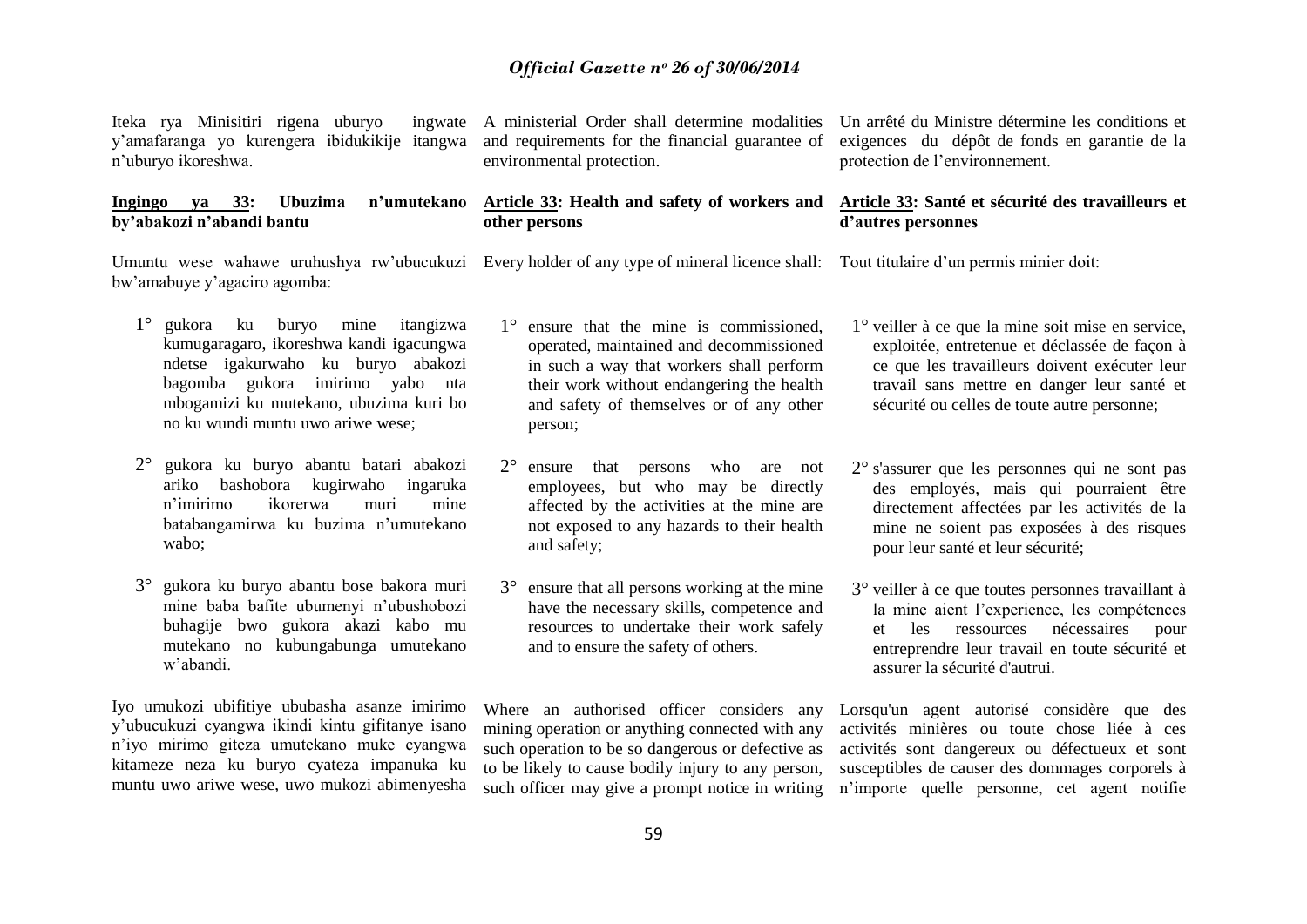mu buryo bwihuse, mu nyandiko, uwahawe to the holder of a mining licence. The notice may uruhushya rw"ubucukuzi bw"amabuye y"agaciro. Iyo inyandiko imenyesha ishobora gusaba ko icyo kintu giteza umutekano muke cyangwa cyateza impanuka gisanwa cyangwa kigakurwaho, haba ako kanya cyangwa mu gihe cyagenwe, kandi uwo mukozi yasanga ari ngombwa agategeka ko imirimo y"ubucukuzi ihagarikwa kugeza igihe ibiteza umutekano muke bikuweho cyangwa ibyangiritse bigasanwa.

Iyo uwahawe uruhushya rw"ubucukuzi bw"amabuye y"agaciro ashaka kujuririra icyemezo cyangwa amabwiriza yahawe n"umukozi ubishinzwe, agomba guhagarika imirimo y"ubucukuzi ako kanya cyangwa igice cyayo kirebwa n"uwo mwanzuro hanyuma akajuririra Minisitiri kuri uwo mwanzuro. Minisitiri niwe utanga igisubizo, kandi icyo cyemezo ntikijuririrwa.

#### **UMUTWE WA VII: URUHUSHYA RWA KARIYERI**

**Ingingo ya 34: Gusaba guhabwa cyangwa kongererwa igihe cy'uruhushya rwa kariyeri**

Gusaba guhabwa cyangwa kongererwa igihe cy"uruhushya rwa kariyeri bigenwa n"iteka rya Minisitiri.

require the danger or defect to be remedied or removed, either immediately or within such time as may be specified, and if the authorised officer considers it necessary, order the mining operations to be suspended until the danger is removed or the defect remedied.

rapidement par écrit au titulaire d'un permis minier. La notification peut exiger que le danger ou le défaut soient corrigés ou supprimés, soit immédiatement, soit dans le délai spécifié, et si l'agent autorisé l"estime nécessaire, ordonner que les opérations minières soient suspendues jusqu'à ce que le danger soit éliminé ou le défaut réparé.

If the holder of a mineral licence intends to make Si le titulaire d'un permis minier a l'intention de an appeal to any decisions or orders given by the authorised officer, he/she shall immediately cease the mining operations or that part of the operations affected by the notice and make an appeal to the Minister against that decision and the Minister"s decision shall not be subject to appeal.

faire recours contre la décision ou les instructions de l'agent autorisé, il doit immédiatement suspendre les opérations minières ou la partie des opérations visées par la notification et faire recours auprès du Ministre contre la décision. Le Ministre prend la décision qui n'est pas susceptible de recours.

#### **CHAPTER VII: QUARRY LICENCE**

#### **Article 34: Application for grant or renewal of a quarry licence**

The application for the grant or renewal of a La demande d"octroi ou de renouvellement d'un Order.

#### **CHAPITRE VII: PERMIS DE CARRIERE**

**Article 34: Demande d'octroi ou de renouvellement d'un permis de carrière**

quarry licence shall be determined by a minister permis de carrière doit être déterminée par un arrêté du Ministre.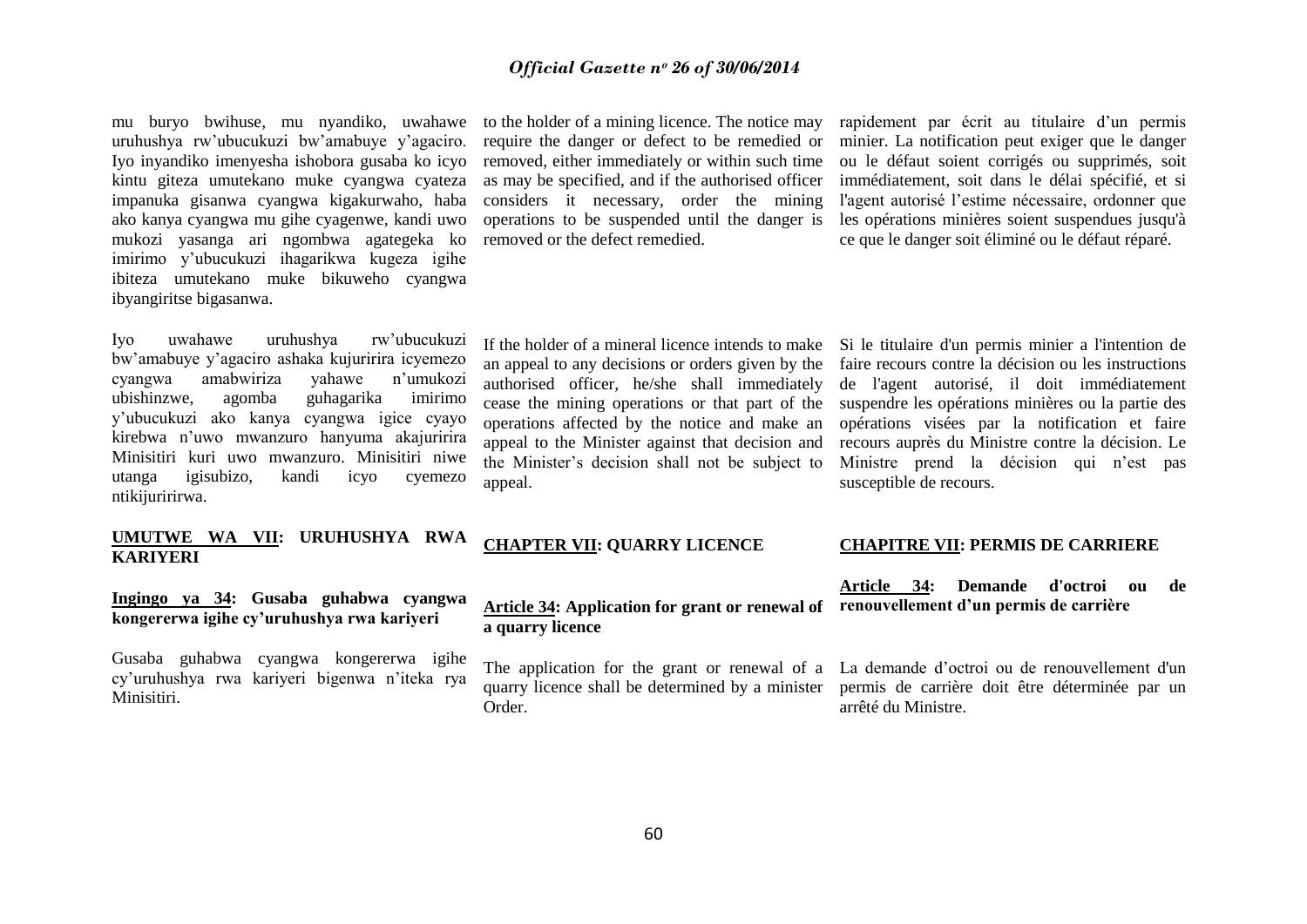| Ingingo ya 35: Ibangikana ry'impushya za Article 35: Coexistence of a quarry licence Article 35: Coexistence d'un permis de carrière<br>kariyeri n'impushya z'ubucukuzi bw'amabuye<br>y'agaciro                                                        | and a mining licence                                                                                                                                                                                  | et minier                                                                                                                                                                                                               |
|--------------------------------------------------------------------------------------------------------------------------------------------------------------------------------------------------------------------------------------------------------|-------------------------------------------------------------------------------------------------------------------------------------------------------------------------------------------------------|-------------------------------------------------------------------------------------------------------------------------------------------------------------------------------------------------------------------------|
| Uruhushya rwa kariyeri rushobora gutangwa<br>hamwe<br>n'ahatangiwe<br>uruhushya<br>ahantu<br>rw'ubucukuzi bw'amabuye y'agaciro mu gihe<br>Minisitiri asanze imirimo yo gucukura kariyeri<br>itazabangamira<br>iy'ubucukuzi<br>bw'amabuye<br>y'agaciro. | A quarry licence may be granted in the same<br>mining licence area provided that the Minister<br>finds that the quarrying operations will not<br>interfere with the mining operations.                | Un permis de carrière peut être accordé sur le<br>même périmètre sous permis minier à condition<br>que le Ministre détermine que les opérations de<br>carrières ne vont pas interférer avec les opérations<br>minières. |
| Ingingo ya 36: Ihererekanya ry'impushya za<br>kariyeri                                                                                                                                                                                                 | <b>Article 36: Transfer of quarry licences</b>                                                                                                                                                        | Article 36: Transfert des permis de carrière                                                                                                                                                                            |
| kariyeri<br>Impushya<br>zishobora<br>za<br>zose<br>guhererekanywa.                                                                                                                                                                                     | All quarry licences are transferrable.                                                                                                                                                                | Tous les permis de carrière sont transférables.                                                                                                                                                                         |
| Ibisabwa n'uburyo ihererekanywa ry'uruhushya<br>rwa kariyeri rikorwa bigenwa n'iteka rya Minisitiri.                                                                                                                                                   | The requirements and conditions for transfer of<br>quarry licences shall be determined by a<br>ministerial Order.                                                                                     | Les exigences et les conditions de transfert des<br>permis de carrière sont déterminées par un arrêté<br>du Ministre.                                                                                                   |
| hererekanya<br>Iyo iryo<br>rimaze<br>kwandikwa,<br>uwegukanye uruhushya rwa kariyeri niwe ubona<br>uburenganzira kandi akubahiriza inshingano, indi<br>mirimo n'imyenda byabazwaga uwari asanganywe<br>uruhushya.                                      | Upon the registration of the transfer of a quarry<br>licence, the transferee shall assume and be<br>responsible for all rights, liabilities and duties of<br>the transferor under the quarry licence. | Lors de l'inscription du transfert d'un permis de<br>carrière, le cessionnaire hérite de tous les droits,<br>responsabilités et obligations du cédant en vertu<br>du permis de carrière.                                |
| Ingingo ya 37: Uburenganzira bw'uwahawe<br>uruhushya rwa kariyeri                                                                                                                                                                                      | Article 37: Rights of the holder of a quarry<br>licence                                                                                                                                               | Article 37: Droits du détenteur d'un permis de<br>carrière                                                                                                                                                              |
| Uwahawe<br>uruhushya<br>rwa<br>kariyeri<br>afite<br>uburenganzira bwo gushakashaka, gukoresha no<br>kongerera agaciro ibyavuye muri kariyeri.                                                                                                          | The holder of a quarry licence shall have the<br>right to explore, use and add value to quarry<br>products obtained from quarrying.                                                                   | Le titulaire d'un permis de carrière a le droit<br>d'explorer, utiliser et ajouter de la valeur aux<br>produits obtenus de la carrière.                                                                                 |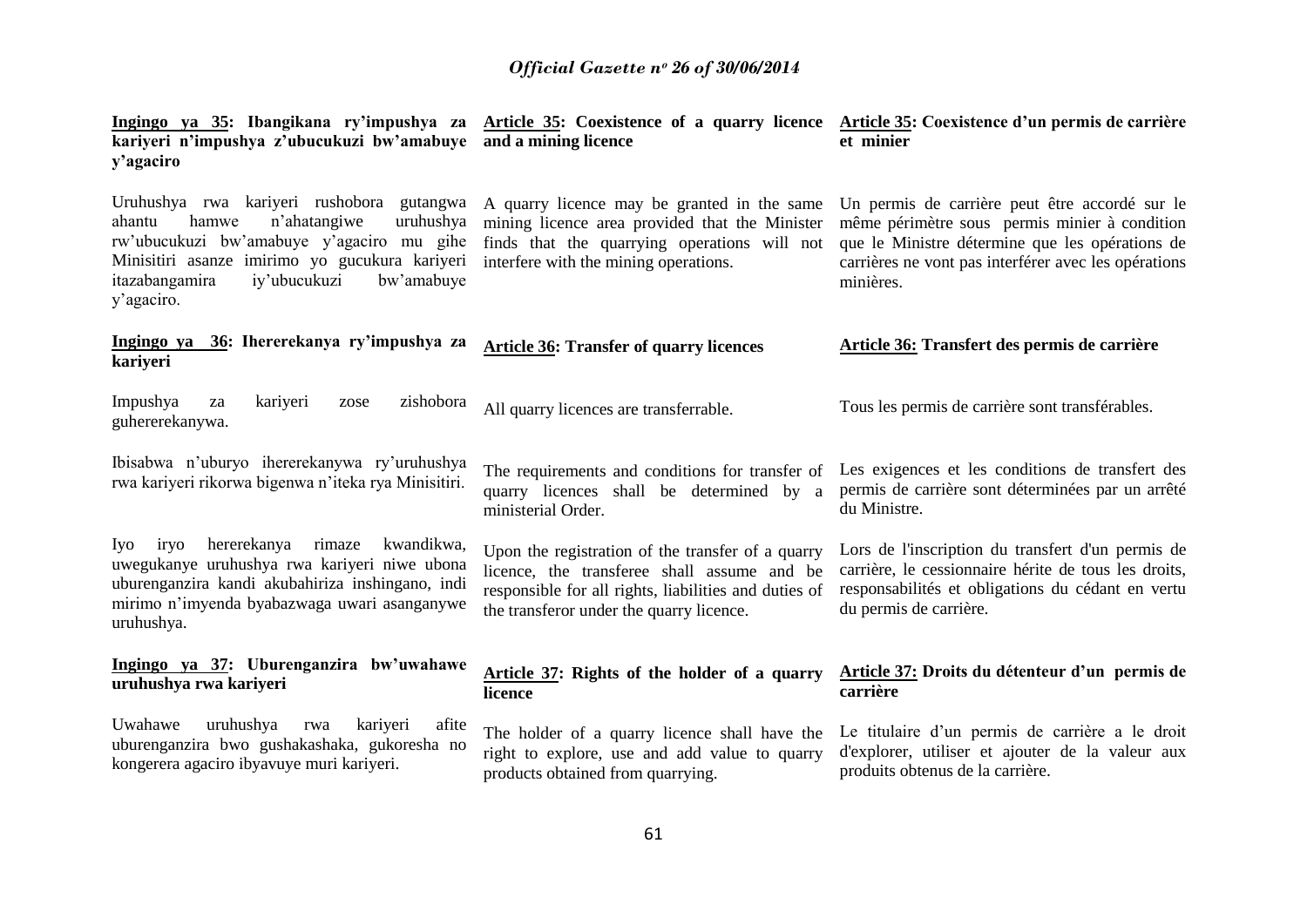Uwahawe uruhushya rwa kariyeri nto cyangwa nini z"ubucuruzi ashobora kugurisha ibyavuye muri kariyeri.

#### **Ingingo ya 38: Inshingano z'uwahawe uruhushya rwa kariyeri**

Uwahawe uruhushya rwa kariyeri agomba:

- 1° gutanga raporo ikubiyemo ibisabwa kandi ku gihe cyagenwe n"iteka rya Minisitiri;
- 2° guha ingurane ikwiye ku butaka n"indi mitungo byangijwe biturutse ku mirimo ikorerwa muri kariyeri yahererewe uruhushya;
- 3° kubungabunga ibidukikije hubahirizwa amategeko;
- 4° gusana ibyangijwe n"imirimo yakorewe muri kariyeri no gusubiza ubutaka bwatanzweho uruhushya;
- 5° gutanga imisoro n"amahoro bijyanye n"ubucukuzi n"igurisha ry"ibikomoka kuri kariyeri.

**Ingingo ya 39: Gusubiza ahantu hatangiwe Article 39: Relinquishment of a quarry licence uruhushya rwa kariyeri**

products obtained from quarrying.

# **quarry licence**

The holder of a quarry licence shall:

- 1° produce such reports with content and at intervals as may be determined by a Ministerial Order;
- 2° provide a fair compensation for damage to land and property resulting from quarrying operations in the licence area;
- 3° ensure the protection of the environment in accordance with law;
- 4° ensure the reclamation of any damage caused by the quarry and relinquish the quarry licence area;
- 5° pay taxes and other applicable fees relating to quarrying and sale of quarry products.

**area**

The holder of a commercial small-scale or a Le titulaire d'un permis d'une petite ou grande large-scale quarry licence may sell quarry carrière commerciale peut vendre les produits de la carrière.

#### **Article 38: Responsibilities of the holder of a Article 38: Obligations du titulaire d'un permis de carrière**

Le titulaire d'un permis de carrière doit :

- 1° produire les rapports dont le contenu et la périodicité sont déterminés par un arrêté ministériel;
- 2° offrir une indemnité juste pour les dommages aux terres et aux biens résultant d'opérations de carrière sur le périmètre sous permis;
- 3° assurer la protection de l"environnement conformément à la loi;
- 4° remise en état d"une carrière et renoncer au périmètre sous permis de carrière;
- 5° payer les impôts et taxes et autres frais applicables relatives aux opérations de carrières et à la vente des produits de carrières.

#### **Article 39: Renonciation à un périmètre sous permis de carrière**

Hakurikijwe ibiteganywa n"iri tegeko, uwahawe In accordance with this law, the holder of a Conformément á la présente loi, le titulaire d'un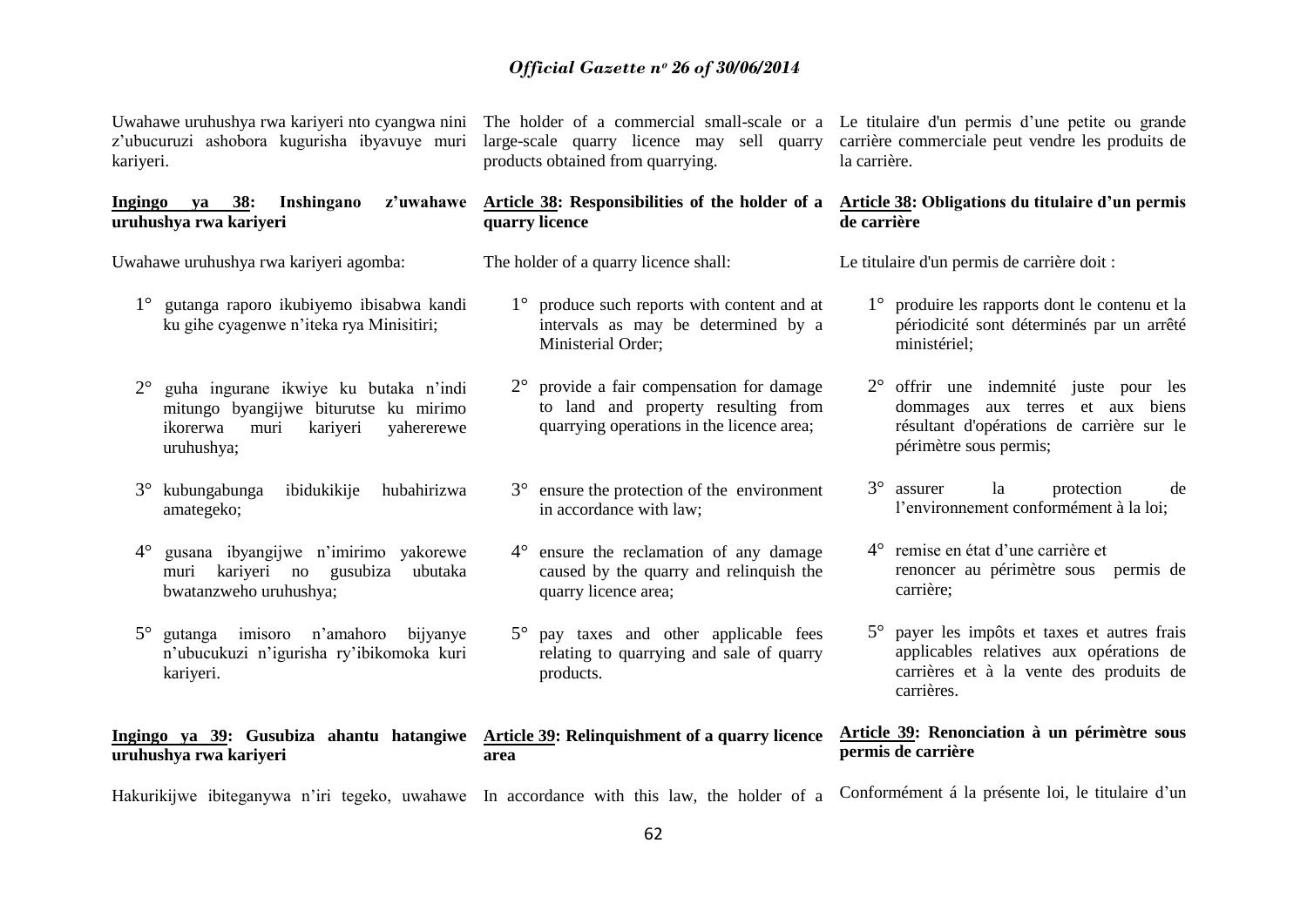hatangiwe uruhushya cyangwa igice cy"aho kandi of a quarry licence area and must: agomba:

- 1° guha Minisitiri cyangwa urwego rwatanze uruhushya rwa kariyeri integuza y"iminsi itari munsi ya mirongo itatu (30) ku ruhushya rwa kariyeri itari iy"ubucuruzi n"iminsi mirongo itandatu (60) ku zindi mpushya za kariyeri;
- 2° kubahiriza ibisabwa n"uruhushya rwa kariyeri;
- 3° gutanga raporo irambuye nk"uko bisabwa, irimo amakuru yose ajyanye n"imirimo yakorewe ahantu hasubizwa.

Uwahawe uruhushya rwa kariyeri urw"ubucuruzi agomba mu gihe cyagenwe nyuma yo gusubiza ahantu yaherewe uruhushya:

- 1° gutanga icyemezo cy"uko nta misoro arimo cyatanzwe n"inzego zibishinzwe;
- 2° gutanga icyemezo cy"uko nta myenda abereyemo abakozi cyatanzwe n"ibiro by"ubugenzuzi bw"umurimo mu Karere akoreramo.

Gusubiza ahantu hatangiwe uruhushya rwa kariyeri

- 1° give to the Minister or the Authority that issued the quarry licence, not less than thirty (30) days" notice for noncommercial quarries and sixty (60) days" notice for other quarries;
- 2° comply with terms and conditions of the quarry licence;
- 3° submit a detailed report as requested containing all information on all activities carried out in the relinquished area.

The holder of non-commercial quarry licence shall within a prescribed period after relinquishment:

- 1° submit a tax clearance certificate issued by the relevant authority;
- 2° submit a certificate of no debt to the employees issued by the labour inspection department in the District where he/she operates.

ntibigomba kubangamira iyishyurwa ry"imyenda be without prejudice to any liabilities or The relinquishment of a quarry licence area shall

uruhushya rwa kariyeri ashobora gusubiza ahantu quarry licence may relinquish the whole or part permis de carrière peut renoncer à tout ou une partie d"un périmètre sous permis de carrière et doit:

- 1° donner au Ministre ou à l'autorité compétente qui a délivré le permis de carrière, un préavis d"au moins trente (30) jours calendriers pour les carrières non commerciales et un préavis d"au moins soixante (60) jours pour les autres carrières;
- 2° se conformer aux termes et conditions du permis de carrière ;
- 3° soumettre un rapport détaillé tel que prescrit contenant toutes les informations sur toutes les activités menées sur le périmètre renoncé.

Le titulaire d'un permis de carrière non commercial doit, dans un délai prescrit après la remise du périmètre :

- 1° présenter une attestation de non créance fiscale délivrée par l'autorité compétente;
- 2° présenter une attestation de non créance envers les employés émise par le service d'inspection du travail du District où il exerce son activité.

La renonciation à un périmètre sous permis de carrière se fait sans préjudice aux dettes ou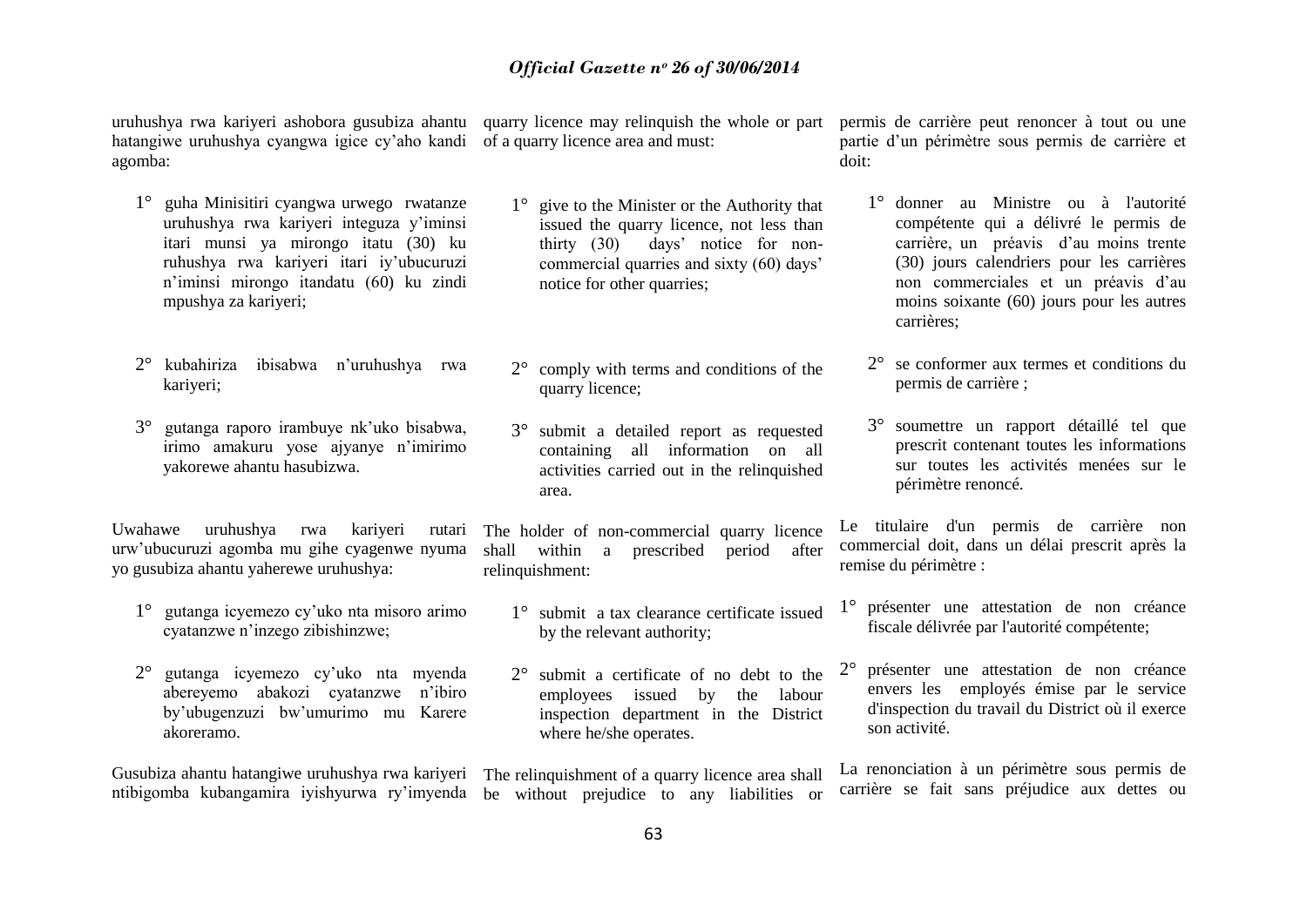cyangwa inshingano uwahawe uruhushya afite zirebana n"ahantu hasubizwa mbere y"itariki yo kuhasubiza, kimwe n"inshingano ziteganywa mu gika cya 2.

#### **Ingingo ya 40: Gukuraho burundu uruhushya Article 40: Cancellation of quarry a licence rwa kariyeri**

Uruhushya rwa kariyeri rushobora gukurwaho burundu na Minisitiri cyangwa urwego rwarutanze iyo uwaruhawe atubahirije ibisabwa n"iri tegeko n"amabwiriza cyangwa ibisabwa n"urwo ruhushya rwa kariyeri.

#### **UMUTWE WA VIII: INGINGO ZIJYANYE N'IMARI CHAPTER VIII: FINANCIAL PROVISIONS**

#### **Ingingo ya 41: Umusoro ku musaruro n'indi misoro**

Uwahawe uruhushya rw"ubucukuzi bw" amabuye y"agaciro cyangwa rwa kariyeri agomba gutanga umusoro ku musaruro n"indi misoro nk"uko biteganywa n"amategeko agenga imisoro.

#### **Ingingo ya 42: Umusoro ku mabuye y'agaciro**

Hashingiwe ku biteganywa n"amategeko agenga imisoro, umuntu ugurisha amabuye y"agaciro agomba, mu gihe cyagenwe, kwishyura umusoro ku mabuye y"agaciro.

obligations incurred by the holder in relation to the area relinquished prior to the date of relinquishment as well as obligations imposed under Paragraph 2.

A quarry licence may be cancelled by the Minister or the relevant authority that issued the licence if the holder contravenes any of the provisions of this law and directives or terms and conditions of the quarry licence.

obligations contractées par le titulaire par rapport au périmètre renoncé avant la date de la renonciation ainsi que les obligations imposées au titre de l"alinéa 2.

#### **Article 40: Annulation d'un permis de carrière**

Un permis de carrière peut être annulé par le Ministre ou l'autorité compétente qui l"a délivré si le titulaire est en violation des dispositions de la présente loi, des instructions ou des termes et conditions du permis de carrière.

#### **CHAPITRE VIII: DISPOSITIONS FINANCIERES**

#### **Article 41: Impôt sur les bénéfices et autres impôts**

Le titulaire d"un permis minier ou de carrière est soumis à l'impôt sur le revenu et autres taxes conformément aux lois fiscales.

#### **Article 42: Tax on mineral ores**

accordance with relevant tax laws.

**Article 41: Income tax and other taxes**

In accordance with the provisions of tax laws, the seller of mineral ores shall, within the prescribed period, pay tax in respect of any mineral ore obtained pursuant to the mining licence.

The holder of a mineral or quarry licence shall be subject to income tax and other taxes in

#### **Article 42: Taxe sur les minerais**

Conformément aux dispositions des lois fiscales, le vendeur de minerais doit, dans le délai prescrit, payer la taxe pour tout minerai obtenu en vertu du permis minier.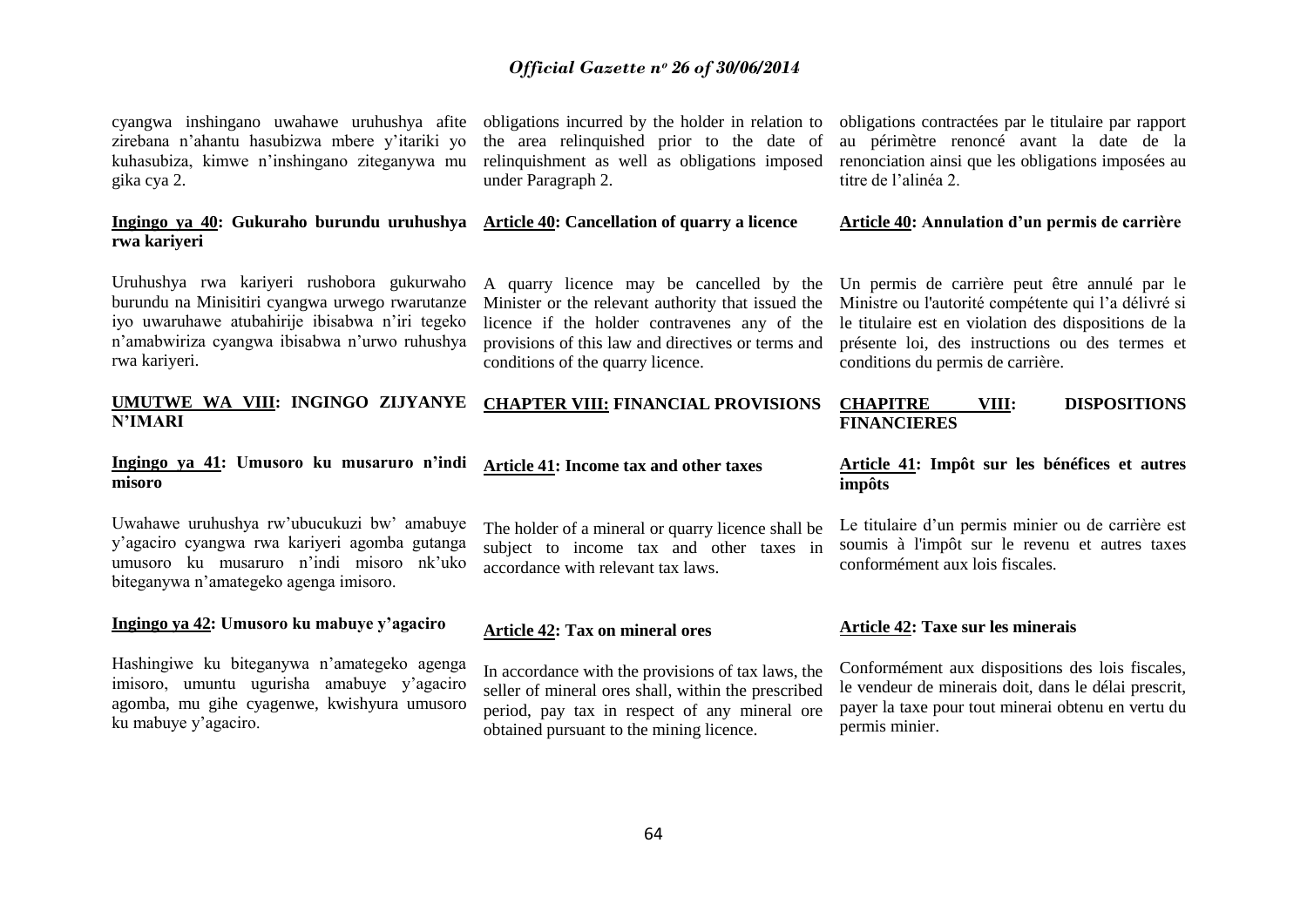| Ingingo ya 43: Amafaranga<br>rw'ubucukuzi<br>uruhushya<br>y'agaciro cyangwa rwa kariyeri                                                                       | bw'amabuye application fee                                                                                                             | yo gusaba Article 43: Mineral or quarry licence Article 43: Frais de demande d'un permis<br>minier ou de carrière                                                               |
|----------------------------------------------------------------------------------------------------------------------------------------------------------------|----------------------------------------------------------------------------------------------------------------------------------------|---------------------------------------------------------------------------------------------------------------------------------------------------------------------------------|
| Usaba uruhushya rw'ubucukuzi bw'amabuye<br>y'agaciro cyangwa rwa kariyeri agomba kwishyura<br>amafaranga adasubizwa agenwa n'Iteka rya<br>Minisitiri.          | An applicant for a mineral or quarry licence shall<br>pay a non-refundable fee determined by a<br>ministerial Order.                   | Le demandeur d'un permis minier ou de carrière<br>doit payer une somme d'argent non remboursable<br>déterminée par un arrêté du Ministre.                                       |
| Ingingo ya 44: Amahoro ku buso atangwa ku<br>mwaka                                                                                                             | Article 44: Annual surface area fees                                                                                                   | Article 44: Frais de superficie annuels                                                                                                                                         |
| Uwahawe uruhushya rw'ubucukuzi bw'amabuye<br>y'agaciro cyangwa rwa kariyeri agomba kuriha<br>Leta buri mwaka amahoro ku buso bw'ubutaka<br>yaherewe uruhushya. | The holder of a mineral or a quarry licence shall<br>pay annual fees to the Government for the<br>surface area covered by the licence. | Le titulaire d'un permis minier ou de carrière doit<br>payer au Gouvernement des redevances annuelles<br>par rapport à la superficie du périmètre faisant<br>l'objet du permis. |
| Ayo mahoro arihwa ku mwaka ashyirwaho n'iteka<br>rya Minisitiri.                                                                                               | The annual fee payable shall be determined by a<br>ministerial Order.                                                                  | Les redevances<br>annuelles exigibles<br>sont<br>déterminées par un arrêté du Ministre.                                                                                         |
| Ingingo ya 45: Gucuruza amabuye y'agaciro                                                                                                                      | <b>Article 45: Trading in mineral ores</b>                                                                                             | <b>Article 45: Commerce des minerais</b>                                                                                                                                        |
| Uwemerewe kugura cyangwa kugurisha amabuye<br>y'agaciro ni:                                                                                                    | The person who is authorized to purchase or sell<br>mineral ores is the following:                                                     | La personne autorisée à acheter ou vendre des<br>minerais est:                                                                                                                  |
| 1° uwahawe<br>uruhushya<br>rw'ubucukuzi<br>bw'amabuye<br>y'agaciro rwatanzwe<br>na<br>Minisitiri;                                                              | $1^\circ$ the holder of mining licence issued by<br>the Minister;                                                                      | 1° le titulaire d'un permis minier délivré par le<br>Ministre;                                                                                                                  |
| $2^{\circ}$<br>ufite uruganda rushongesha cyangwa<br>rutunganya amabuye y'agaciro rukorera mu<br>Rwanda;                                                       | the owner of a smelting or mineral ore<br>$2^{\circ}$<br>processing plant based in Rwanda;                                             | $2^{\circ}$ le propriétaire d'une fonderie ou d'une usine<br>de traitement de minerais basé au Rwanda;                                                                          |
| $3^\circ$<br>uwahawe<br>uruhushya<br>rwo<br>gucuruza<br>amabuye y'agaciro rwatanzwe na Minisitiri                                                              | the holder of a mineral ore trading permit<br>$3^\circ$<br>granted by the Minister in charge of                                        | 3° le titulaire d'un permis de commerce de<br>minerais délivré par le Ministre ayant le                                                                                         |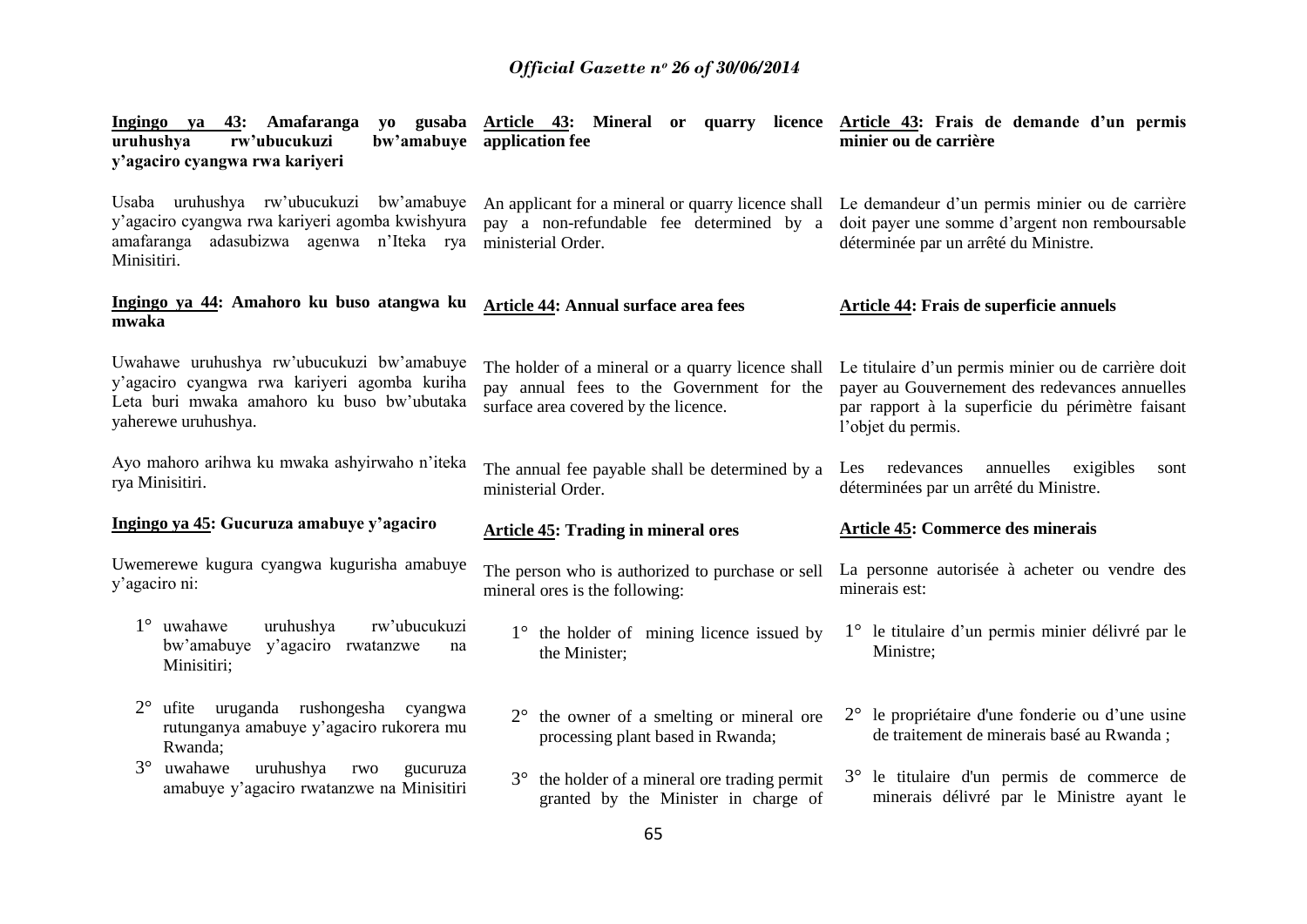ufite ubucuruzi mu nshingano ze.

commerce.

commerce dans ses attributions.

#### **Ingingo ya 46: Kugurisha amabuye y'agaciro ku masosiyete bafitanye isano**

Uwahawe uruhushya rw"ubucukuzi bw"amabuye y"agaciro ashobora kugurisha amabuye y"agaciro gusa ku masosiyete bafitanye isano iyo igiciro ahabwa kingana n"icyo yabona agurishije ku bandi baguzi badafitanye isano kandi hubahirijwe izindi ngingo mu masezerano yakorwa hatitawe ko impande zombi zifitanye isano.

Minisitiri ashobora kugena uburyo ibiciro bikoreshwa mu kugurisha hagati y"uwahawe uruhushya rw"ubucukuzi bw"amabuye y"agaciro n"amasosiyete bafitanye isano.

#### **Ingingo ya 47: Ishoramari rya Leta**

Leta ishobora kugira imigabane mu mirimo y"ubucukuzi bw"amabuye y"agaciro, hakurikijwe ingingo zumvikanyweho hagati y"uwahawe uruhushya rw"ubucukuzi bw"amabuye y"agaciro na Leta.

#### **Article 46: Sales of mineral ores to affiliated purchasers**

The holder of a mineral licence shall sell mineral ores to affiliates only at prices equivalent to the prices that would be obtained in arm"s length sales to non-affiliated purchasers and in accordance with such other terms and conditions on which agreements would be made if the parties had not been affiliated.

The Minister may prescribe the manner in which arm"s length prices will be determined for sales by holders of a mineral licence to their affiliates.

#### **Article 47: Government equity participation**

The Government shall have the option to acquire on such terms as shall be agreed upon between the holder of a mineral licence and the Government, shareholding interest in any mining operations.

#### **Article 46: Ventes des minerais aux acheteurs affiliés**

Le titulaire d'un permis minier peut vendre les minerais à ses affiliés seulement à des prix équivalents aux prix qui seraient obtenus dans des conditions de pleine concurrence à des acheteurs non-affiliés et conformément aux autres conditions et modalités sur la base desquelles les accords seraient faits si les parties n'avaient pas été affiliées.

Le Ministre peut prescrire la façon dont les prix de pleine concurrence seront déterminés lors de la vente par le titulaire d"un permis minier à ses affiliés.

#### **Article 47: Acquisition de parts sociales par le Gouvernement**

Le Gouvernement a l'option d'acquérir à des conditions qui sont convenues entre le titulaire d'un permis minier et le Gouvernement, des parts sociales dans les opérations minières.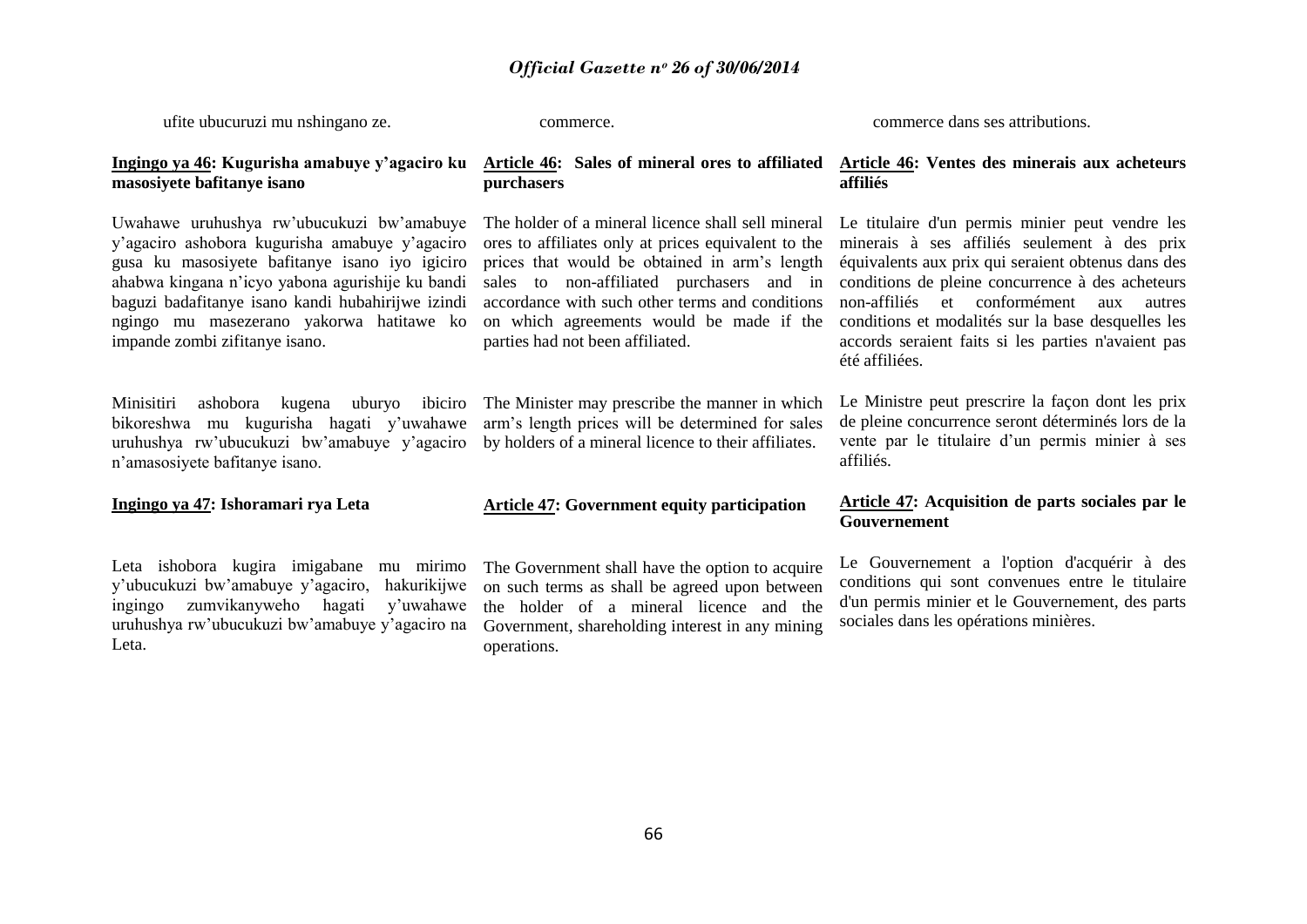| UMUTWE WA IX: INGINGO ZINYURANYE,<br>IZ'INZIBACYUHO N'IZISOZA                                                                                                                                                                                                           | <b>CHAPTER</b><br>IX:<br><b>TRANSITIONAL</b><br><b>AND</b><br><b>FINAL</b><br><b>PROVISIONS</b>                                                                                                                   | MISCELLANEOUS, CHAPITRE IX: DISPOSITIONS DIVERSES,<br><b>TRANSITOIRES ET FINALES</b>                                                                                                                                                      |
|-------------------------------------------------------------------------------------------------------------------------------------------------------------------------------------------------------------------------------------------------------------------------|-------------------------------------------------------------------------------------------------------------------------------------------------------------------------------------------------------------------|-------------------------------------------------------------------------------------------------------------------------------------------------------------------------------------------------------------------------------------------|
| Ingingo ya 48: Gukoresha no guhugura abakozi                                                                                                                                                                                                                            | Article 48: Employment and training of<br>employees                                                                                                                                                               | Article 48: Emploi et formation des ouvriers                                                                                                                                                                                              |
| Uwahawe uruhushya rw'ubucukuzi bw'amabuye<br>y'agaciro n'abo bafitanye amasezerano bagomba<br>kubahiriza ibisabwa n'amategeko agenga umurimo.                                                                                                                           | The holder of a mineral licence and his/her direct<br>shall<br>comply<br>subcontractors<br>with<br>the<br>requirements of applicable labour laws.                                                                 | Le titulaire d'un permis minier et ses sous-traitants<br>directs doivent se conformer aux exigences de la<br>législation du travail.                                                                                                      |
| Uruhushya rw'ubucukuzi bw'amabuye y'agaciro<br>rugomba kugira ingingo zisaba uwaruhawe guha<br>amahugurwa abakozi<br>abongerera<br>ubumenyi<br>bwatuma barangiza neza inshingano zabo.                                                                                  | A mineral licence must include conditions<br>requiring its holder to provide training to<br>employees to enable them to perform well their<br>duties.                                                             | Un permis minier doit comporter des conditions<br>obligeant le titulaire à dispenser des formations<br>aux ouvriers afin de bien s'acquitter de leurs<br>tâches.                                                                          |
| Ingingo ya 49: Amasoko y'ibikoresho n'imirimo<br>iboneka mu gihugu                                                                                                                                                                                                      | <b>Article 49: Procurement of local goods and</b><br>services                                                                                                                                                     | Article 49: Achats des biens et services locaux                                                                                                                                                                                           |
| Nk'uko bisabwa na Minisitiri cyangwa biteganywa<br>mu ruhushya rw'ubucukuzi<br>bw' amabuye<br>y'agaciro, uwahawe uruhushya agomba:                                                                                                                                      | As prescribed by the Minister or as provided for<br>in the conditions to a mineral licence, the holder<br>of a mining licence shall:                                                                              | Tel que prescrit par le Ministre ou tel que prévu<br>dans les conditions d'un permis minier, le titulaire<br>d'un permis minier doit:                                                                                                     |
| $1^{\circ}$<br>guhitamo<br>mbere<br>mbere<br>ba<br>na<br>rwiyemezamirimo b'abanyarwanda mbere<br>y'abandi ku mirimo na serivise igihe cyose<br>ibiciro, ubwiza n'igihe imirimo ikorerwa<br>cyangwa serivise zitangirwa binganya<br>ubwiza n'ibyo abanyamahanga batanga; | give priority to Rwandan contractors for<br>$1^{\circ}$<br>services, provided that the rates, quality<br>and time schedule for delivery are<br>competitive to what is submitted by non-<br>residents contractors; | 1° donner la priorité à des entrepreneurs<br>rwandais pour les services, dans la mesure<br>où les prix, la qualité et le délai de<br>d'exécution sont compétitifs par rapport à<br>ce qui est proposé par des entrepreneurs<br>étrangers; |
| $2^{\circ}$<br>gukoresha mbere na mbere ibikoresho<br>bikorerwa mu Rwanda igihe cyose bifite<br>ubwiza, biboneka ku bwinshi no ku biciro<br>bimwe n'ibikorerwa hanze y'u Rwanda;                                                                                        | 2° give priority to materials and goods<br>produced in Rwanda, so long as they are<br>comparable in quality, quantity, price<br>and delivery to materials and goods                                               | 2° donner la priorité aux matériaux et<br>produits fabriqués au Rwanda, dans la<br>mesure où ils sont comparables en qualité,<br>quantité, et prix et délai de livraison aux                                                              |
|                                                                                                                                                                                                                                                                         | 67                                                                                                                                                                                                                |                                                                                                                                                                                                                                           |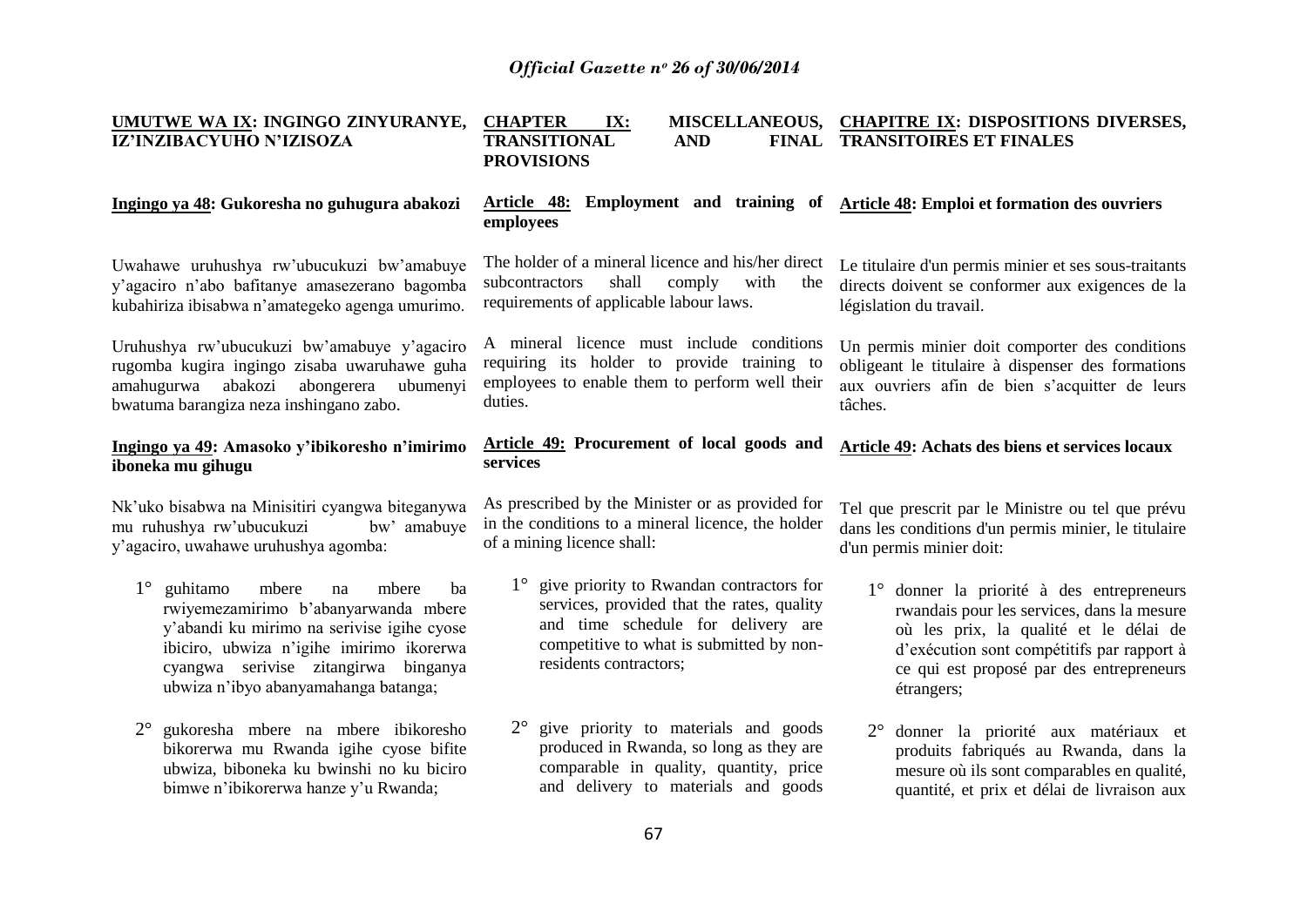produced outside of Rwanda;

3° guha Minisitiri raporo ku gihe cyagenwe ku bijyanye no kubahiriza ibisabwa muri iyi ngingo.

#### **Ingingo ya 50: Kongera agaciro no kubyaza Article 50: Value addition and transformation amabuye y'agaciro ibikoresho birangiye**

Uruhushya rw"ubucukuzi bw"amabuye y"agaciro rushobora guteganya ingingo zisaba uwaruhawe gushakishiriza mu Rwanda uburyo bwo gutunganya no gushongesha amabuye y"agaciro yacukuwe ahatangiwe uruhushya, n"ibindi bikorwa byayahesha agaciro cyangwa bikayabyaza ibikoresho birangiye.

#### **Ingingo ya 51: Amasezerano n'abahawe Article 51: Mining agreements impushya**

Bitanyuranyije n"ibiteganywa n"iri tegeko, Minisitiri ashobora kugirana amasezerano y"ubucukuzi n"abahawe impushya z"ubucukuzi bw"amabuye y"agaciro na za kariyeri mu rwego rwo kunoza uburenganzira n"inshingano by"abahawe izo mpushya.

Ibikubiye mu masezerano bigenwa n"iteka rya Minisitiri.

#### **Ingingo ya 52: Ingingo y'inzibacyuho**

requirements of this article.

3° provide periodic reports to the Minister regarding its compliance with the

A mineral licence may include provisions requiring a holder to explore the feasibility of carrying out inside Rwanda processing and refining of mineral products or other operations that would add value to or transform the mineral products derived from the applicable mining areas.

the Minister may enter into mining agreements with mining and quarry licence holders to perfect the rights and obligations of a holder of a mining

licence or a quarry licence.

by an Order of the Minister.

**Article 52: Transitional provision**

matériaux et produits fabriqués à l'extérieur du Rwanda ;

3° fournir des rapports périodiques au Ministre en ce qui concerne la conformité avec les exigences du présent article.

#### **Article 50: Valeur ajoutée et transformation**

Un permis minier peut inclure des dispositions exigeant du titulaire d'évaluer la faisabilité de traiter et affiner les produits miniers au Rwanda ou d'autres opérations qui ajoutent de la valeur ou la transformation des produits miniers provenant des périmètres miniers.

#### **Article 51: Conventions minières**

Without prejudice to the provisions of this law, Le Ministre peut conclure des accords d"exploitation minière avec les titulaires des permis miniers et de carrières dans le respect des dispositions de la présente loi, pour perfectionner les droits et obligations d'un titulaire d'un permis minier ou de carrière.

> Le contenu de ces accords est déterminé par arrêté du Ministre.

#### **Article 52: Disposition transitoire**

Uruhushya urwo ari rwo rwose rw"ubucukuzi Any mineral licence or quarry permit granted Tout permis minier ou de carrière accordé

The content of the agreement shall be determined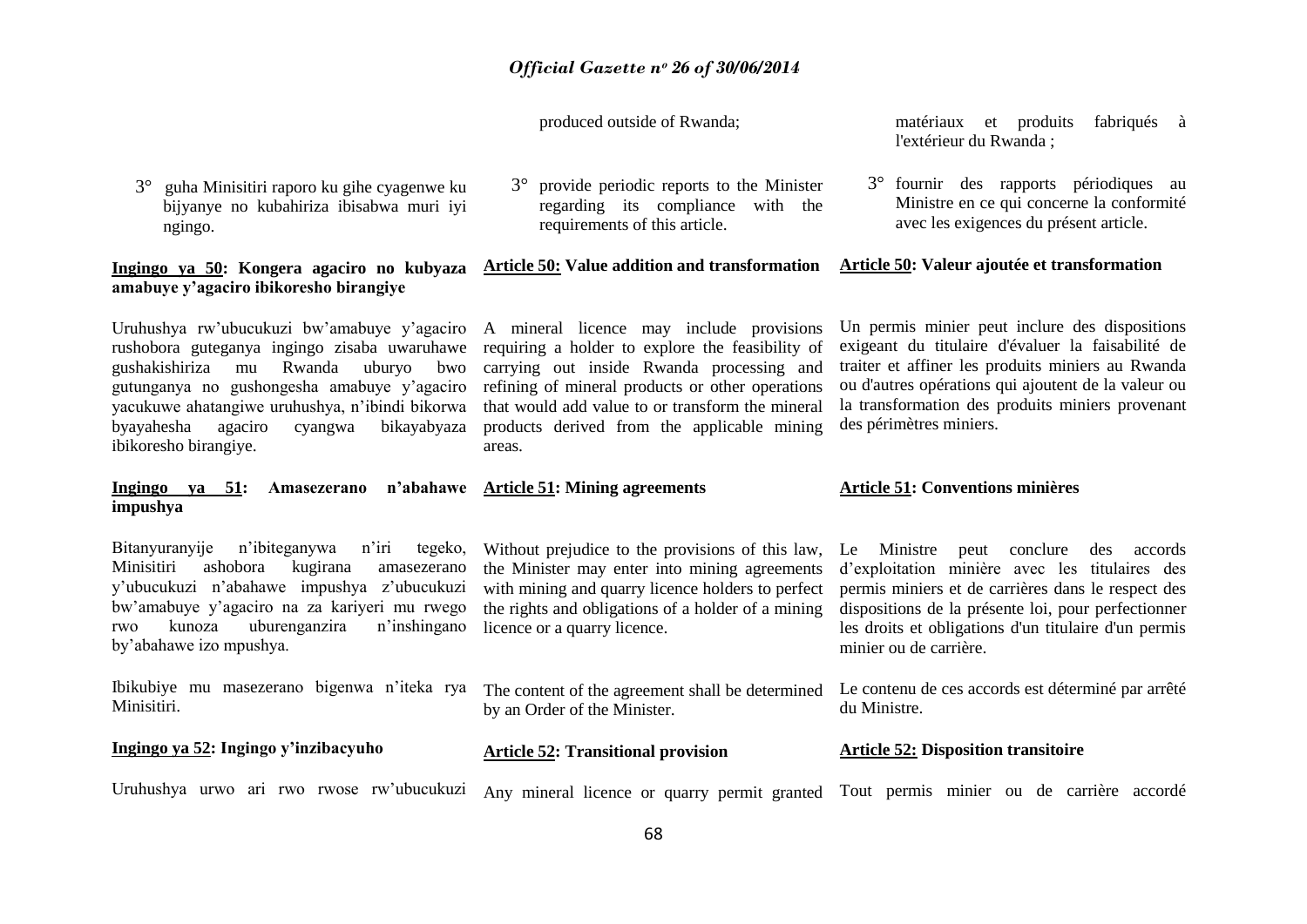| bw'amabuye y'agaciro cyangwa rwa kariyeri<br>rwatanzwe hakurikijwe Itegeko n° 37/2008 ryo<br>kuwa 11/08/2008 rigenga ubucukuzi bw'amabuye<br>y'agaciro na kariyeri rukomeza kugira agaciro<br>karwo kugeza igihe ruteganyirijwe kuzarangirira.                                                                                                                                                                                                                       | under Law n° $37/2008$ of $11/08/2008$ on mining<br>and quarry exploitation shall remain into force<br>until expiration of the period for which it was<br>granted.                                                                                                                                                                                                                                | conformément à la Loi n° 37/2008 du 11/08/2008<br>portant exploitation des mines et des carrières<br>restera valide jusqu'à expiration de la période pour<br>laquelle il a été accordé.                                                                                                                                                                                                                                                                                               |
|----------------------------------------------------------------------------------------------------------------------------------------------------------------------------------------------------------------------------------------------------------------------------------------------------------------------------------------------------------------------------------------------------------------------------------------------------------------------|---------------------------------------------------------------------------------------------------------------------------------------------------------------------------------------------------------------------------------------------------------------------------------------------------------------------------------------------------------------------------------------------------|---------------------------------------------------------------------------------------------------------------------------------------------------------------------------------------------------------------------------------------------------------------------------------------------------------------------------------------------------------------------------------------------------------------------------------------------------------------------------------------|
| Nta ruhushya rw'ubucukuzi bw'amabuye y'agaciro<br>cyangwa rwa kariyeri rwatanzwe mbere y'iri<br>tegeko rushobora kongererwa igihe. Icyakora, iyo<br>uruhushya rw'ubucukuzi bw'amabuye y'agaciro<br>cyangwa rwa kariyeri rwatanzwe mbere y'iri<br>tegeko ruteganya ko rushobora kongererwa igihe,<br>uwaruhawe ashobora, hakurikijwe ibiteganywa<br>n'iri tegeko, guhabwa mbere y'abandi iyo yujuje<br>ibisabwa urundi ruhushya rw'ubwoko bumwe<br>n'urwo asanganywe. | No mineral or quarry licence granted prior to this<br>law shall be extended or renewed. However,<br>where the mineral or quarry licence granted prior<br>to this law provided for a right to apply for a<br>renewal or extension of the licence, the holder<br>thereof may be granted, subject to this law, a<br>similar type of licence on a priority basis if<br>he/she meets the requirements. | Aucun permis minier ou de carrière accordé avant<br>la présente loi ne sera prolongé ou renouvelé.<br>Toutefois, quand un permis minier ou de carrière<br>accordé avant la mise en application de la présente<br>loi prévoit le droit de faire une demande de<br>renouvellement ou de prolongation du permis, le<br>titulaire du permis peut recevoir en priorité, sous<br>réserve des provisions de la présente loi, un même<br>type de permis s'il remplit les conditions requises. |
| Ingingo ya 53: Itegurwa, isuzumwa n'itorwa                                                                                                                                                                                                                                                                                                                                                                                                                           | Article 53: Drafting,<br>consideration<br>and                                                                                                                                                                                                                                                                                                                                                     | Article 53: Initiation, examen et adoption de la                                                                                                                                                                                                                                                                                                                                                                                                                                      |
| by'iri tegeko                                                                                                                                                                                                                                                                                                                                                                                                                                                        | adoption of this Law                                                                                                                                                                                                                                                                                                                                                                              | présente loi                                                                                                                                                                                                                                                                                                                                                                                                                                                                          |
| Iri tegeko ryateguwe mu rurimi rw'Icyongereza,<br>risuzumwa<br>kandi<br>ritorwa<br>rurimi<br>mu<br>rw'Ikinyarwanda.                                                                                                                                                                                                                                                                                                                                                  | This Law was drafted in English, considered and<br>adopted in Kinyarwanda.                                                                                                                                                                                                                                                                                                                        | La présente loi a été initiée en Anglais, examinée<br>et adoptée en Kinyarwanda.                                                                                                                                                                                                                                                                                                                                                                                                      |
| Ingingo ya 54: Ivanwaho ry'itegeko n'ingingo<br>z'amategeko zinyuranijwe n'iri tegeko                                                                                                                                                                                                                                                                                                                                                                                | <b>Article 54: Repealing provision</b>                                                                                                                                                                                                                                                                                                                                                            | <b>Article 54: Disposition abrogatoire</b>                                                                                                                                                                                                                                                                                                                                                                                                                                            |
| Itegeko nº 37/2008 ryo ku wa 11/08/2008 rigenga<br>ubucukuzi bw'amabuye y'agaciro na kariyeri<br>kimwe n'ingingo zose z'amategeko abanziriza iri<br>kandi zinyuranyije na ryo, bivanyweho.                                                                                                                                                                                                                                                                           | Law n <sup>0</sup> 37/2008 of 11/08/2008 on mining and<br>quarry exploitation as well as all prior legal<br>provisions contrary to this Law are hereby<br>repealed.                                                                                                                                                                                                                               | La Loi $n^0$ 37/2008 du 11/08/2008 portant<br>exploitation des mines et carrières, ainsi que<br>toutes les dispositions légales antérieures et<br>contraires à la présente loi, sont abrogées.                                                                                                                                                                                                                                                                                        |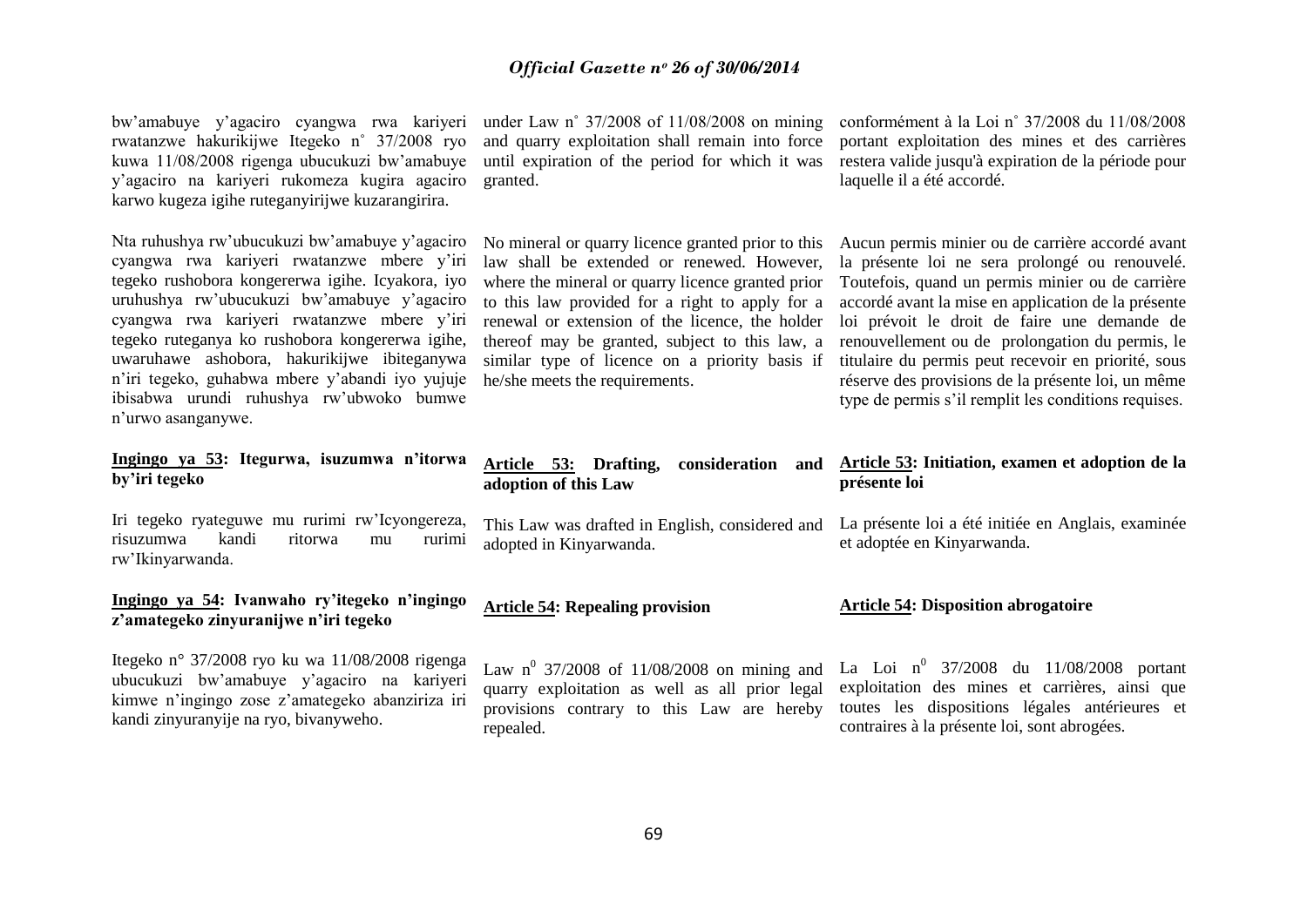| Igihe<br>itegeko<br>ritangira<br>Ingingo ya<br>55:<br>gukurikizwa                                                                                             | <b>Article 55: Commencement</b>                                   | Article 55: Entrée en vigueur                                                                                      |
|---------------------------------------------------------------------------------------------------------------------------------------------------------------|-------------------------------------------------------------------|--------------------------------------------------------------------------------------------------------------------|
| Iri tegeko ritangira gukurikizwa ku munsi This law shall come into force on the date of its<br>ritangarijweho mu Igazeti ya Leta ya Repubulika<br>y'u Rwanda. | publication in the Official Gazette of the<br>Republic of Rwanda. | La présente loi entre en vigueur à la date de sa<br>publication au Journal Officiel de la République<br>du Rwanda. |
| Kigali, ku wa 20/05/2014                                                                                                                                      | Kigali, on 20/05/2014                                             | Kigali, le 20/05/2014                                                                                              |
| $(s\acute{e})$<br><b>KAGAME Paul</b><br>Perezida wa Repubulika                                                                                                | $(s\acute{e})$<br><b>KAGAME Paul</b><br>President of the Republic | $(s\acute{e})$<br><b>KAGAME Paul</b><br>Président de la République                                                 |
| $(s\acute{e})$<br>Dr. HABUMUREMYI Pierre Damien<br>Minisitiri w'Intebe                                                                                        | $(s\acute{e})$<br>Dr. HABUMUREMYI Pierre Damien<br>Prime Minister | $(s\acute{e})$<br>Dr. Pierre Damien HABUMUREMYI<br><b>Premier Ministre</b>                                         |
| Bibonywe kandi bishyizweho Ikirango cya<br>Repubulika:                                                                                                        | Seen and sealed with the Seal of the Republic:                    | Vu et scellé du Sceau de la République:                                                                            |

**(sé) BUSINGYE Johnston** Minisitiri w"Ubutabera/Intumwa Nkuru ya Leta

**(sé) BUSINGYE Johnston** Minister of Justice/Attorney General

**(sé) BUSINGYE Johnston** Ministre de la Justice/Garde des Sceaux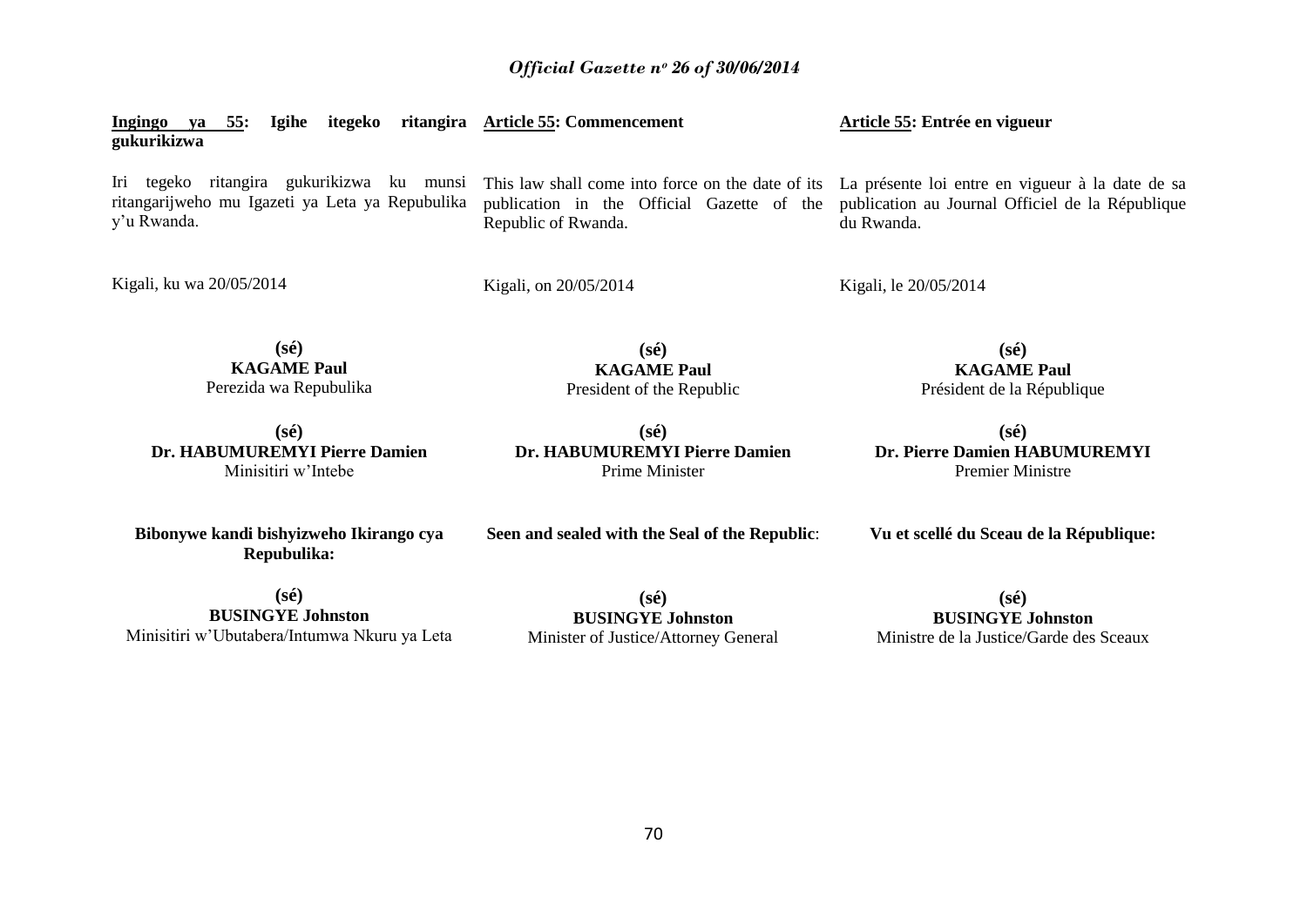#### **ITEGEKO** N°13ter/2014 RYO **21/05/2014 RYEREKEYE IMPUNZI LAW N° 13ter/2014 OF 21/05/2014 RELATING LOI N° 13 ter/ 2014 DU 21/05/2014 TO REFUGEES RELATIVE AUX REFUGIES**

#### **ISHAKIRO**

#### **TABLE OF CONTENTS**

#### **TABLE DES MATIERES**

| <b>UMUTWE</b><br><b>MBERE:</b><br><b>INGINGO</b><br><b>WA</b><br><b>RUSANGE</b>                                                        | <b>CHAPTER ONE: GENERAL PROVISIONS</b>                                                                                                          | <b>DISPOSITIONS</b><br><b>CHAPITRE</b><br><b>PREMIER:</b><br><b>GENERALES</b>                                                            |
|----------------------------------------------------------------------------------------------------------------------------------------|-------------------------------------------------------------------------------------------------------------------------------------------------|------------------------------------------------------------------------------------------------------------------------------------------|
| Ingingo ya mbere: Icyo iri tegeko rigamije                                                                                             | <b>Article One: Purpose of this Law</b>                                                                                                         | Article premier: Objet de la présente loi                                                                                                |
| Ingingo ya 2: Ibisobanuro by'amagambo                                                                                                  | <b>Article 2: Definitions of terms</b>                                                                                                          | <b>Article 2: Définitions des termes</b>                                                                                                 |
| <b>UMUTWE</b><br>WA II:<br><b>ISHYIRWAHO</b><br><b>RYA</b><br>ISHINZWE GUTANGA SITATI<br><b>KOMITE</b><br>Y'UBUHUNZI N'INSHINGANO ZAYO | <b>CHAPTER II: ESTABLISHMENT OF THE</b><br><b>REFUGEE</b><br><b>STATUS</b><br><b>DETERMINATION</b><br><b>COMMITTEE AND ITS RESPONSIBILITIES</b> | <b>CHAPITRE II : CREATION DU COMITE DE</b><br><b>STATUT</b><br><b>RECONNAISSANCE</b><br>DU<br>DE<br><b>REFUGIE ET SES ATTRIBUTIONS</b>   |
| Ingingo ya 3: Ishyirwaho rya Komite Ishinzwe<br><b>Sitati</b><br>y'Ubuhunzi,<br>imiterere<br>Gutanga<br>n'imikorere byayo              | Article 3: Establishment of the Refugee Status<br>Determination Committee, its organisation and<br>functioning                                  | <b>Création</b><br>Comité<br>Article 3:<br>du<br>de<br>Reconnaissance du Statut de Réfugié,<br>son<br>organisation et son fonctionnement |
| Ingingo ya 4: Inshingano za Komite Ishinzwe<br>Gutanga Sitati y'Ubuhunzi                                                               | <b>Article 4: Responsibilities of the Refugee Status</b><br><b>Determination Committee</b>                                                      | <b>Attributions</b><br>Comité<br>Article 4:<br>du<br>de<br>Reconnaissance du Statut de Réfugié                                           |
| <b>Ishinzwe</b><br>Ingingo ya 5: Abagize<br>Komite<br>Gutanga Sitati y'Ubuhunzi                                                        | Article 5: Composition of the Refugee Status<br><b>Determination Committee</b>                                                                  | Article 5: Composition du Comité de<br>Reconnaissance du Statut de Réfugié                                                               |
| Ingingo ya 6: Ibigenerwa abagize Komite<br>Ishinzwe Gutanga Sitati y'Ubuhunzi                                                          | <b>Article 6: Benefits granted to members of the</b><br><b>Refugee Status Determination Committee</b>                                           | Appointements accordés<br><u>Article 6:</u><br>aux<br>membres du Comité de Reconnaissance du<br><b>Statut de Réfugié</b>                 |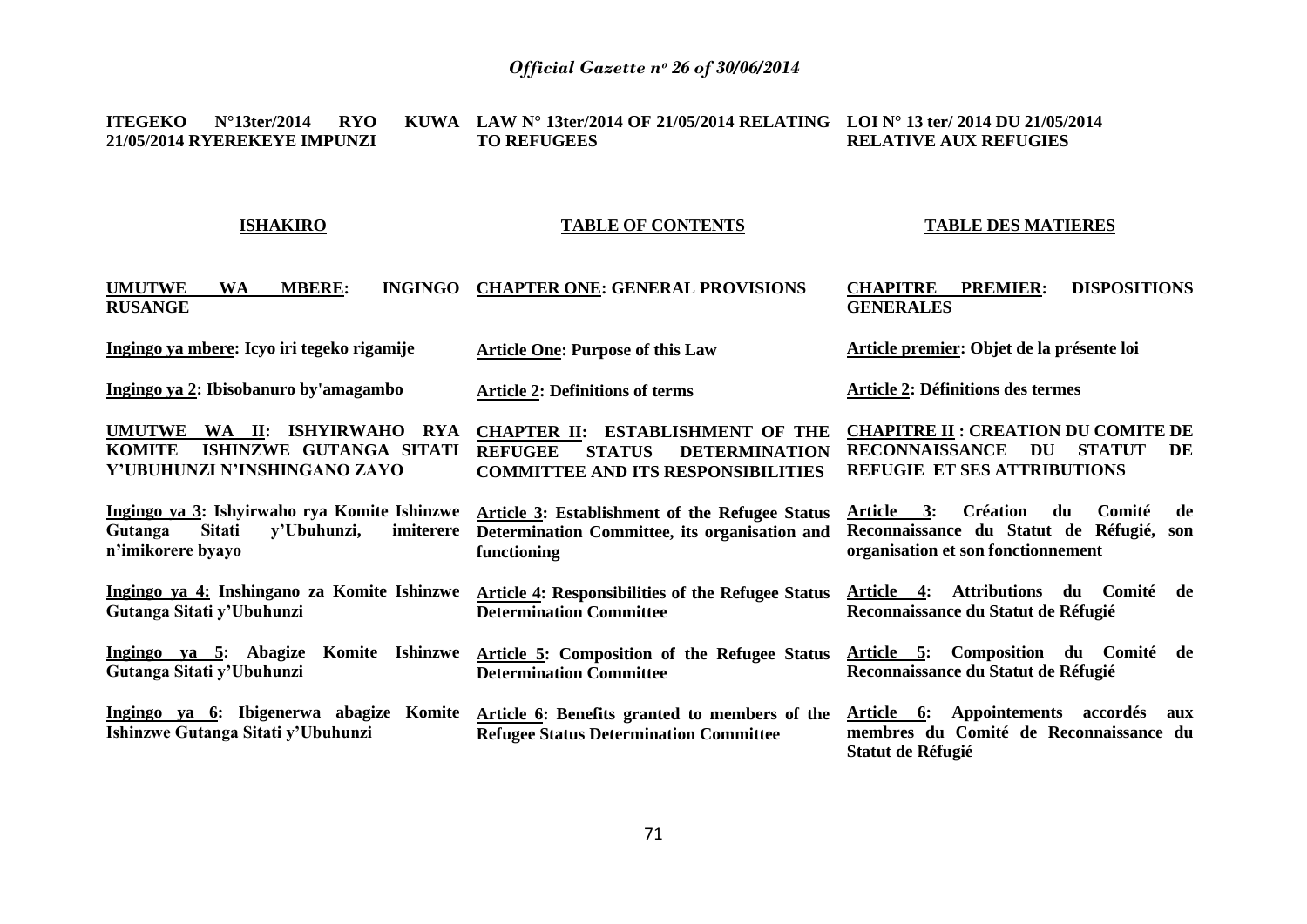| UMUTWE WA III: GUSABA UBUHUNGIRO<br>NA SITATI Y'UBUHUNZI                                                       | <b>CHAPTER</b><br>III:<br><b>FOR</b><br><b>APPLICATION</b><br><b>ASYLUM AND REFUGEE STATUS</b>                                | <b>CHAPITRE III: DEMANDE D'ASILE ET DE</b><br><b>STATUT DE REFUGIE</b>                                                           |
|----------------------------------------------------------------------------------------------------------------|-------------------------------------------------------------------------------------------------------------------------------|----------------------------------------------------------------------------------------------------------------------------------|
| Icyiciro cya mbere: Kwemererwa ubuhungiro                                                                      | <b>Section One: Obtaining asylum</b>                                                                                          | Section première: Obtenir l'asile                                                                                                |
| Ingingo ya 7: Ibishingirwaho mu kwemererwa Article 7: Requirements for obtaining asylum<br>ubuhungiro          |                                                                                                                               | Article 7: Conditions d'obtention de l'asile                                                                                     |
| Gusaba guhabwa<br><u>Icyiciro cya 2:</u><br>v'ubuhunzi                                                         | sitati Section 2: Application for refugee status                                                                              | Section 2: Demande de statut de réfugié                                                                                          |
| Ingingo ya<br>Gusaba<br>guhabwa<br>8:<br>sitati<br>y'ubuhunzi                                                  | <b>Article 8: Application for refugee status</b>                                                                              | Article 8: Demande de statut de réfugié                                                                                          |
| Ingingo ya 9: Icyemezo cya Komite Ishinzwe<br>Gutanga Sitati y'Ubuhunzi                                        | Article 9: Decision of the Refugee Status<br><b>Determination Committee</b>                                                   | Comité<br>9:<br><b>Décision</b><br>du<br>de<br><b>Article</b><br>Reconnaissance du Statut de Réfugié                             |
| Ingingo ya 10: Kumenyesha usaba sitati<br>y'ubuhunzi icyemezo cya Komite Ishinzwe<br>Gutanga Sitati y'Ubuhunzi | Article 10: Notifying the refugee status<br>applicant of the decision of the Refugee Status<br><b>Determination Committee</b> | Article 10: Notification au demandeur du<br>statut de réfugié de la décision du Comité de<br>Reconnaissance du Statut de Réfugié |
| Ingingo ya 11: Gutakamba k'usaba sitati<br>y'ubuhunzi                                                          | Article 11: Appeal by a refugee status applicant                                                                              | <b>Article 11: Recours par le demandeur du statut</b><br>de réfugié                                                              |
| Ingingo ya 12: Icyangombwa gihabwa uwahawe<br>sitati y'ubuhunzi                                                | Article 12: Identity document issued to the<br>person granted refugee status                                                  | Article 12: Document d'identité délivré à la<br>personne ayant obtenu le statut de réfugié                                       |
| Ingingo ya 13: Gutanga sitati y'ubuhunzi ku<br>bantu bahunze mu kivunge                                        | <b>Article 13: Granting refugee status to refugees</b><br>in mass influx situations                                           | Article 13: Octroi du statut de réfugié aux<br>personnes ayant fui en masse                                                      |
| Icyiciro cya 3: Ukutemererwa sitati y'ubuhunzi                                                                 | Section 3:<br>Rejection<br>of<br>refugee<br>status<br>application                                                             | Section 3: Rejet de la demande du statut de<br>réfugié                                                                           |
| Ingingo ya 14: Umuntu utemererwa sitati                                                                        | Article 14: A person ineligible for refugee status                                                                            | Article 14: Personne inéligible au statut de                                                                                     |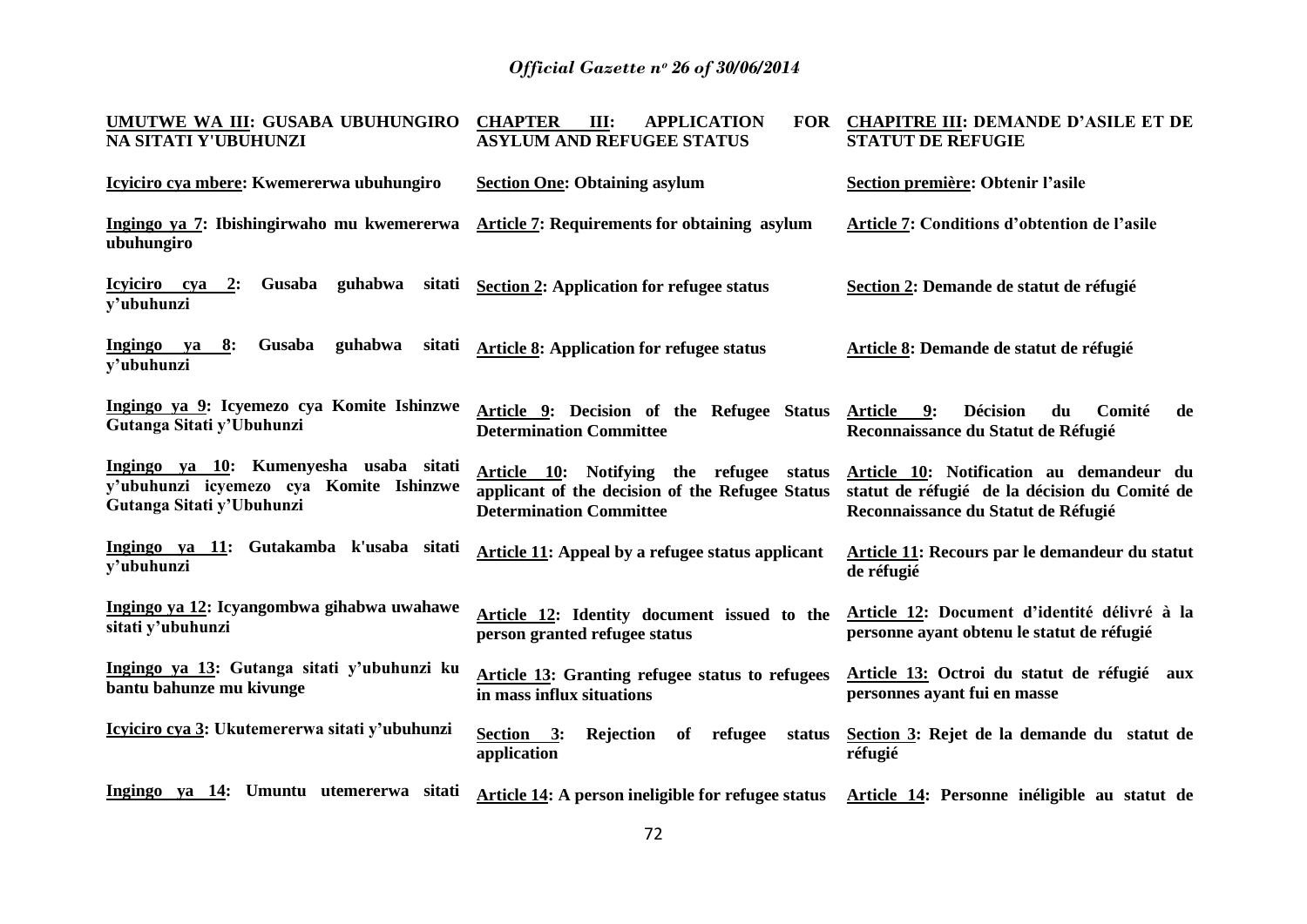| y'ubuhunzi                                                                       |                                                                                                             | réfugié                                                                       |
|----------------------------------------------------------------------------------|-------------------------------------------------------------------------------------------------------------|-------------------------------------------------------------------------------|
| Ingingo ya 15: Ingaruka zo kutemererwa sitati<br>v'ubuhunzi                      | Article 15: Consequences of being denied<br>refugee status                                                  | Article 15: Conséquences de se voir refuser le<br>statut de refugié           |
| Icyiciro cya 4: Kwamburwa no kurangira kwa<br>sitati y' ubuhunzi                 | Section 4: Revocation and cessation of refugee<br>status                                                    | Section 4: Révocation et cessation du statut de<br>réfugié                    |
| Ingingo ya 16: Kwamburwa sitati y'ubuhunzi                                       | <b>Article 16: Revocation of refugee status</b>                                                             | <b>Article 16 : Révocation du statut de réfugié</b>                           |
| Ingingo ya 17: Kurangira kwa sitati y'ubuhunzi                                   | <b>Article 17: Cessation of refugee status</b>                                                              | Article 17: Cessation du statut de réfugié                                    |
| <b>UBURENGANZIRA</b><br>UMUTWE WA IV:<br>N'INSHINGANO BY'IMPUNZI                 | <b>CHAPTER IV: RIGHTS AND OBLIGATIONS</b><br><b>OF REFUGEES</b>                                             | <b>CHAPITRE IV: DROITS ET DEVOIRS DES</b><br><b>REFUGIES</b>                  |
| Icyiciro cya mbere: Uburenganzira bw'impunzi                                     | <b>Section One: Rights of refugees</b>                                                                      | Section première: Droits des réfugiés                                         |
| Ingingo ya 18: Uburenganzira bw'impunzi<br>buteganywa mu Masezerano Mpuzamahanga | Article 18: Rights of refugees provided for by<br>international instruments                                 | Article 18 : Droits des réfugiés prévus par les<br>instruments internationaux |
| Ingingo ya 19: Guha ubwenegihugu impunzi                                         | <b>Article 19: Naturalization of a refugee</b>                                                              | <b>Article 19: Naturalisation d'un réfugié</b>                                |
| Ingingo ya 20: Ishyingirwa ry'impunzi                                            | <b>Article 20: Marriage of refugees</b>                                                                     | <b>Article 20: Mariage des réfugiés</b>                                       |
| Ingingo ya 21: Ihame ryo kutirukanwa                                             | <b>Article 21: Principle of no-refoulement</b>                                                              | <b>Article 21: Principe de non-refoulement</b>                                |
| Icyiciro cya 2: Inshingano z'impunzi                                             | <b>Section 2: Obligations of refugees</b>                                                                   | Section 2: Devoirs des réfugiés                                               |
| Ingingo ya 22: Inshingano yo kubahiriza<br>amategeko u Rwanda rugenderaho        | Article 22: Obligation to comply with laws in<br>force in Rwanda                                            | Article 22: Devoir de respecter les lois<br>en<br>vigueur au Rwanda           |
| <b>UMUTWE WA V: INKAMBI N'IMICUNGIRE</b><br><b>YAZO</b>                          | <b>CHAPTER</b><br><b>REFUGEE</b><br><b>CAMPS</b><br><b>AND</b><br>$\mathbf{V}$ :<br><b>THEIR MANAGEMENT</b> | <b>CHAPITRE V: CAMPS DE REFUGIES ET</b><br><b>LEUR GESTION</b>                |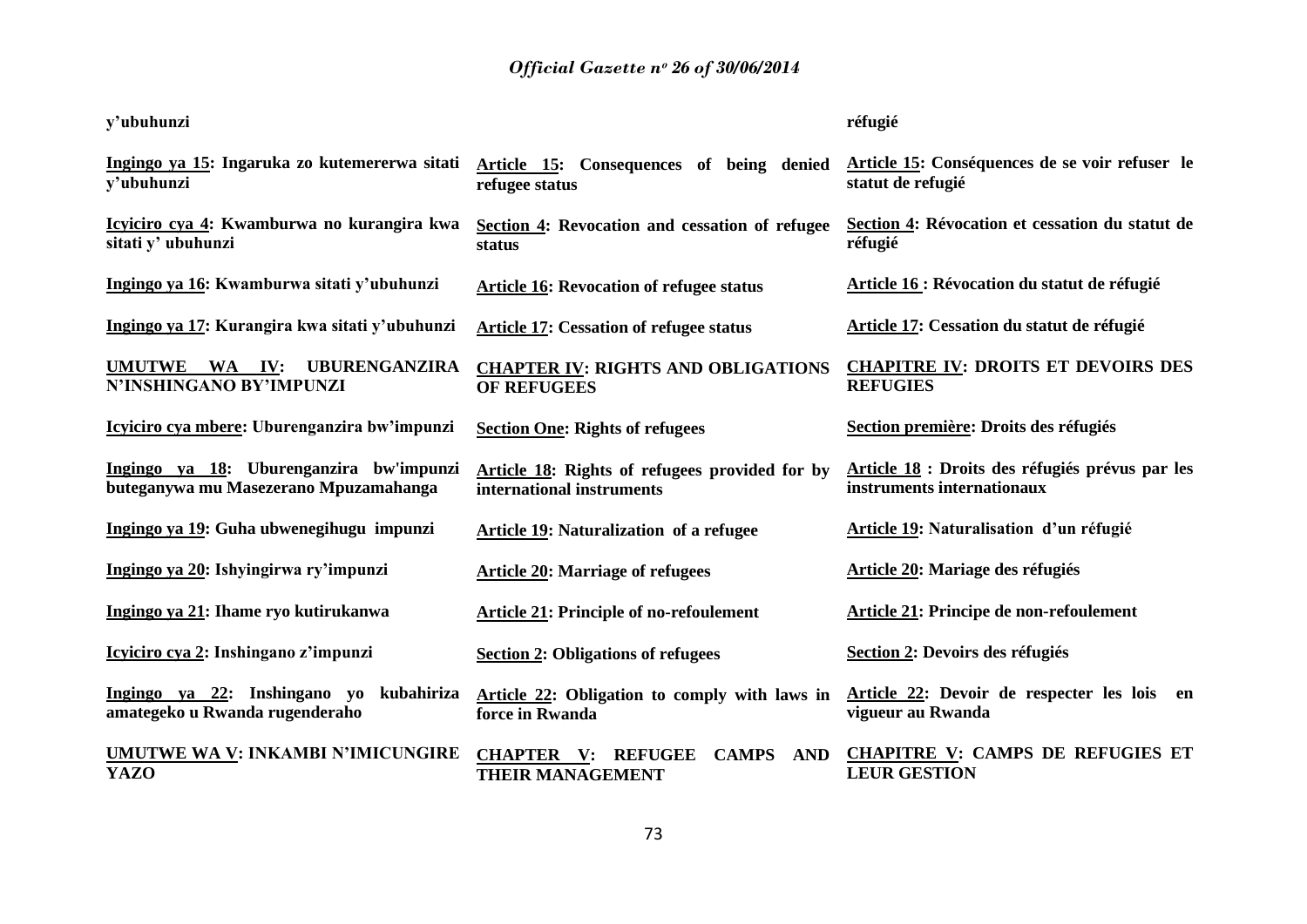| usaba ubuhungiro                                                                                        | Ingingo ya 23: Ahatuzwa impunzi n'umuntu Article 23: Place of settlement of a refugee and Article 23: Lieu d'installation d'un réfugié et<br>of an asylum seeker | d'un demandeur d'asile                                                                                                                |
|---------------------------------------------------------------------------------------------------------|------------------------------------------------------------------------------------------------------------------------------------------------------------------|---------------------------------------------------------------------------------------------------------------------------------------|
| Ingingo ya 24: Ahashyirwa inkambi n'uburyo<br>bwo gutuza impunzi                                        | Article 24: Location of camps and modalities Article 24: Emplacement des camps et<br>for refugee settlement                                                      | modalités d'installation des réfugiés                                                                                                 |
| Ingingo ya 25: Uburyo bwo gutura no kwimuka<br>mu nkambi                                                | Article 25: Modalities for staying in and<br>relocating from a camp                                                                                              | Article 25: Modalités suivies pour demeurer<br>dans un camp et déménager d'un camp                                                    |
| Imikoranire<br>Ingingo ya<br>26:<br>Leta<br>ya<br>n'abafatanyabikorwa bafasha impunzi ziri mu<br>nkambi | <b>Article 26: Cooperation between Government</b><br>and partners providing assistance to refugees<br>in camps                                                   | <b>Article 26: Coopération entre le Gouvernement</b><br>et les partenaires portant assistance aux<br>réfugiés dans les camps          |
| UMUTWE WA VI : GUSHAKIRA IMPUNZI<br><b>IBISUBIZO BIRAMBYE</b>                                           | <b>CHAPTER VI: QUEST FOR DURABLE</b><br><b>SOLUTIONS FOR REFUGEES</b>                                                                                            | <b>CHAPITRE</b><br><b>RECHERCHE</b><br>VI:<br><b>DES</b><br><b>SOLUTIONS</b><br><b>DURABLES POUR</b><br><b>DES</b><br><b>REFUGIES</b> |
| Ingingo ya 27: Uburyo bwo gushakira impunzi<br>ibisubizo birambye                                       | Article 27: Modalities for quest for durable<br>solutions for refugees                                                                                           | Article 27: Modalités de recherche des<br>solutions durables pour les réfugiés                                                        |
| UMUTWE WA VII : INGINGO ZISOZA                                                                          | <b>CHAPTER VII: FINAL PROVISIONS</b>                                                                                                                             | <b>CHAPITRE VII: DISPOSITIONS FINALES</b>                                                                                             |
| Ingingo ya 28: Agaciro k'ibikorwa byakozwe                                                              | <b>Article 28: Validity of acts performed</b>                                                                                                                    | Article 28: Validité des actes accomplis                                                                                              |
| Ingingo ya 29: Itegurwa, isuzumwa n'itorwa<br>ry'iri tegeko                                             | Article 29: Drafting, consideration and<br>adoption of this Law                                                                                                  | Article 29: Initiation, examen et adoption de la<br>présente loi                                                                      |
| Ingingo ya 30: Ivanwaho ry'itegeko n'ingingo<br>z'amategeko zinyuranyije n'iri tegeko                   | <b>Article 30: Repealing provision</b>                                                                                                                           | <b>Article 30: Disposition abrogatoire</b>                                                                                            |
| 31: Igihe<br>Ingingo ya<br>itegeko<br>ritangira<br>gukurikizwa                                          | <b>Article 31: Commencement</b>                                                                                                                                  | Article 31: Entrée en vigueur                                                                                                         |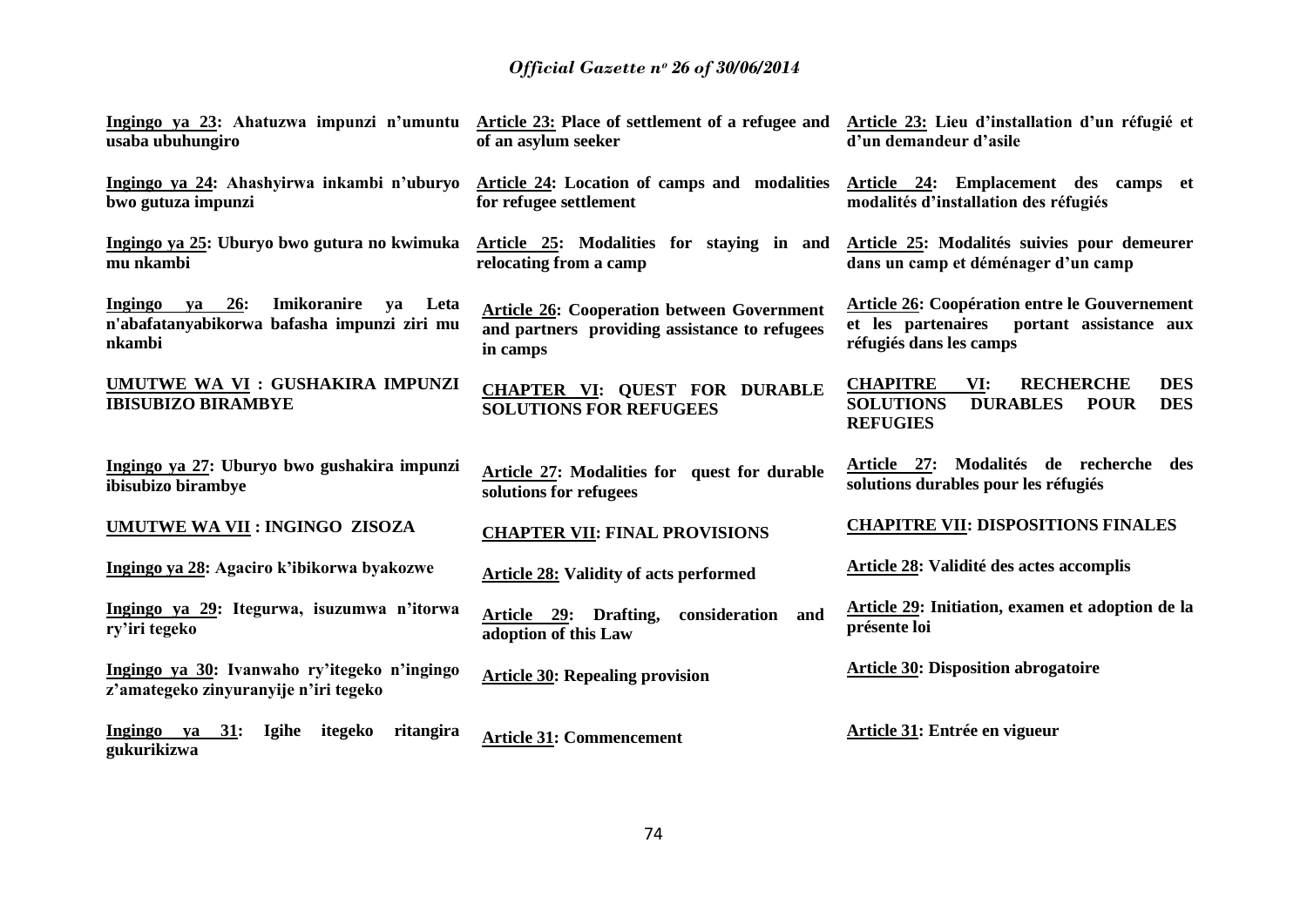|                                     |  | ITEGEKO $N^{\circ}13$ ter/2014 RYO KUWA LAW $N^{\circ}13$ ter/ 2014 OF 21/05/2014 RELATING LOI $N^{\circ}$ 13 ter/ 2014 DU 21/05/2014 |                              |
|-------------------------------------|--|---------------------------------------------------------------------------------------------------------------------------------------|------------------------------|
| <b>21/05/2014 RYEREKEYE IMPUNZI</b> |  | <b>TO REFUGEES</b>                                                                                                                    | <b>RELATIVE AUX REFUGIES</b> |

**Twebwe, KAGAME Paul,**  Perezida wa Repubulika;

**RWANDA**

**ITEGEKO RITEYE RITYA** 

**We, KAGAME Paul,** President of the Republic; **Nous, KAGAME Paul,** Président de la République;

**INTEKO ISHINGA AMATEGEKO YEMEJE, THE PARLIAMENT HAS ADOPTED AND LE PARLEMENT A ADOPTE ET NOUS NONE NATWE DUHAMIJE, DUTANGAJE WE SANCTION, PROMULGATE THE SANCTIONNONS, PROMULGUONS LA LOI DUTEGETSE KO RYANDIKWA MU PUBLISHED IN THE OFFICIAL GAZETTE QU'ELLE SOIT PUBLIEE AU JOURNAL IGAZETI YA LETA YA REPUBULIKA Y'U OF THE REPUBLIC OF RWANDA FOLLOWING LAW AND ORDER IT BE DONT LA TENEUR SUIT ET ORDONNONS** 

**OFFICIEL DE LA REPUBLIQUE DU RWANDA**

| <b>INTEKO ISHINGA AMATEGEKO:</b>                                                                                                                                                                                                                                                                  | <b>THE PARLIAMENT:</b>                                                                                                                                                                              | <b>LE PARLEMENT:</b>                                                                                                                                                                                     |
|---------------------------------------------------------------------------------------------------------------------------------------------------------------------------------------------------------------------------------------------------------------------------------------------------|-----------------------------------------------------------------------------------------------------------------------------------------------------------------------------------------------------|----------------------------------------------------------------------------------------------------------------------------------------------------------------------------------------------------------|
| Umutwe w'Abadepite, mu nama yawo yo ku wa 01<br>Mata 2014;                                                                                                                                                                                                                                        | The Chamber of Deputies, in its session of 01<br>April 2014;                                                                                                                                        | La Chambre des Députés en sa séance du 01 avril<br>2014;                                                                                                                                                 |
| Umutwe wa Sena, mu nama yawo yo ku wa 31<br>Werurwe 2014;                                                                                                                                                                                                                                         | The Senate, in its session of 31 March 2014;                                                                                                                                                        | Le Sénat, en sa séance du 31 mars 2014;                                                                                                                                                                  |
| Ishingiye ku Itegeko Nshinga rya Repubulika y'u<br>Rwanda ryo ku wa 04 Kamena 2003 nk'uko<br>ryavuguruwe kugeza ubu, cyane cyane mu ngingo<br>zaryo, iya 25, iya 62, iya 66, iya 67, iya 88, iya 89,<br>iya 90, iya 92, iya 93, iya 95, iya 108, iya 118, iya<br>121, iya 189, iya 190 n'iya 201; | Pursuant to the Constitution of the Republic of<br>Rwanda of 04 June 2003 as amended to date,<br>especially in articles 25, 62, 66, 67, 88, 89, 90, 92,<br>93, 95, 108, 118, 121, 189, 190 and 201; | Vu la Constitution de la République du Rwanda<br>du 04 juin 2003 telle que révisée à ce jour,<br>spécialement en ses articles 25, 62, 66, 67, 88, 89,<br>90, 92, 93, 95, 108, 118, 121, 189, 190 et 201; |
| Ishingiye<br>Mpuzamahanga<br>Masezerano<br>ku<br>yerekeye umubano hagati y'ibihugu yashyiriweho<br>umukono i Viyena ku wa 18 Mata 1961 yemerewe<br>gukurikizwa na Repubulika y'u Rwanda n'Itegeko                                                                                                 | Pursuant to the Convention on Diplomatic<br>Relations signed at Vienna on 18 April 1961, to<br>which Rwanda accessed by the Law of 17 February<br>1964;                                             | Vu la Convention sur les relations diplomatiques<br>signée à Vienne le 18 avril 1961, à laquelle le<br>Rwanda a adhéré par la Loi du 17 février 1964 ;                                                   |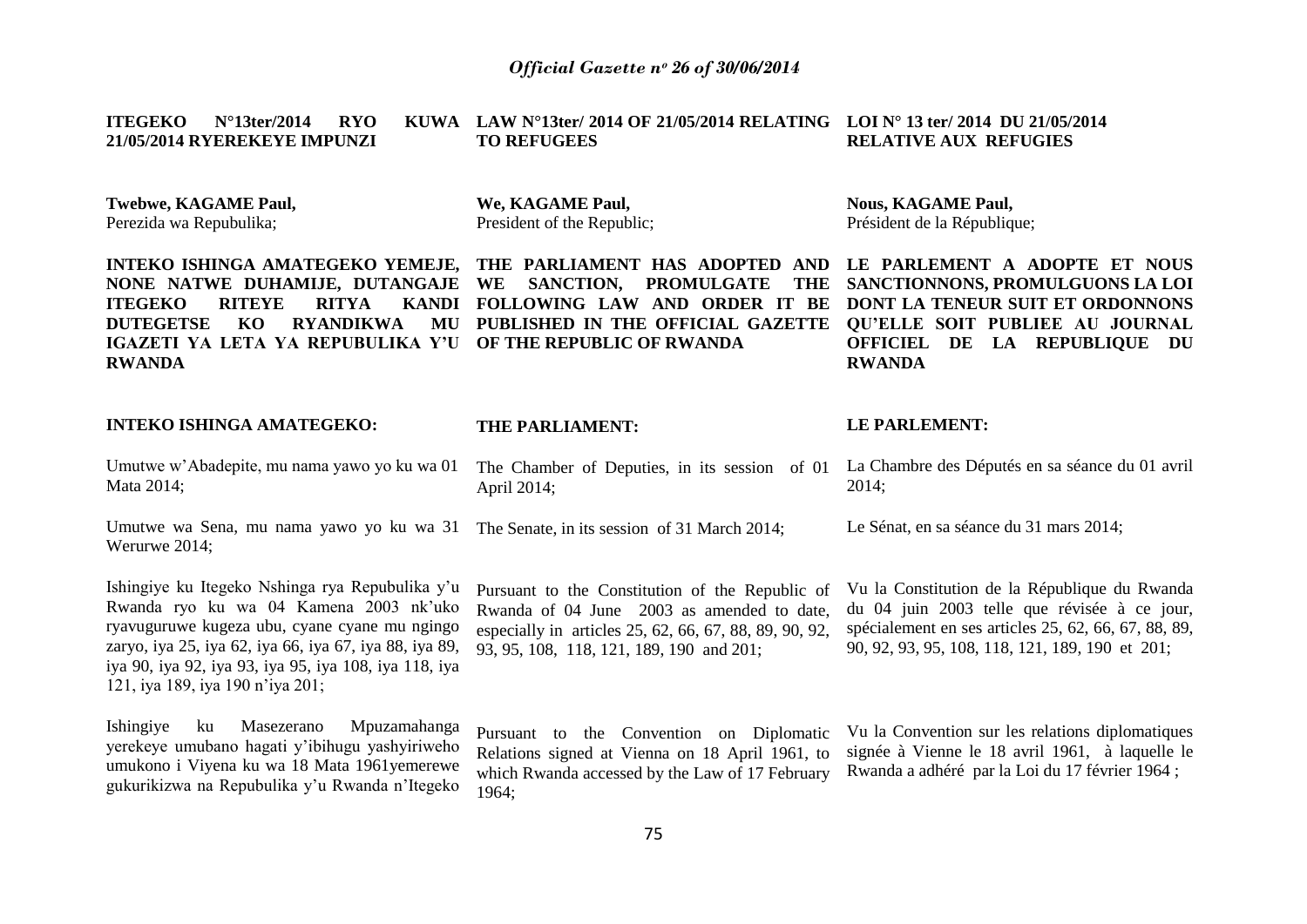ryo ku wa 17 Gashyantare 1964;

Ishingiye ku Masezerano Mpuzamahanga yerekeye impunzi yashyiriweho umukono i Genève ku wa 28 Nyakanga 1951, yemerewe gukurikizwa na Repubulika y"u Rwanda n"Itegeko-Teka nº 29/79 ryo ku wa 22 Ukwakira 1979, ryemejwe n"Itegeko nº 01/82 ryo ku wa 26 Mutarama 1982;

Ishingiye ku Masezerano y"Ingereka yo ku wa 31 Mutarama 1967 yerekeye impunzi yemerewe gukurikizwa na Repubulika y"u Rwanda n"Itegeko-Teka nº 29/79 ryo ku wa 22 Ukwakira 1979, ryemejwe n"Itegeko nº 01/82 ryo kuwa 26 Mutarama 1982;

Ishingiye ku Masezerano y"Umuryango w"Ubumwe bw"Afurika yo ku wa 10 Nzeri 1969 agenga ibibazo byihariye by"impunzi muri Afurika yemerewe gukurikizwa na Repubulika y"u Rwanda n"Itegeko-Teka nº 30/79 ryo ku wa 22 Ukwakira 1979, ryemejwe n"Itegeko nº 01/82 ryo ku wa 26 Mutarama 1982;

Ishingiye ku Itegeko Ngenga n° 30/2008 ryo ku wa 25/07/2008 ryerekeye ubwenegihugu Nyarwanda;

Isubiye ku Itegeko nº 34/2001 ryo ku wa 05/07/2001 ryerekeye impunzi nk'uko ryahinduwe kandi ryujujwe kugeza ubu;

Pursuant to the Convention relating to the Status of Refugees signed in Geneva on 28 July 1951, to which Rwanda accessed by Decree-Law n° 29/79 26 January 1982;

Pursuant to the Protocol of 31 January 1967 relating to the Status of Refugees, to which Rwanda accessed by Decree-Law n°29/79 of 22 October 1979 confirmed by Law n°01/82 of 26 confirmé par la Loi n°01/82 du 26 janvier 1982 ; January 1982;

of 22 October 1979 confirmed by Law n° 01/82 of n°29/79 du 22 octobre 1979 confirmé par la Loi Vu la Convention Internationale relative au statut des réfugiés signée à Genève le 28 juillet 1951, à laquelle le Rwanda a adhéré par le Décret-Loi n° 01/82 du 26 janvier 1982 ;

> Vu le Protocole du 31 janvier 1967 relatif au statut des réfugiés, auquel le Rwanda a adhéré par le Décret-Loi n°29/79 du 22 octobre 1979

Pursuant to the Organization of African Unity"s Convention of 10 September 1969 governing the Specific Aspects of Refugee Problems in Africa, to which Rwanda accessed by Decree-Law n°30/79 of 22 October 1979 confirmed by Law n°01/82 of 26 January 1982;

Pursuant to Organic Law n°30/2008 of 25/07/2008 relating to Rwandan nationality;

Having reviewed Law nº 34/2001 of 05/07/2001 to date;

Afrique, à laquelle le Rwanda a adhéré par le Décret-Loi n°30/79 du 22 octobre 1979 confirmé par la Loi n°01/82 du 26 janvier 1982 ;

Vu la Convention de l"Organisation de l"Unité Africaine du 10 septembre 1969 régissant les aspects propres aux problèmes des réfugiés en

Vu la Loi Organique n°30/2008 du 25/07/2008 portant code de la nationalité rwandaise ;

relating to refugees as modified and complemented réfugiés telle que modifiée et complétée à ce jour ; Revu la Loi nº 34/2001 du 07/05/2001 sur les

**YEMEJE:**

**ADOPTS:**

**ADOPTE:**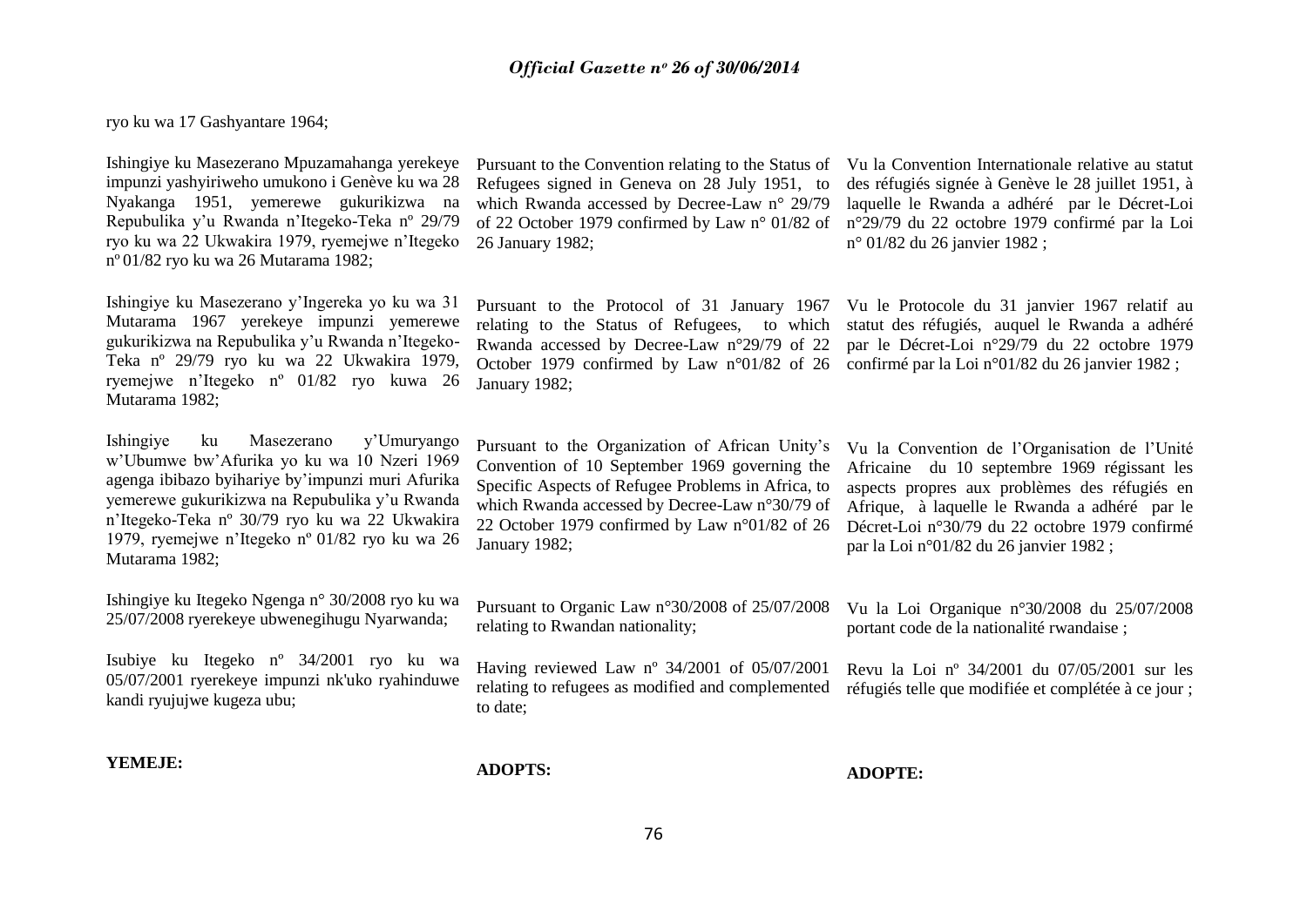### **UMUTWE WA MBERE: INGINGO CHAPTER ONE: GENERAL PROVISIONS RUSANGE**

### **Ingingo ya mbere: Icyo iri tegeko rigamije**

Iri tegeko rigenga impunzi ziri mu Rwanda n"abasaba ubuhungiro mu Rwanda.

### **Ingingo ya 2: Ibisobanuro by'amagambo**

Muri iri tegeko amagambo akurikira afite ibisobanuro bikurikira:

- 1° **impunzi:** umuntu wemerewe ubuhungiro<br>hakurikiiwe iri tegeko n'amasezerano hakurikiiwe iri mpuzamahanga yerekeye impunzi yashyizweho umukono na Leta y"u Rwanda;
- 2° **usaba ubuhungiro:** umuntu usaba kwemerwa nk' impunzi mu Rwanda;
- 3° **Minisitiri:** Minisitiri ufite impunzi mu nshingano ze;
- 4° **Minisiteri:** Minisiteri ifite impunzi mu nshingano zayo;
- 5° **ubutaka bw'u Rwanda:** ubusesure bw"ubutaka, inzuzi, ibiyaga,ikirere bya Repubulika y"u Rwanda na Ambasade z"u Rwanda.

### **Article One: Purpose of this Law**

This Law governs refugees and asylum seekers in Rwanda.

### **Article 2: Definitions of terms**

- For the purpose of this Law, the following terms shall have the following meanings:
- 1° **refugee:** a person who has been granted asylum in accordance with this law and international instruments relating to the status of refugees ratified by Rwanda;
- 2° **asylum seeker:** a person applying for refugee status in Rwanda;
- 3° **Minister:** the Minister in charge of refugees;
- 4° **Ministry:** the Ministry in charge of refugees;
- 5° **Rwandan territory**: land, rivers, lakes and air space within the boundaries of the Republic of Rwanda and Rwandan Embassies.

### **CHAPITRE PREMIER: DISPOSITIONS GENERALES**

### **Article premier: Objet de la présente loi**

La présente loi régit les réfugiés et les demandeurs d"asile au Rwanda.

### **Article 2: Définitions des termes**

Aux fins de la présente loi, les termes repris ciaprès ont les significations suivantes:

- 1° **réfugié:** personne dont l"asile a été accordé conformément à la présente loi et aux instruments internationaux relatifs au statut des réfugiés ratifiés par le Rwanda;
- 2° **demandeur d'asile :** personne qui sollicite le statut de réfugié au Rwanda ;
- 3° **Ministre :** Ministre ayant les réfugiés dans ses attributions ;
- 4° **Ministère:** Ministère ayant les réfugiés dans ses attributions ;
- 5° **territoire rwandais** : espace terrestre, fluvial, lacustre, aérien compris dans les limites des frontières de la République du Rwanda et les Ambassades du Rwanda.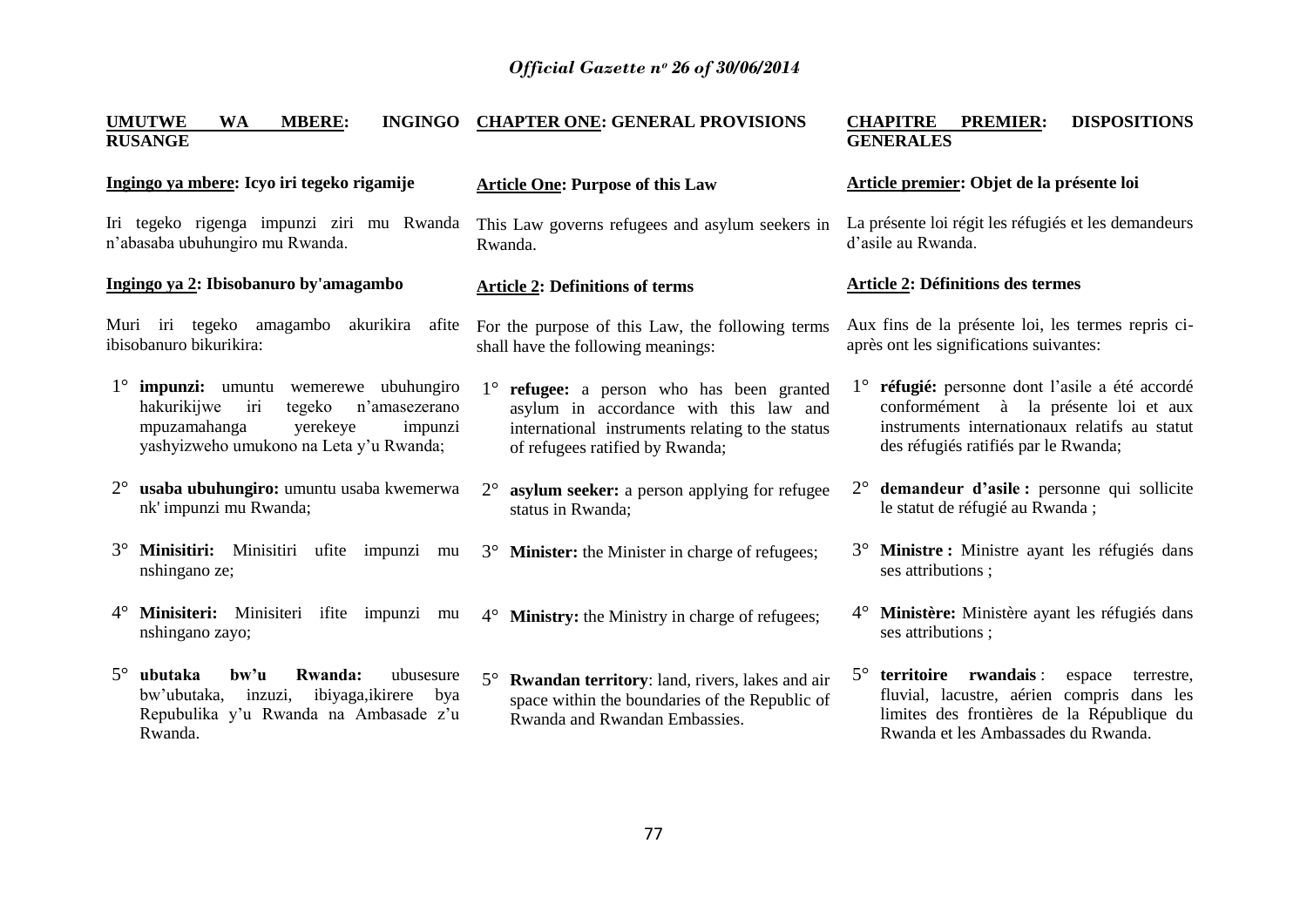| <b>UMUTWE</b><br>WA II: ISHYIRWAHO RYA<br>ISHINZWE GUTANGA SITATI<br><b>KOMITE</b><br>Y'UBUHUNZI N'INSHINGANO ZAYO        | <b>CHAPTER II:</b><br><b>ESTABLISHMENT OF THE</b><br><b>STATUS</b><br><b>REFUGEE</b><br><b>DETERMINATION</b><br><b>COMMITTEE AND ITS RESPONSIBILITIES</b> | <b>CHAPITRE II : CREATION DU COMITE DE</b><br><b>RECONNAISSANCE</b><br><b>DU</b><br><b>STATUT</b><br>DE<br><b>REFUGIE ET SES ATTRIBUTIONS</b> |
|---------------------------------------------------------------------------------------------------------------------------|-----------------------------------------------------------------------------------------------------------------------------------------------------------|-----------------------------------------------------------------------------------------------------------------------------------------------|
| Ingingo ya 3: Ishyirwaho rya Komite Ishinzwe<br><b>Sitati</b><br>y'Ubuhunzi,<br>imiterere<br>Gutanga<br>n'imikorere byayo | Article 3: Establishment of the Refugee Status<br>Determination Committee, its organisation and<br>functioning                                            | Article 3:<br><b>Création</b><br>du<br>Comité<br>de<br>Reconnaissance du Statut de Réfugié, son<br>organisation et son fonctionnement         |
| Hashyizweho Komite Ishinzwe Gutanga Sitati There is hereby established a Refugee Status<br>y'Ubuhunzi.                    | Determination Committee.                                                                                                                                  | Il est créé un Comité de Reconnaissance du Statut<br>de Réfugié.                                                                              |
| Iteka rya Minisitiri w'Intebe rigena imiterere<br>n'imikorere byayo.                                                      | A Prime Minister's Order shall determine its<br>organization and functioning.                                                                             | Un arrêté du Premier Ministre détermine son<br>organisation et son fonctionnement.                                                            |
| Ingingo ya 4: Inshingano za Komite Ishinzwe<br>Gutanga Sitati y'Ubuhunzi                                                  | <b>Article 4: Responsibilities of the Refugee Status</b><br><b>Determination Committee</b>                                                                | Attributions du<br>Article 4:<br>Comité<br>de<br>Reconnaissance du Statut de Réfugié                                                          |
| Komite Ishinzwe Gutanga Sitati y'Ubuhunzi ifite                                                                           | The Refugee Status Determination Committee shall Le Comité de Reconnaissance du Statut de                                                                 |                                                                                                                                               |
| inshingano zikurikira:                                                                                                    | have the following responsibilities:                                                                                                                      | Réfugié a les attributions suivantes :                                                                                                        |
| $1^\circ$ gusuzuma<br>inyandiko<br>z'abasaba<br>sitati<br>v'ubuhunzi<br>Rwanda no<br>kuzifataho<br>mu<br>ibyemezo;        | $1^{\circ}$ to consider and decide on asylum applications<br>made by those applying for refugee status in<br>Rwanda;                                      | $1^{\circ}$ examiner les dossiers de ceux qui demandent<br>le statut de réfugié<br>au Rwanda et s'y<br>prononcer;                             |
| kwambura sitati y'ubuhunzi hashingiwe ku<br>$2^{\circ}$<br>biteganywa n'iri tegeko;                                       | to revoke refugee status in accordance with<br>$2^{\circ}$<br>the provisions of this Law;                                                                 | 2° révoquer le statut de réfugié en vertu des<br>dispositions de la présente loi;                                                             |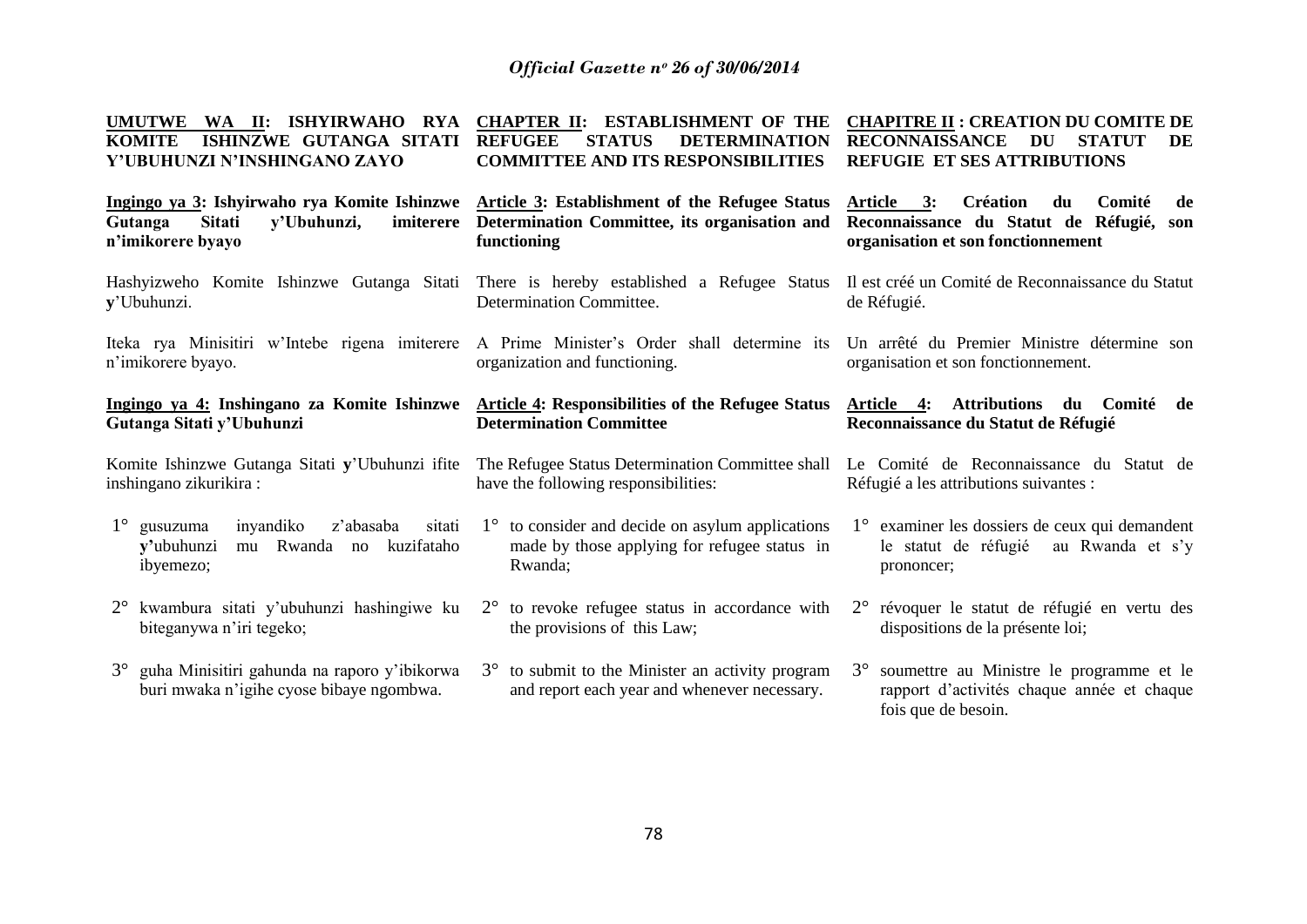| Gutanga Sitati y'Ubuhunzi                                                   | Ingingo ya 5: Abagize Komite Ishinzwe Article 5: Composition of the Refugee Status<br><b>Determination Committee</b> | Article 5: Composition du Comité de<br>Reconnaissance du Statut de Réfugié                             |
|-----------------------------------------------------------------------------|----------------------------------------------------------------------------------------------------------------------|--------------------------------------------------------------------------------------------------------|
| Abagize Komite Ishinzwe Gutanga<br>y'Ubuhunzi baturuka mu nzego zikurikira: | Sitati Members of the Refugee Status Determination<br>Committee shall come from the following entities:              | Les membres du Comité de Reconnaissance du<br>Statut de Réfugié proviennent des entités<br>suivantes : |
| 1° Serivisi za Minisitiri w'Intebe;                                         | 1° Prime Minister's Office;                                                                                          | 1° les Services du Premier Ministre;                                                                   |
| $2^{\circ}$ Minisiteri ifite impunzi mu nshingano zayo;                     | $2^{\circ}$ the Ministry in charge of refugees;                                                                      | 2° le Ministère ayant les réfugiés dans ses<br>attributions;                                           |
| 3° Minisiteri ifite ububanyi n'amahanga mu<br>nshingano zayo;               | 3° the Ministry in charge of foreign affairs;                                                                        | 3° le Ministère ayant les affaires étrangères dans<br>ses attributions;                                |
| 4° Minisiteri ifite ubutegetsi bw'Igihugu mu<br>nshingano zayo;             | $4^{\circ}$ the Ministry in charge of local government;                                                              | 4° le Ministère ayant l'administration locale<br>dans ses attributions;                                |
| 5° Minisiteri ifite ubutabera mu nshingano zayo;                            | $5^{\circ}$ the Ministry in charge of justice;                                                                       | 5° le Ministère ayant la justice dans ses<br>attributions;                                             |
| $6^{\circ}$ Minisiteri ifite ingabo mu nshingano zayo;                      | $6^{\circ}$ the Ministry in charge of defence forces;                                                                | le Ministère ayant les forces de défense dans<br>ses attributions ;                                    |
| $7^\circ$ Minisiteri ifite<br>umutungo<br>kamere<br>mu<br>nshingano zayo;   | $7^\circ$ the Ministry in charge of natural resources;                                                               | 7° le Ministère ayant les ressources naturelles<br>dans ses attributions;                              |
| Minisiteri ifite umutekano mu Gihugu mu<br>nshingano zayo;                  | the Ministry in charge of internal security;<br>$8^{\circ}$                                                          | 8° le Ministère ayant la sécurité intérieure dans<br>ses attributions ;                                |
| 9° Minisiteri ifite ubuzima mu nshingano zayo;                              | the Ministry in charge of health;<br>$9^{\circ}$                                                                     | 9 <sup>°</sup> le Ministère ayant la santé dans ses<br>attributions;                                   |
| 10° Urwego rw'Igihugu Rushinzwe Iperereza                                   | 10° the National Intelligence and Security Service;                                                                  | $10^{\circ}$ le Service National de Renseignements et de<br>Sécurité;                                  |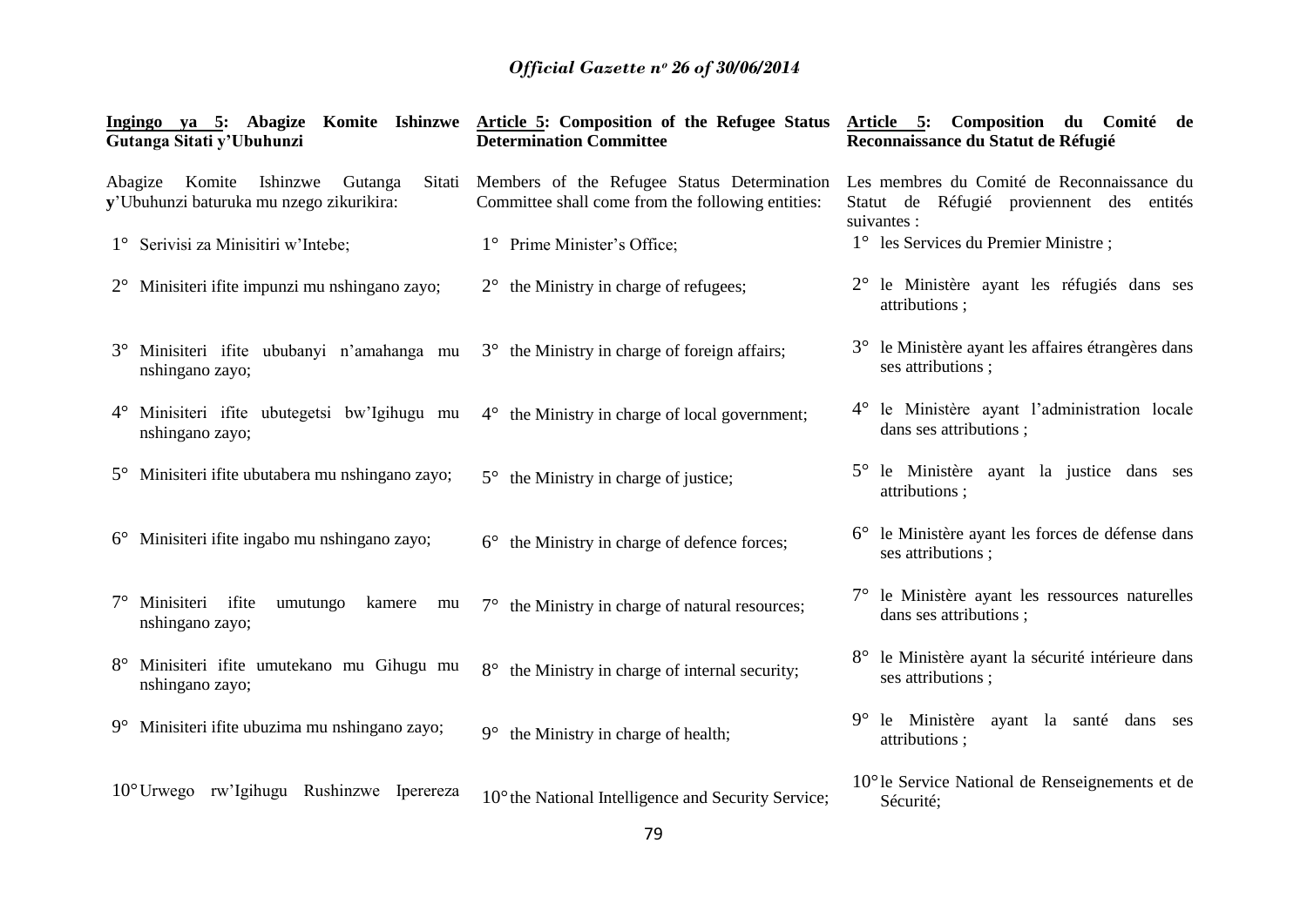n"Umutekano;

| 11° Komisiyo y'Igihugu y'Uburenganzira bwa<br>Muntu.                                                                                                                                                                                                                                                         | 11° the National Human Rights Commission.                                                                                                                                                                                                                                                                                                                           | 11 <sup>°</sup> la Commission Nationale des Droits de la<br>Personne.                                                                                                                                                                                                                                                                            |
|--------------------------------------------------------------------------------------------------------------------------------------------------------------------------------------------------------------------------------------------------------------------------------------------------------------|---------------------------------------------------------------------------------------------------------------------------------------------------------------------------------------------------------------------------------------------------------------------------------------------------------------------------------------------------------------------|--------------------------------------------------------------------------------------------------------------------------------------------------------------------------------------------------------------------------------------------------------------------------------------------------------------------------------------------------|
| Ingingo ya 6: Ibigenerwa abagize Komite<br>Ishinzwe Gutanga Sitati y'Ubuhunzi                                                                                                                                                                                                                                | Article 6: Benefits granted to members of the<br><b>Refugee Status Determination Committee</b>                                                                                                                                                                                                                                                                      | Article 6: Appointements accordés<br>aux<br>membres du Comité de Reconnaissance du<br>Statut de Réfugié                                                                                                                                                                                                                                          |
| Ibigenerwa abagize Komite Ishinzwe Gutanga<br>Sitati y'Ubuhunzi bigenwa n'Iteka rya Minisitiri<br>w'Intebe.                                                                                                                                                                                                  | Benefits granted to members of the Refugee Status<br>Determination Committee shall be determined by a<br>Prime Minister's Order.                                                                                                                                                                                                                                    | Les appointements accordés aux membres du<br>Comité de Reconnaissance du Statut de Réfugié<br>sont déterminés par Arrêté du Premier Ministre.                                                                                                                                                                                                    |
| UMUTWE WA III: GUSABA UBUHUNGIRO<br>NA SITATI Y'UBUHUNZI                                                                                                                                                                                                                                                     | <b>FOR</b><br><b>CHAPTER</b><br><b>APPLICATION</b><br>Ш:<br><b>ASYLUM AND REFUGEE STATUS</b>                                                                                                                                                                                                                                                                        | <b>CHAPITRE III: DEMANDE D'ASILE ET DE</b><br><b>STATUT DE REFUGIE</b>                                                                                                                                                                                                                                                                           |
| Icyiciro cya mbere: Kwemererwa ubuhungiro                                                                                                                                                                                                                                                                    | <b>Section One: Obtaining asylum</b>                                                                                                                                                                                                                                                                                                                                | Section première: Obtenir l'asile                                                                                                                                                                                                                                                                                                                |
|                                                                                                                                                                                                                                                                                                              |                                                                                                                                                                                                                                                                                                                                                                     |                                                                                                                                                                                                                                                                                                                                                  |
| Ingingo ya 7: Ibishingirwaho mu kwemererwa<br>ubuhungiro                                                                                                                                                                                                                                                     | <b>Article 7: Requirements for obtaining asylum</b>                                                                                                                                                                                                                                                                                                                 | Article 7: Conditions d'obtention de l'asile                                                                                                                                                                                                                                                                                                     |
| Umuntu yemererwa ubuhungiro hashingiwe kuri<br>ibi bikurikira:                                                                                                                                                                                                                                               | A person shall be eligible for asylum, if:                                                                                                                                                                                                                                                                                                                          | Une personne est éligible à l'asile si :                                                                                                                                                                                                                                                                                                         |
| $1^{\circ}$<br>gutinya gutotezwa kubera ubwoko bwe, idini<br>rye, ubwenegihugu bwe, itsinda ry'abantu<br>arimo, umuryango akomokamo cyangwa<br>ibitekerezo bye binyuranyije n'imiyoborere<br>y'igihugu abereye umwenegihugu, bityo<br>kubera gutinya ntabe yashobora kwitabaza<br>icyo gihugu ngo kimurinde; | $1^{\circ}$<br>having a well-founded fear of persecution for<br>reasons of race, religion, nationality,<br>membership of a particular social group or<br>political opinion different from the political<br>line of the country of his/her nationality and<br>owing to such fear, he/she is unable to avail<br>himself/herself of the protection of that<br>country; | ayant une peur fondée de persécution du fait<br>de sa race, de sa religion, de sa nationalité, de<br>son appartenance à un certain groupe social<br>ou de ses opinions politiques différentes de la<br>ligne politique du pays dont elle a la<br>nationalité et, du fait de cette peur, elle ne<br>peut se réclamer de la protection de ce pays; |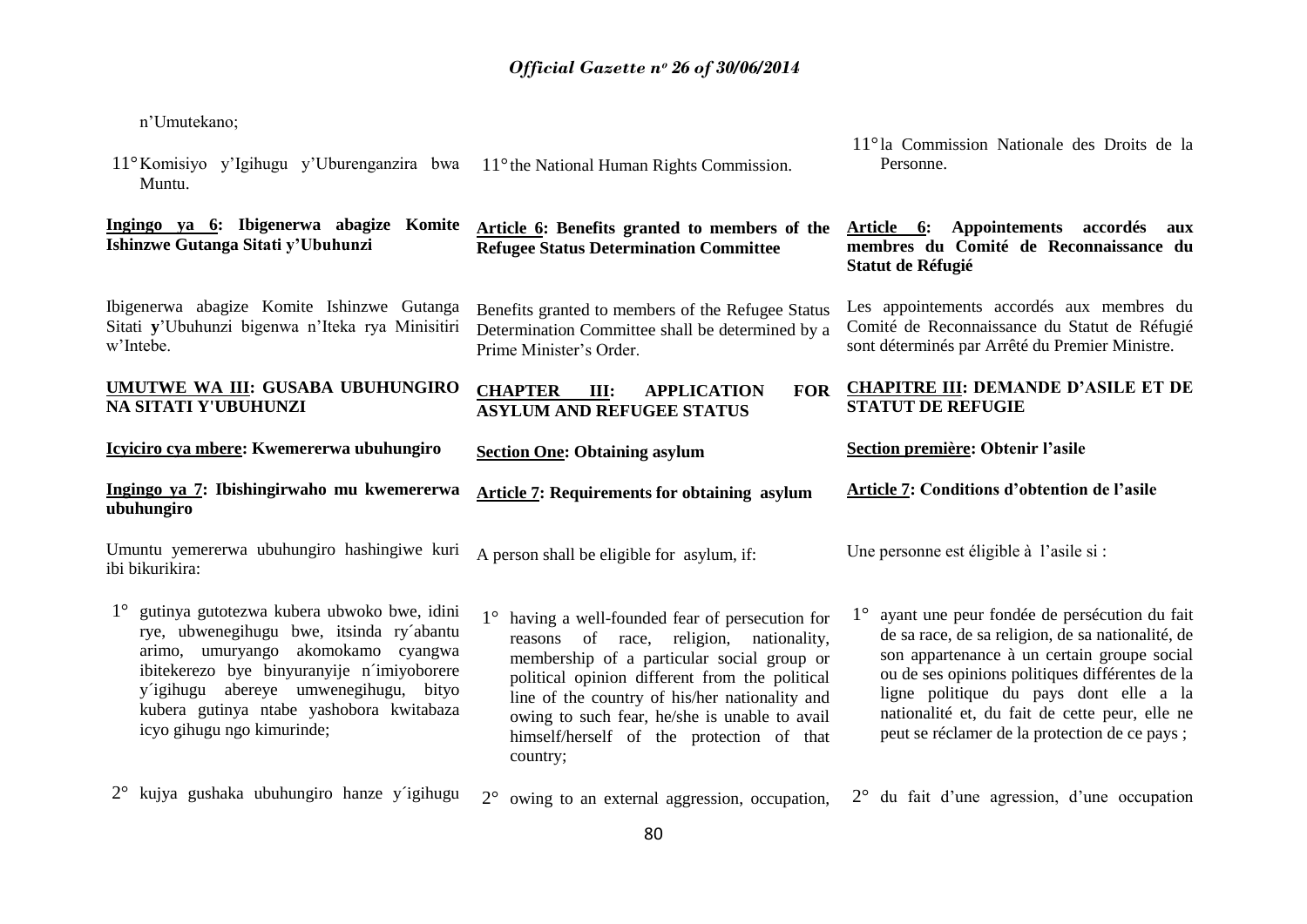| akomokamo cyangwa abereye umwenegihugu<br>kubera ko igitero cyagabwemo, Igihugu<br>cyigaruriwe<br>gitegekwa<br>cyangwa<br>n'abanyamahanga, cyangwa se kubera izindi<br>zikomeye<br>zahungabanyije<br>mpamvu<br>umutekano wacyo, cyangwa mu karere<br>kamwe kacyo.                               | foreign domination or events seriously<br>disturbing public order in either part or in the<br>whole of his/her country of origin or<br>nationality, he/she was compelled to leave<br>his/her place of habitual residence in order to<br>seek refuge in another place outside his/her<br>country of origin or nationality. | extérieure, d'une domination étrangère ou<br>d'événements troublant gravement l'ordre<br>public dans une partie ou dans la totalité de<br>son pays d'origine ou du pays dont elle a la<br>nationalité, elle quitte sa résidence habituelle<br>pour chercher refuge dans un autre endroit à<br>l'extérieur de son pays d'origine ou du pays<br>dont elle a la nationalité. |
|-------------------------------------------------------------------------------------------------------------------------------------------------------------------------------------------------------------------------------------------------------------------------------------------------|---------------------------------------------------------------------------------------------------------------------------------------------------------------------------------------------------------------------------------------------------------------------------------------------------------------------------|---------------------------------------------------------------------------------------------------------------------------------------------------------------------------------------------------------------------------------------------------------------------------------------------------------------------------------------------------------------------------|
| Icyiciro cya 2: Gusaba guhabwa<br>y'ubuhunzi                                                                                                                                                                                                                                                    | sitati Section 2: Application for refugee status                                                                                                                                                                                                                                                                          | Section 2: Demande de statut de réfugié                                                                                                                                                                                                                                                                                                                                   |
| 8:<br>Gusaba<br>guhabwa<br>Ingingo ya<br>sitati<br>y'ubuhunzi                                                                                                                                                                                                                                   | <b>Article 8: Application for refugee status</b>                                                                                                                                                                                                                                                                          | Article 8: Demande de statut de réfugié                                                                                                                                                                                                                                                                                                                                   |
| Usaba kuba impunzi agomba:                                                                                                                                                                                                                                                                      | A person who applies for refugee status must:                                                                                                                                                                                                                                                                             | Une personne qui demande le statut de réfugié<br>dot:                                                                                                                                                                                                                                                                                                                     |
| 1° kuba yageze ku butaka bw'u Rwanda;                                                                                                                                                                                                                                                           | $1^{\circ}$ be on the Rwandan territory;                                                                                                                                                                                                                                                                                  | $1^{\circ}$ être sur le territoire rwandais;                                                                                                                                                                                                                                                                                                                              |
| $2^{\circ}$<br>guhita<br>rw'ubuyobozi<br>yiyereka<br>urwego<br>aho<br>kugira<br>rwegereye<br>yinjiriye<br>ngo<br>bw'ibanze<br>uburenganzira<br>bwa<br>muntu<br>bubungabungwe.                                                                                                                   | $2^{\circ}$<br>report immediately to the local authority<br>nearest to his/her point of entry for the<br>protection of fundamental human rights.                                                                                                                                                                          | $2^{\circ}$ se<br>immédiatement<br>devant<br>présenter<br>l'autorité locale la plus proche de son point<br>d'entrée aux fins de la protection des droits<br>fondamentaux de la personne.                                                                                                                                                                                  |
| Umuyobozi w'ibanze wakiriye usaba ubuhungiro<br>agomba guhita amushyikiriza ibiro bishinzwe<br>abinjira n'abasohohoka bimwegereye<br>mu gihe<br>cy'amasaha cumi n'abiri (12). Ibyo biro<br>bimwandika<br>gihe<br>kitarenze<br>mu<br>amasaha<br>makumyabiri n'ane (24) uhereye igihe yahagereye. | The local authority to whom the asylum seeker<br>reports shall take him/her to the nearest<br>immigration and emigration office within twelve<br>(12) hours. This office shall register the asylum<br>seeker within twenty four (24) hours from his/her<br>arrival.                                                       | L'autorité locale devant laquelle un demandeur<br>d'asile se présente doit le référer au bureau du<br>service de l'immigration et émigration le plus<br>proche dans un délai de douze (12) heures. Ce<br>bureau procède à l'enregistrement du demandeur<br>d'asile dans un délai de vingt-quatre (24) heures à<br>compter de son arrivée.                                 |

Serivisi ifite abinjira n'abasohoka mu nshingano The department in charge of immigration and Le service ayant l"immigration et émigration dans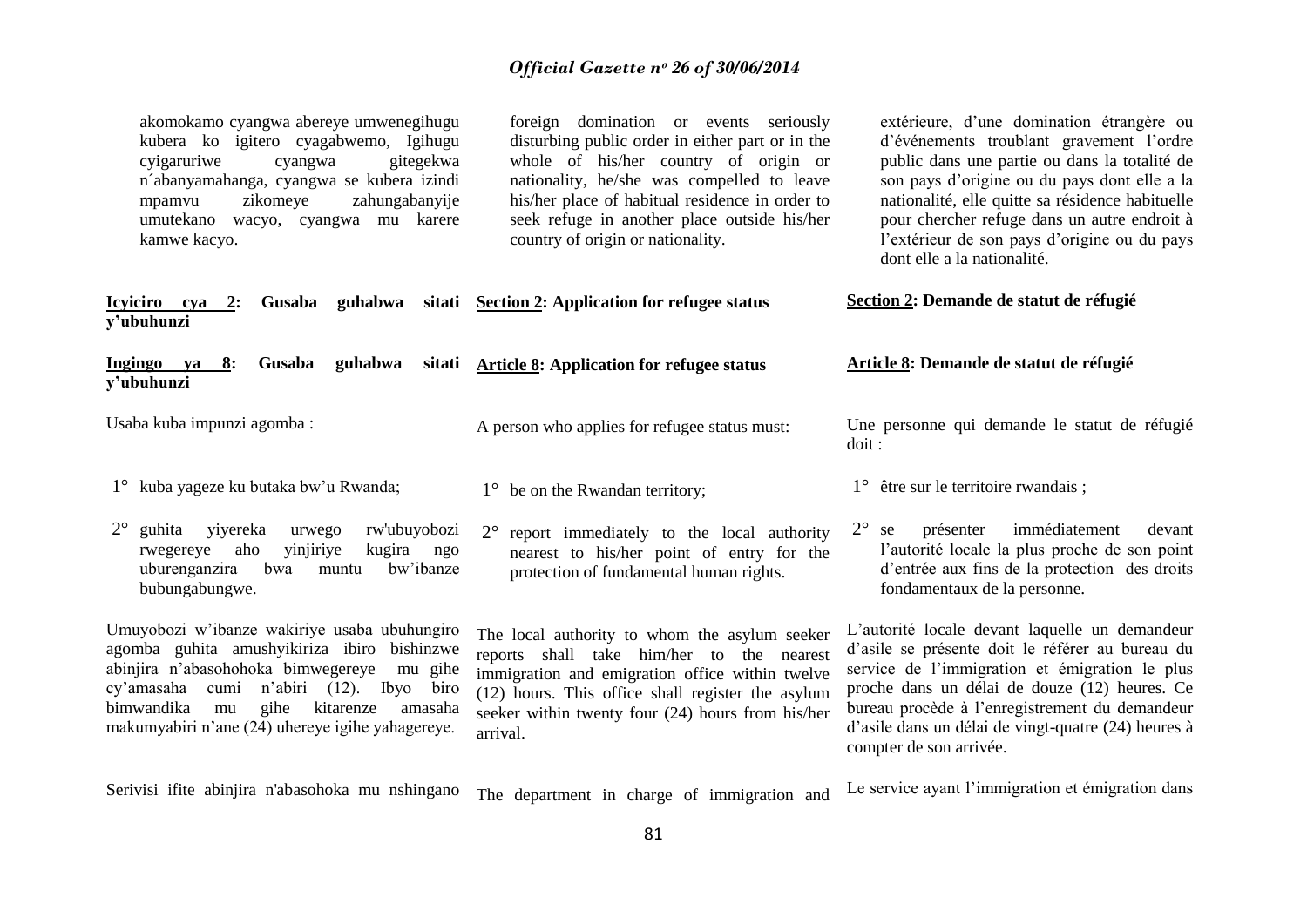zayo isuzuma ikibazo cy"usaba ubuhungiro ikamuha uruhushya rw"agateganyo rwo kuba mu Gihugu rumara igihe kitarenze amezi atatu (3).

Serivisi ifite abinjira n'abasohoka mu nshingano zayo ishyikiriza Komite Ishinzwe Gutanga Sitati **y**"Ubuhunzi dosiye y'usaba sitati y"ubuhunzi mu gihe kitarenze iminsi cumi n"itanu (15).

### **Ingingo ya 9: Icyemezo cya Komite Ishinzwe Gutanga Sitati y'Ubuhunzi**

Komite Ishinzwe Gutanga Sitati **y**"Ubuhunzi isuzuma kandi isesengura dosiye y'usaba sitati y"ubuhunzi ikayifatira icyemezo mu gihe kitarenze iminsi mirongo ine n"itanu (45).

Icyemezo cya Komite Ishinzwe Gutanga Sitati **y**"Ubuhunzi kigaragaza impamvu yashingiyeho Committee shall set out the reasons for granting or ifata icyemezo cyo kwemerera cyangwa kwangira refusing to grant refugee status. sitati y"ubuhunzi uwayisabye.

### **Ingingo ya 10: Kumenyesha usaba sitati y'ubuhunzi icyemezo cya Komite Ishinzwe applicant of the decision of the Refugee Status Gutanga Sitati y'Ubuhunzi**

Perezida wa Komite Ishinzwe Gutanga Sitati **y**"Ubuhunzi amenyesha uwasabye sitati **y'**ubuhunzi icyemezo cyafashwe mu nyandiko ku busabe bwe, mu gihe kitarenze iminsi icumi kikimara gufatwa  $(10).$ 

seeker and grant to him/her a temporary residence permit valid for three (3) months.

The department in charge of immigration and emigration shall submit the file of refugee status applicant to the Refugee Status Determination Committee within fifteen (15) days.

### **Article 9: Decision of the Refugee Status Determination Committee**

The Refugee Status Determination Committee shall consider and analyse the application for refugee status and decide thereon within forty-five (45) days.

The decision of the Refugee Status Determination

**Article 10: Notifying the refugee status Determination Committee**

The Chairperson of the Refugee Status Determination Committee shall give the refugee status applicant a written notice of decision on his/her application within ten (10) days from the date the decision is made.

emigration shall review the case of the asylum ses attributions examine le cas du demandeur d"asile et lui délivre une autorisation provisoire de séjour valable pour trois (3) mois.

> Le service ayant l'immigration et émigration dans ses attributions soumet au Comité de Reconnaissance du Statut de Réfugié le dossier du demandeur du statut de réfugié dans un délai de quinze (15) jours.

### **Article 9: Décision du Comité de Reconnaissance du Statut de Réfugié**

Le Comité de Reconnaissance du Statut de Réfugié examine et analyse le dossier du demandeur du statut de réfugié et s"y prononce dans un délai de quarante-cinq (45) jours.

La décision du Comité de Reconnaissance du Statut de Réfugié indique les raisons qui ont justifié l"octroi ou le refus du statut de réfugié.

### **Article 10: Notification au demandeur du statut de réfugié de la décision du Comité de Reconnaissance du Statut de Réfugié**

Le Président du Comité de Reconnaissance du Statut de Réfugié notifie par écrit au demandeur du statut de réfugié la décision prise sur sa demande dans un délai de dix (10) jours à compter de la prise de cette décision.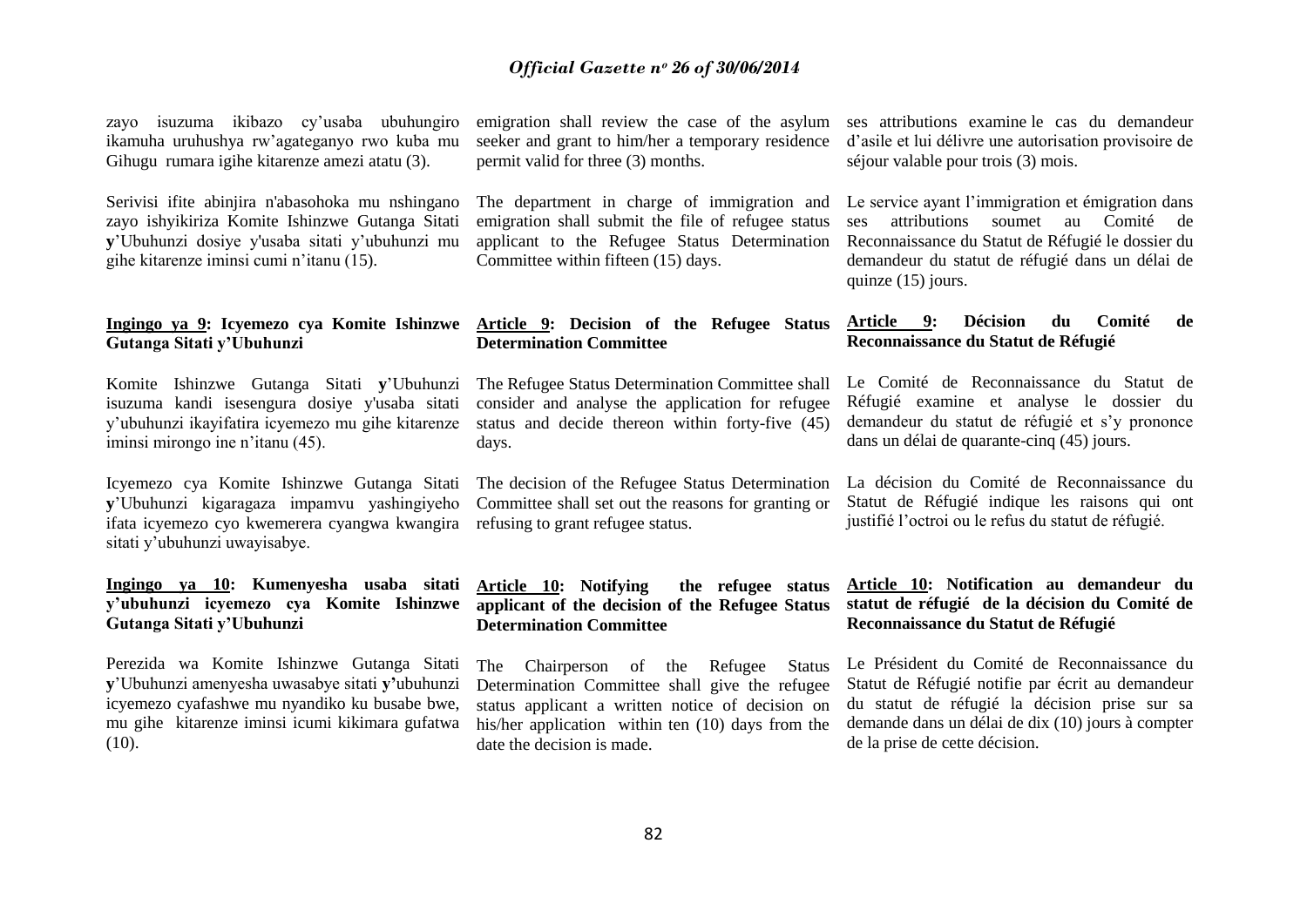### **Ingingo ya 11: Gutakamba k'usaba sitati Article 11: Appeal by a refugee status applicant y'ubuhunzi**

Iyo uwasabye sitati y"ubuhunzi atanyuzwe n"icyemezo cya Komite Ishinzwe Gutanga Sitati **y**"Ubuhunzi, ashobora gutakambira Minisitiri mu gihe kitarenze iminsi mirongo itatu y"akazi (30), ibarwa uhereye ku munsi yamenyesherejweho icyo cyemezo.

Minisitiri watakambiwe afata icyemezo mu gihe cy"ukwezi kumwe (1).

Mu gihe yatakambye, usaba kwemererwa sitati y"ubuhunzi akomeza kugira uburenganzira bwo kuba mu Rwanda kugeza Minisitiri afashe icyemezo.

### **Ingingo ya 12: Icyangombwa gihabwa uwahawe sitati y'ubuhunzi**

Uwemerewe sitati **y'**ubuhunzi hamwe n'uwo bashakanye, abana babo batarageza ku myaka cumi n'umunani (18) y´amavuko ndetse n"abo areberera, bahabwa ikarita iranga impunzi.

### **Ingingo ya 13: Gutanga sitati y'ubuhunzi ku bantu bahunze mu kivunge**

Abantu bahunze mu kivunge bashobora guhabwa sitati y'ubuhunzi mu buryo rusange kandi nta kindi basabwe. Icyemezo nk"icyo gifatwa na Minisitiri.

Gutanga sitati y"ubuhunzi muri rusange ntibibuza

If a person applying for refugee status is not satisfied with the decision of the Refugee Status Determination Committee, he/she may appeal to the Minister within a period of thirty (30) days from the date he/she was notified of the decision.

The Minister to whom the appeal is made shall decide thereon within one (1) month.

In case of appeal, the refugee status applicant shall continue to have the right to stay in Rwanda until the Minister decides on the appeal.

### **Article 12: Identity document issued to the person granted refugee status**

A refugee identity card shall be issued to the person granted refugee status, his/her spouse, children under the age of eighteen (18) years and persons under his/her dependence.

### **Article 13: Granting refugee status to refugees in mass influx situations**

Refugees in mass influx situations may be unconditionally granted prima facie refugee status. Such a decision shall be taken by the Minister.

The granting of prima facie refugee status shall not

### **Article 11: Recours par le demandeur du statut de réfugié**

Lorsque la personne ayant demandé le statut de réfugié n"est pas satisfaite de la décision du Comité de Reconnaissance du Statut de Réfugié, elle peut faire recours auprès du Ministre dans un délai de trente (30) jours à compter de la date de notification de la décision.

Le Ministre auprès duquel le recours est introduit s'y prononce dans un délai d'un (1) mois.

En cas de recours, le demandeur du statut de réfugié continue de jouir du droit de demeurer au Rwanda jusqu"à ce que le Ministre se prononce sur le recours.

### **Article 12: Document d'identité délivré à la personne ayant obtenu le statut de réfugié**

Il est délivré une carte d"identité pour réfugié à la personne ayant obtenu le statut de réfugié, à son conjoint, à ses enfants âgés de moins de dix-huit (18) ans et autres personnes sous sa dépendance.

### **Article 13: Octroi du statut de réfugié aux personnes ayant fui en masse**

Les personnes ayant fui massivement peuvent se voir accorder le statut de réfugié prima facie et sans condition. Cette décision est prise par le Ministre.

L"octroi du statut de réfugié prima facie n"empêche pas le Comité de Reconnaissance du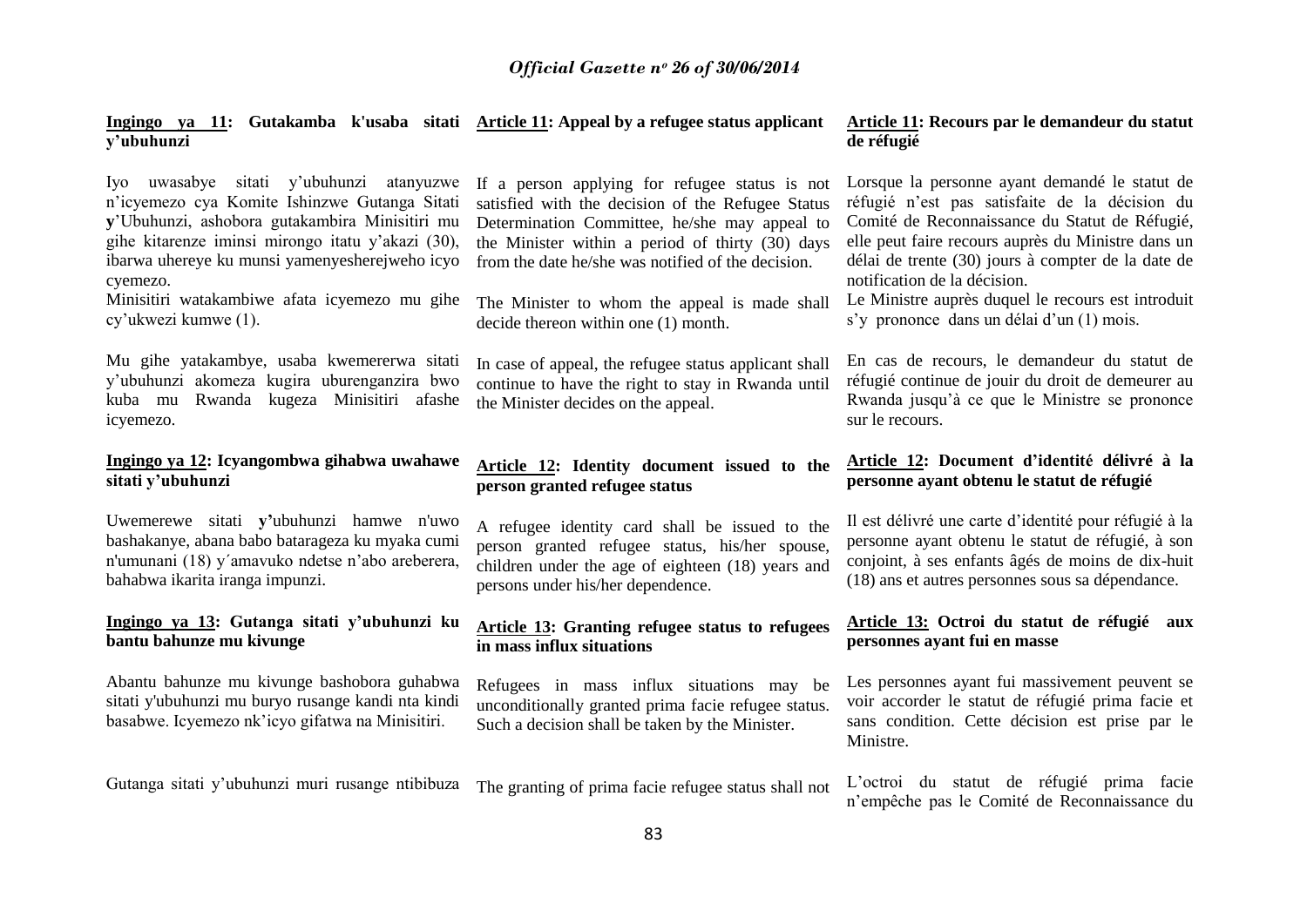ko Komite Ishinzwe Gutanga Sitati **y**"Ubuhunzi ishobora kwiga ubusabe bw'umuntu ku giti cye mu gihe bibaye ngombwa.

Iyo bigaragaye ko mu bantu bahunze mu kivunge harimo abari basanzwe ari abasirikare cyangwa bari mu mitwe yitwaje intwaro, inzego bireba zubahiriza ibi bikurikira:

- 1° gutandukanya abasivili, abasirikare n"abandi bitwaje intwaro;
- 2° kwambura intwaro n"ibindi bikoresho bya gisirikare ababifite;
- 3° gushyira abari bafite intwaro ahantu hihariye kandi harinzwe no gufata imyirondoro yabo;
- 4° gusaba abari bafite intwaro kwitandukanya n"ibikorwa bya gisirikare.

Abo bigaragara ko bamaze kwitandukanya n"ibikorwa byose bya gisirikare cyangwa by"imitwe yitwaje intwaro bajya mu cyiciro cy"abashobora gusaba sitati y"ubuhunzi.

prevent the Refugee Status Determination Statut de Réfugié d"analyser les demandes Committee from analysing individual applications individuelles, s"il le juge nécessaire. where necessary.

When it appears that refugees having fled in mass influx situations include former soldiers or former members of armed groups, relevant organs shall be required to do the following:

- 1° to separate civilians from soldiers and other armed elements;
- $2^{\circ}$  to take weapons and other military equipment away from those in possession thereof;
- 3° to transfer former armed elements to a specific guarded settlement and record their identification;
- 4° to ask formerly armed elements to withdraw from military activities.

Those who appear to have withdrawn from any military activities or any activities of armed groups shall fall under the category of those eligible to apply for refugee status.

Lorsqu'il se révèle qu'au nombre de personnes ayant fui en masse figurent des anciens soldats ou anciens membres de groupes armés, les organes

concernés sont tenus de faire ce qui suit:

- 1° séparer les civils des soldats et d"autres éléments armés;
- 2° enlever des armes ou un autre matériel militaire à ceux qui en sont en possession ;
- 3° transférer les anciens éléments armés à un endroit spécifique gardé et enregistrer leur identification ;
- 4° demander aux anciens éléments armés de se désengager des activités militaires.

Ceux pour lesquels il se révèle qu"ils se sont désengagés de toute activité militaire ou des activités de groupes armés rentrent dans la catégorie de ceux qui ont le droit de demander le statut de réfugié.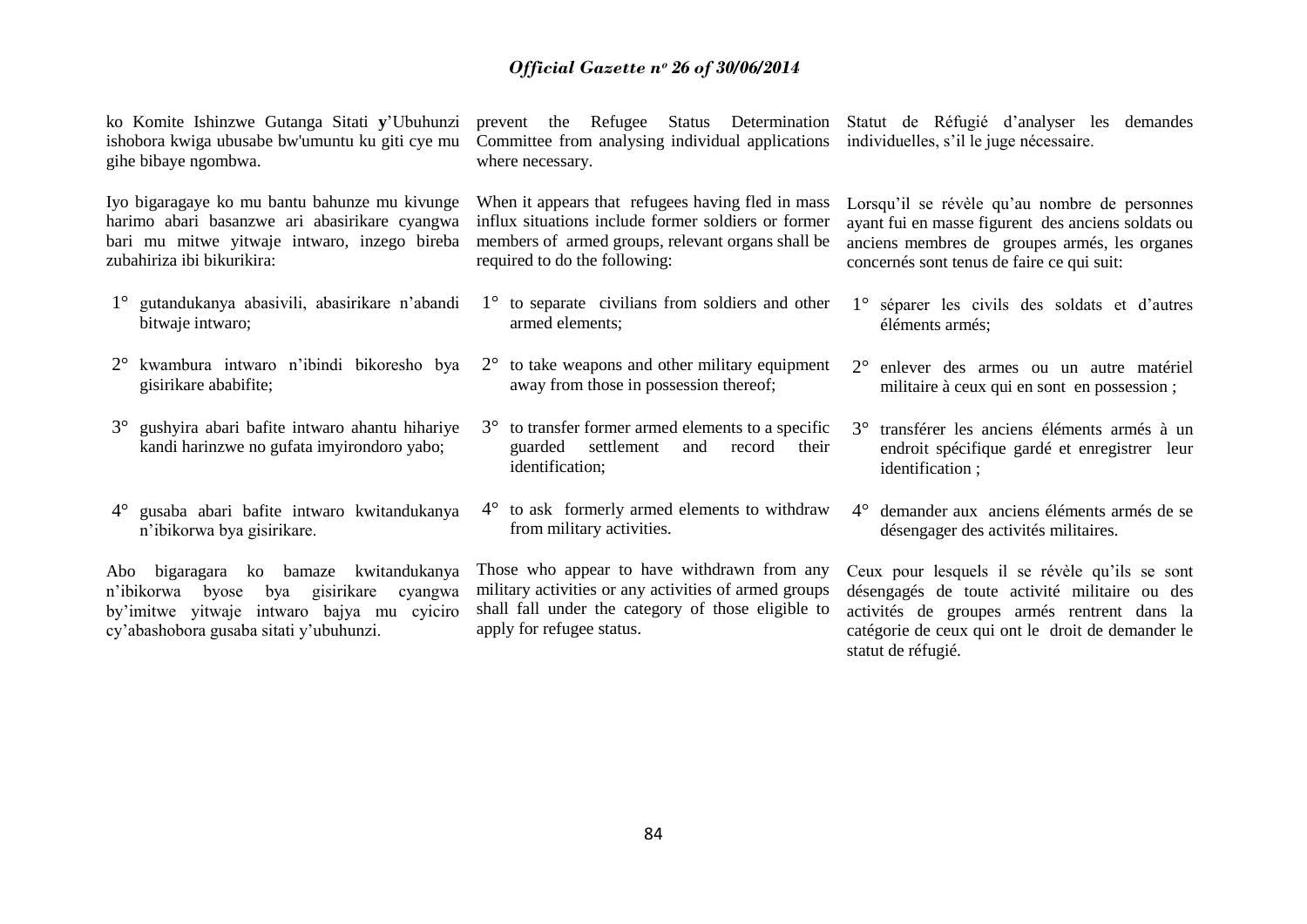| Icyiciro cya 3: Ukutemererwa sitati y'ubuhunzi                                                                                                                                                                                                                                                  | Rejection of refugee<br>Section 3:<br>status<br>application                                                                                                                                                                                                                                                               | Section 3: Rejet de la demande du statut de<br>réfugié                                                                                                                                                                                                                                                               |
|-------------------------------------------------------------------------------------------------------------------------------------------------------------------------------------------------------------------------------------------------------------------------------------------------|---------------------------------------------------------------------------------------------------------------------------------------------------------------------------------------------------------------------------------------------------------------------------------------------------------------------------|----------------------------------------------------------------------------------------------------------------------------------------------------------------------------------------------------------------------------------------------------------------------------------------------------------------------|
| Ingingo ya 14: Umuntu utemererwa sitati<br>y'ubuhunzi                                                                                                                                                                                                                                           | Article 14: A person ineligible for refugee status                                                                                                                                                                                                                                                                        | Article 14: Personne inéligible au statut de<br>réfugié                                                                                                                                                                                                                                                              |
| Nta muntu wemererwa sitati y'ubuhunzi mu gihe<br>hari ibimenyetso bikomeye byo gukeka ko:                                                                                                                                                                                                       | No person shall be eligible for refugee status if<br>there is strong evidence indicating that:                                                                                                                                                                                                                            | Personne n'est éligible au statut de réfugié s'il<br>existe à son encontre des indices sérieux laissant<br>présumer que:                                                                                                                                                                                             |
| 1° yakoze icyaha kibangamira amahoro, icyaha<br>cy'intambara, icyaha cya Jenoside n'ibindi<br>byaha byibasiye inyokomuntu<br>nk'uko<br>biteganywa n'Amasezerano mpuzamahanga u<br>Rwanda rwashyizeho umukono;                                                                                   | he/she has committed a crime against peace,<br>$1^{\circ}$<br>war crime, crime of genocide and other crimes<br>against humanity as defined by international<br>conventions ratified by Rwanda;                                                                                                                            | 1° elle a commis un crime contre la paix, un<br>crime de guerre, un crime de génocide et<br>autres crimes contre l'humanité tels que<br>définis par les conventions internationales<br>ratifiées par le Rwanda;                                                                                                      |
| $2^{\circ}$<br>yahamijwe n'inkiko ibyaha binyuranyije<br>n'intego n'amahame y'ingenzi y'Umuryango<br>w'Abibumbye n'iby Umuryango w'Ubumwe<br>bw'Afurika;                                                                                                                                        | he/she has committed acts contrary to the<br>$2^{\circ}$<br>main purposes and principles of the United<br>Nations and of the African Union;                                                                                                                                                                               | 2° elle a été reconnue coupable d'actes<br>contraires aux principaux buts et principes<br>des Nations Unies et de l'Union africaine;                                                                                                                                                                                 |
| akurikiranyweho gukora icyaha cy'ubugome<br>$3^\circ$<br>kitari icya politiki mbere y'uko ahungira mu<br>Rwanda.                                                                                                                                                                                | he/she is prosecuted for any felony other than<br>$3^\circ$<br>a political crime before he/she takes refuge in<br>Rwanda.                                                                                                                                                                                                 | elle fait l'objet de poursuites pour crime non<br>politique avant qu'elle ne se réfugie au<br>Rwanda.                                                                                                                                                                                                                |
| Ingingo ya 15: Ingaruka zo kutemererwa sitati<br>y'ubuhunzi                                                                                                                                                                                                                                     | Article 15: Consequences of being denied<br>refugee status                                                                                                                                                                                                                                                                | Article 15: Conséquences de se voir refuser le<br>statut de refugié                                                                                                                                                                                                                                                  |
| Iyo usaba sitati y'ubuhunzi atabyemerewe mu<br>buryo budasubirwaho,<br>ashyikirizwa serivisi<br>ishinzwe abinjira n'abasohoka mu gihe kitarenze<br>iminsi mirongo itatu (30) kibarwa uhereye igihe<br>amenyesherejweho icyemezo kimwangira sitati<br>y'ubuhunzi, hagakurikizwa amategeko agenga | When a refugee status applicant is definitively<br>denied refugee status, he/she shall be handed over<br>to the department in charge of immigration and<br>emigration within thirty (30) days from the date of<br>notification of refugee status rejection. In such<br>circumstances,<br>provisions<br>governing<br>legal | Lorsque le demandeur du statut de réfugié se voit<br>refuser définitivement le statut de refugié, il est<br>livré au service ayant l'immigration et<br>l'émigration dans ses attributions dans un délai ne<br>dépassant pas trente (30) jours à compter de la<br>notification de la décision de rejet de sa demande. |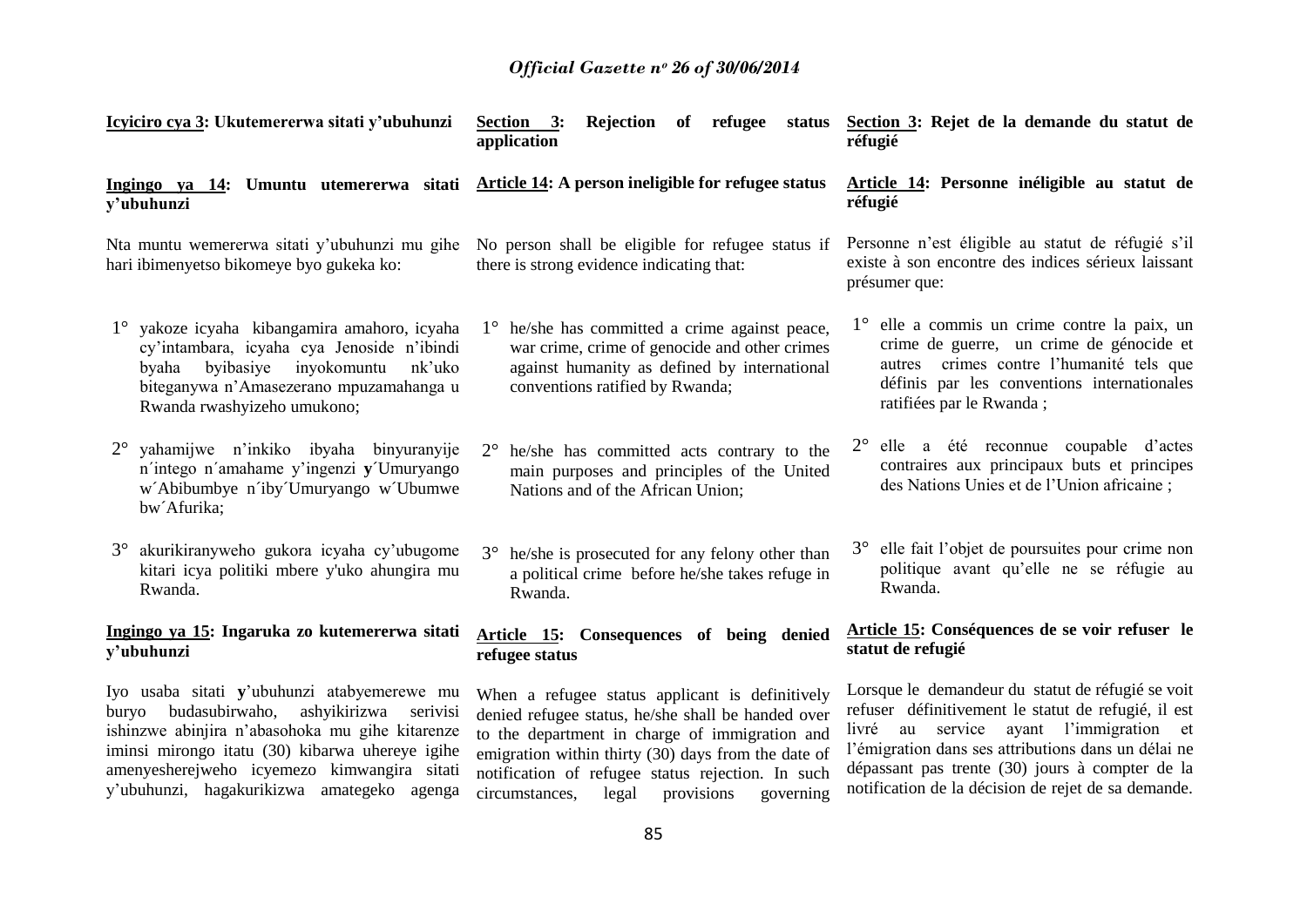abinjira n"abasohoka. Igihe giteganyijwe mu gika cya mbere cy'iyi The deadline provided under paragraph One of this ngingo gishobora kongerwa inshuro imwe (1) gusa Article may be renewed only once (1) when there iyo hari impamvu zifite ishingiro. Icyemezo cy'agateganyo giteshwa n'icyemezo ntakuka cyemerera gihakanira uwasabye sitati y"ubuhunzi. **Icyiciro cya 4: Kwamburwa no kurangira kwa sitati y' ubuhunzi Ingingo ya 16: Kwamburwa sitati y'ubuhunzi** Sitati y"ubuhunzi yamburwa umuntu wese iyo bigaragaye ko yayihawe hatubahirijwe ibivugwa mu ngingo ya 7 n"iya 14 z"iri tegeko. Uwahawe sitati y'ubuhunzi mu kivunge ashobora A person granted the refugee status on a prima kuyamburwa na Komite ishinzwe gutanga facie basis may have his/her status revoked by the ubuhunzi kubera impamvu z"umutekano n"ubusugire bw"Igihugu. immigration and emigration shall apply. are valid reasons. The provisional decision shall become null and cyangwa void after the final decision of granting or denying the refugee status is made. **Section 4: Revocation and cessation of refugee status Article 16: Revocation of refugee status** Refugee status shall be revoked when it subsequently appears that it was granted contrary to the provisions of Article 7 and 14 of this Law. Refugee Status Determination Committee for **réfugié**

### **Ingingo ya 17: Kurangira kwa sitati y'ubuhunzi**

Sitati y"ubuhunzi irangira ku muntu wese:

1° wiyemeje, ku bushake bwe, kongera kurengerwa n"Igihugu afitiye ubwenegihugu;

reasons of territorial integrity and security of the nation.

### **Article 17: Cessation of refugee status**

Refugee status shall cease for any person who:

1° has voluntarily re-availed him/herself of the protection of the country of his/her nationality;

Dans ce cas, les disposions légales régissant l'immigration et l'émigration s'appliquent.

Le délai prévu à l"alinéa premier du présent article peut être renouvelé une (1) seule fois en cas de raisons fondées.

La décision prise à titre provisoire s'annule par la décision définitive accordant ou refusant l"octroi du statut de réfugié.

# **Section 4: Révocation et cessation du statut de**

### **Article 16 : Révocation du statut de réfugié**

Le statut de réfugié est révoqué lorsqu'il s'est révélé ultérieurement qu"il a été accordé contrairement aux dispositions des articles 7 et 14 de la présente loi.

Une personne ayant bénéficié du statut de réfugié prima facie peut voir son statut révoqué par le Comité de Reconnaissance du Statut de Réfugié pour des raisons d"intégrité du territoire et de sûreté de l"Etat.

### **Article 17: Cessation du statut de réfugié**

Le statut de réfugié cesse pour toute personne qui:

1° s"est volontairement réclamée à nouveau de la protection du pays dont elle a la nationalité;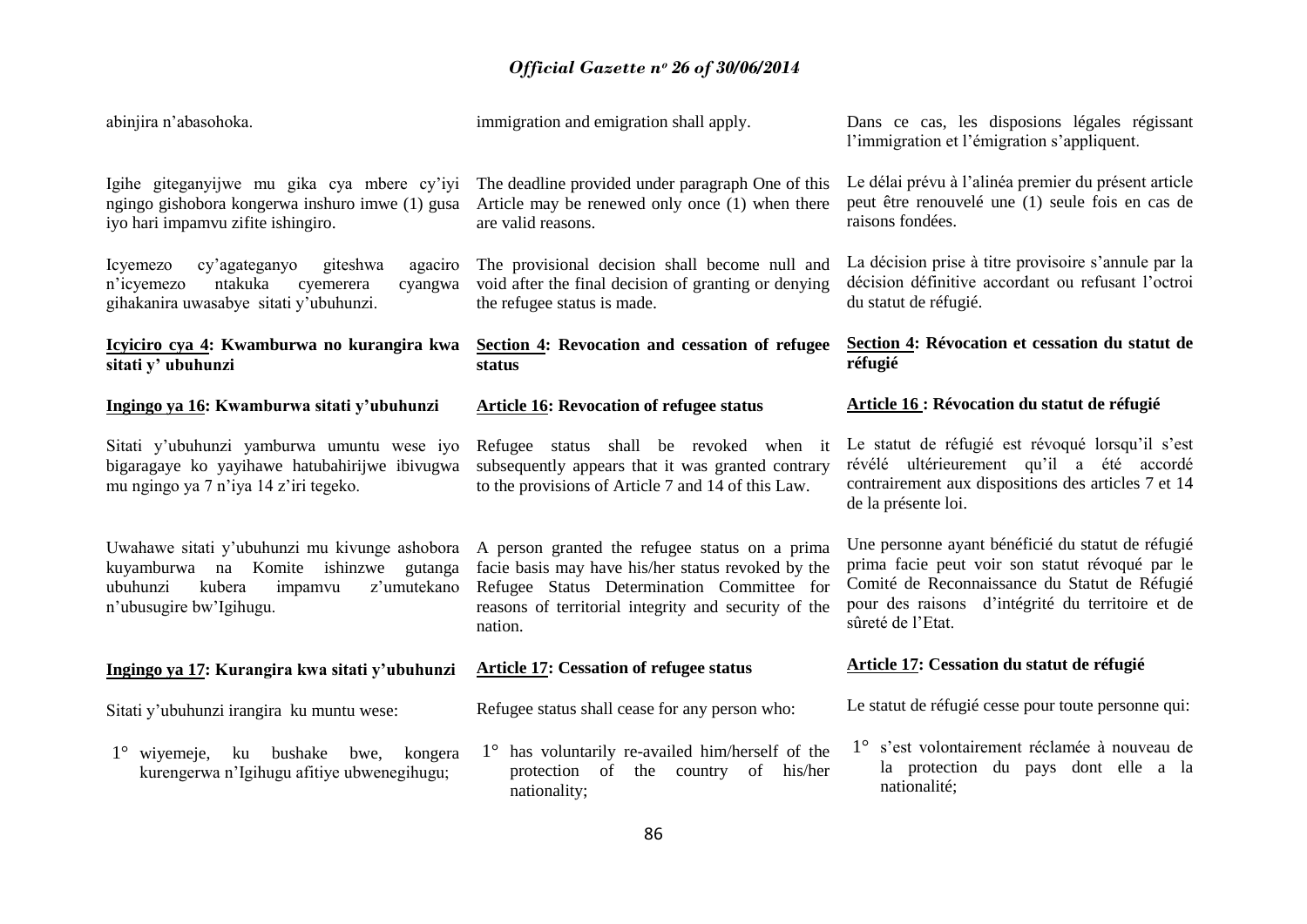- 2° wari waratakaje ubwenegihugu, nyuma akaza kongera kububona ku bushake;
- 3° ubonye ubundi bwenegihugu kandi akarengerwa n"igihugu kibumuhaye;
- 4° usubiye ku bushake mu gihugu yari yarahunze;
- 5° wari warahawe sitati y"ubuhunzi ariko atagifite uburenganzira bwo kwiyambaza igihugu yari yarahungiyemo ngo kimurengere kubera ko impamvu zari zaratumye ahabwa ubuhungiro zitakiriho;
- 6° udafite ubwenegihugu ariko impamvu zari zaratumye ahabwa sitati y"ubuhunzi zikaba zitakiriho akaba ashobora gusubira mu Gihugu yabagamo mbere y"uko ahunga.

### **UMUTWE WA IV: UBURENGANZIRA N'INSHINGANO BY'IMPUNZI**

### **Icyiciro cya mbere: Uburenganzira bw'impunzi**

**Ingingo ya 18: Uburenganzira bw'impunzi buteganywa mu Masezerano Mpuzamahanga**

Bitanyuranyije n´andi mategeko, umuntu wese wemerewe sitati **y'**ubuhunzi mu Rwanda afite uburenganzira n´ubwisanzure biteganywa mu

- 2° having lost his/her nationality, has voluntarily re-acquired it;
- 3° has acquired a new nationality, and enjoys the protection of the country of his/her new nationality;
- 4° has voluntarily re-established him/herself in the country which he/she had fled;
- 5° had been granted refugee status but can no longer continue to avail him/herself of the protection of the country of asylum, because the circumstances in connection with which he/she has been recognized as a refugee has ceased to exist;
- 6° has no nationality and being in a position to return to the country of his/her former habitual residence because the circumstances in connection with which he/she had been recognized as a refugee have ceased to exist.

### **CHAPTER IV: RIGHTS AND OBLIGATIONS OF REFUGEES**

### **Section One: Rights of refugees**

### **Article 18: Rights of refugees provided for by international instruments**

Without prejudice to other laws, any person having obtained refugee status in Rwanda shall enjoy the rights and liberties provided for by international

- 2° ayant perdu sa nationalité, l"a volontairement recouvrée;
- 3° a acquis une nouvelle nationalité et jouit de la protection du pays dont elle a acquis la nationalité;
- 4° est retournée volontairement s"établir dans le pays qu"elle avait quitté ;
- 5° avait obtenu le statut de réfugié mais ne peut plus continuer à se réclamer de la protection du pays d"asile parce que les circonstances selon lesquelles elle a été reconnue comme réfugiée ont cessé d"exister.
- 6° n"ayant pas de nationalité et les circonstances à la suite desquelles elle a été reconnue comme réfugiée ayant cessé d"exister, est en mesure de retourner dans le pays dans lequel elle avait sa résidence habituelle.

### **CHAPITRE IV: DROITS ET DEVOIRS DES REFUGIES**

### **Section première: Droits des réfugiés**

### **Article 18 : Droits des réfugiés prévus par les instruments internationaux**

Sans préjudice d"autres lois, toute personne ayant obtenu le statut de réfugié au Rwanda, jouit des droits et des libertés prévus dans les instruments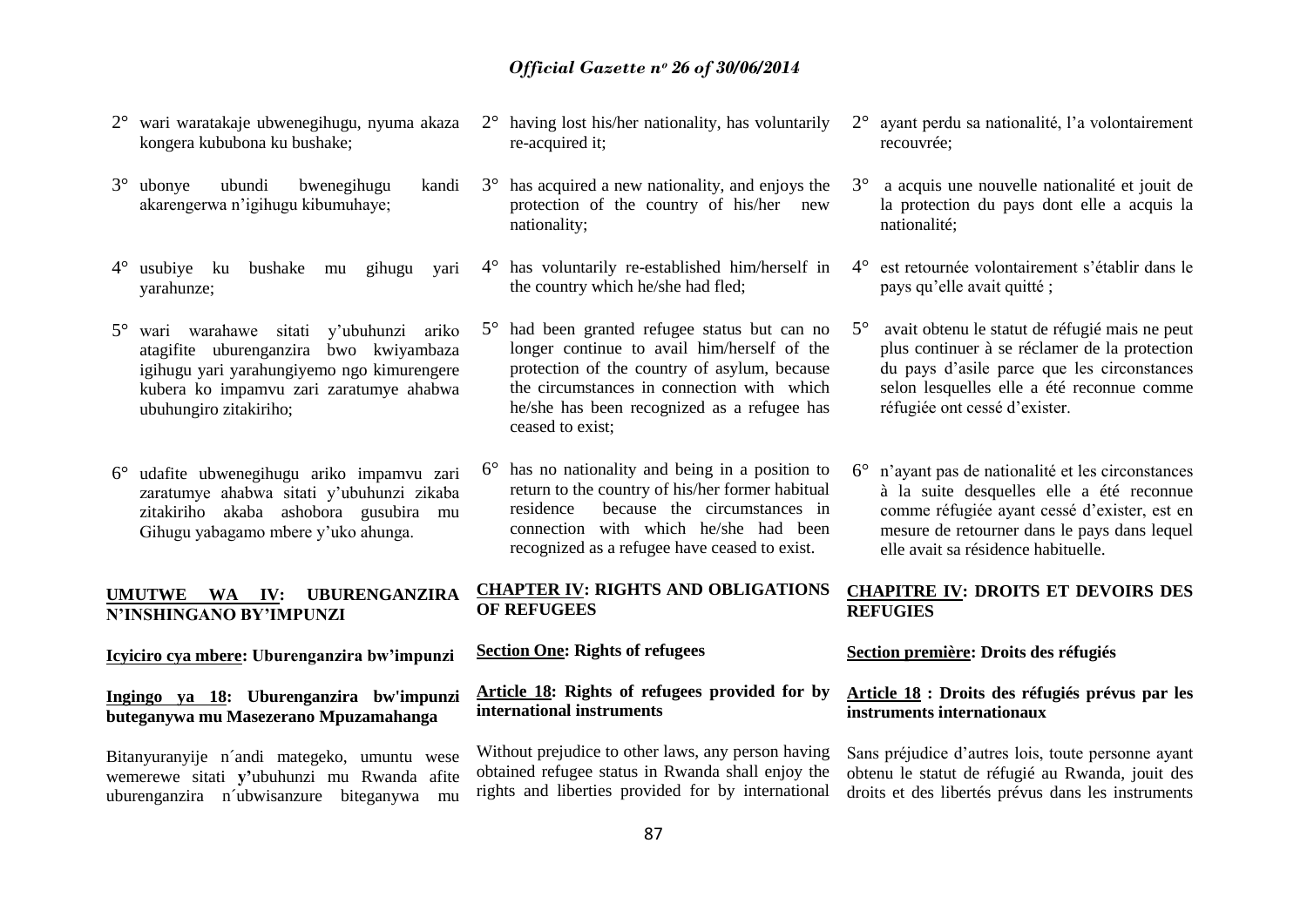masezerano mpuzamahanga yerekeye impunzi instruments on refugees ratified by Rwanda. yemejwe na Leta y´u Rwanda.

### **Ingingo ya 19: Guha ubwenegihugu impunzi**

Impunzi ihabwa ubwenegihugu ibiteganywa n"amategeko y"u Rwanda.

### **Ingingo ya 20: Ishyingirwa ry'impunzi**

Ishyingirwa ry"impunzi rigengwa n"amategeko y"u Rwanda.

Ibyangombwa bisabwa impunzi mu gihe cy"ishyingirwa bitangwa n"Umukozi w"irangamimerere w"aho impunzi iri ashingiye ku makuru n"ibyangombwa yahawe n"urwego rukurikirana impunzi umunsi ku wundi.

Mu gihe impunzi ishyingiranywe<br>n'Umunyarwanda, igumana sitati y'ubuhunzi, n'Umunyarwanda, igumana keretse ihawe ubwenegihugu nk'uko biteganywa n"amategeko abigenga.

### **Ingingo ya 21: Ihame ryo kutirukanwa**

Nta mpunzi yirukanwa cyangwa ngo isubizwe ku gahato mu gihugu aho ubuzima cyangwa ubwisanzure bwayo bwabangamirwa kubera impamvu zavuzwe mu ngingo ya 7 y"iri tegeko.

### **Article 19: Naturalization of a refugee**

hakurikijwe A refugee shall be granted Rwandan nationality in accordance with Rwandan laws.

### **Article 20: Marriage of refugees**

The marriage of refugees shall be governed by Rwandan laws.

Documents required for marriage of a refugee shall be issued by a civil status registrar whose jurisdiction covers the place of settlement of the refugee on the basis of information and documents availed by the organ responsible for the daily management of refugees.

When a refugee is married to a Rwandan, he/she shall keep his/her refugee status unless he/she acquires Rwandan nationality in accordance with relevant laws.

### **Article 21: Principle of non-refoulement**

Under no circumstances may a refugee be sent back or deported to a country where his/her life or liberty may be in compromised for reasons provided for by Article 7 of this Law.

internationaux relatifs aux réfugiés ratifiés par le Rwanda.

### **Article 19: Naturalisation d'un réfugié**

Un réfugié se voit accorder la nationalité rwandaise conformément à la loi rwandaise.

### **Article 20: Mariage des réfugiés**

Le mariage des réfugiés est régi par la loi rwandaise.

Les documents requis pour le mariage d'un réfugié sont délivrés par un officier de l"état civil du lieu d"installation du réfugié sur base des informations et des documents mis à sa disposition par l"organe chargé du suivi quotidien des réfugiés.

Lorsqu"un réfugié est marié à un Rwandais, il conserve son statut de réfugié à moins d"acquérir la nationalité rwandaise conformément aux lois en la matière.

### **Article 21: Principe de non-refoulement**

Un réfugié ne peut en aucun cas être renvoyé ou expulsé vers un pays où sa vie ou sa liberté peut être menacée pour des raisons visées à l"article 7 de la présente loi.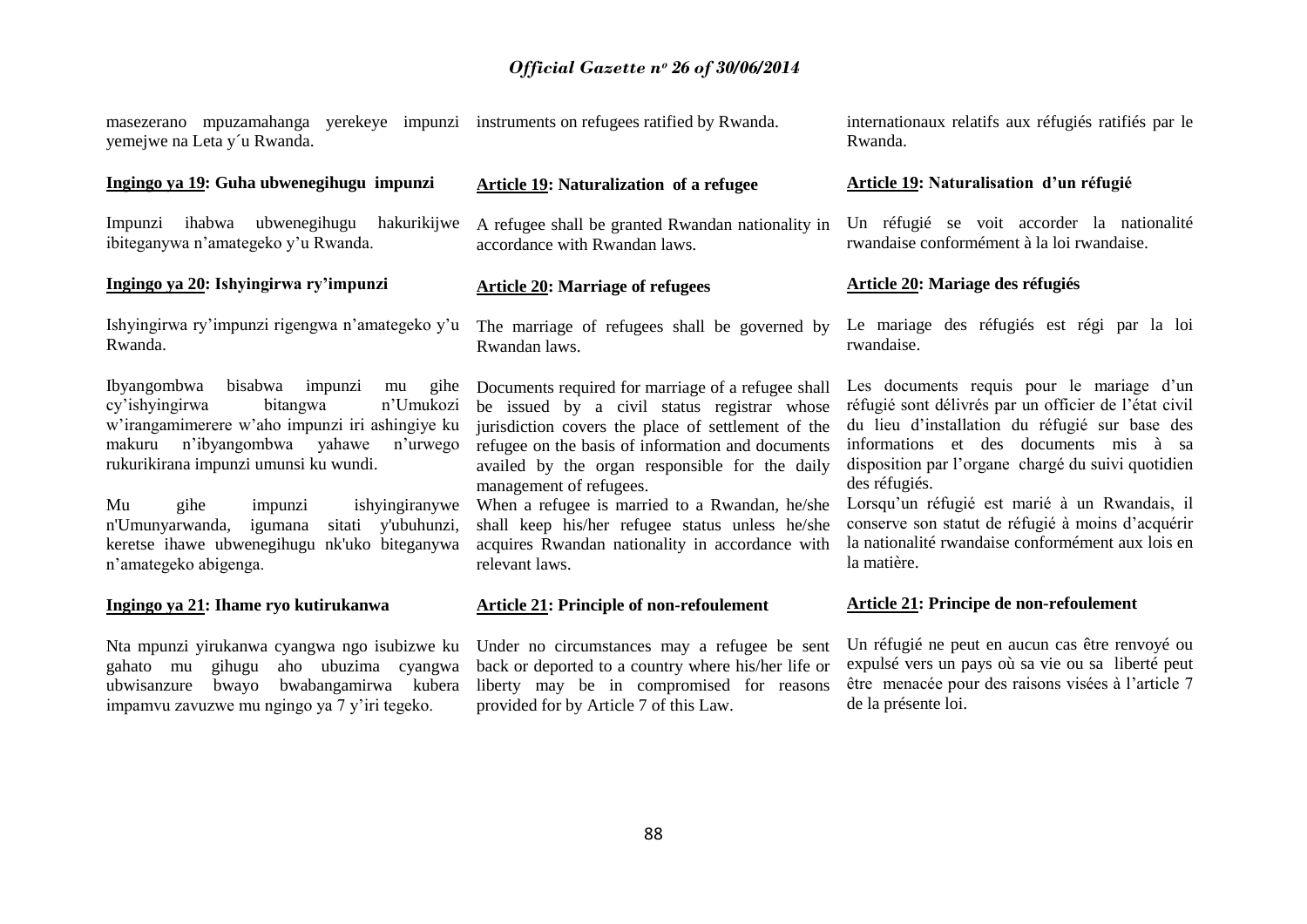| Icyiciro cya 2: Inshingano z'impunzi                                                                                                                                                                                         | <b>Section 2: Obligations of refugees</b>                                                                                                                                                                                           | Section 2: Devoirs des réfugiés                                                                                                                                                                                                                                 |
|------------------------------------------------------------------------------------------------------------------------------------------------------------------------------------------------------------------------------|-------------------------------------------------------------------------------------------------------------------------------------------------------------------------------------------------------------------------------------|-----------------------------------------------------------------------------------------------------------------------------------------------------------------------------------------------------------------------------------------------------------------|
| Ingingo ya 22: Inshingano yo kubahiriza<br>amategeko u Rwanda rugenderaho                                                                                                                                                    | Article 22: Obligation to comply with laws in<br>force in Rwanda                                                                                                                                                                    | Article 22: Devoir de respecter les lois en<br>vigueur au Rwanda                                                                                                                                                                                                |
| Impunzi ifite inshingano yo kubahiriza amategeko,<br>Amasezerano Mpuzamahanga u Rwanda rwemeye,<br>amabwiriza u Rwanda rugenderaho, kimwe<br>byose bigamije<br>kubungabunga<br>n'ibyemezo<br>umutekano n'umudendezo rusange. | A refugee shall have the obligation to comply with<br>laws, international instruments ratified by<br>Rwanda, regulations in force in Rwanda as well as<br>all measures taken for public security and order.                         | Un réfugié a l'obligation de se conformer aux lois,<br>aux instruments internationaux ratifiés par le<br>Rwanda, aux règlements en vigueur au Rwanda<br>ainsi qu'à toutes les mesures prises pour le<br>maintien de la sécurité et de l'ordre public.           |
| <b>UMUTWE WA V: INKAMBI N'IMICUNGIRE</b><br><b>YAZO</b>                                                                                                                                                                      | CHAPTER V: REFUGEE CAMPS AND<br><b>THEIR MANAGEMENT</b>                                                                                                                                                                             | <b>CHAPITRE V: CAMPS DE REFUGIES ET</b><br><b>LEUR GESTION</b>                                                                                                                                                                                                  |
| Ingingo ya 23: Ahatuzwa impunzi n'umuntu<br>usaba ubuhungiro                                                                                                                                                                 | Article 23: Place of settlement of a refugee and<br>of an asylum seeker                                                                                                                                                             | Article 23: Lieu d'installation d'un réfugié et<br>d'un demandeur d'asile                                                                                                                                                                                       |
| Impunzi zije mu kivunge zigenerwa inkambi yo<br>guturamo kure y'umupaka, ariko n'undi wahawe<br>sitati y'ubuhunzi ku giti cye afite uburenganzira<br>bwo gutura mu nkambi.                                                   | Refugees coming in mass influx situations shall be<br>transferred to a settlement camp distant from the<br>border. However, any other person granted<br>individual refugee status shall be entitled to settle<br>in a refugee camp. | Les réfugiés ayant fui en masse sont transférés<br>dans un camp d'installation éloigné de la<br>frontière. Toutefois, toute autre personne ayant<br>obtenu le statut de réfugié à titre individuel a aussi<br>le droit de s'installer dans un camp de réfugiés. |
| Umuntu wese wemerewe ubuhungiro agenerwa<br>aho aba, igihe cyose atarabona sitati y'ubuhunzi.                                                                                                                                | Every person granted asylum shall be entitled to a<br>shelter until he/she is granted refugee status.                                                                                                                               | Toute personne ayant obtenu l'asile se voit<br>accorder un abri en attendant qu'elle obtienne le<br>statut de réfugié.                                                                                                                                          |
| Ingingo ya 24: Ahashyirwa inkambi n'uburyo<br>bwo gutuza impunzi                                                                                                                                                             | Article 24: Location of camps and modalities<br>for refugee settlement                                                                                                                                                              | Article 24: Emplacement des camps et<br>modalités d'installation des réfugiés                                                                                                                                                                                   |
| Ahashyirwa inkambi n'uburyo bwo gutuza impunzi<br>bigenwa na Minisitiri amaze kugisha inama izindi<br>nzego bireba.                                                                                                          | The location of camps and modalities for refugee<br>settlement shall be determined by the Minister after<br>consultation with other relevant organs.                                                                                | L'emplacement des camps et les modalités<br>d'installation des réfugiés sont déterminés par le<br>Ministre après concertation avec d'autres organes<br>concernés.                                                                                               |
|                                                                                                                                                                                                                              |                                                                                                                                                                                                                                     |                                                                                                                                                                                                                                                                 |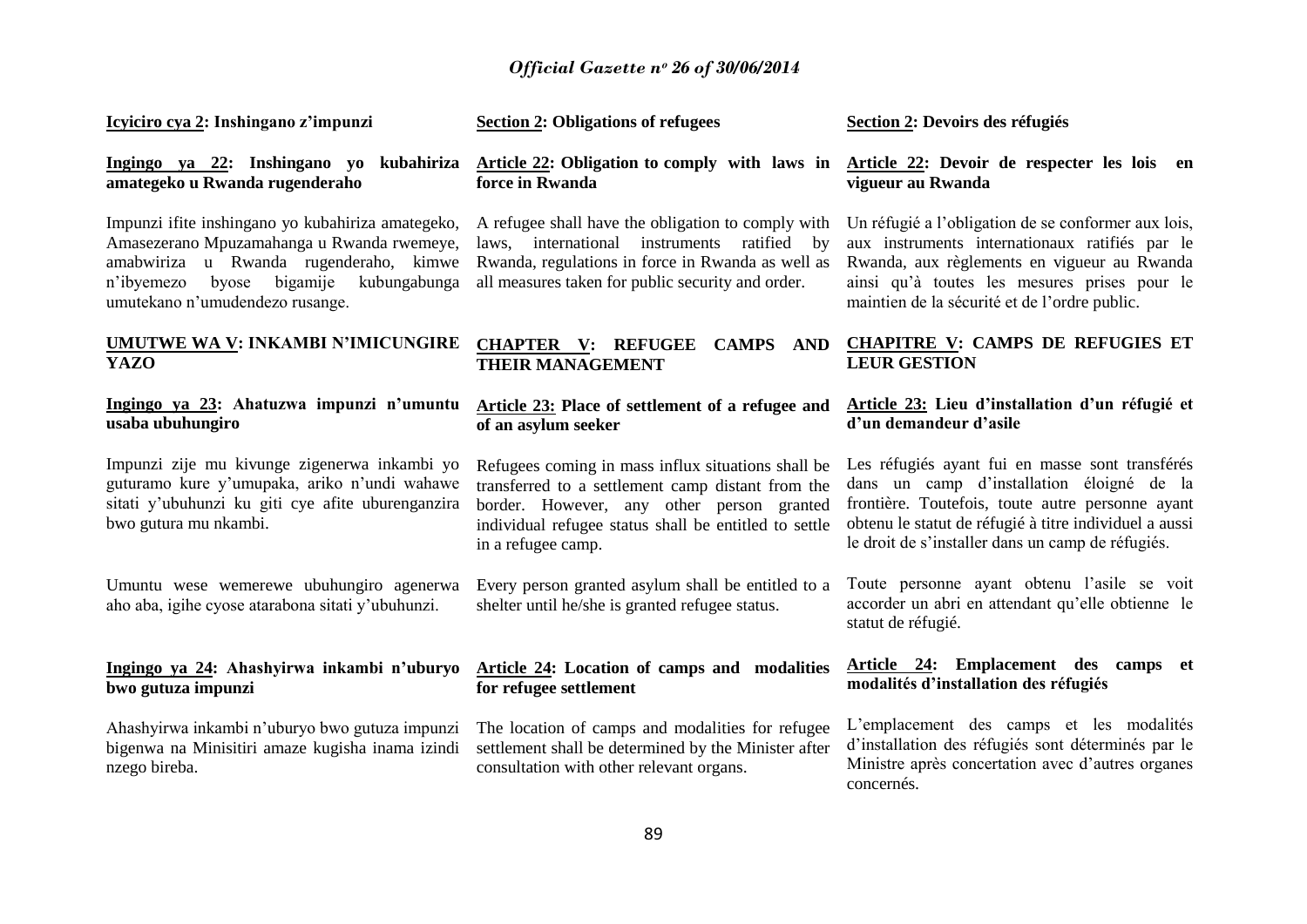| Ingingo ya 25: Uburyo bwo gutura no kwimuka<br>mu nkambi                                                                                                                                                                                                          | Article 25: Modalities for staying in and<br>relocating from a camp                                                                                                                                                                                                                                           | Article 25: Modalités suivies pour demeurer<br>dans un camp et déménager d'un camp                                                                                                                                                                                                                                  |
|-------------------------------------------------------------------------------------------------------------------------------------------------------------------------------------------------------------------------------------------------------------------|---------------------------------------------------------------------------------------------------------------------------------------------------------------------------------------------------------------------------------------------------------------------------------------------------------------|---------------------------------------------------------------------------------------------------------------------------------------------------------------------------------------------------------------------------------------------------------------------------------------------------------------------|
| Impunzi cyangwa usaba ubuhungiro ntiyemererwa<br>gutura cyangwa kwimuka mu nkambi mu gihe<br>atabiherewe uburenganzira na Minisitiri.                                                                                                                             | A refugee or an asylum seeker shall in no way stay<br>in or relocate from a camp without prior<br>authorization of the Minister.                                                                                                                                                                              | Un réfugié ou demandeur d'asile ne peut<br>demeurer dans un camp ou déménager de ce camp<br>sans l'autorisation préalable du Ministre.                                                                                                                                                                              |
| Impunzi itagishaka kuba ahashyizwe inkambi<br>ishobora kwimukira ahandi, imaze kubisaba mu<br>nyandiko no kubyemererwa na Minisitiri.                                                                                                                             | A refugee who no longer wishes to stay in a camp<br>may relocate to another place upon a written<br>request addressed to and approved by the Minister.                                                                                                                                                        | Un réfugié qui ne veut plus demeurer dans un<br>camp peut déménager vers un autre lieu après en<br>avoir fait la demande par écrit au Ministre et<br>obtenu son autorisation.                                                                                                                                       |
| Imikoranire<br>Ingingo<br>26:<br>Leta<br>ya<br>ya<br>n'abafatanyabikorwa bafasha impunzi ziri mu<br>nkambi                                                                                                                                                        | <b>Article 26: Cooperation between Government</b><br>and partners providing assistance to refugees<br>in camps                                                                                                                                                                                                | <b>Article 26: Coopération entre le Gouvernement</b><br>et les partenaires<br>portant assistance aux<br>réfugiés dans les camps                                                                                                                                                                                     |
| Leta y'u Rwanda n'abafatanyabikorwa bafatanya<br>mu bikorwa bijyanye no gufasha impunzi.                                                                                                                                                                          | The Government of Rwanda and partners shall<br>jointly participate in refugee assistance-related<br>activities.                                                                                                                                                                                               | Le Gouvernement du Rwanda et les partenaires<br>participent conjointement aux activités ayant trait<br>à l'assistance aux réfugiés.                                                                                                                                                                                 |
| Umufatanyabikorwa wese wemerewe gukorera mu<br>Rwanda ashaka gufasha impunzi ziri mu nkambi<br>abisabira uburenganzira Minisitiri.<br>Mbere yo guhagarika ibikorwa byawo mu nkambi<br>Umufatanyabikorwa abimenyesha Minisitiri nibura<br>mbere y'amezi atatu (3). | Any partner recognized in Rwanda that wishes to<br>assist refugees in camps shall request for<br>authorization from the Minister.<br>A partner that intends to cease its operations in a<br>camp shall notify the Minister thereof at least<br>three (3) months prior to the cessation of such<br>operations. | Tout partenaire<br>agréé au Rwanda qui désire<br>porter assistance aux réfugiés dans les camps<br>adresse une demande d'autorisation au Ministre.<br>Un partenaire qui envisage de cesser ses activités<br>dans le camp doit en aviser le Ministre au moins<br>trois (3) mois avant la cessation de ces opérations. |
|                                                                                                                                                                                                                                                                   |                                                                                                                                                                                                                                                                                                               |                                                                                                                                                                                                                                                                                                                     |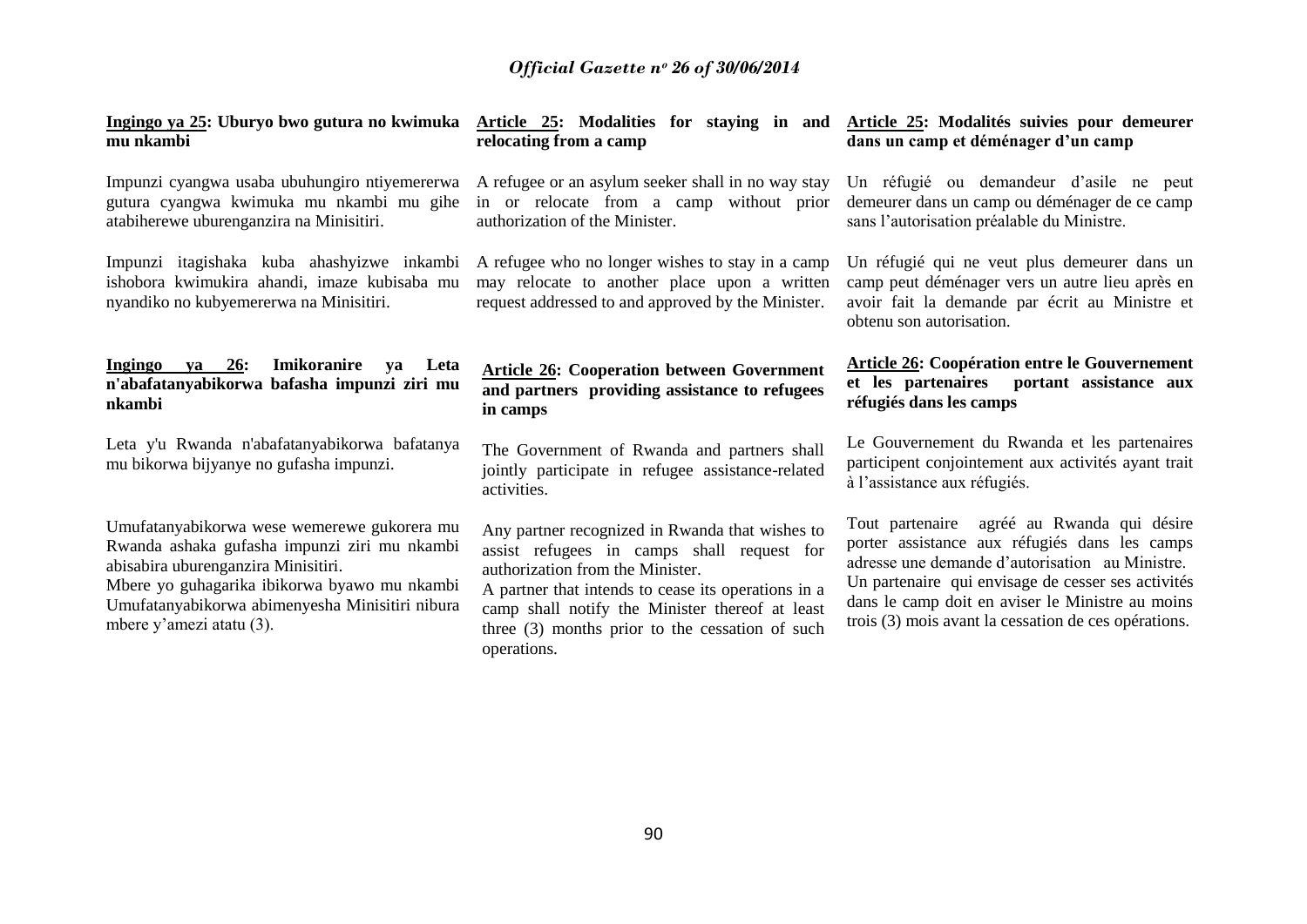| UMUTWE WA VI : GUSHAKIRA IMPUNZI<br><b>IBISUBIZO BIRAMBYE</b>                                                                                                        | <b>CHAPTER VI: QUEST FOR DURABLE</b><br><b>SOLUTIONS FOR REFUGEES</b>                                                                 | <b>CHAPITRE</b><br>VI:<br><b>RECHERCHE</b><br><b>DES</b><br><b>SOLUTIONS</b><br><b>DES</b><br><b>DURABLES</b><br><b>POUR</b><br><b>REFUGIES</b>    |
|----------------------------------------------------------------------------------------------------------------------------------------------------------------------|---------------------------------------------------------------------------------------------------------------------------------------|----------------------------------------------------------------------------------------------------------------------------------------------------|
| Ingingo ya 27: Uburyo bwo gushakira impunzi<br>ibisubizo birambye                                                                                                    | Article 27: Modalities for quest for durable<br>solutions for refugees                                                                | Modalités de recherche des<br>Article 27:<br>solutions durables pour les réfugiés                                                                  |
| Gushakira impunzi ibisubizo birambye bikorwa mu<br>buryo butatu (3) bukurikira:                                                                                      | The quest for durable solutions for refugees shall<br>be made in the following three (3) procedures:                                  | La recherche des solutions durables pour les<br>réfugiés se fait de l'une des trois (3) manières<br>suivantes :                                    |
| 1° guhunguka ku bushake;                                                                                                                                             | 1° voluntary repatriation;                                                                                                            | $1^{\circ}$ le rapatriement volontaire ;                                                                                                           |
| 2° kwimukira mu kindi Gihugu cy'amahanga;                                                                                                                            | relocation to a third country;<br>$2^{\circ}$                                                                                         | 2° déménagement vers un pays tiers;                                                                                                                |
| 3° gutuzwa mu Gihugu.                                                                                                                                                | 3° resettlement.                                                                                                                      | la réinstallation.<br>$3^\circ$                                                                                                                    |
| Iteka rya Perezida rigena uko ibivugwa mu gace ka<br>gatatu k'igika cya mbere cy'iyi ngingo bishyirwa<br>mu bikorwa.                                                 | A Presidential Order shall determine modalities<br>for implementing the provisions of item 3 of<br>Paragraph One of this Article.     | Un arrêté présidentiel détermine les modalités de<br>mise en application des dispositions du point 3 de<br>l'alinéa premier du présent article.    |
| <b>UMUTWE WA VII: INGINGO ZISOZA</b>                                                                                                                                 | <b>CHAPTER VII: FINAL PROVISIONS</b>                                                                                                  | <b>CHAPITRE VII: DISPOSITIONS FINALES</b>                                                                                                          |
| Ingingo ya 28: Agaciro k'ibikorwa byakozwe                                                                                                                           | <b>Article 28: Validity of acts performed</b>                                                                                         | Article 28: Validité des actes accomplis                                                                                                           |
| Ibikorwa byakozwe hashingiwe ku Itegeko n°<br>34/2001 ryo ku wa 5/7/2001 ryerekeye impunzi<br>nk'uko ryahinduwe kandi ryujujwe kugeza ubu<br>bigumana agaciro kabyo. | Acts performed under Law nº 34/2001 of<br>05/07/2001 relating to refugees as modified and<br>complemented to date shall remain valid. | Les actes accomplis en vertu de la Loi nº 34/2001<br>du 05/07/2001 sur les réfugiés telle que modifiée<br>et complétée à ce jour restent valables. |
| Ingingo va 29: Itegurwa, isuzumwa n'itorwa                                                                                                                           | consideration and<br>Article 29: Drafting,<br>adantian of this I am                                                                   | Article 29: Initiation, examen et adoption de la<br>présente loi                                                                                   |

**Ingingo ya 29: Itegurwa, isuzumwa n'itorwa ry'iri tegeko**

Iri tegeko ryateguwe, risuzumwa kandi ritorwa mu

**adoption of this Law**

This Law was drafted, considered and adopted in

La présente loi a été initiée, examinée et adoptée

en Kinyarwanda.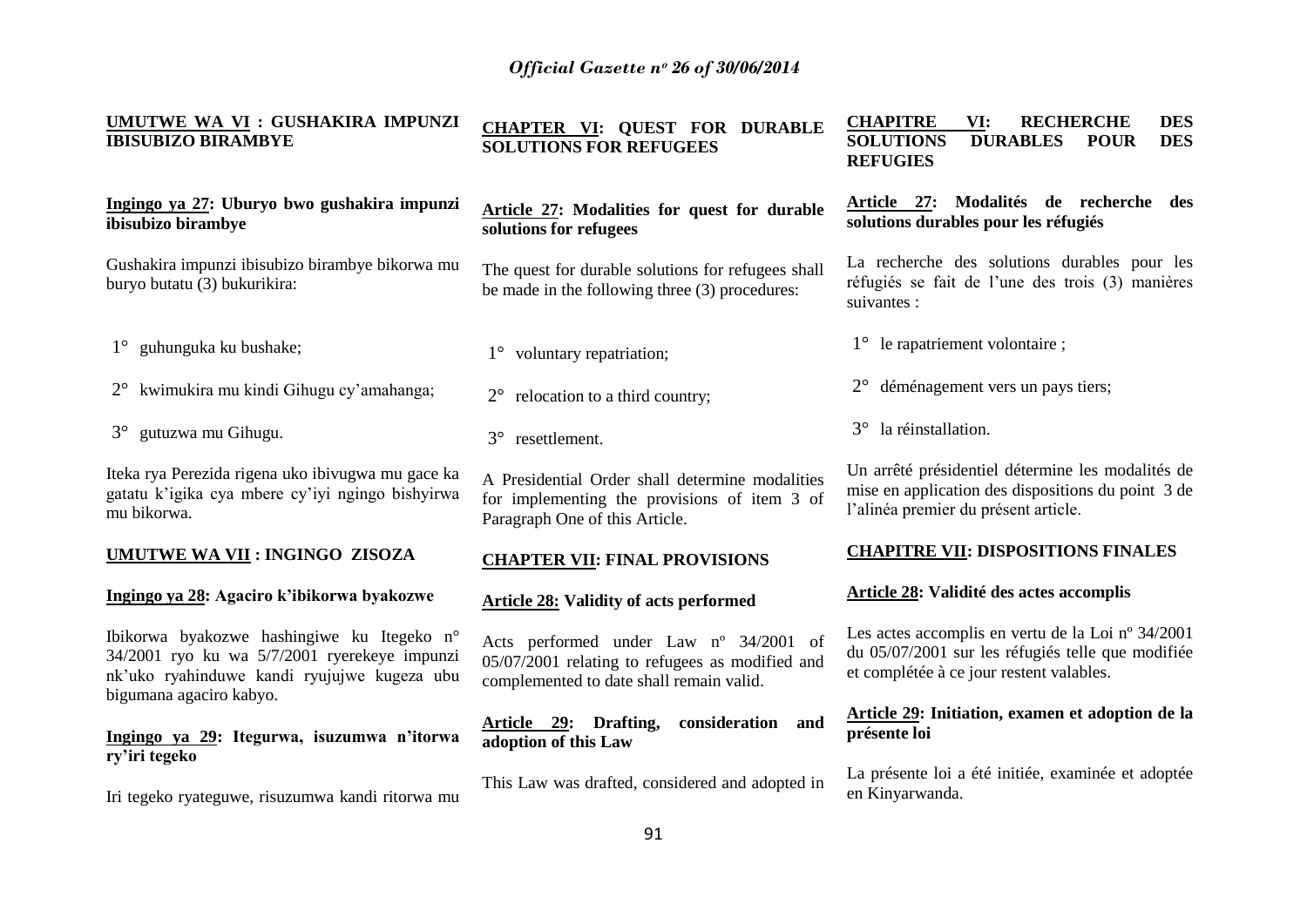| rurimi rw'Ikinyarwanda.                                                                                                                                                                                    | Kinyarwanda.                                                                                                                                                                |                                                                                                                                                                                                              |
|------------------------------------------------------------------------------------------------------------------------------------------------------------------------------------------------------------|-----------------------------------------------------------------------------------------------------------------------------------------------------------------------------|--------------------------------------------------------------------------------------------------------------------------------------------------------------------------------------------------------------|
| Ingingo ya 30: Ivanwaho ry'itegeko n'ingingo<br>z'amategeko zinyuranyije n'iri tegeko                                                                                                                      | <b>Article 30: Repealing provision</b>                                                                                                                                      | <b>Article 30: Disposition abrogatoire</b>                                                                                                                                                                   |
| Itegeko nº 34/2001 yo ku wa 5/07/2001 ryerekeye<br>impunzi nk' uko ryahinduwe kandi ryujujwe<br>kugeza ubu n'izindi ngingo zose z'amategeko<br>zibanziriza iri kandi zinyuranyije<br>na ryo<br>bivanyweho. | Law n° 34/2001 of $5/07/2001$ relating to refugees<br>as modified and complemented to date and other<br>prior legal provisions contrary to this Law are<br>hereby repealed. | La Loi nº 34/2001 du 07/05/2001 sur les réfugiés<br>telle que modifiée et complétée à ce jour ainsi que<br>toutes les autres dispositions légales antérieures<br>contraires à la présente loi sont abrogées. |
| ritangira<br>Igihe<br>itegeko<br>Ingingo ya $31$ :<br>gukurikizwa                                                                                                                                          | <b>Article 31: Commencement</b>                                                                                                                                             | Article 31: Entrée en vigueur                                                                                                                                                                                |
| Iri tegeko ritangira gukurikizwa ku munsi<br>ritangarijweho mu Igazeti ya Leta ya Repubulika<br>y'u Rwanda.                                                                                                | This Law shall come into force on the date of its<br>publication in the Official Gazette of the<br>Republic of Rwanda.                                                      | La présente loi entre en vigueur le jour de sa<br>publication au Journal officiel de la République<br>du Rwanda.                                                                                             |
| Kigali ku wa 21/05/2014                                                                                                                                                                                    | Kigali, on 21/05/2014                                                                                                                                                       | Kigali, le 21/05/2014                                                                                                                                                                                        |

Kigali, ku wa **21/05/2014**